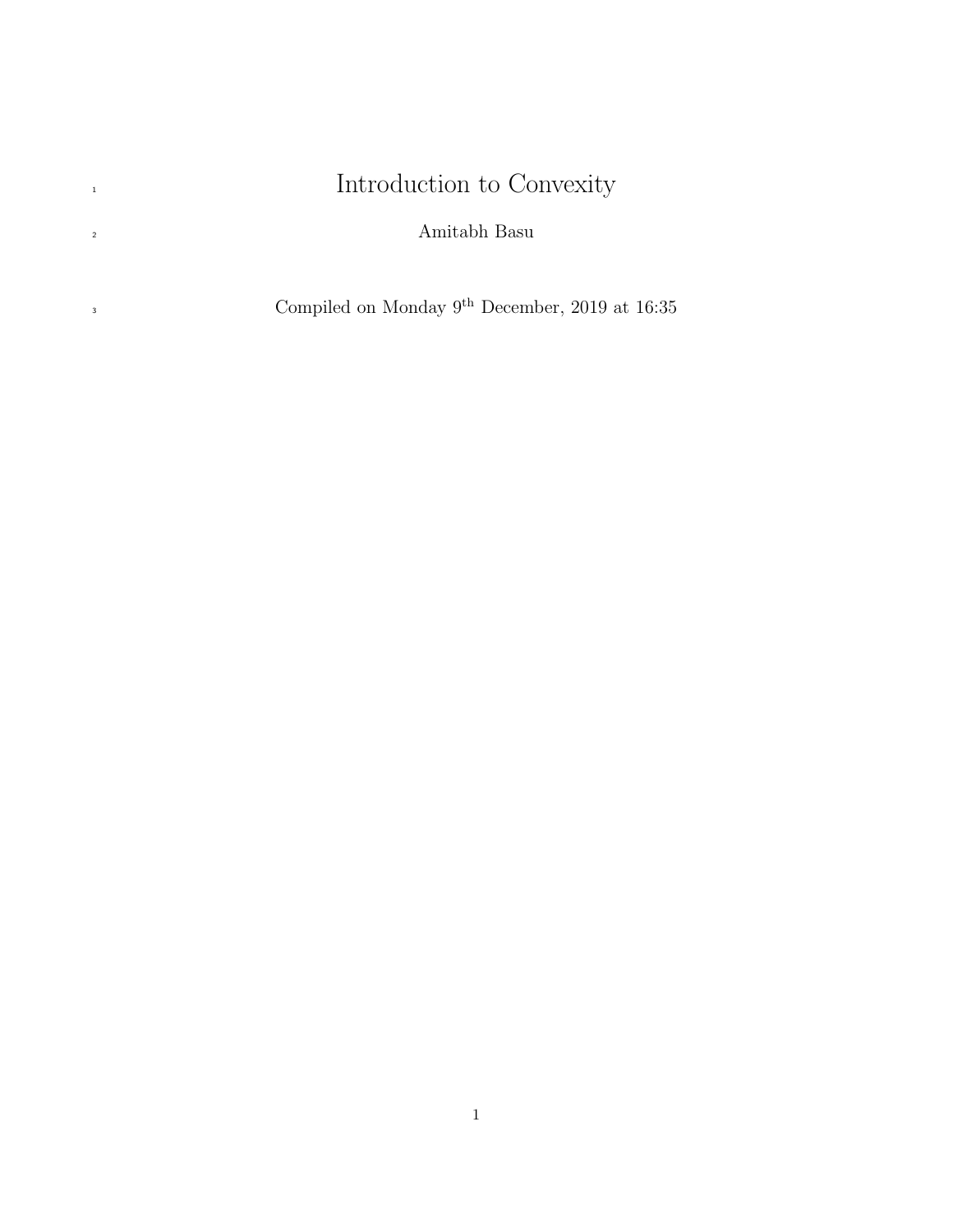# Contents

| $\overline{5}$ |                         |     | <b>Definitions and Preliminaries</b><br>4                                                                                                                                                                                            |
|----------------|-------------------------|-----|--------------------------------------------------------------------------------------------------------------------------------------------------------------------------------------------------------------------------------------|
| 6              |                         |     | $\overline{4}$                                                                                                                                                                                                                       |
| $\overline{7}$ |                         |     | $6\phantom{.}6$                                                                                                                                                                                                                      |
|                |                         |     |                                                                                                                                                                                                                                      |
| 8              | $\bf{2}$                |     | <b>Convex Sets</b><br>6                                                                                                                                                                                                              |
| 9              |                         | 2.1 | $6\phantom{.}6$                                                                                                                                                                                                                      |
| 10             |                         | 2.2 | 8                                                                                                                                                                                                                                    |
| 11             |                         | 2.3 | Representations of convex sets entertainment of the sets of the sets of the sets of the sets of the sets of the sets of the sets of the sets of the sets of the sets of the sets of the sets of the sets of the sets of the se<br>11 |
| 12             |                         |     | 2.3.1<br>11                                                                                                                                                                                                                          |
| 13             |                         |     | How to represent general convex sets: Separation oracles.<br>12                                                                                                                                                                      |
| 14             |                         |     | 12<br>Farkas' lemma: A glimpse into polyhedral theory                                                                                                                                                                                |
| 15             |                         |     | 12                                                                                                                                                                                                                                   |
| 16             |                         |     | Intrinsic description: faces, extreme points, recession cone, lineality space<br>14<br>2.3.2                                                                                                                                         |
| 17             |                         |     | $20\,$<br>2.3.3                                                                                                                                                                                                                      |
| 18             |                         | 2.4 | 20<br>Combinatorial theorems: Helly-Radon-Carathéodory                                                                                                                                                                               |
| 19             |                         |     | An application to learning theory: VC-dimension of halfspaces<br>21                                                                                                                                                                  |
| 20             |                         |     | $23\,$                                                                                                                                                                                                                               |
| 21             |                         | 2.5 | 25                                                                                                                                                                                                                                   |
| 22             |                         |     | 27<br>2.5.1                                                                                                                                                                                                                          |
| 23             |                         |     | $\sqrt{28}$<br>2.5.2                                                                                                                                                                                                                 |
| 24             |                         |     | 30<br>2.5.3                                                                                                                                                                                                                          |
| 25             |                         |     | Implicit equalities, dimension of polyhedra and facets<br>31<br>2.5.4                                                                                                                                                                |
|                |                         |     |                                                                                                                                                                                                                                      |
| 26             | 3                       |     | <b>Convex Functions</b><br>33                                                                                                                                                                                                        |
| 27             |                         | 3.1 | 34                                                                                                                                                                                                                                   |
| 28             |                         | 3.2 | 38                                                                                                                                                                                                                                   |
| 29             |                         | 3.3 | 40                                                                                                                                                                                                                                   |
| 30             |                         | 3.4 | $42\,$                                                                                                                                                                                                                               |
| 31             |                         | 3.5 | 43<br>Sublinear functions, support functions and gauges expansion of the set of the set of the set of the set of the set of the set of the set of the set of the set of the set of the set of the set of the set of the set of the s |
| 32             |                         |     | 43                                                                                                                                                                                                                                   |
| 33             |                         |     | 47                                                                                                                                                                                                                                   |
| 34             |                         |     | $48\,$                                                                                                                                                                                                                               |
| 35             |                         |     | One-to-one correspondence between closed, convex sets and closed, sublinear functions.<br>$49\,$                                                                                                                                     |
| 36             |                         | 3.6 | Directional derivatives, subgradients and subdifferential calculus<br>50                                                                                                                                                             |
|                |                         |     |                                                                                                                                                                                                                                      |
| 37             | $\overline{\mathbf{4}}$ |     | Optimization<br>54                                                                                                                                                                                                                   |
| 38             |                         |     | 56                                                                                                                                                                                                                                   |
| 39             |                         | 4.1 | 56                                                                                                                                                                                                                                   |
| 40             |                         |     | 57                                                                                                                                                                                                                                   |
| 41             |                         | 4.2 | 59                                                                                                                                                                                                                                   |
| 42             |                         | 4.3 | 60                                                                                                                                                                                                                                   |
| 43             |                         |     | Lagrangian duality for convex optimization with generalized constraints $\ldots \ldots \ldots$<br>4.3.1<br>61                                                                                                                        |
| 44             |                         |     | Solving the Lagrangian dual problem $\ldots \ldots \ldots \ldots \ldots \ldots \ldots \ldots \ldots \ldots$<br>4.3.2<br>63                                                                                                           |
| 45             |                         |     | 4.3.3<br>63                                                                                                                                                                                                                          |
| 46             |                         |     | 64                                                                                                                                                                                                                                   |
| 47             |                         |     | Convex optimization with explicit constraints and objective<br>64                                                                                                                                                                    |
| 48             |                         |     | 65                                                                                                                                                                                                                                   |
| 49             |                         |     | Strong duality: sufficient conditions and complementary slackness<br>65<br>4.3.4                                                                                                                                                     |
| 50             |                         |     | 65                                                                                                                                                                                                                                   |
| 51             |                         |     | Closed cone condition for strong duality in conic optimization.<br>66                                                                                                                                                                |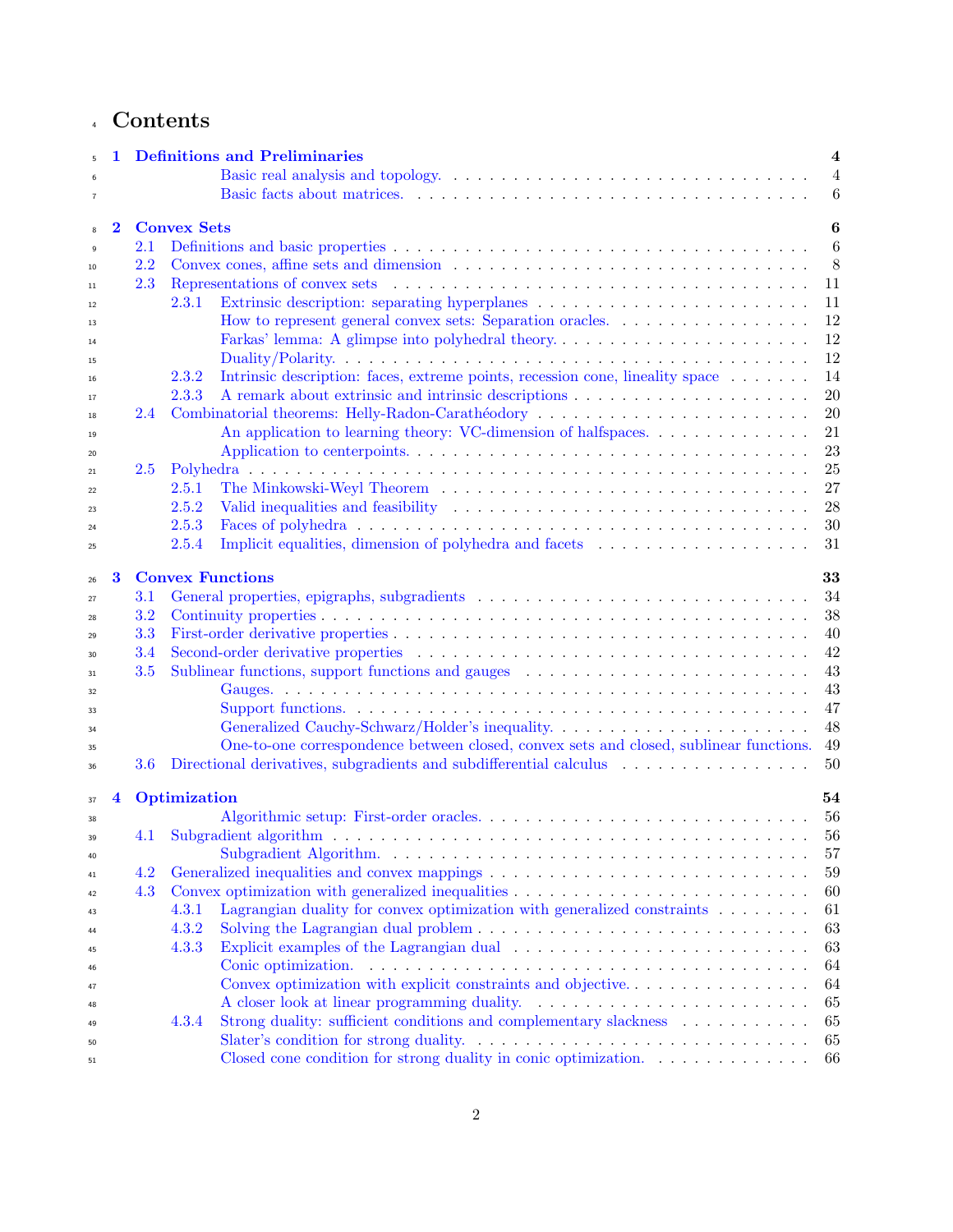| 52 |  |
|----|--|
| 53 |  |
| 54 |  |
| 55 |  |
| 56 |  |
| 57 |  |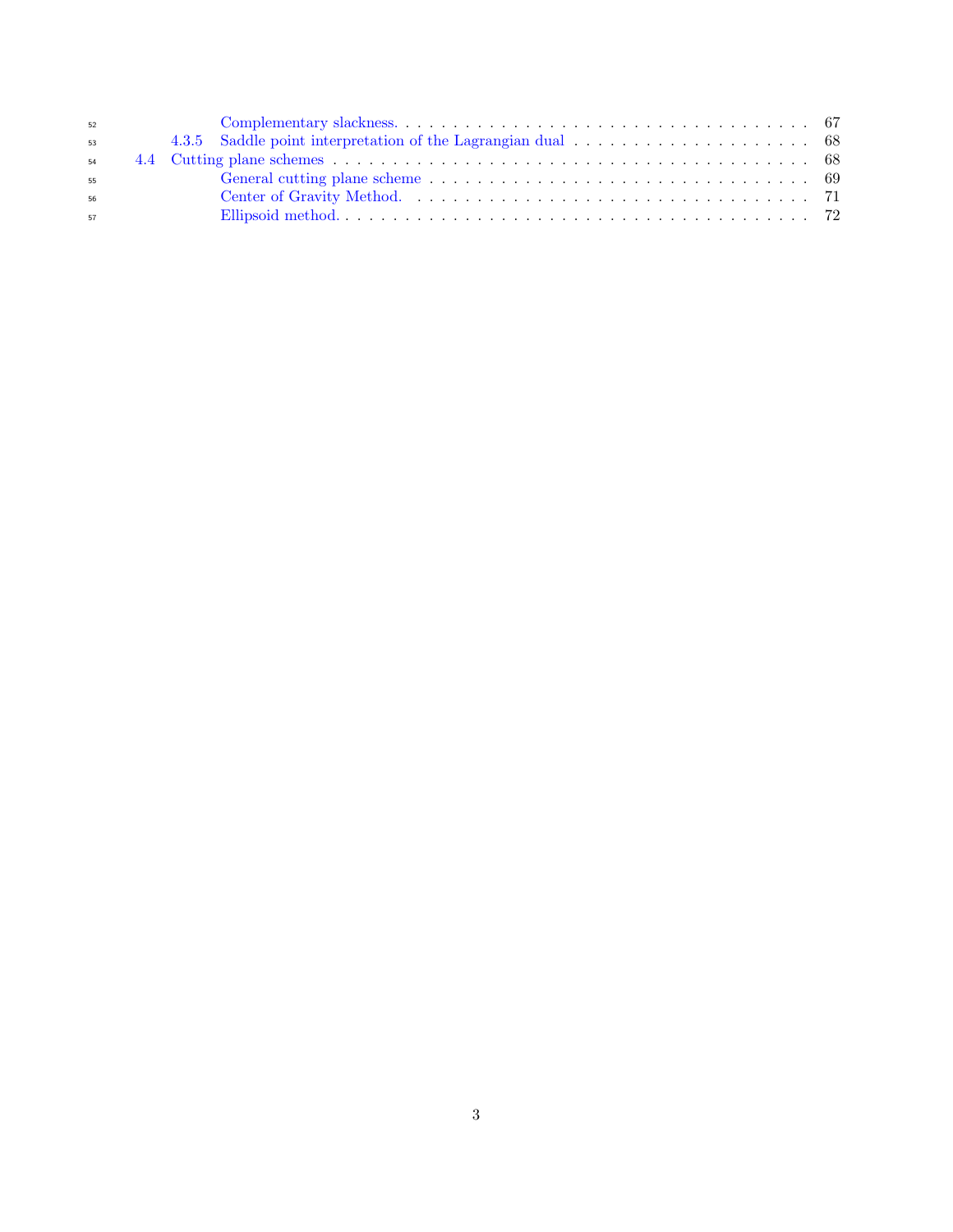# <span id="page-3-0"></span><sup>58</sup> 1 Definitions and Preliminaries

<sup>59</sup> We will focus on  $\mathbb{R}^d$  for arbitrary  $d \in \mathbb{N}$ :  $\mathbf{x} = (x_1, \ldots, x_d) \in \mathbb{R}^d$ . We will use the notation  $\mathbb{R}^d_+$  to denote <sup>60</sup> the set of all vectors with nonnegative coordinates. We will also use  $e^i$ ,  $i = 1, \ldots, d$  to denote the *i*-th unit  $\epsilon_0$  vector, i.e., the vector which has 1 in the *i*-th coordinate and 0 in every other coordinate.

<span id="page-3-7"></span>62 **Definition 1.1.** A norm on  $\mathbb{R}^d$  is a function  $N : \mathbb{R}^d \to \mathbb{R}_+$  satisfying:

<span id="page-3-6"></span>63 1.  $N(\mathbf{x}) = 0$  if and only if  $\mathbf{x} = \mathbf{0}$ ,

<sup>64</sup> 2.  $N(\alpha \mathbf{x}) = |\alpha| N(\mathbf{x})$  for all  $\alpha \in \mathbb{R}$  and  $\mathbf{x} \in \mathbb{R}^d$ ,

<span id="page-3-4"></span><sup>65</sup> 3.  $N(\mathbf{x} + \mathbf{y}) \leq N(\mathbf{x}) + N(\mathbf{y})$  for all  $\mathbf{x}, \mathbf{y} \in \mathbb{R}^d$ . (Triangle inequality)

66 **Example 1.2.** For any  $p \geq 1$ , define the  $\ell^p$  norm on  $\mathbb{R}^d$ :  $\|\mathbf{x}\|_p = (|x_1|^p + |x_2|^p + \ldots + |x_d|^p)^{\frac{1}{p}}$ .  $p = 2$ 67 is also called the *standard Euclidean norm*; we will drop the subscript 2 to denote the standard norm: <sup>68</sup>  $\|\mathbf{x}\| = \sqrt{x_1^2 + x_2^2 + \ldots + x_d^2}$ . The  $\ell^{\infty}$  norm is defined as  $\|\mathbf{x}\|_{\infty} = \max_{i=1}^{n} |x_i|$ .

69 Definition 1.3. Any norm on  $\mathbb{R}^d$  defines a distance between points in  $\mathbf{x}, \mathbf{y} \in \mathbb{R}^d$  as  $d_N(\mathbf{x}, \mathbf{y}) := N(\mathbf{x} - \mathbf{y})$ .  $\tau_0$  This is called the *metric or distance induced by the norm*. Such a metric satisfies three important properties:

$$
I_1 \qquad 1. \, d_N(\mathbf{x}, \mathbf{y}) = 0 \text{ if and only if } \mathbf{x} = \mathbf{y},
$$

<span id="page-3-2"></span>
$$
a_2 \qquad 2. \, d_N(\mathbf{x}, \mathbf{y}) = d_N(\mathbf{y}, \mathbf{x}) \text{ for all } \mathbf{x} \in \mathbb{R}^d,
$$

<span id="page-3-3"></span>3.  $d_N(\mathbf{x}, \mathbf{z}) \le d_N(\mathbf{x}, \mathbf{y}) + d_N(\mathbf{y}, \mathbf{z})$  for all  $\mathbf{x}, \mathbf{y}, \mathbf{z} \in \mathbb{R}^d$ . (Triangle inequality)

74 **Definition 1.4.** We also utilize the (standard) inner product of  $\mathbf{x}, \mathbf{y} \in \mathbb{R}^d : \langle \mathbf{x}, \mathbf{y} \rangle = x_1y_1 + x_2y_2 + \ldots + x_dy_d$ . 75 (Note that  $\|\mathbf{x}\|_2^2 = \langle \mathbf{x}, \mathbf{x} \rangle$ ). We say **x** and **y** are orthogonal if  $\langle \mathbf{x}, \mathbf{y} \rangle = 0$ .

 $\mathcal{D}_0$  **Definition 1.5.** For any norm N and  $\mathbf{x} \in \mathbb{R}^d$ ,  $r \in \mathbb{R}_+$ , we will call the set  $B_N(\mathbf{x}, r) := \{ \mathbf{y} \in \mathbb{R}^d : N(\mathbf{y}-\mathbf{x}) \leq \mathbf{y} \}$ 

 $\pi$  r} as the ball around x of radius r.  $B_N(0,1)$  will be called the unit ball for the norm N. We will drop  $78$  the subscript N when we speak of the standard Euclidean norm and there is no chance of confusion in the <sup>79</sup> context.

80 A subset  $X \subseteq \mathbb{R}^d$  is said to be *bounded* if there exists  $R \in \mathbb{R}$  such that  $X \subseteq B_N(\mathbf{0}, R)$ .

**Definition 1.6.** Given any set  $X \subseteq \mathbb{R}^d$  and a scalar  $\alpha \in \mathbb{R}$ ,

$$
\alpha X := \{\alpha \mathbf{x} : \mathbf{x} \in X\}.
$$

Given any two sets  $X, Y \subseteq \mathbb{R}^d$ , we define the *Minkowski sum* of  $X, Y$  as

$$
X + Y := \{ \mathbf{x} + \mathbf{y} : \mathbf{x} \in X, \mathbf{y} \in Y \}.
$$

<span id="page-3-1"></span>81 Basic real analysis and topology. For any subset of real numbers  $S \subseteq \mathbb{R}$ , we denote the concept of the  $\sin \theta$  infimum by inf S and the supremum by sup S.

Fix a norm N on  $\mathbb{R}^d$ . A set  $X \subseteq \mathbb{R}^d$  is called *open* if for every  $\mathbf{x} \in X$ , there exists  $r \in \mathbb{R}_+$  such that <sup>84</sup>  $B_N(\mathbf{x}, r) \subseteq X$ . A set X is *closed* if its complement  $\mathbb{R}^d \setminus X$  is open.

<span id="page-3-5"></span>Theorem 1.7. <sup>85</sup> Theorem 1.7. 1.  $\emptyset$ ,  $\mathbb{R}^d$  are both open and closed.

<sup>86</sup> 2. An arbitrary union of open sets is open. An arbitrary intersection of closed sets is closed.

<sup>87</sup> 3. A finite intersection of open sets is open. A finite union of closed sets is closed.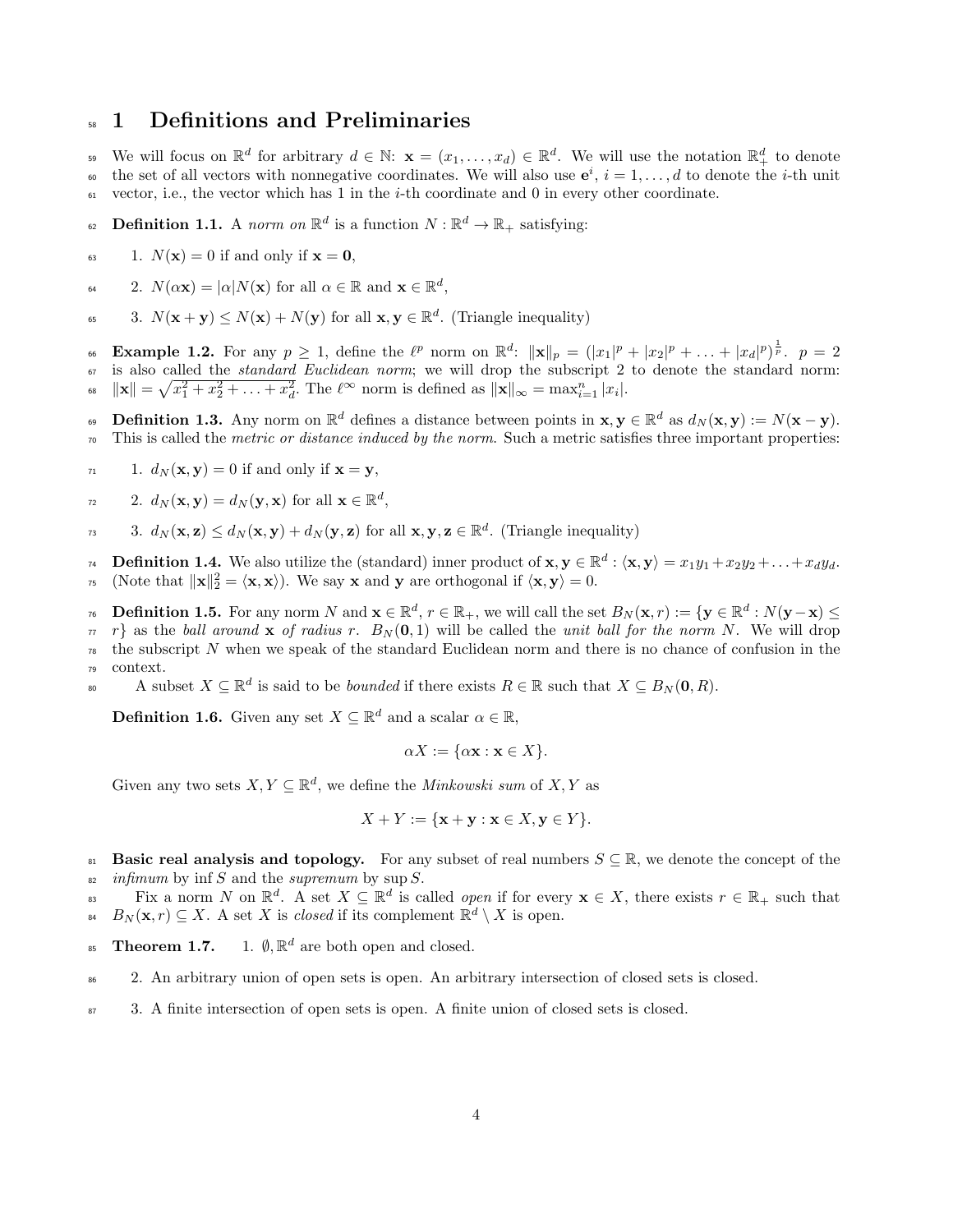88 A sequence in  $\mathbb{R}^d$  is a countable ordered set of points:  $\mathbf{x}^1, \mathbf{x}^2, \mathbf{x}^3, \ldots$  and will often be denoted by  $\{\mathbf{x}^i\}_{i\in\mathbb{N}}$ . <sup>89</sup> We say that the sequence converges or that the limit of the sequence exists if there exists a point **x** such that for every  $\epsilon > 0$ , there exists  $M \in \mathbb{N}$  such that  $N(\mathbf{x} - \mathbf{x}^n) \leq \epsilon$  for all  $n \geq M$ . **x** is called the *limit point*, or simply the *limit*, of the sequence and will also sometimes be denoted by  $\lim_{n\to\infty} \mathbf{x}^n$ . Although the definition <sup>92</sup> of the limit is made here with respect to a particular norm, it is a well-known fact that the concept actually <sup>93</sup> does not depend on the choice of the norm.

**94** Theorem 1.8. A set X is closed if and only if for every convergent sequence in X, the limit of the sequence  $95$  is also in X.

- <sup>96</sup> We introduce three important notions:
- <span id="page-4-2"></span>97 1. For any set  $X \subseteq \mathbb{R}^d$ , the *closure of* X is the smallest closed set containing X and will be denoted by 98  $\operatorname{cl}(X).$
- <span id="page-4-3"></span>2. For any set  $X \subseteq \mathbb{R}^d$ , the *interior of* X is the largest open set contained inside X and will be denoted  $_{100}$  by  $\text{int}(X)$ .
- 101 3. For any set  $X \subseteq \mathbb{R}^d$ , the boundary of X is defined as  $\text{bd}(X) := \text{cl}(X) \setminus \text{int}(X)$ .
- 102 **Definition 1.9.** A set in  $\mathbb{R}^d$  that is closed and bounded is called *compact*.

<span id="page-4-1"></span>103 **Theorem 1.10.** Let  $C \subseteq \mathbb{R}^d$  be a compact set. Then every sequence  $\{x^i\}_{i\in\mathbb{N}}$  contained in  $C$  (not necessarily <sup>104</sup> convergent) has a convergent subsequence.

105 A function  $f : \mathbb{R}^d \to \mathbb{R}^n$  is *continuous* if for every convergent sequence  $\{x^i\}_{i\in\mathbb{N}} \subseteq \mathbb{R}^d$ , the following holds:  $\lim_{i\to\infty} f(\mathbf{x}^i) = f(\lim_{n\to\infty} \mathbf{x}^i).$ 

<span id="page-4-0"></span>107 **Theorem 1.11.** [Weierstrass' Theorem] Let  $f : \mathbb{R}^d \to \mathbb{R}$  be a continuous function. Let  $X \subseteq \mathbb{R}^d$  be a nonempty, compact subset. Then  $\inf\{f(\mathbf{x}) : \mathbf{x} \in X\}$  is attained, i.e., there exists  $\mathbf{x}^{\min} \in X$  such that 109  $f(\mathbf{x}^{\min}) = \inf\{f(\mathbf{x}) : \mathbf{x} \in X\}$ . Similarly, there exists  $\mathbf{x}^{\max} \in X$  such that  $f(\mathbf{x}^{\max}) = \sup\{f(\mathbf{x}) : \mathbf{x} \in X\}$ .

- <sup>110</sup> A generalization of the above theorem is the following.
- <span id="page-4-4"></span>111 **Theorem 1.12.** Let  $f : \mathbb{R}^d \to \mathbb{R}^n$  be a continuous function, and C be a compact set. Then  $f(C)$  is compact.

112 We will also need to speak of differentiability of functions  $f : \mathbb{R}^d \to \mathbb{R}^n$ .

**Definition 1.13.** We say that  $f : \mathbb{R}^d \to \mathbb{R}^n$  is differentiable at  $\mathbf{x} \in \mathbb{R}^d$ , if there exists a linear transformation  $A: \mathbb{R}^d \to \mathbb{R}^n$  such that

$$
\lim_{\mathbf{h}\to\mathbf{0}}\frac{\|f(\mathbf{x}+\mathbf{h})-f(\mathbf{x})-A\mathbf{h}\|}{\|\mathbf{h}\|}=0.
$$

113 If f is differentiable at  $x$ , then the linear transformation A is unique. It is commonly called the *differential* 114 or total derivative of f and is denoted by  $f'(\mathbf{x})$ . When  $n = 1$ , it is commonly called gradient of f and is 115 denoted by  $\nabla f(\mathbf{x})$ .

**Definition 1.14.** The partial derivative of  $f : \mathbb{R}^d \to \mathbb{R}$  at **x** in the *i*-th direction is defined as the real number

$$
f_i'(\mathbf{x}) := \lim_{h \to 0} \frac{f(\mathbf{x} + h\mathbf{e}^i) - f(\mathbf{x})}{h},
$$

<sup>116</sup> if the limit exists.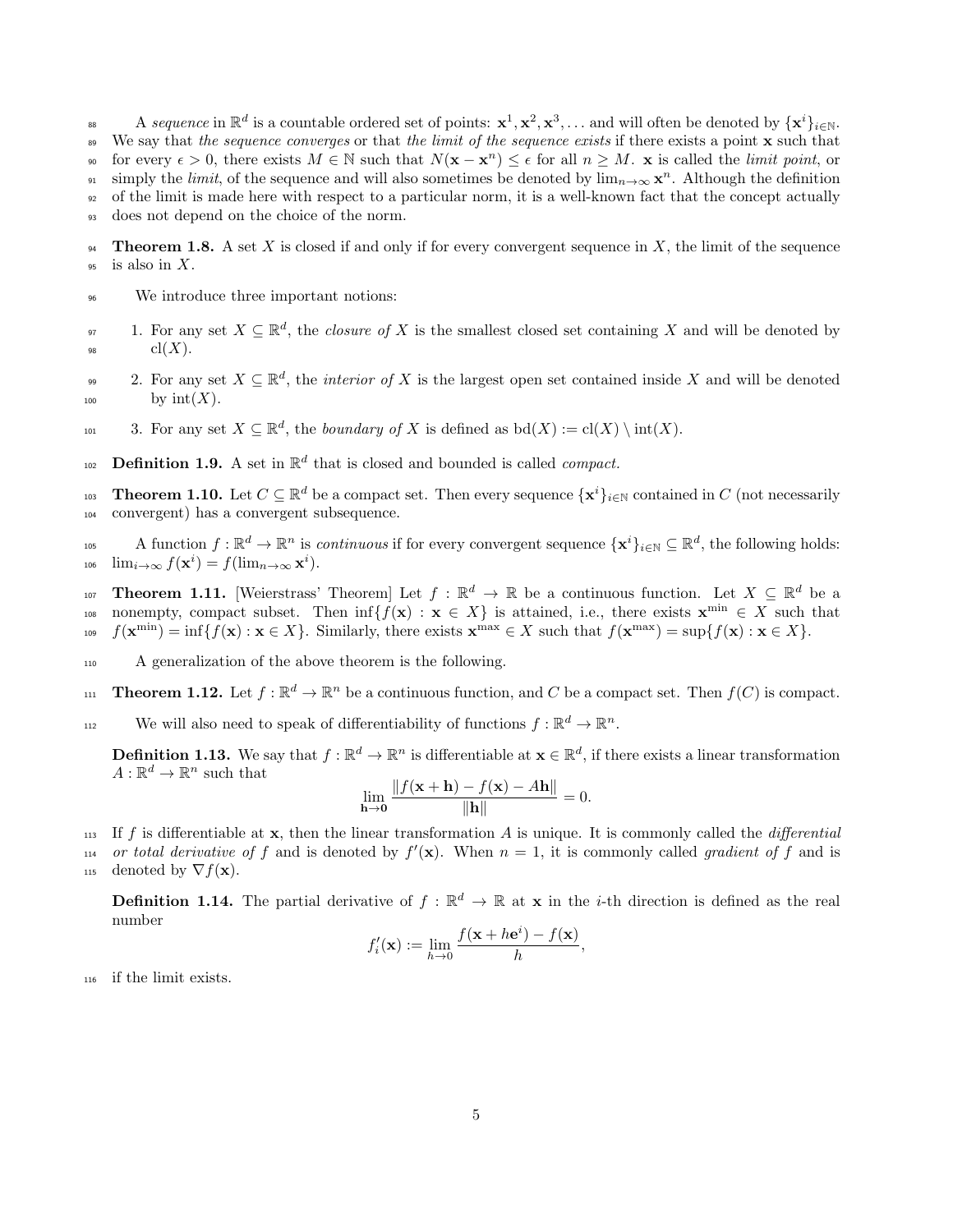- <span id="page-5-0"></span>Basic facts about matrices. The set of  $m \times n$  matrices will be denoted by  $\mathbb{R}^{m \times n}$ . The rank of a matrix
- 118 A will be denoted by  $rk(A) it$  is the maximum number of linearly independent rows of A, which is equal to
- 119 the maximum number of linearly independent columns of A. When  $m = n$ , we say that the matrix is *square*.
- **Definition 1.15.** A square matrix  $A \in \mathbb{R}^{n \times n}$  is called symmetric if  $A_{ij} = A_{ji}$  for all  $i, j \in \{1, ..., n\}$ .
- **Definition 1.16.** Let  $A \in \mathbb{R}^{n \times n}$ . A vector  $\mathbf{v} \in \mathbb{R}^n$  is called an *eigenvector* of A, if there exists  $\lambda \in \mathbb{R}$  such 122 that  $A\mathbf{v} = \lambda \mathbf{v}$ .  $\lambda$  is called the eigenvalue of A associated with **v**.
- 123 **Theorem 1.17.** If  $A \in \mathbb{R}^{n \times n}$  is symmetric then it has n orthogonal eigenvectors  $\mathbf{v}^1, \ldots, \mathbf{v}^n$  all of unit
- 124 Euclidean norm, with associated eigenvalues  $\lambda_1, \ldots, \lambda_n \in \mathbb{R}$ . Moreover, if S is the matrix whose columns are  $\mathbf{v}^1, \ldots, \mathbf{v}^n$  and  $\Lambda$  is the diagonal matrix with  $\lambda_1, \ldots, \lambda_n$  as the diagonal entries, then  $A = S \Lambda S^T$ .
- 126 Moreover,  $rk(A)$  equals the number of nonzero eigenvalues.
- 
- <span id="page-5-3"></span>127 **Theorem 1.18.** Let  $A \in \mathbb{R}^{n \times n}$  be a symmetric matrix of rank r. The following are equivalent.
- <span id="page-5-8"></span> $128$  1. All eigenvalues of A are nonnegative.
- <span id="page-5-7"></span>229 2. There exists a matrix  $B \in \mathbb{R}^{r \times n}$  with linearly independent rows such that  $A = B^T B$ .
- <span id="page-5-9"></span>130 3.  $\mathbf{u}^T A \mathbf{u} \ge 0$  for all  $\mathbf{u} \in \mathbb{R}^n$ .

**Definition 1.19.** A symmetric matrix  $A \in \mathbb{R}^{n \times n}$  satisfying any of the three conditions in Theorem [1.18](#page-5-3) is 132 called a positive semidefinite (PSD) matrix. If  $rk(A) = n$ , i.e., all its eigenvalues are strictly positive, then <sup>133</sup> A is called positive definite.

<span id="page-5-4"></span>Exercise 1. Show that any positive definite matrix  $A \in \mathbb{R}^{d \times d}$  defines a norm on  $\mathbb{R}^d$  via  $N_A(\mathbf{x}) = \sqrt{\mathbf{x}^T A \mathbf{x}}$ . <sup>135</sup> This norm is called the norm induced by A.

# <span id="page-5-1"></span><sup>136</sup> 2 Convex Sets

# <span id="page-5-2"></span> $137$  2.1 Definitions and basic properties

138 A set  $X \subseteq \mathbb{R}^d$  is called a *convex set* if for all  $\mathbf{x}, \mathbf{y} \in X$ , the line segment  $[\mathbf{x}, \mathbf{y}]$  lies entirely in X. More 139 precisely, for all  $\mathbf{x}, \mathbf{y} \in X$  and every  $\lambda \in [0, 1]$ ,  $\lambda \mathbf{x} + (1 - \lambda) \mathbf{y} \in X$ .

- <span id="page-5-6"></span><sup>140</sup> Example 2.1. Some examples of convex sets:
- 141 1. In R, the only examples of convex sets are intervals (closed, open, half open):  $(a, b), (a, b], (a, b], (-\infty, b]$ <sup>142</sup> etc.
- 2. Let  $\mathbf{a} \in \mathbb{R}^d$  and  $\delta \in \mathbb{R}$ . The sets  $H(\mathbf{a}, \delta) = {\mathbf{x} \in \mathbb{R}^d : \langle \mathbf{a}, \mathbf{x} \rangle = \delta}, H^+(\mathbf{a}, \delta) = {\mathbf{x} \in \mathbb{R}^d : \langle \mathbf{a}, \mathbf{x} \rangle \ge \delta}$  and  $H^{-}(\mathbf{a}, \delta) = {\mathbf{x} \in \mathbb{R}^d : \langle \mathbf{a}, \mathbf{x} \rangle \le \delta}$  are all convex sets. Sets of the form  $H(\mathbf{a}, \delta)$  are called *hyperplanes* and sets of the form  $H^+(\mathbf{a}, \delta)$ ,  $H^-(\mathbf{a}, \delta)$  are called *halfspaces*.
- 
- 146 3. { $\mathbf{x} \in \mathbb{R}^d : ||\mathbf{x}||_{\infty} \leq 1$ } is a convex set.
- $4. \ \{ \mathbf{x} = (x_1, \ldots, x_d) \in \mathbb{R}^d : x_1 + x_2t + x_3t^2 + \ldots + x_dt^{d-1} \geq 0 \text{ for all } t \geq 0 \} \text{ is a convex set.}$
- 148 5.  $\{(x, y) \in \mathbb{R}^2 : x^2 + y^2 \le 5\}$  is convex. More generally, the ball  $\{\mathbf{x} \in \mathbb{R}^d : ||\mathbf{x}|| \le C\}$  for any  $C \ge 0$  is <sup>149</sup> convex.
- <span id="page-5-5"></span>Exercise 2. Show that if  $N : \mathbb{R}^d \to \mathbb{R}$  is a norm, then every ball  $B_N(\mathbf{x}, R)$  with respect to N is convex.
- 151 **Definition 2.2.** Let  $A \in \mathbb{R}^{d \times d}$  be a positive definite matrix. The set  $\{x \in \mathbb{R}^d : x^T A x \le 1\}$  is called an
- $_{152}$  ellipsoid. In other words, an ellipsoid is the unit ball associated with the norm induced by  $A$  see Exercise [1.](#page-5-4)
- <sup>153</sup> Exercise [2](#page-5-5) shows that ellipsoids are convex.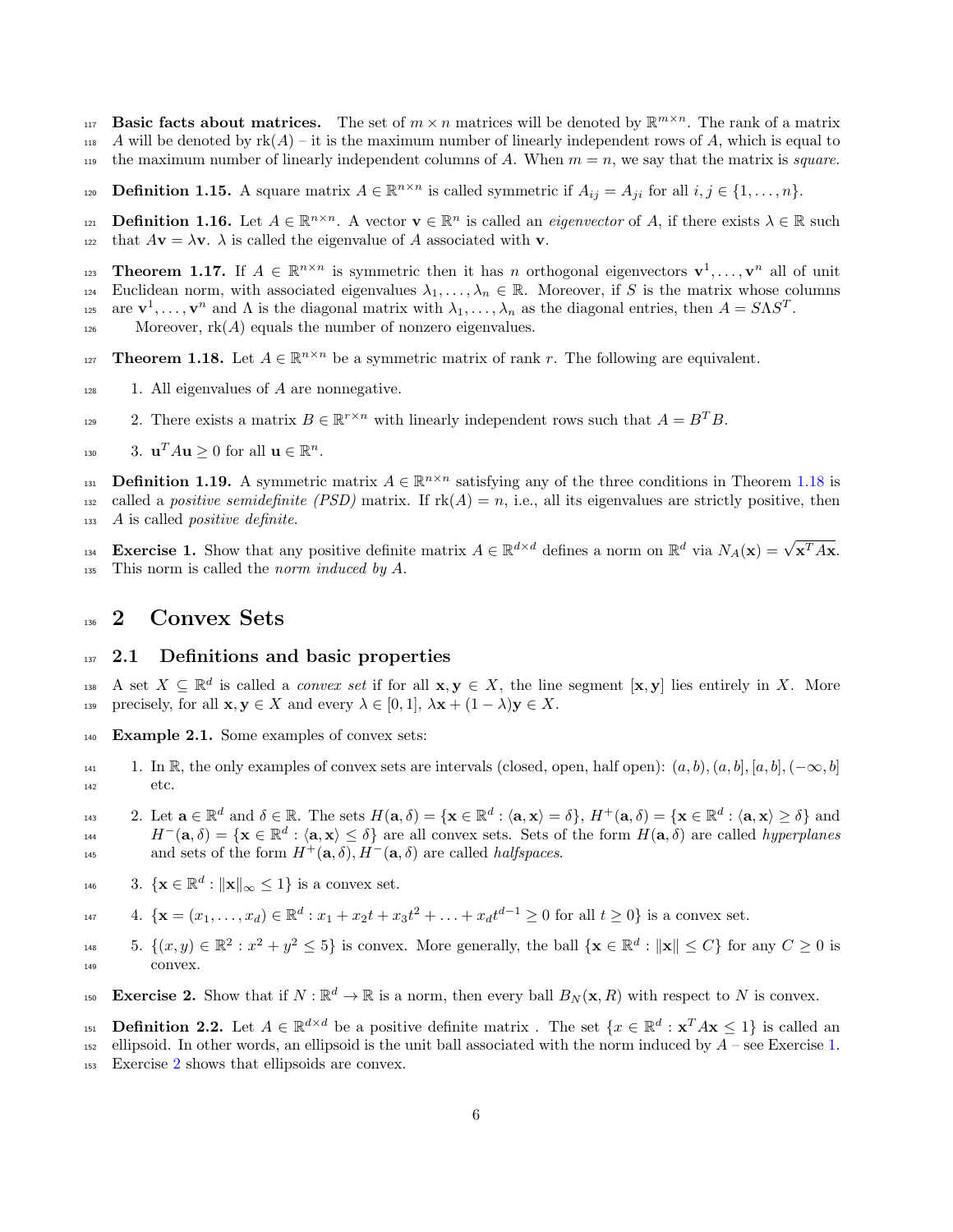- <span id="page-6-0"></span><sup>154</sup> Theorem 2.3. [Operations that preserve convexity] The following are all true.
- <sup>155</sup> 1. Let  $X_i, i \in I$  be an arbitrary family of convex sets. Then  $\bigcap_{i \in I} X_i$  is a convex set.
- 156 2. Let X be a convex set and  $\alpha \in \mathbb{R}$ , then  $\alpha X$  is a convex set.
- $157$  3. Let X, Y be convex sets, then  $X + Y$  is convex.
- <sup>158</sup> 4. Let  $T: \mathbb{R}^d \to \mathbb{R}^m$  be any affine transformation, i.e.,  $T(\mathbf{x}) = A\mathbf{x} + \mathbf{b}$  for some matrix  $A \in \mathbb{R}^{m \times d}$  and vector  $\mathbf{b} \in \mathbb{R}^m$ . If  $X \subseteq \mathbb{R}^d$  is convex, then  $T(X)$  is a convex set. If  $Y \subseteq \mathbb{R}^m$  is convex, then  $T^{-1}(Y)$  is <sup>160</sup> convex.
- 161 Proof. 1. Let  $\mathbf{x}, \mathbf{y} \in \bigcap_{i \in I} X_i$ . This implies that  $\mathbf{x}, \mathbf{y} \in X_i$  for every  $i \in I$ . Since each  $X_i$  is convex, for every  $\lambda \in [0,1], \lambda \mathbf{x} + (1-\lambda)\mathbf{y} \in X_i$  for all  $i \in I$ . Therefore,  $\lambda \mathbf{x} + (1-\lambda)\mathbf{y} \in \bigcap_{i \in I} X_i$ .  $\Box$
- <sup>163</sup> The proofs of 2., 3. and 4. are very similar, are left for the reader.
- <sup>164</sup> Remark 2.4. Observe that item 4. in Example [2.1](#page-5-6) can be interpreted as an (uncountable) intersection <sup>165</sup> of halfpsaces. Thus, item 2 from that example and Theorem [2.3](#page-6-0) together give another proof that item 4. <sup>166</sup> describes a convex set.

**Definition 2.5.** Let  $Y = \{y^1, \ldots, y^n\} \subset \mathbb{R}^d$  be a finite set of points. The set of all convex combinations of Y is defined as

$$
\{\lambda_1\mathbf{y}^1+\lambda_2\mathbf{y}^2+\ldots+\lambda_n\mathbf{y}^n:\lambda_i\geq 0, \ \lambda_1+\lambda_2+\ldots+\lambda_n=1\}.
$$

<span id="page-6-1"></span>167 **Proposition 2.6.** If X is convex and  $y^1, \ldots, y^n \in X$ , then every convex combination of  $y^1, \ldots, y^n$  is in X.

*Proof.* We prove it by induction on n. If  $n = 1$ , then the conclusion is trivial. Else consider any  $\lambda_1, \ldots, \lambda_n \geq 0$ such that  $\lambda_1 + \ldots + \lambda_n = 1$ . Then

$$
\lambda_1 \mathbf{y}^1 + \lambda_2 \mathbf{y}^2 + \ldots + \lambda_n \mathbf{y}^n
$$
\n
$$
= (\lambda_1 + \ldots + \lambda_{n-1})(\frac{\lambda_1}{\lambda_1 + \ldots + \lambda_{n-1}} \mathbf{y}^1 + \frac{\lambda_2}{\lambda_1 + \ldots + \lambda_{n-1}} \mathbf{y}^2 + \ldots + \frac{\lambda_{n-1}}{\lambda_1 + \ldots + \lambda_{n-1}} \mathbf{y}^{n-1}) + \lambda_n \mathbf{y}^n
$$
\n
$$
= (1 - \lambda_n)\tilde{\mathbf{y}} + \lambda_n \mathbf{y}^n
$$

where  $\tilde{\mathbf{y}} := \frac{\lambda_1}{\lambda_1 + ... + \lambda_{n-1}} \mathbf{y}^1 + \frac{\lambda_2}{\lambda_1 + ... + \lambda_{n-1}} \mathbf{y}^2 + ... + \frac{\lambda_{n-1}}{\lambda_1 + ... + \lambda_n}$ <sup>168</sup> where  $\tilde{\mathbf{y}} := \frac{\lambda_1}{\lambda_1 + ... + \lambda_{n-1}} \mathbf{y}^1 + \frac{\lambda_2}{\lambda_1 + ... + \lambda_{n-1}} \mathbf{y}^2 + ... + \frac{\lambda_{n-1}}{\lambda_1 + ... + \lambda_{n-1}} \mathbf{y}^{n-1}$  belongs to X by the induction hypothesis. <sup>169</sup> The rest follows from definition of convexity.

170 **Definition 2.7.** Given any set  $X \subseteq \mathbb{R}^d$  (not necessarily convex), the convex hull of X, denoted by conv $(X)$ ,  $\mathcal{I}_{171}$  is a convex set C such that  $X \subseteq C$  and for any other convex set  $C', X \subseteq C' \Rightarrow C \subseteq C'$ , i.e., the convex hull  $172$  of X is the smallest (with respect to set inclusion) convex set containing X.

<span id="page-6-2"></span>**Theorem 2.8.** For any set  $X \subseteq \mathbb{R}^d$  (not necessarily convex),

$$
conv(X) = \bigcap (C : X \subseteq C, C \text{ convex}) = \{\lambda_1 \mathbf{x}_1 + \ldots + \lambda_t \mathbf{x}_t : \mathbf{x}_1, \ldots, \mathbf{x}_t \in X, \lambda_1, \ldots, \lambda_t \ge 0, \sum_{i=1}^t \lambda_i = 1\}.
$$

 $173$  In other words, the convex hull of X is the union of the set of convex combinations of all possible finite  $174$  subsets of X.

175 Proof. Let  $\hat{C} = \bigcap (C : X \subseteq C, C \text{ convex}),$  which is a convex set by Theorem [2.3](#page-6-0) and by definition  $X \subseteq \hat{C}$ .

176 Consider any other convex set C' such that  $X \subseteq C'$ . Then C' appears in the intersection, and thus  $\hat{C} \subseteq C'$ . 177 Thus,  $\hat{C} = \text{conv}(X)$ .

Next, let 
$$
\tilde{C} = \{\lambda_1 \mathbf{x}_1 + \ldots + \lambda_t \mathbf{x}_t : \mathbf{x}_1, \ldots, \mathbf{x}_t \in X, \lambda_1, \ldots, \lambda_t \geq 0, \sum_{i=1}^t \lambda_i = 1\}
$$
. Then,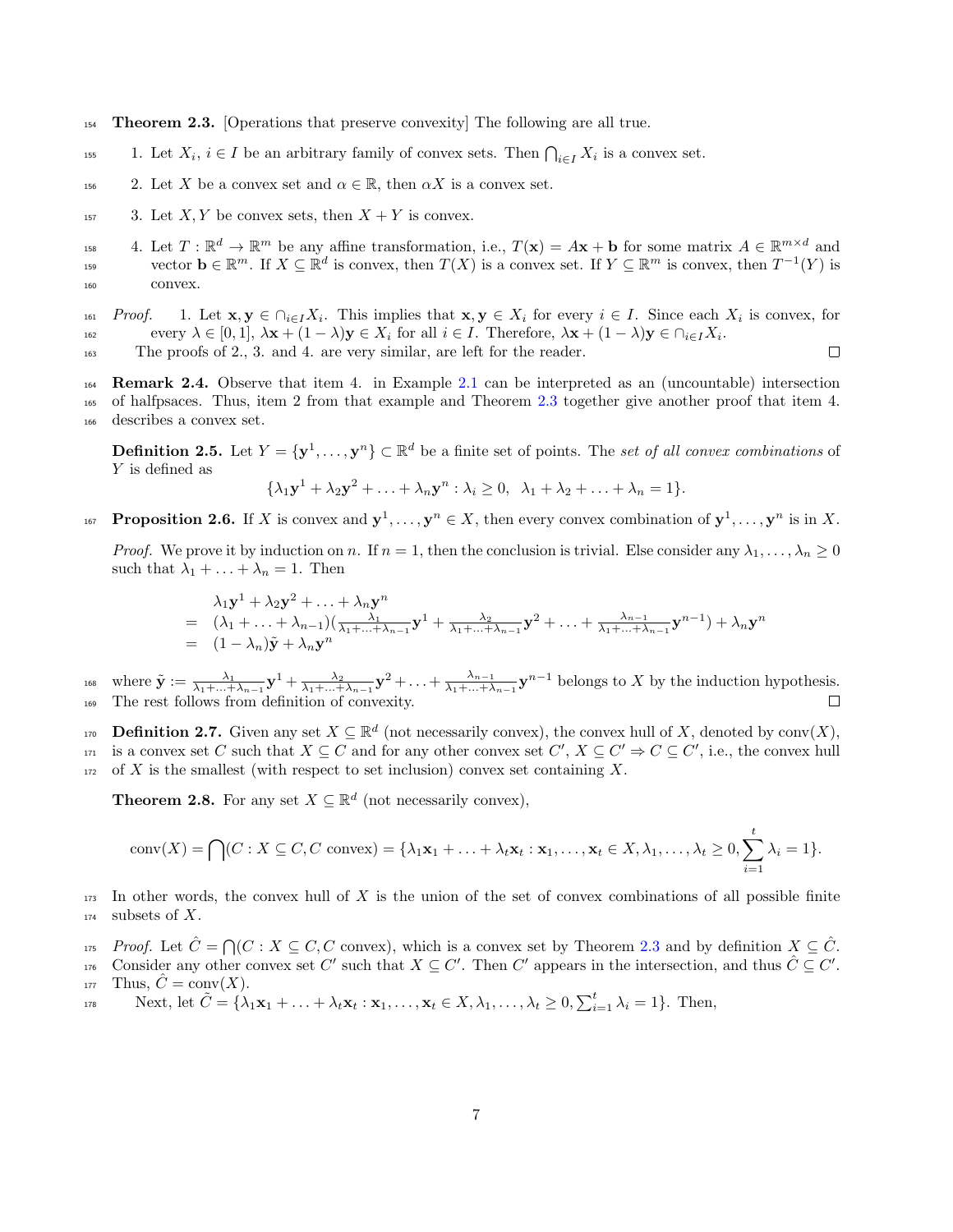1.  $\tilde{C}$  is convex. Consider two points  $\mathbf{z}_1, \mathbf{z}_2 \in \tilde{C}$ . Thus there exist two finite index sets  $I_1, I_2$ , two finite subsets of X given by  $X_1 = \{x_i^1 \in X : i \in I_1\}$  and  $X_2 = \{x_i^2 \in X : i \in I_2\}$ , and two subsets of nonnegative real numbers  $\{\lambda_i^1 \geq 0, i \in I_1\}$ ,  $\{\lambda_i^2 \geq 0, i \in I_2\}$  such that  $\sum_{i \in I_j} \lambda_i^j = 1$ for  $j = 1, 2$ , with the following property:  $\mathbf{z}_j = \sum_{i \in I_j} \lambda_i^j \mathbf{x}_i^j$  for  $j = 1, 2$ . Then for any  $\lambda \in [0, 1]$ , 183  $\lambda \mathbf{z}_1 + (1 - \lambda)\mathbf{z}_2 = \lambda (\sum_{i \in I_1} \lambda_i^1 \mathbf{x}_i^1) + (1 - \lambda)(\sum_{i \in I_2} \lambda_i^2 \mathbf{x}_i^2)$ . Consider the finite set  $\tilde{X} = X_1 \cup X_2$ , and for each  $\mathbf{x} \in \tilde{X}$ , if  $\mathbf{x} = \mathbf{x}_i^1 \in X_1$  with  $i \in I_1$  let  $\mu_{\mathbf{x}} = \lambda \cdot \lambda_i^1$ , and if  $\mathbf{x} = \mathbf{x}_i^2 \in X_2$  with  $i \in I_2$ , let <sup>185</sup>  $\mu_{\mathbf{x}} = (1 - \lambda) \cdot \lambda_i^2$ . It is easy to check that  $\sum_{\mathbf{x} \in \tilde{X}} \mu_{\mathbf{x}} = 1$ , and  $\lambda \mathbf{z}_1 + (1 - \lambda) \mathbf{z}_2 = \sum_{\mathbf{x} \in \tilde{X}} \mu_{\mathbf{x}} \mathbf{x}$ . Thus, 186  $\lambda \mathbf{z}_1 + (1 - \lambda) \mathbf{z}_2 \in \tilde{C}$ .

- <sup>187</sup> 2.  $X \subseteq \tilde{C}$ . We simply use  $\lambda = 1$  as the multiplier for a point from X.
- 188 3. Let C' be any convex set such that  $X \subseteq C'$ . Since C' is convex, every point of the form  $\lambda_1 \mathbf{x}_1 + \ldots + \lambda_t \mathbf{x}_t$ where  $\mathbf{x}_1, \ldots, \mathbf{x}_t \in X$ ,  $\lambda_i \geq 0$ ,  $\sum_{i=1}^t \lambda_i = 1$  belongs to C' by Proposition [2.6.](#page-6-1) Thus,  $\tilde{C} \subseteq C'$ .
- From 1., 2. and 3., we get that  $\tilde{C} = \text{conv}(X)$ .

### <span id="page-7-0"></span><sup>191</sup> 2.2 Convex cones, affine sets and dimension

- 192 We say X is convex if for all  $\mathbf{x}, \mathbf{y} \in X$  and  $\lambda, \gamma \geq 0$  such that  $\lambda + \gamma = 1$ ,  $\lambda \mathbf{x} + \gamma \mathbf{y} \in X$ . What happens if we 193 relax the conditions on  $\lambda$ ,  $\gamma$ ?
- **Definition 2.9.** Let  $X \subseteq \mathbb{R}^d$  be a nonempty set. We have three possibilities:
- 195 1. We say that  $X \subseteq \mathbb{R}^d$  is a convex cone if for all  $\mathbf{x}, \mathbf{y} \in X$  and  $\lambda, \gamma \geq 0$ ,  $\lambda \mathbf{x} + \gamma \mathbf{y} \in X$ .
- 196 2. We say that  $X \subseteq \mathbb{R}^d$  is an *affine set* or an *affine subspace*, if for all  $\mathbf{x}, \mathbf{y} \in X$  and  $\lambda, \gamma \in \mathbb{R}$  such that 197  $\lambda + \gamma = 1, \ \lambda \mathbf{x} + \gamma \mathbf{y} \in X.$
- 198 3. We say  $X \subseteq \mathbb{R}^d$  is a linear set or a linear subspace if for all  $\mathbf{x}, \mathbf{y} \in X$  and  $\lambda, \gamma \in \mathbb{R}$ ,  $\lambda \mathbf{x} + \gamma \mathbf{y} \in X$ .

**199 Remark 2.10.** Since we relaxed the conditions on  $\lambda, \gamma$ , convex cones, affine sets and linear sets are all <sup>200</sup> special cases of convex sets.

 $_{201}$  Similar to the definition of the convex hull of an arbitrary subset X, one can define the *conical hull* of 202 X as the set inclusion wise smallest convex cone containing X, denoted by cone(X). Similarly, the affine  $\ell$  (linear) hull of X as the set inclusion wise smallest affine (linear) set containing X. The affine hull will be 204 be denoted by aff $(X)$ , and linear hull will be denoted by span $(X)$ . One can verify the following analog of <sup>205</sup> Theorem [2.8.](#page-6-2)

<span id="page-7-2"></span>206 **Theorem 2.11.** Let  $X \subseteq \mathbb{R}^d$ . The following are all true.

$$
\text{for} \qquad 1. \text{ cone}(X) = \bigcap (C : X \subseteq C, C \text{ is a convex cone}) = \{\lambda_1 \mathbf{x}_1 + \ldots + \lambda_t \mathbf{x}_t : \mathbf{x}_1, \ldots, \mathbf{x}_t \in X, \lambda_1, \ldots, \lambda_t \ge 0\}.
$$

208 2. aff $(X) = \bigcap (C : X \subseteq C, C$  is an affine set $) = {\lambda_1 \mathbf{x}_1 + \ldots + \lambda_t \mathbf{x}_t : \mathbf{x}_1, \ldots, \mathbf{x}_t \in X, \sum_{i=1}^t \lambda_i = 1}.$ 

$$
\text{209} \qquad \text{3. } \text{span}(X) = \bigcap (C : X \subseteq C, C \text{ is a linear subspace}) = \{\lambda_1 \mathbf{x}_1 + \ldots + \lambda_t \mathbf{x}_t : \mathbf{x}_1, \ldots, \mathbf{x}_t \in X, \lambda_1, \ldots, \lambda_t \in \mathbb{R}\}.
$$

- <sup>210</sup> The following is a fundamental theorem of linear algebra.
- <span id="page-7-1"></span>211 **Theorem 2.12.** Let  $X \subseteq \mathbb{R}^d$ . The following are equivalent.
- $212$  1. X is a linear subspace.
- 213 21. There exists  $0 \leq m \leq d$  and linearly independent vectors  $\mathbf{v}^1, \ldots, \mathbf{v}^m \in X$  such that every  $\mathbf{x} \in X$  can be written as  $\mathbf{x} = \lambda_1 \mathbf{v}^1 + \ldots + \lambda_m \mathbf{v}^m$  for some reals  $\lambda_i$ ,  $i = 1, \ldots, m$ , i.e.,  $X = \text{span}(\{\mathbf{v}^1, \ldots, \mathbf{v}^m\})$ .
- 215 3. There exists a matrix  $A \in \mathbb{R}^{(d-m)\times d}$  with full row rank such that  $X = \{ \mathbf{x} \in \mathbb{R}^d : A\mathbf{x} = \mathbf{0} \}.$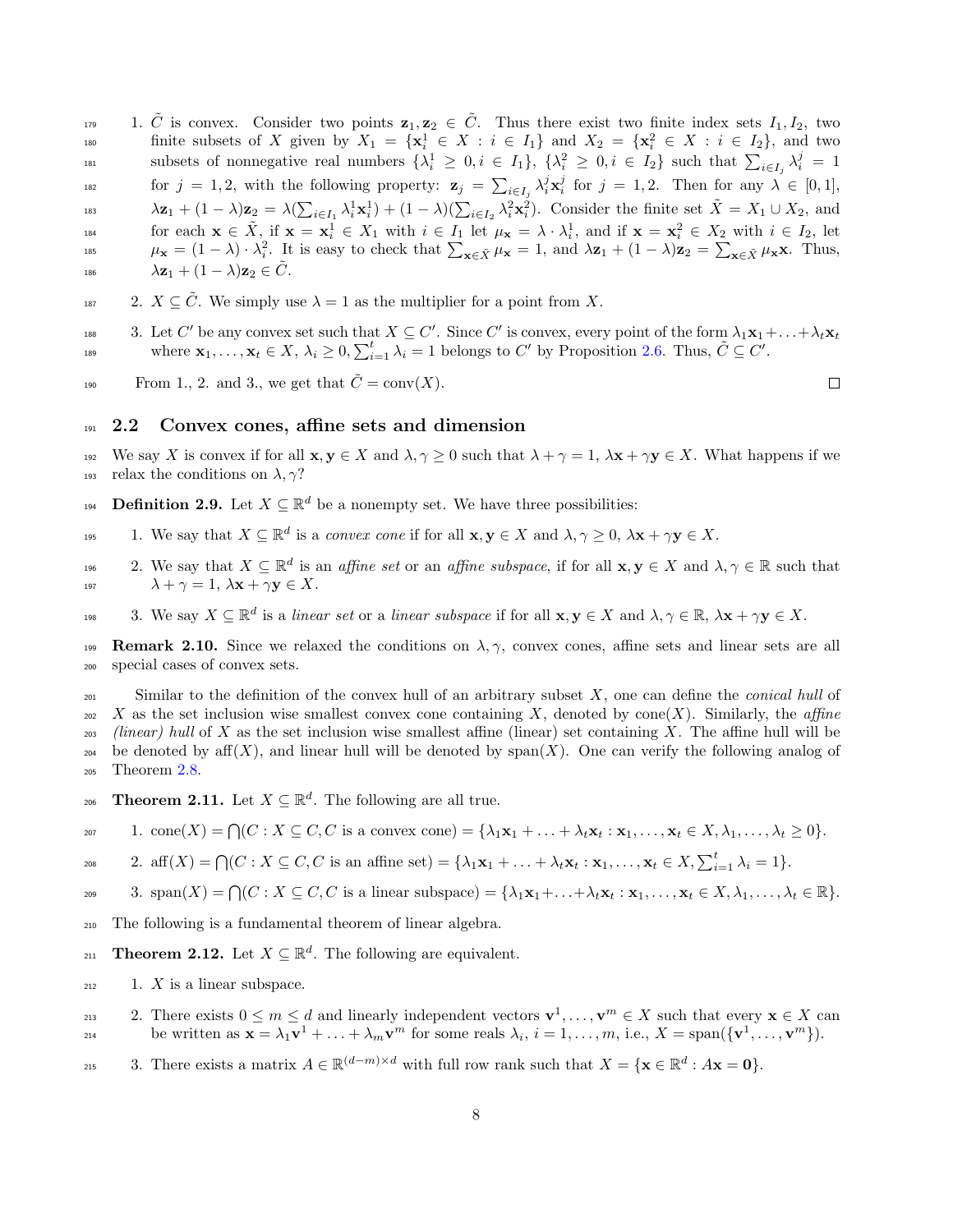216 Proof sketch. We take for granted the fact that we can have at most d linearly independent vectors in  $\mathbb{R}^d$ . <sup>217</sup> This is something one can show using Gaussian elimination.

218 It is easy to verify that  $2 \Rightarrow 1$ . (because linear combinations of linear combinations are linear combinations). To see that  $1 \Rightarrow 2$ , starting with a linear subspace X, we construct a finite set  $\mathbf{v}^1, \dots, \mathbf{v}^m \in X$ satisfying the conditions of 2. We do this in an iterative fashion. Start by picking any arbitrary  $v^1 \in X$ . If  $X = \text{span}(\{\mathbf{v}^1\})$ , then we are done. Else, choose  $\mathbf{v}^2 \in X \setminus \text{span}(\{\mathbf{v}^1\})$ . Again, if  $X = \text{span}(\{\mathbf{v}^1, \mathbf{v}^2\})$  then we are done, else choose  $\mathbf{v}^3 \in X \setminus \text{span}(\{\mathbf{v}^1, \mathbf{v}^2\})$ . This process has to end after at most d steps, because we cannot have more than d linearly independent vectors in  $\mathbb{R}^d$ .

224 It is easy to verify 3.  $\Rightarrow$  1. To see that 1.  $\Rightarrow$  3., define the set  $X^{\perp} := \{ \mathbf{y} \in \mathbb{R}^d : \langle \mathbf{y}, \mathbf{x} \rangle = 0 \ \forall \mathbf{x} \in X \}$  (this 225 is known as the *orthogonal complement* of X). It can be verified that  $X^{\perp}$  is a linear subspace. Moreover, by the equivalence 1.  $\Leftrightarrow$  2., we know that 2. holds for  $X^{\perp}$ . So there exist linearly independent vectors  $\mathbf{a}^1, \ldots, \mathbf{a}^k$ 226 for some  $0 \leq k \leq d$  such that  $X^{\perp} = \text{span}(\{\mathbf{a}_1^1, \ldots, \mathbf{a}^k\})$ . Let A be the  $k \times d$  matrix which has  $\mathbf{a}^1, \ldots, \mathbf{a}^k$  as rows. One can now verify that  $X = {\mathbf{x} \in \mathbb{R}^d : A\mathbf{x} = \mathbf{0}}$ . The fact that one can take  $k = d - m$  where m is <sup>229</sup> the number from condition 2. needs additional work, which we skip here.

230 Definition 2.13. The number m showing up in item 2. in the above theorem is called the *dimension* of X. <sup>231</sup> The set of vectors  $\{v^1, \ldots, v^m\}$  are called a *basis* for the linear subspace.

<sup>232</sup> There is an analogous theorem for affine sets. For this, we need the concept of *affine independence* that <sup>233</sup> is analogous to the concept of linear independence.

234 Definition 2.14. We say a set X is affinely independent if there does not exist  $\mathbf{x} \in X$  such that  $\mathbf{x} \in$ 235 aff $(X \setminus \{x\})$ .

<sup>236</sup> We now give several characterizations of affine independence.

<span id="page-8-0"></span>**Proposition 2.15.** Let  $X \subseteq \mathbb{R}^d$ . The following are equivalent.

- $238$  1. X is an affinely independent set.
- 239 2. For every  $\mathbf{x} \in X$ , the set  $\{\mathbf{v} \mathbf{x} : \mathbf{v} \in X \setminus \{\mathbf{x}\}\}\)$  is linearly independent.
- 240 3. There exists  $\mathbf{x} \in X$  such that the set  $\{\mathbf{v} \mathbf{x} : \mathbf{v} \in X \setminus \{\mathbf{x}\}\}\)$  is linearly independent.

241 4. The set of vectors  $\{(\mathbf{x},1)\in\mathbb{R}^{d+1}:\mathbf{x}\in X\}$  is linearly independent.

<sup>242</sup> 5. X is a finite set with vectors  $\mathbf{x}^1, \ldots, \mathbf{x}^m$  such that  $\lambda_1 \mathbf{x}^1 + \ldots + \lambda_m \mathbf{x}^m = \mathbf{0}, \lambda_1 + \ldots + \lambda_m = 0$  implies  $\lambda_1 = \lambda_2 = \ldots = \lambda_m = 0.$ 

244 Proof. 1.  $\Rightarrow$  2. Consider an arbitrary  $\mathbf{x} \in X$ . Suppose to the contrary that  $\{\mathbf{v} - \mathbf{x} : \mathbf{v} \in X \setminus \{\mathbf{x}\}\}\)$  is 245 not linearly independent, i.e., there exist multipliers  $\lambda_{\mathbf{v}}$ , not all zero, such that  $\sum_{\mathbf{v}\in X\setminus\{\mathbf{x}\}}\lambda_{\mathbf{v}}(\mathbf{v}-\mathbf{x})=\mathbf{0}$ . 246 Rearranging terms, we get  $\sum_{\mathbf{v}\in X\backslash\{\mathbf{x}\}}\lambda_{\mathbf{v}}\mathbf{v} = (\sum_{\mathbf{v}\in X\backslash\{\mathbf{x}\}}\lambda_{\mathbf{v}})\mathbf{x}$ . We now consider two cases:

247 Case 1:  $\sum_{\mathbf{v}\in X\setminus\{\mathbf{x}\}}\lambda_{\mathbf{v}}=0$ . In this case, since not all the  $\lambda_{\mathbf{v}}$  are zero, let  $\bar{\mathbf{v}}\in X\setminus\{\mathbf{x}\}$  be such that  $\lambda_{\bar{\mathbf{v}}}\neq 0$ . 248 Since  $\sum_{\mathbf{v}\in X\backslash\{\mathbf{x}\}}\lambda_{\mathbf{v}}\mathbf{v}=(\sum_{\mathbf{v}\in X\backslash\{\mathbf{x}\}}\lambda_{\mathbf{v}})\mathbf{x}=\mathbf{0}$ , we obtain that  $\bar{\mathbf{v}}=\sum_{\mathbf{v}\in X\backslash\{\mathbf{x},\bar{\mathbf{v}}\}}\frac{\lambda_{\mathbf{v}}}{-\lambda_{\bar{\mathbf{v}}}}\mathbf{v}$ . Since  $\sum_{\mathbf{v}\in X\backslash\{\mathbf{x}\}}\lambda_{\mathbf{v}}=$ <sup>249</sup> 0, we obtain that  $\sum_{\mathbf{v}\in X\backslash{\{\mathbf{x},\bar{\mathbf{v}}\}}}\frac{\lambda_{\mathbf{v}}}{-\lambda_{\bar{\mathbf{v}}}}=1$  and thus  $\bar{\mathbf{v}}\in \text{aff}(X\setminus{\{\mathbf{x},\bar{\mathbf{v}}\}})$ , contradicting the assumption that X <sup>250</sup> is affinely independent.

<sup>251</sup>  $\frac{Case\ 2:\ \sum_{\mathbf{v}\in X\backslash\{\mathbf{x}\}}\lambda_{\mathbf{v}}\neq 0.}{\text{We can write } \mathbf{x} = \sum_{\mathbf{v}\in X\backslash\{\mathbf{x}\}}\frac{\lambda_{\mathbf{v}}}{\sum_{\mathbf{v}\in X\backslash\{\mathbf{x}\}}\lambda_{\mathbf{v}}} \mathbf{v}.$  This implies that  $\mathbf{x} \in \text{aff}(X\setminus\{\mathbf{x}\})$  $_{252}$  contradicting the assumption that X is affinely independent.

<sup>253</sup> 2.  $\Rightarrow$  3. Obvious.

254 3.  $\Rightarrow$  4. Let  $\bar{\mathbf{x}}$  be such that  $\{\mathbf{v} - \bar{\mathbf{x}} : \mathbf{v} \in X \setminus {\bar{\mathbf{x}}}\}\$ is linearly independent. This means that the vectors  $\{(\mathbf{v}-\bar{\mathbf{x}},0): \mathbf{v} \in X \setminus {\bar{\mathbf{x}}}\}\cup {\{\bar{\mathbf{x}},1\}}$  are also linearly independent. Thus the matrix with these vectors as 256 columns has full column rank. Now if we add the the column  $(\bar{\mathbf{x}}, 1)$  to the rest of the columns, this does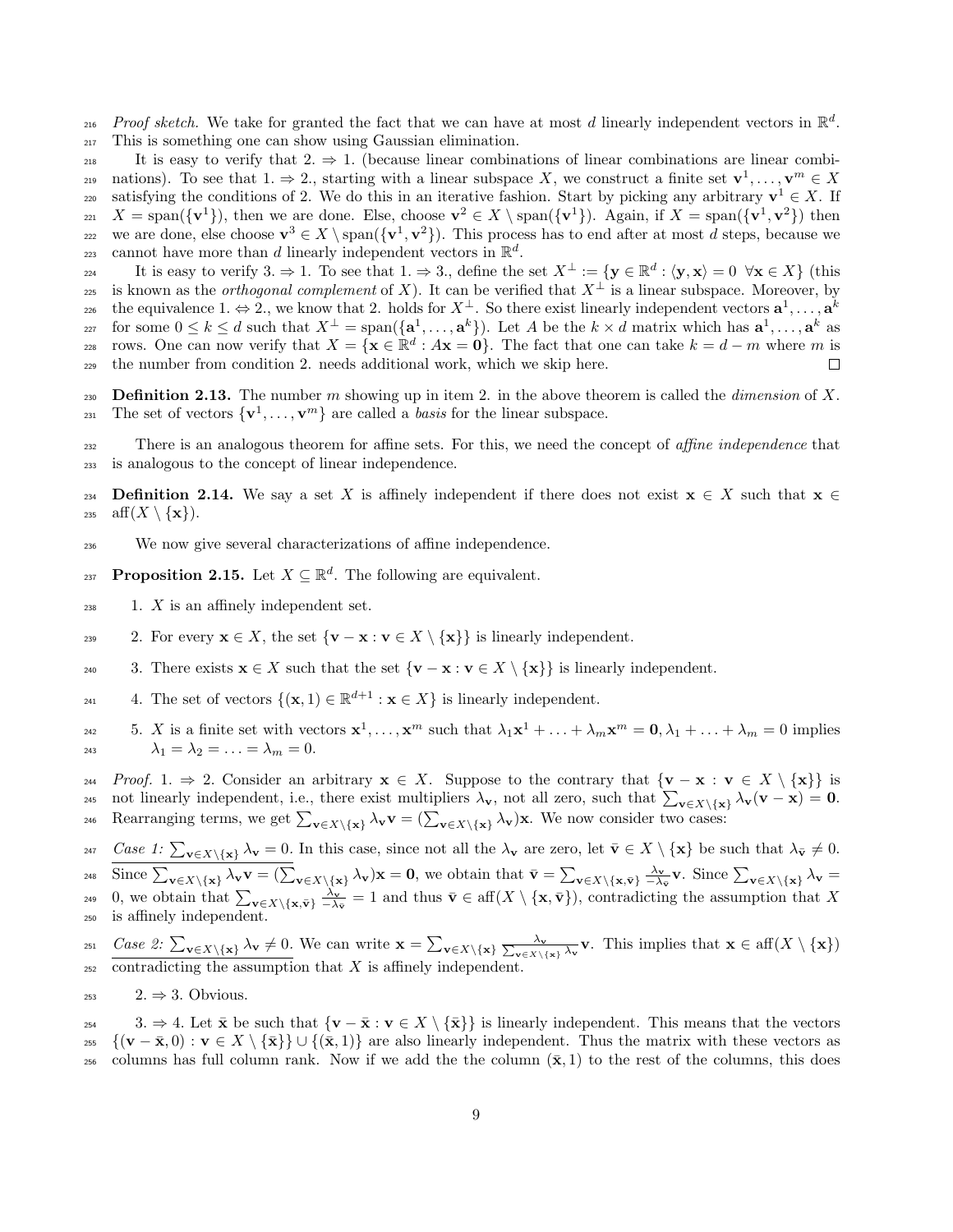<sup>257</sup> not change the column rank, and thus the columns remain linearly independent. But the new matrix has <sup>258</sup> precisely  $\{(\mathbf{x},1) \in \mathbb{R}^{d+1} : \mathbf{x} \in X\}$  as its columns.

259 4.  $\Rightarrow$  5. If  $\{(\mathbf{x},1)\in\mathbb{R}^{d+1}:\mathbf{x}\in X\}$  is linearly independent, then the set X must be finite with elements <sup>260</sup>  $\mathbf{x}^1, \ldots, \mathbf{x}^m$ . Moreover, for any  $\lambda_1, \ldots, \lambda_m$  such that  $\lambda_1 \mathbf{x}^1 + \ldots + \lambda_m \mathbf{x}^m$  $\sum$  $m = 0, \lambda_1 + \ldots + \lambda_m = 0$  we have  $\sum_{\mathbf{x}\in X} \lambda_{\mathbf{x}}(\mathbf{x},1) = \mathbf{0}$ . By linear independence of the set  $\{(\mathbf{x},1)\in \mathbb{R}^{d+1} : \mathbf{x}\in X\}$ ,  $\lambda_1 = \ldots = \lambda_m = 0$ .

 $\mathcal{L}_{262}$  5.  $\Rightarrow$  1. Consider any  $\mathbf{x}^i \in X$ . If  $\mathbf{x}^i \in \text{aff}(X \setminus {\{\mathbf{x}^i\}})$ , then there exist multipliers  $\lambda_j \in \mathbb{R}$ ,  $j \neq i$  such that  $\mathbf{x}^i = \sum_{j \neq i} \lambda_j \mathbf{x}^j$  and  $\sum_{j \neq i} \lambda_j = 1$ . This implies that  $\sum_{j=1}^m \lambda_j \mathbf{x}^j = \mathbf{0}$  where  $\lambda_i = -1$ , and therefore  $\lambda_1 + \ldots + \lambda_m = 0$ , contradicting the hypothesis of 5.

- <sup>265</sup> We are now ready to state the affine version of Theorem [2.12.](#page-7-1)
- <span id="page-9-0"></span>266 **Theorem 2.16.** Let  $X \subseteq \mathbb{R}^d$ . The following are equivalent.
- $_{267}$  1. X is an affine subspace.
- 268 2. There exists a linear subspace L of dimension  $0 \le m \le d$ , such that  $X \mathbf{x} = L$  for every  $\mathbf{x} \in X$ .
- 3. There exist affinely independent vectors  $\mathbf{v}^1, \dots, \mathbf{v}^{m+1} \in X$  for  $0 \le m \le d$  such that every  $\mathbf{x} \in X$  can be written as  $\mathbf{x} = \lambda_1 \mathbf{v}^1 + \ldots + \lambda_{m+1} \mathbf{v}^{m+1}$  for some reals  $\lambda_i$ ,  $i = 1, \ldots, m+1$  such that  $\lambda_1 + \ldots + \lambda_{m+1} = 1$ , 271 i.e.,  $X = \text{aff}(\{\mathbf{v}^1, \dots, \mathbf{v}^{m+1}\}).$
- 272 4. There exists a matrix  $A \in \mathbb{R}^{(d-m)\times d}$  with full row rank and a vector  $\mathbf{b} \in \mathbb{R}^{d-m}$  for some  $0 \leq m \leq d$ such that  $X = \{ \mathbf{x} \in \mathbb{R}^d : A\mathbf{x} = \mathbf{b} \}.$

274 Proof. 1. ⇒ 2. Fix an arbitrary  $\mathbf{x}^* \in X$ . Define  $L = X - \mathbf{x}^*$ . We first show that L is a linear subspace: for 275 any  $y^1, y^2 \in X$ ,  $\lambda(y^1 - x^*) + \gamma(y^2 - x^*) \in X - x^*$  for any  $\lambda, \gamma \in \mathbb{R}$ . Since  $\lambda(y^1 - x^*) + \gamma(y^2 - x^*) + x^* =$ 276  $\lambda y^1 + \gamma y^2 + (1 - \lambda - \gamma) x^*$  and X is an affine subset, we have  $\lambda (y^1 - x^*) + \gamma (y^2 - x^*) + x^* \in X$ . So, 277  $\lambda(\mathbf{y}^1 - \mathbf{x}^*) + \gamma(\mathbf{y}^2 - \mathbf{x}^*) \in X - \mathbf{x}^* = L$ . Now, for any other  $\bar{\mathbf{x}} \in X$ , we need to show that  $L = X - \bar{\mathbf{x}}$ . 278 Consider any  $y \in L$ , i.e.,  $y = x - x^*$  for some  $x \in X$ . Observe that  $y = (x + \bar{x} - x^*) - \bar{x}$  and  $x + \bar{x} - x^* \in X$ the coefficients all sum to 1). Therefore,  $y \in X - \bar{x}$  showing that  $L = X - x^* \subseteq X - \bar{x}$ . Switching the roles of  $\mathbf{x}^*$  and  $\bar{\mathbf{x}}$ , one can similarly show that  $X - \bar{\mathbf{x}} \subseteq X - \mathbf{x}^* = L$ .

281 2.  $\Rightarrow$  1. Consider any  $y^1, y^2 \in X$  and let  $\lambda, \gamma \in \mathbb{R}$  such that  $\lambda + \gamma = 1$ . We need to show that 282  $\lambda y^1 + \gamma y^2 \in X$ . Since  $X - y^1$  is a linear subspace,  $\gamma(y^2 - y^1) \in X - y^1$ . Thus,  $\gamma(y^2 - y^1) + y^1 = \lambda y^1 + \gamma y^2 \in X$ . <sup>283</sup> The equivalence of 2., 3. and 4. follows from Theorem [2.12.](#page-7-1)

284 Definition 2.17 (Dimension of convex sets). If X is an affine subspace and  $\mathbf{x} \in X$ , the linear subspace 285  $X - \mathbf{x}$  is called the *linear subspace parallel to X* and the dimension of X is the dimension of the linear 286 subspace  $X - \mathbf{x}$ . For any nonempty convex set X, the dimension of X is the dimension of aff(X) and will 287 be denoted by  $\dim(X)$ . As a matter of convention, we take the dimension of the empty set to be  $-1$ .

- <span id="page-9-1"></span>**288** Lemma 2.18. If X is a set of affinely independent points, then  $dim(aff(X)) = |X| - 1$ .
- 289 Proof. Fix any  $\mathbf{x} \in X$ . By Theorem [2.16,](#page-9-0)  $L = \text{aff}(X) \mathbf{x}$  is a linear subspace. We claim that  $(X \setminus \{ \mathbf{x} \}) \mathbf{x}$ <sup>290</sup> is a basis for L. The verification of this claim is left to the reader.

**Proposition 2.19.** Let X be a convex set.  $dim(X)$  equals one less than the maximum number of affinely  $_{292}$  independent points in X.

293 Proof. Let  $X_0 \subseteq X$  be a maximum sized set of affinely independent points in X. By Problem [5](#page-3-2) in "HW 294 for Week I", aff $(X_0) \subseteq \text{aff}(X)$ . Since  $X_0$  is a maximum sized set of affinely independent points in X, any 295  $\mathbf{x} \in X$  must lie in aff $(X_0)$ . Therefore,  $X \subseteq \text{aff}(X_0)$ . Since aff $(X_0)$  is an affine set, by definition of affine hull 296 of X, we have aff $(X) \subseteq \text{aff}(X_0)$ . Therefore, aff $(X) = \text{aff}(X_0)$ , implying that  $\dim(\text{aff}(X_0)) = \dim(\text{aff}(X))$ . 297 By Lemma [2.18,](#page-9-1) we thus obtain  $|X_0| - 1 = \dim(\text{aff}(X)).$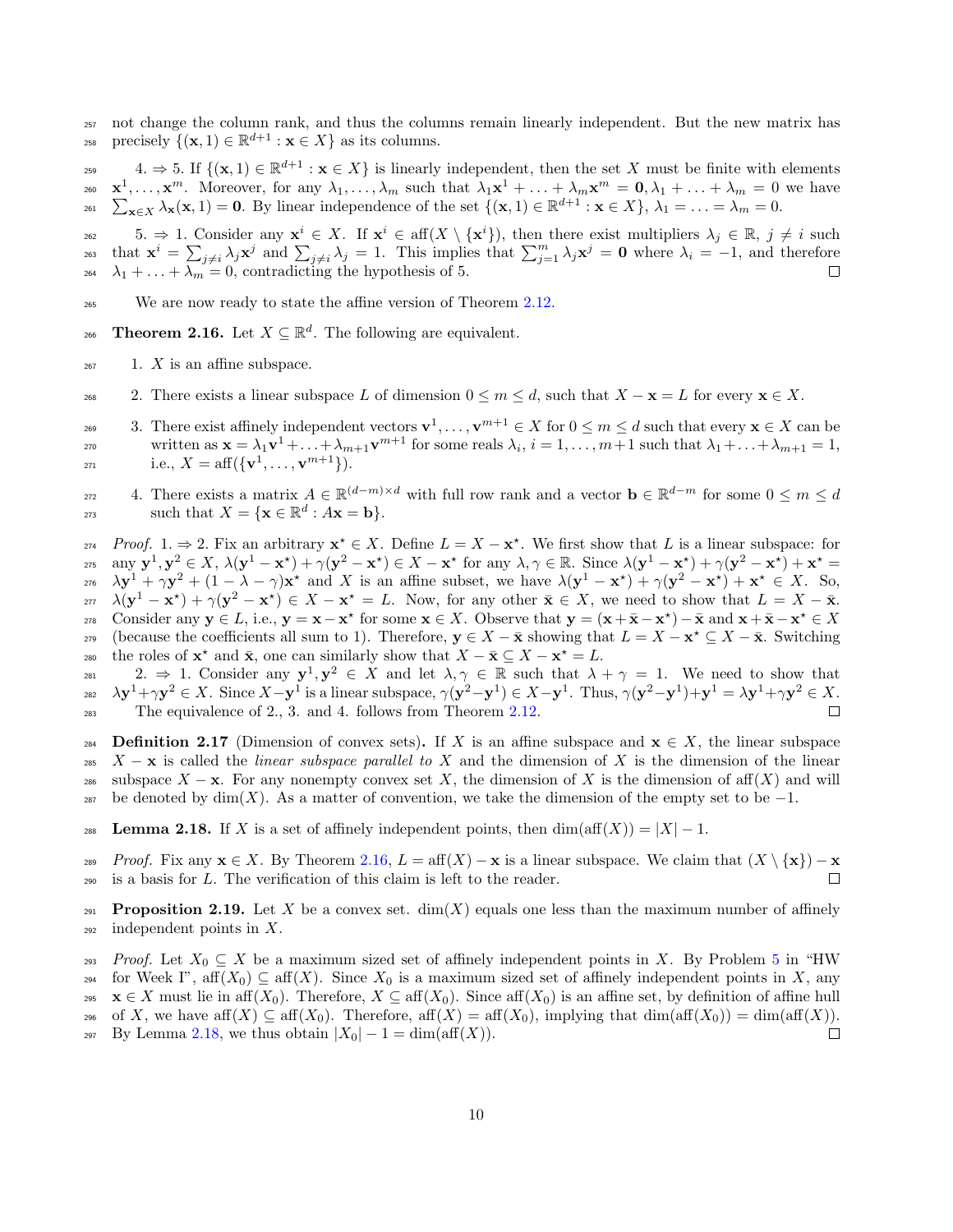### <span id="page-10-0"></span><sup>298</sup> 2.3 Representations of convex sets

<sup>299</sup> A large part of modern convex geometry is concerned with algorithms for computing with or optimizing over <sup>300</sup> convex sets. For algorithmic purposes, we need ways to describe a convex set, so that it can be stored in a <sup>301</sup> computer compactly and computations can be performed with it.

# <span id="page-10-1"></span><sup>302</sup> 2.3.1 Extrinsic description: separating hyperplanes

303 Perhaps the most primitive convex set in  $\mathbb{R}^d$  is the halfspace – see item 2. in Example [2.1.](#page-5-6) Moreover, a <sup>304</sup> halfspace is a *closed* convex set. By Theorem [2.3,](#page-6-0) the intersection of an arbitrary family of halfspaces is a <sup>305</sup> closed convex set. Perhaps the most fundamental theorem of convexity is that the converse is true.

<span id="page-10-2"></span>306 **Theorem 2.20** (Separating Hyperplane Theorem). Let  $C \subseteq \mathbb{R}^d$  be a closed convex set and let  $\mathbf{x} \notin C$ . There <sup>307</sup> exists a halfspace that contains C and does not contain x. More precisely, there exists  $\mathbf{a} \in \mathbb{R}^d \setminus \{\mathbf{0}\}, \delta \in \mathbb{R}$ such that  $\langle \mathbf{a}, \mathbf{y} \rangle \leq \delta$  for all  $\mathbf{y} \in C$  and  $\langle \mathbf{a}, \mathbf{x} \rangle > \delta$ . The hyperplane  $\{ \mathbf{y} \in \mathbb{R}^d : \langle \mathbf{a}, \mathbf{y} \rangle = \delta \}$  is called a separating  $\lambda_{309}$  hyperplane for C and **x**.

310 Proof. If C is empty, then any halfspace that does not contain x suffices. Otherwise, consider any  $\bar{\mathbf{x}} \in C$ and let  $r = ||\mathbf{x} - \bar{\mathbf{x}}||$ . Let  $\bar{C} = C \cap B(\mathbf{x}, r)$ . Since C is closed and  $B(\mathbf{x}, r)$  is compact,  $\bar{C}$  is compact. One  $\sum_{i=1}^{312}$  can also verify that the function  $f(\mathbf{y}) = ||\mathbf{y} - \mathbf{x}||$  is a continuous function on  $\mathbb{R}^d$ . Therefore, by Weierstrass' 313 Theorem (Theorem [1.11\)](#page-4-0), there exists  $\mathbf{x}^* \in \bar{C}$  such that  $\|\mathbf{x} - \mathbf{x}^*\| \le \|\mathbf{x} - \mathbf{y}\|$  for all  $\mathbf{y} \in \bar{C}$ , and therefore in 314 fact  $\|\mathbf{x} - \mathbf{x}^*\| \le \|\mathbf{x} - \mathbf{y}\|$  for all  $\mathbf{y} \in C$ .

Let  $\mathbf{a} = \mathbf{x} - \mathbf{x}^*$  and let  $\delta = \langle \mathbf{a}, \mathbf{x}^* \rangle$ . Note that  $\mathbf{a} \neq \mathbf{0}$  because  $\mathbf{x} \notin C$  and  $\mathbf{x}^* \in C$ . Also note that  $\langle \mathbf{a}, \mathbf{x} \rangle = \langle \mathbf{a}, \mathbf{a} + \mathbf{x}^* \rangle = ||\mathbf{a}||^2 + \delta > \delta$ . Thus, it remains to check that  $\langle \mathbf{a}, \mathbf{y} \rangle \leq \delta$  for all  $\mathbf{y} \in C$ . For any  $\mathbf{y} \in C$ , all the points  $\alpha y + (1 - \alpha)x^*$ ,  $\alpha \in (0, 1)$  are in C by convexity. Therefore, by the extremal property of  $x^*$ , we have  $\mathbf{r}$ 

$$
\|\mathbf{x} - \mathbf{x}^{\star}\|^2 \leq \|\mathbf{x} - (\alpha \mathbf{y} + (1 - \alpha)\mathbf{x}^{\star})\|^2 \quad \forall \alpha \in (0, 1)
$$
  
\n
$$
\Rightarrow \quad 0 \leq \alpha^2 \|\mathbf{y} - \mathbf{x}^{\star}\|^2 - 2\alpha \langle \mathbf{x} - \mathbf{x}^{\star}, \mathbf{y} - \mathbf{x}^{\star} \rangle \quad \forall \alpha \in (0, 1)
$$
  
\n
$$
\Rightarrow \quad 2\langle \mathbf{x} - \mathbf{x}^{\star}, \mathbf{y} - \mathbf{x}^{\star} \rangle \leq \alpha \|\mathbf{y} - \mathbf{x}^{\star}\|^2 \quad \forall \alpha \in (0, 1)
$$

315 Letting  $\alpha \to 0$  in the last inequality yields that  $0 \ge \langle x - x^*, y - x^* \rangle = \langle a, y - x^* \rangle$ . Thus,  $\langle a, y \rangle \le \langle a, x^* \rangle = \delta$ 316 for all  $y \in C$ .

317 Corollary 2.21. Every closed convex set can be written as the intersection of some family of halfpsaces.  $\mathbf{I}_{318}$  In other words, a subset  $X \subseteq \mathbb{R}^d$  is a closed convex set if and only if there exists a family of tuples  $(\mathbf{a}^i, \delta^i)$ , <sup>319</sup>  $i \in I$  (where I may be an uncountable index set) such that  $X = \bigcap_{i \in I} H^{-}(\mathbf{a}^i, \delta^i)$ .

<span id="page-10-3"></span>**Definition 2.22.** A finite intersection of halfpsaces is called a *polyhedron*. In other words,  $P \subseteq \mathbb{R}^d$  is a polyhedron if and only if there exist vectors  $\mathbf{a}^1, \ldots, \mathbf{a}^m \in \mathbb{R}^d$  and real numbers  $b^1, \ldots, b^m$  such that  $P = {\mathbf{x} \in \mathbb{R}^d : \langle \mathbf{a}^i, \mathbf{x} \rangle \leq b^i \, i = 1, \dots, m}$ . The shorthand  $P = {\mathbf{x} \in \mathbb{R}^d : A\mathbf{x} \leq \mathbf{b}}$  is often employed, where 323 A is the  $m \times d$  matrix with  $\mathbf{a}^1, \dots, \mathbf{a}^m$  as rows, and  $\mathbf{b} = (b^1, \dots, b^m) \in \mathbb{R}^m$ .

Thus, a polyhedron is completely described by specifying a matrix  $A \in \mathbb{R}^{m \times d}$  and a vector  $b \in \mathbb{R}^m$ .

325 Question 1. How would one show that the unit ball for the standard Euclidean norm in  $\mathbb{R}^d$  is not a <sup>326</sup> polyhedron?

<sup>327</sup> Another related, and very useful, result is the following.

**Theorem 2.23** (Supporting Hyperplane Theorem). Let  $C \subseteq \mathbb{R}^d$  be a convex set and let  $\mathbf{x} \in \text{bd}(C)$ . Then, there exists  $\mathbf{a} \in \mathbb{R}^d \setminus \{0\}, \delta \in \mathbb{R}$  such that  $\langle \mathbf{a}, \mathbf{y} \rangle \leq \delta$  for all  $\mathbf{y} \in C$  and  $\langle \mathbf{a}, \mathbf{x} \rangle = \delta$ . The hyperplane 330  $\{y \in \mathbb{R}^d : \langle \mathbf{a}, \mathbf{y} \rangle = \delta\}$  is called a supporting hyperplane for C at **x**.

331  $Proof.$  Since  $\text{bd}(C) = \text{bd}(\mathbb{R}^d \setminus \text{cl}(C)), \mathbf{x} \in \text{bd}(\mathbb{R}^d \setminus \text{cl}(C)).$  Since  $\mathbb{R}^d \setminus \text{cl}(C)$  is an open set, there exists a ss2 sequence  $\{x^i\}_{i\in\mathbb{N}}$  such that  $x^i \to x$  and each  $x^i \notin cl(C)$ . By Theorem [2.20,](#page-10-2) for each  $x^i$ , there exists  $a^i$  such that  $\langle \mathbf{a}^i, \mathbf{y} \rangle \le \langle \mathbf{a}^i, \mathbf{x}^i \rangle$  for all  $\mathbf{y} \in C$ . By scaling the vectors  $\mathbf{a}^i$ , we can assume that  $\|\mathbf{a}^i\| = 1$  for all  $i \in \mathbb{N}$ .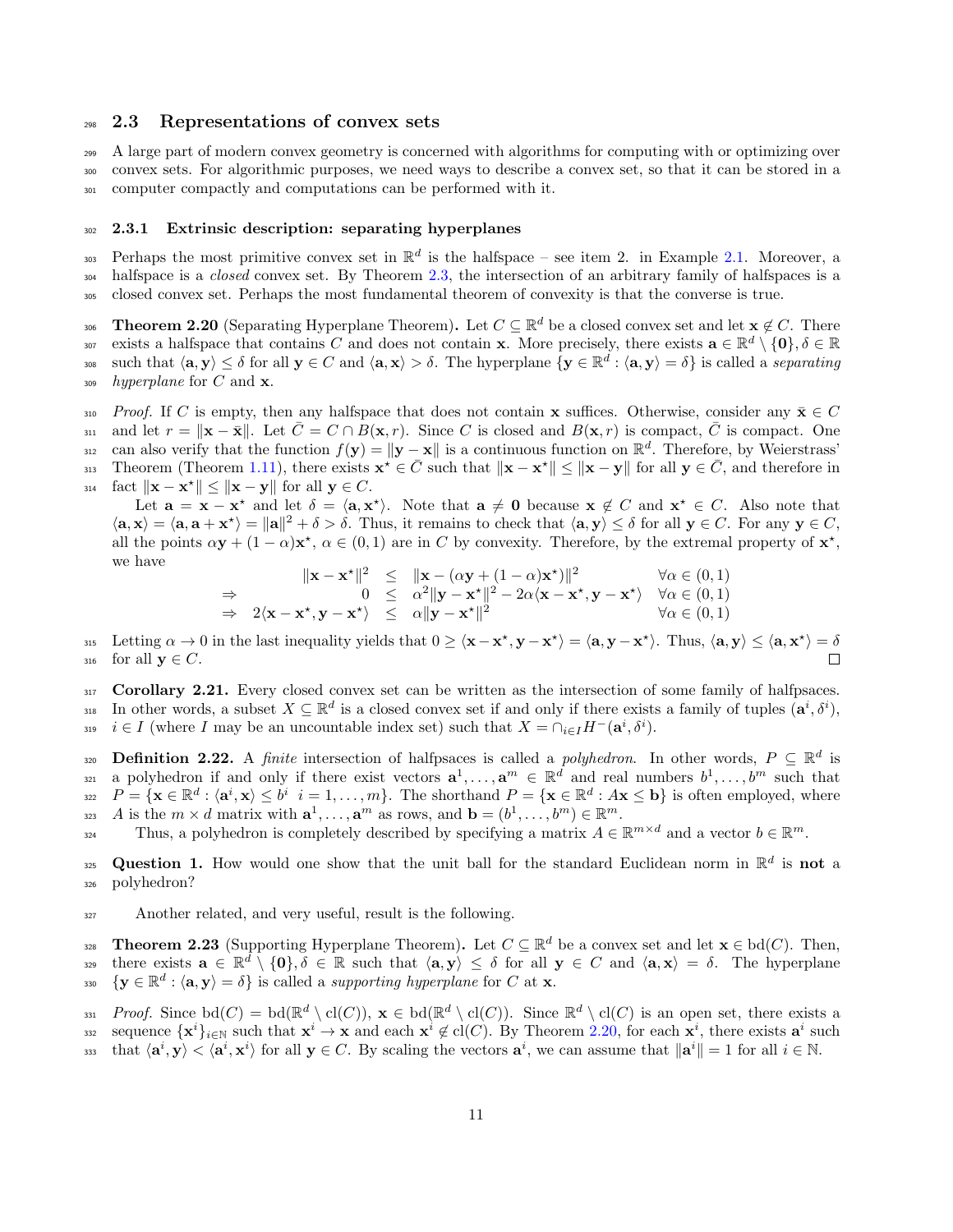<sup>334</sup> Since the set of unit norm vectors is a compact set, by Theorem [1.10,](#page-4-1) one can pick a convergent subss sequence  $\mathbf{a}^{i_k} \to \mathbf{a}$  such that  $\langle \mathbf{a}^{i_k}, \mathbf{y} \rangle < \langle \mathbf{a}^{i_k}, \mathbf{x}^{i_k} \rangle$  for all  $\mathbf{y} \in C$ . Taking the limit on both sides, we obtain 336  $\langle \mathbf{a}, \mathbf{y} \rangle \leq \langle \mathbf{a}, \mathbf{x} \rangle$  for all  $\mathbf{y} \in C$ . We simply set  $\delta = \langle \mathbf{a}, \mathbf{x} \rangle$ . Note also that since  $\|\mathbf{a}^i\| = 1$  for all  $i \in \mathbb{N}$ , we must 337 have  $\|\mathbf{a}\| = 1$ , and so  $\mathbf{a} \neq \mathbf{0}$ .

<span id="page-11-0"></span><sup>338</sup> How to represent general convex sets: Separation oracles. We have seen that polyhedra can be 339 represented by a matrix A and a right hand side b. Norm balls can be represented by the center  $\bf{x}$  and  $_{340}$  the radius R. Ellipsoids can be represented by positive definite matrices A. What about general convex <sup>341</sup> sets? This problem is gotten around by assuming that one has "black-box" access to the convex set via a separation oracle. More formally, we say that a convex set  $C \subseteq \mathbb{R}^d$  is equipped with a separation oracle O that takes as input any vector  $\mathbf{x} \in \mathbb{R}^d$  and gives the following output: If  $\mathbf{x} \in C$ , the output is "YES", and if  $x \notin C$ , then the output is a tuple  $(\mathbf{a}, \delta) \in \mathbb{R}^d \times \mathbb{R}$  such that  $\{ \mathbf{y} \in \mathbb{R}^d : \langle \mathbf{a}, \mathbf{y} \rangle = \delta \}$  is a separating hyperplane  $345$  for **x** and *C*.

<span id="page-11-1"></span><sup>346</sup> Farkas' lemma: A glimpse into polyhedral theory. A nice characterization of solutions to systems <sup>347</sup> of linear equations is given in linear algebra, which can be viewed as the most basic type of "theorem of the <sup>348</sup> alternative".

- **Theorem 2.24.** Let  $A \in \mathbb{R}^{d \times n}$  and  $\mathbf{b} \in \mathbb{R}^d$ . Exactly one of the following is true.
- $350$  1.  $A\mathbf{x} = \mathbf{b}$  has a solution.
- <sup>351</sup> 2. There exists  $\mathbf{u} \in \mathbb{R}^d$  such that  $\mathbf{u}^T A = \mathbf{0}$  and  $\mathbf{u}^T \mathbf{b} \neq 0$ .

352 What if we are interested in *nonnegative solutions* to linear equations? Farkas' lemma is a characterization <sup>353</sup> of such solutions.

- <span id="page-11-3"></span>**Theorem 2.25.** [Farkas' Lemma] Let  $A \in \mathbb{R}^{d \times n}$  and  $\mathbf{b} \in \mathbb{R}^d$ . Exactly one of the following is true.
- <sup>355</sup> 1.  $A\mathbf{x} = \mathbf{b}$ ,  $\mathbf{x} \geq 0$  has a solution.
- <sup>356</sup> 2. There exists  $\mathbf{u} \in \mathbb{R}^d$  such that  $\mathbf{u}^T A \leq \mathbf{0}$  and  $\mathbf{u}^T \mathbf{b} > 0$ .
- <sup>357</sup> Before we dive into the proof of Farkas' Lemma, we need a technical result.
- <span id="page-11-4"></span><sup>358</sup> **Lemma 2.26.** Let  $\mathbf{a}^1, \ldots, \mathbf{a}^n \in \mathbb{R}^d$ . Then  $\text{cone}(\{\mathbf{a}^1, \ldots, \mathbf{a}^n\})$  is closed.

359 Proof. We will complete the proof of this lemma when we do Caratheodory's theorem (see the end of <sup>360</sup> Section [2.4\)](#page-19-1).  $\Box$ 

- 361 Proof of Theorem [2.25.](#page-11-3) Let  $\mathbf{a}^1, \ldots, \mathbf{a}^n \in \mathbb{R}^d$  be the columns of the matrix A. By Lemma [2.26,](#page-11-4) the cone
- $S_{362}$   $C = \{A\mathbf{x} : \mathbf{x} \geq 0\}$  is closed. We now have two cases, either  $\mathbf{b} \in C$  or  $\mathbf{b} \notin C$ . In the first case, we end up in 363 Case 1 of the statement of the theorem. In the second case, by Theorem [2.20,](#page-10-2) there exists  $\mathbf{u} \in \mathbb{R}^d$  and  $\delta \in \mathbb{R}$ 364 such that  $\langle \mathbf{u}, \mathbf{y} \rangle \leq \delta$  for all  $\mathbf{y} \in C$  and  $\langle \mathbf{u}, \mathbf{b} \rangle > \delta$ . Since  $\mathbf{0} \in C$ , we must have  $\delta \geq \langle \mathbf{u}, \mathbf{0} \rangle = 0$ . This already
- $_{365}$  shows that  $\langle \mathbf{u}, \mathbf{b} \rangle > 0$ .

Now suppose to the contrary that for some  $\mathbf{a}^i$ ,  $\langle \mathbf{u}, \mathbf{a}^i \rangle > 0$ . Thus, there exists  $\bar{\lambda} \geq 0$  such that  $\bar{\lambda} \langle \mathbf{u}, \mathbf{a}^i \rangle > \delta$ 367 (for example, take  $\bar{\lambda} = \frac{|\delta|+1}{\langle \mathbf{u}, \mathbf{a}^i \rangle}$ ). Since  $\mathbf{y} := \bar{\lambda} \mathbf{a}^i \in C$ , this implies that  $\langle \mathbf{u}, \mathbf{y} \rangle > \delta$ , contradicting that  $\langle \mathbf{u}, \mathbf{y} \rangle \leq \delta$ 368 for all  $y \in C$ .

<span id="page-11-2"></span>369 Duality/Polarity. With every linear space, one can associate a "dual" linear space which is its orthogonal <sup>370</sup> complement.

**Definition 2.27.** Let  $X \subseteq \mathbb{R}^d$  be a linear subspace. We define  $X^{\perp} := \{ \mathbf{y} \in \mathbb{R}^d : \langle \mathbf{y}, \mathbf{x} \rangle = 0 \ \forall \mathbf{x} \in X \}$  as the <sup>372</sup> orthogonal complement of X.

 $373$  The following is well-known from linear algebra.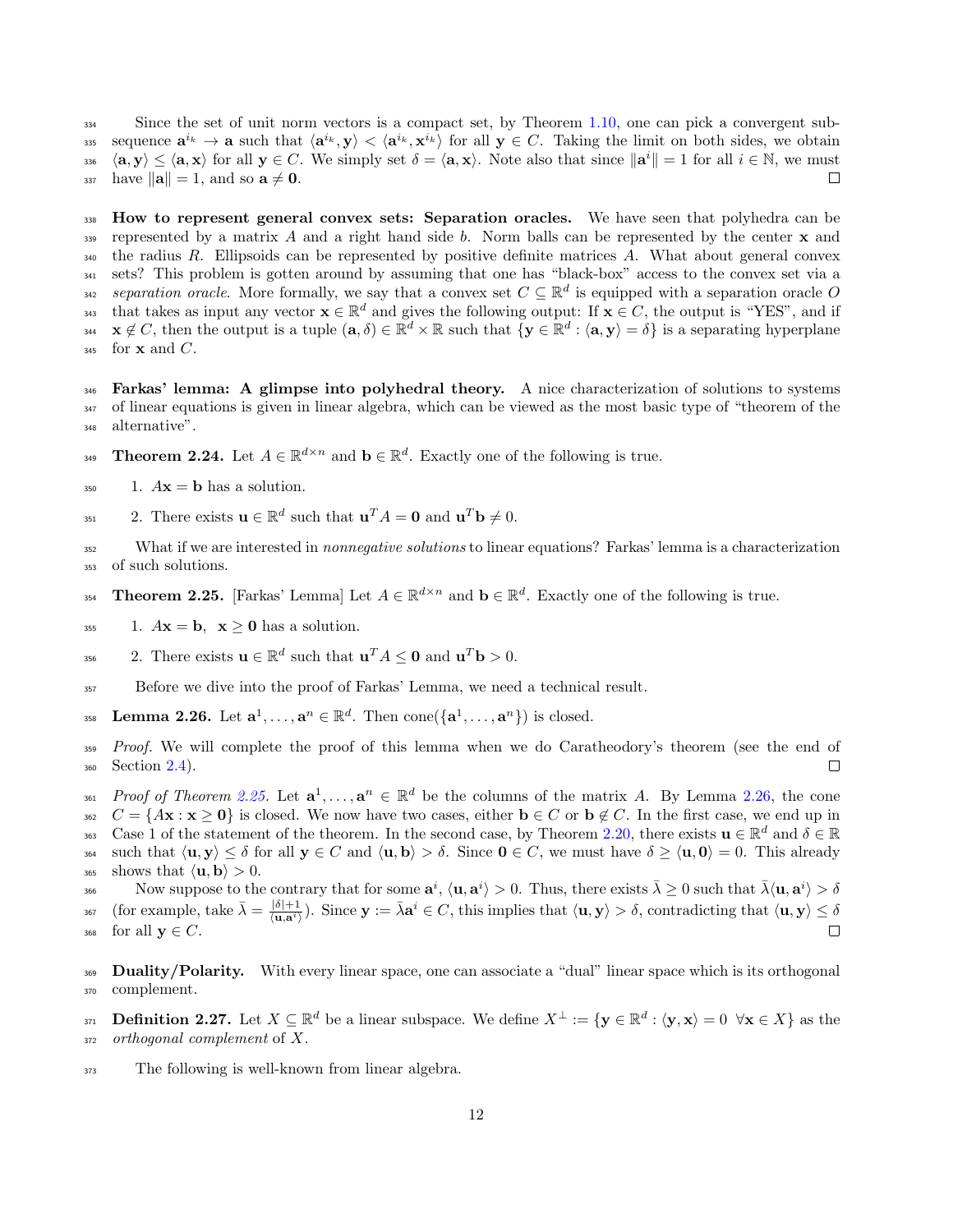- **Proposition 2.28.**  $X^{\perp}$  is a linear subspace. Moreover,  $(X^{\perp})^{\perp} = X$ .
- <sup>375</sup> There is a way to generalize this idea of associating a dual object to convex sets.

**Definition 2.29.** Let  $X \subseteq \mathbb{R}^d$  be any set. The set defined as

$$
X^\circ:=\{\mathbf{y}\in\mathbb{R}^d:\langle\mathbf{y},\mathbf{x}\rangle\leq 1\;\;\forall \mathbf{x}\in X\}
$$

 $376$  is called the *polar* of X.

<span id="page-12-0"></span>377 Proposition 2.30. The following are all true.

378 1.  $X^{\circ}$  is a closed, convex set for any  $X \subseteq \mathbb{R}^d$  (not necessarily convex).

379 2.  $(X^{\circ})^{\circ} = cl(\text{conv}(X \cup \{0\}))$ . In particular, if X is a closed convex set containing the origin, then 380  $(X^{\circ})^{\circ} = X.$ 

381 3. If X is a convex cone, then  $X^{\circ} = {\mathbf{y} \in \mathbb{R}^d : \langle \mathbf{y}, \mathbf{x} \rangle \leq 0 \quad \forall \mathbf{x} \in X}$ .

<sup>382</sup> 4. If X is a linear subspace, then  $X^{\circ} = X^{\perp}$ .

*Proof.* 1. Follows from the fact that  $X^\circ$  can be written as the intersection of closed halfspaces:

$$
X^{\circ} = \bigcap_{\mathbf{x} \in X} \{ \mathbf{y} \in \mathbb{R}^d : \langle \mathbf{y}, \mathbf{x} \rangle \le 1 \}.
$$

383 2. Observe that  $X \subseteq (X^{\circ})^{\circ}$ . Also,  $\mathbf{0} \in (X^{\circ})^{\circ}$ , because **0** is always in the polar of any set. Since  $(X^{\circ})^{\circ}$  is a closed convex set by 1., we must have  $\text{cl}(\text{conv}(X \cup \{0\})) \subseteq (X^{\circ})^{\circ}$ .

To show the reverse inclusion, we show that if  $y \notin cl(\text{conv}(X \cup \{0\}))$  then  $y \notin (X^{\circ})^{\circ}$ . Thus, we need to show that there exists  $\mathbf{z} \in X^{\circ}$  such that  $\langle \mathbf{y}, \mathbf{z} \rangle > 1$ . Since  $\mathbf{y} \notin cl(\text{conv}(X \cup \{0\})),$  by Theorem [2.20,](#page-10-2) there exists  $\mathbf{a} \in \mathbb{R}^d$ ,  $\delta \in \mathbb{R}$  such that  $\langle \mathbf{a}, \mathbf{y} \rangle > \delta$  and  $\langle \mathbf{a}, \mathbf{x} \rangle \leq \delta$  for all  $\mathbf{x} \in cl(\text{conv}(X \cup \{0\}))$ . Since 388  $0 \in \text{cl}(\text{conv}(X \cup \{0\}))$ , we obtain that  $0 \leq \delta$ . We now consider two cases:

 $\frac{Case\ 1:\ \delta > 0.}{Case\ 2:\ \delta \text{ for all } \mathbf{x} \in X \text{ because } \langle \mathbf{a}, \mathbf{x} \rangle \leq \delta \text{ for all } \mathbf{x} \in \text{cl}(\text{conv}(X \cup X)) \text{ and } \mathbf{x} \in \text{cl}(\text{conv}(X \cup X))$ 390  $\{0\})\supseteq X$ . Therefore,  $z \in X^{\circ}$ . Moreover,  $\langle z, y \rangle > 1$  because  $\langle a, y \rangle > \delta$ . So we are done.

 $Case 2: \delta = 0.$  Define  $\epsilon := \langle \mathbf{a}, \mathbf{y} \rangle > \delta = 0.$  Set  $\mathbf{z} = \frac{2\mathbf{a}}{\epsilon}$ . Then,  $\langle \mathbf{z}, \mathbf{y} \rangle = 2 > 1.$  Also, for every  $\mathbf{x} \in X \subseteq \text{cl}(\text{conv}(X \cup \{\mathbf{0}\}))$ , we obtain that  $\langle \mathbf{z}, \mathbf{x} \rangle = \frac{2}{\epsilon} \langle \mathbf{a}, \mathbf{x} \rangle \leq \frac{2}{\epsilon} \delta = 0 \leq 1$ . Thus,  $\mathbf{z} \in X^{\circ}$ . Thus, we <sup>393</sup> are done.

<sup>394</sup> 3. and 4. are left to the reader.

 $\Box$ 

395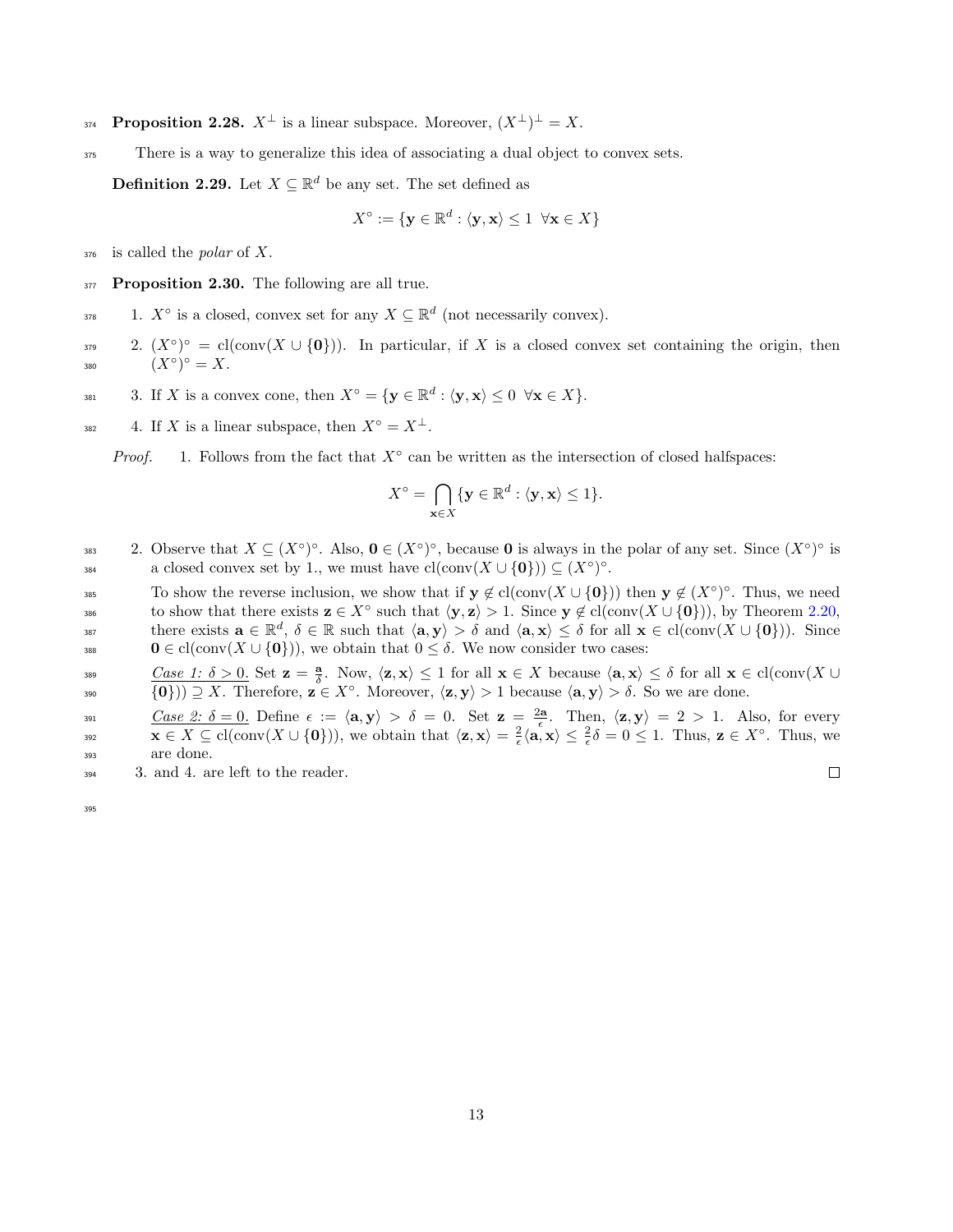**Example 2.31.** If  $p, q \ge 1$  such that  $\frac{1}{p} + \frac{1}{q} = 1$  (allowing for p or q to be  $\infty$ ), then  $(B_{\ell^p}(0, 1))^{\circ} = B_{\ell^q}(0, 1)$ . This example illustrates the use of the fundamental *Hölder's inequality*.

<span id="page-13-1"></span>**Proposition 2.32** (Hölder's inequality). If  $p, q \ge 1$  such that  $\frac{1}{p} + \frac{1}{q} = 1$  (allowing for p or q to be  $\infty$ ), then

$$
|\langle \mathbf{x}, \mathbf{y} \rangle| \leq \|\mathbf{x}\|_p \|\mathbf{y}\|_q,
$$

for every  $\mathbf{x}, \mathbf{y} \in \mathbb{R}^d$ . Moreover, if  $p, q > 1$  then equality holds if and only if  $|\mathbf{x}_i| = |\mathbf{y}_i|^{\frac{q}{p}}$ .

The special case with  $p = q = 2$  is known as the *Cauchy-Schwarz inequality*. We won't prove Hölder's inequality here, but we will use it to derive the polarity relation between  $\ell_p$  unit balls. We only show that  $B_{\ell q}(\mathbf{0},1) = (B_{\ell p}(\mathbf{0},1))^{\circ}$  for any  $p,q>1$  such that  $\frac{1}{p} + \frac{1}{q} = 1$ . The case  $p=1,q=\infty$  is considered in Problem [6](#page-3-3) from "HW for Week III".

First, we show that  $B_{\ell^q}(\mathbf{0},1) \subseteq (B_{\ell^p}(\mathbf{0},1))^{\circ}$ . Consider any  $\mathbf{y} \in B_{\ell^q}(\mathbf{0},1)$  and consider any  $\mathbf{x} \in B_{\ell^p}$ . By Hölder's inequality, we obtain that  $\langle \mathbf{x}, \mathbf{y} \rangle \leq ||\mathbf{x}||_p ||\mathbf{y}||_q \leq 1$ . Thus,  $B_{\ell^q}(\mathbf{0}, 1) \subseteq (B_{\ell^p}(\mathbf{0}, 1))^{\circ}$ . To show the reverse inclusion  $(B_{\ell^p}(0, 1))^{\circ} \subseteq B_{\ell^q}(0, 1)$ , consider any  $y \in (B_{\ell^p}(0, 1))^{\circ}$ . We would like to show that  $\mathbf{y} \in B_{\ell^q}(\mathbf{0}, 1)$ , i.e.,  $\|\mathbf{y}\|_q \leq 1$ . Suppose to the contrary that  $\|\mathbf{y}\|_q > 1$ . Consider x defined as follows: for each  $i = 1, \ldots, d$ ,  $\mathbf{x}_i$  has the same sign as  $\mathbf{y}_i$ , and  $|\mathbf{x}_i| = |\mathbf{y}_i|^{\frac{q}{p}}$ . Set  $\tilde{\mathbf{x}} = \frac{\mathbf{x}}{||\mathbf{x}||_p}$ . Now,

$$
\langle \mathbf{y}, \tilde{\mathbf{x}} \rangle = \frac{1}{\|\mathbf{x}\|_p} \langle \mathbf{x}, \mathbf{y} \rangle = \frac{1}{\|\mathbf{x}\|_p} (\|\mathbf{x}\|_p \|\mathbf{y}\|_q) = \|\mathbf{y}\|_q > 1,
$$

contradicting the fact that  $y \in (B_{\ell^p}(0, 1))^{\circ}$ , because  $\|\tilde{\mathbf{x}}\|_p = 1$ . The second equality follows from Proposition [2.32](#page-13-1) because of the special choice of x.

#### <span id="page-13-0"></span><sup>397</sup> 2.3.2 Intrinsic description: faces, extreme points, recession cone, lineality space

We have seen that given any set X of points in  $\mathbb{R}^d$ , the convex hull of X – the smallest convex set containing  $399X - can$  be expressed as the set of all convex combinations of finite subsets of X (Theorem [2.8\)](#page-6-2). One 400 possibility to represent a convex set C intrinsically is to give a minimal subset  $X \subseteq C$  such that all points in  $\alpha_{01}$  C can be expressed as convex combinations of points in X, i.e.,  $C = \text{conv}(X)$ . In particular, if X is a finite 402 set, then we can use X to represent C in a computer: implicitly, C is the convex hull of the set X. We are <sup>403</sup> going to get to such a "minimal" intrinsic description.

404 Definition 2.33 (Faces and extreme points). Let C be a convex set. A convex subset  $F \subseteq C$  is called an <sup>405</sup> extreme subset or a face of C, if for any  $x \in F$  the following holds:  $x^1, x^2 \in C$ ,  $\frac{x^1 + x^2}{2} = x$  implies that  $\mathbf{x}^1, \mathbf{x}^2 \in F$ . This is equivalent to saying that there is no point in F that can be expressed as a convex 407 combination of points in  $C \setminus F$  – see Problem [10](#page-4-2) from "HW for Week III".

408 A face of dimension 0 is called an *extreme point*. In other words,  $\bf{x}$  is an extreme point of C if the following holds:  $\mathbf{x}^1, \mathbf{x}^2 \in C$ ,  $\frac{\mathbf{x}^1 + \mathbf{x}^2}{2} = \mathbf{x}$  implies that  $\mathbf{x}^1 = \mathbf{x}^2 = \mathbf{x}$ . We denote the set of extreme points of C 410 by  $ext(C)$ .

411 The one-dimensional faces of a convex set are called its *edges*. If  $k = \dim(C)$ , then the  $(k-1)$ -dimensional 412 faces are called *facets*. We will see below that the only k-dimensional face of C is C itself. Any face of C 413 that is not C or  $\emptyset$  is called a proper face of C.

414 **Definition 2.34.** Let C be a convex set. We define the *relative interior* of C as the set of all  $x \in C$  for which there exists  $\epsilon > 0$  such that for all  $y \in \text{aff}(C)$ ,  $\mathbf{x} + \epsilon \left(\frac{\mathbf{y} - \mathbf{x}}{\|\mathbf{y} - \mathbf{x}\|}\right) \in C$ . We denote it by relint(*C*).<sup>[1](#page-13-2)</sup> 415

<sup>416</sup> We define the *relative boundary* of C to be relbd $(C) := \text{cl}(C) \setminus \text{relint}(C)$ .

396

<span id="page-13-2"></span><sup>&</sup>lt;sup>1</sup>For the reader familiar with the concept of a relative topology: the relative interior of C is the interior of C with respect to the relative topology of  $aff(C)$ .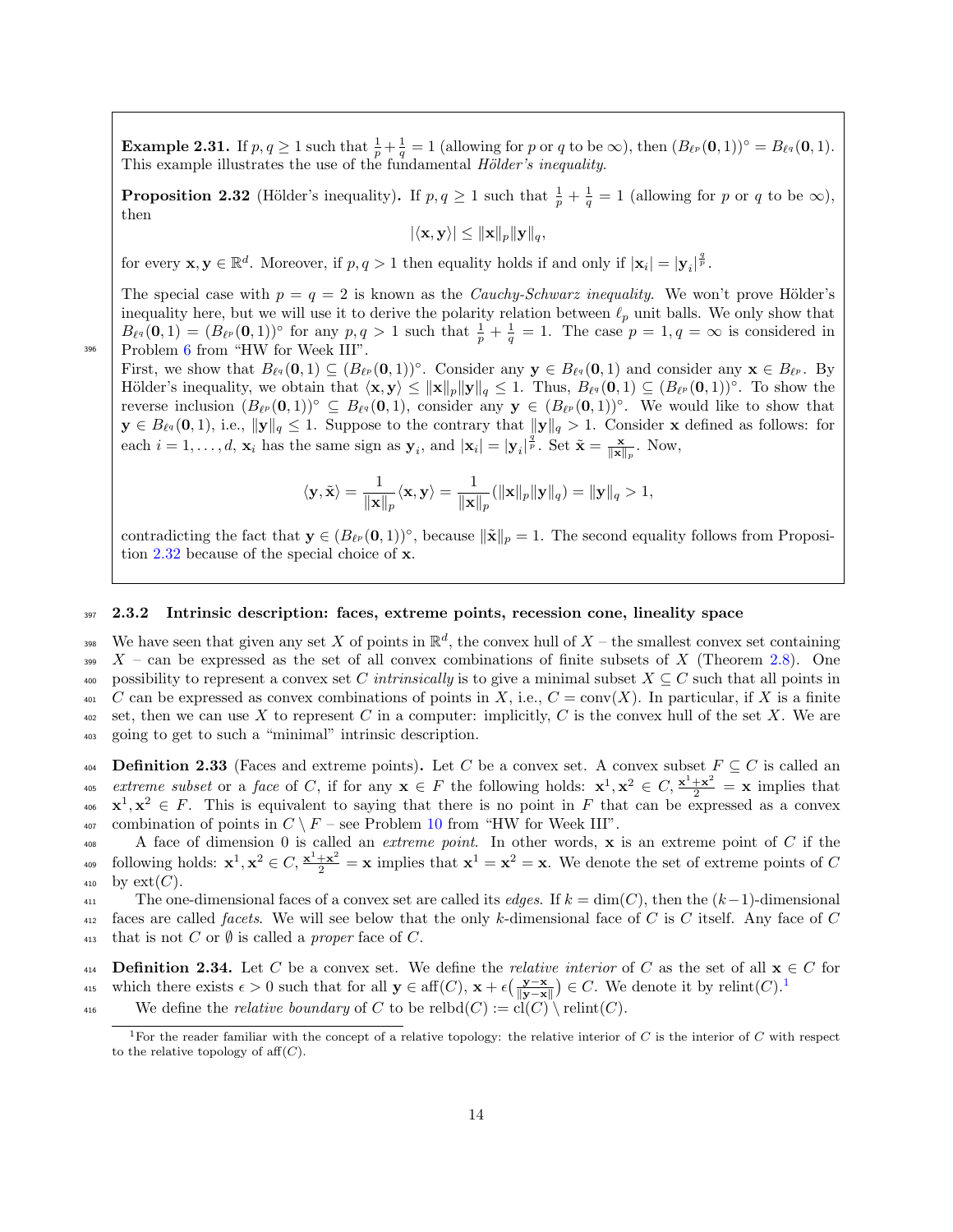- 417 Exercise 3. Let C be convex and  $x \in C$ . Suppose that for all  $y \in \text{aff}(C)$ , there exists  $\epsilon_{\mathbf{v}}$  such that 418  $\mathbf{x} + \epsilon_{\mathbf{v}}(\mathbf{y} - \mathbf{x}) \in C$ . Show that  $\mathbf{x} \in \text{relint}(C)$ .
- This exercise shows that it suffices to have a different  $\epsilon$  for every direction; this implies a universal  $\epsilon$  for <sup>420</sup> every direction.
- <span id="page-14-0"></span>421 Exercise 4. Show that relint(C) is nonempty for any nonempty convex set C.
- <span id="page-14-4"></span>422 Lemma 2.35. Let C be a convex set of dimension k. The only k dimensional face of C is C itself.
- <sup>423</sup> Proof. Let  $F \subseteq C$  be a proper face of C. Let  $\mathbf{x} \in C \backslash F$ . Let  $X \subseteq F$  be a maximum set of affinely independent 424 points in F. We claim that  $X \cup \{x\}$  is affinely independent. This immediately implies that  $dim(C) > dim(F)$ <sup>425</sup> and we will be done.
- Suppose to the contrary that  $\mathbf{x} \in \text{aff}(X)$ . Then consider  $\mathbf{x}^* \in \text{relint}(F)$  (which is nonempty by Exercise [4\)](#page-14-0).
- <sup>427</sup> By definition, there exists  $\epsilon > 0$  such that  $y = x^* + \epsilon(x x^*) \in F$ . But this means that  $y = (1 \epsilon)x^* + \epsilon x$ .
- 428 Since  $y \in F$ , and  $x \notin F$ , this contradicts that F is a face.
- <span id="page-14-5"></span>**Lemma 2.36.** Let C be a convex set and let  $F \subseteq C$  be a face of C. If **x** is an extreme point of F, then **x**  $430$  is an extreme point of C.
- <sup>431</sup> Proof. Left to the reader.
- <span id="page-14-2"></span>**Lemma 2.37.** Let  $C \subseteq \mathbb{R}^d$  be convex. Let  $\mathbf{a} \in \mathbb{R}^d$  and  $\delta \in \mathbb{R}$  be such that  $C \subseteq {\{\mathbf{x} \in \mathbb{R}^d : \langle \mathbf{a}, \mathbf{x} \rangle \le \delta\}}$ . Then, 433 the set  $F = C \cap {\mathbf{x} \in \mathbb{R}^d : \langle \mathbf{a}, \mathbf{x} \rangle = \delta}$  is a face of C.

*Proof.* Let  $\bar{\mathbf{x}} \in F$  and  $\mathbf{x}^1, \mathbf{x}^2 \in C$  such that  $\frac{\mathbf{x}^1 + \mathbf{x}^2}{2} = \bar{\mathbf{x}}$ . By the hypothesis,  $\langle \mathbf{a}, \mathbf{x}^i \rangle \leq \delta$  for  $i = 1, 2$ . If for either  $i = 1, 2, \langle \mathbf{a}, \mathbf{x}^i \rangle < \delta$ , then

$$
\langle \mathbf{a}, \bar{\mathbf{x}} \rangle = \left\langle \mathbf{a}, \frac{\mathbf{x}^1 + \mathbf{x}^2}{2} \right\rangle = \frac{\langle \mathbf{a}, \mathbf{x}^1 \rangle + \langle \mathbf{a}, \mathbf{x}^2 \rangle}{2} < \delta
$$

contradicting that  $\mathbf{x} \in F$ . Therefore, we must have  $\langle \mathbf{a}, \mathbf{x}^i \rangle = \delta$  for  $i = 1, 2$  and thus,  $\mathbf{x}^1, \mathbf{x}^2 \in F$ .  $\Box$ 

**Definition 2.38.** A face F of a convex set C is called an *exposed face* if there exists  $\mathbf{a} \in \mathbb{R}^d$  and  $\delta \in \mathbb{R}$  such that  $C \subseteq \{ \mathbf{x} \in \mathbb{R}^d : \langle \mathbf{a}, \mathbf{x} \rangle \le \delta \}$  and  $F = C \cap \{ \mathbf{x} \in \mathbb{R}^d : \langle \mathbf{a}, \mathbf{x} \rangle = \delta \}$ . We will sometimes make it explicit and 437 say that F is an exposed face induced by  $(a, \delta)$ .

<sup>438</sup> By working with the affine hull and the relative interior, and using Problem [3](#page-3-4) from "HW for Week II", <sup>439</sup> a stronger version of the supporting hyperplane theorem can be shown to be true.

<span id="page-14-1"></span>**Theorem 2.39** (Supporting Hyperplane Theorem - II). Let  $C \subseteq \mathbb{R}^d$  be convex and  $\mathbf{x} \in \text{relbd}(C)$ . There exists  $\mathbf{a} \in \mathbb{R}^d$  and  $\delta \in \mathbb{R}$  such that all of the following hold:

- 442 (i)  $\langle \mathbf{a}, \mathbf{y} \rangle \leq \delta$  for all  $\mathbf{y} \in C$ ,
- 443 (ii)  $\langle \mathbf{a}, \mathbf{x} \rangle = \delta$ , and
- 444 (iii) there exists  $\bar{y} \in C$  such that  $\langle a, \bar{y} \rangle < \delta$ . This third condition says that C is not completely contained 445 in the hyperplane  $\{y \in \mathbb{R}^d : \langle a, y \rangle = \delta\}.$

<sup>446</sup> An important consequence of the above discussion is the following theorem about the relative boundary  $447$  of a closed, convex set C.

<span id="page-14-3"></span>**Theorem 2.40.** Let  $C \subseteq \mathbb{R}^d$  be a closed, convex set and  $\mathbf{x} \in C$ . **x** is contained in a proper face of C if and 449 only if  $\mathbf{x} \in \text{relbd}(C)$ .

 $\Box$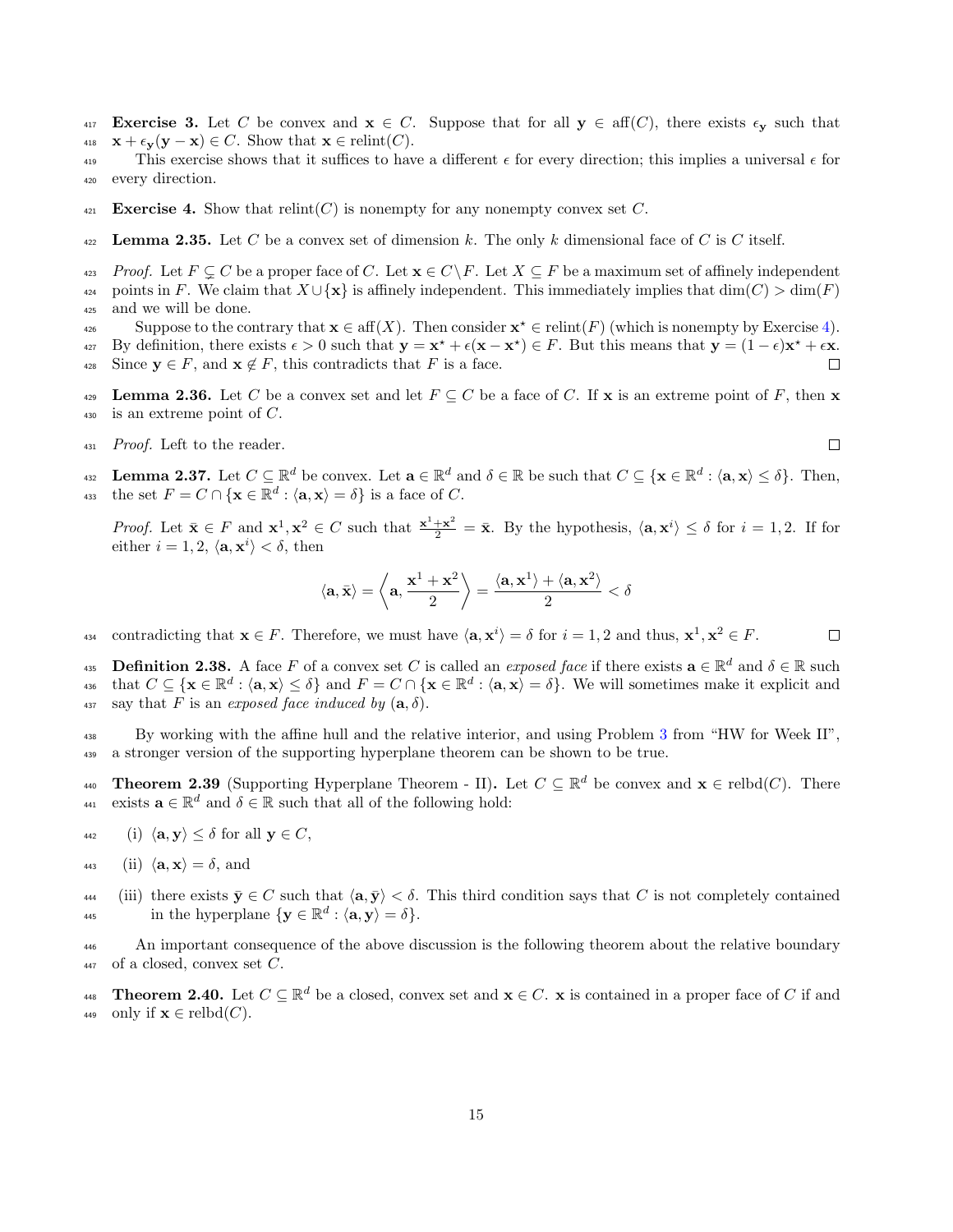- <sup>450</sup> Proof. If  $\mathbf{x} \in \text{rebd}(C)$ , then by Theorem [2.39](#page-14-1) there exists  $\mathbf{a} \in \mathbb{R}^d$  and  $\delta \in \mathbb{R}$  such that the three conditions
- 451 in Theorem [2.39](#page-14-1) hold. By Lemma [2.37,](#page-14-2)  $F = C \cap {\mathbf{x} \in \mathbb{R}^d : \langle \mathbf{a}, \mathbf{x} \rangle = \delta}$  is a face of C, and it is a proper face
- <sup>452</sup> because of condition (iii) in Theorem [2.39.](#page-14-1)

Now let  $\mathbf{x} \in F$  where F is a proper face of C. Since C is closed, it suffices to show that  $\mathbf{x} \notin \text{relint}(C)$ . Suppose to the contrary that  $\mathbf{x} \in \text{relint}(C)$ . Let  $\bar{\mathbf{x}} \in C \backslash F$ . Observe that  $2\mathbf{x} - \bar{\mathbf{x}} \in \text{aff}(C)$ . Since x is assumed to be in the relative interior of C, there exists  $\epsilon > 0$  such that  $y = \epsilon((2x - \bar{x}) - x) + x \in C$ . Rearranging terms, we obtain that

$$
\mathbf{x} = \frac{\epsilon}{\epsilon+1}\bar{\mathbf{x}} + \frac{1}{\epsilon+1}\mathbf{y}.
$$

453 Since  $\mathbf{x} \in F$  and  $\bar{\mathbf{x}} \notin F$ , this contradicts the fact that F is a face. Thus,  $\mathbf{x} \notin \text{relint}(C)$  and so  $\mathbf{x} \in \text{relint}(C)$ .  $454$  relbd $(C)$ .

455 In our search for a subset  $X \subseteq C$  such that  $C = \text{conv}(X)$ , it is clear that X must contain all extreme 456 points. But is it sufficient to include all extreme points? In other words, is it true that  $C = \text{conv}(\text{ext}(C))$ ? 457 No! A simple counterexample is  $\mathbb{R}^d_+$ . Its only extreme point is 0. Another weird example is the set  $\{ \mathbf{x} \in \mathbb{R}^d : ||\mathbf{x}|| < 1 \}$  – this set has NO extreme points! As you might suspect, the problem is that these sets <sup>459</sup> are not compact, i.e., closed and bounded.

<span id="page-15-1"></span>460 Theorem 2.41 (Krein-Milman Theorem). If C is a compact convex set, then  $C = \text{conv}(\text{ext}(C))$ .

- $461$  Proof. The proof is going to use induction on the dimension of C. First, if C is the empty set, then the  $462$  statement is a triviality. So we assume C is nonempty.
- 463 For the base case with  $\dim(C) = 0$ , i.e.,  $C = {\mathbf{x}}$  is a single point, the statement follows because  ${\mathbf{x}}$  is 464 an extreme point of C, and  $C = \text{conv}(\{\mathbf{x}\})$ . For the induction step, consider any point  $\mathbf{x} \in C$ . We consider <sup>465</sup> two cases:

 $466$  Case 1:  $\mathbf{x} \in \text{relb}(C)$ . By Theorem [2.40,](#page-14-3)  $\mathbf{x}$  is contained in a proper face F of C. By Lemma [2.35,](#page-14-4)  $\dim(F)$ 

 $\dim(C)$ . By the induction hypothesis applied to F (note that F is also compact using Problem [14](#page-5-7) from "HW 468 for Week III"), we can express x as a convex combination of extreme points of F, which by Lemma [2.36,](#page-14-5)

469 shows that  $x$  is a convex combination of extreme points of  $C$ .

 $\alpha_{470}$  Case 2:  $\mathbf{x} \in \text{relint}(C)$ . Let  $\ell \subseteq \text{aff}(C)$  be any affine set of dimension one (i.e., a line) going through x. Since <sup>471</sup> C is compact,  $\ell \cap C$  is a line segment. The end points  $\mathbf{x}^1, \mathbf{x}^2$  of  $\ell \cap C$  must be in the relative boundary <sup>472</sup> of C. By the previous case,  $x^1, x^2$  can be expressed as the convex combination of extreme points in C. <sup>473</sup> Since **x** is a convex combination of  $x^1$  and  $x^2$ , and a convex combination of convex combinations is a convex  $474$  combination, we can express **x** as the convex combination of extreme points of C.  $\Box$ 

<sup>475</sup> What about non-compact sets? Let us relax the condition of being bounded. So we want to describe <sup>476</sup> closed, convex sets. It turns out that there is a nice way to deal with unboundedness. We introduce the <sup>477</sup> necessary concepts next.

<span id="page-15-0"></span>**Proposition 2.42.** Let C be a nonempty, closed, convex set, and  $\mathbf{r} \in \mathbb{R}^d$ . The following are equivalent:

- 479 1. There exists  $\mathbf{x} \in C$  such that  $\mathbf{x} + \lambda \mathbf{r} \in C$  for all  $\lambda \geq 0$ .
- 480 2. For every  $\mathbf{x} \in C$ ,  $\mathbf{x} + \lambda \mathbf{r} \in C$  for all  $\lambda \geq 0$ .

*Proof.* Since C is nonempty, we only need to show  $1. \Rightarrow 2$ ; the reverse implication is trivial. Let  $\bar{\mathbf{x}} \in C$  be such that  $\bar{\mathbf{x}} + \lambda \mathbf{r} \in C$  for all  $\lambda \geq 0$ . Consider any arbitrary  $\mathbf{x}^* \in C$ . Suppose to the contrary that there exists  $\lambda' \geq 0$ such that  $\mathbf{y} = \mathbf{x}^* + \lambda' \mathbf{r} \notin C$ . By Theorem [2.20,](#page-10-2) there exist  $\mathbf{a} \in \mathbb{R}^d$ ,  $\delta \in \mathbb{R}$  such that  $\langle \mathbf{a}, \mathbf{y} \rangle > \delta$  and  $\langle \mathbf{a}, \mathbf{x} \rangle \leq \delta$ for all  $\mathbf{x} \in C$ . This means that  $\langle \mathbf{a}, \mathbf{r} \rangle > 0$  because otherwise,  $\langle \mathbf{a}, \mathbf{y} \rangle = \langle \mathbf{a}, \mathbf{x}^* \rangle + \lambda' \langle \mathbf{a}, \mathbf{r} \rangle \le \delta + \lambda' \langle \mathbf{a}, \mathbf{r} \rangle \le \delta$ causing a contradiction. But then, if we choose  $\bar{\lambda} = \frac{\delta - \langle \mathbf{a}, \bar{\mathbf{x}} \rangle + 1}{\langle \mathbf{a}, \mathbf{r} \rangle}$  $\frac{\langle a, x \rangle + 1}{\langle a, r \rangle}$ , we would obtain that

$$
\langle \mathbf{a}, \bar{\mathbf{x}}+\lambda \mathbf{r}\rangle=\langle \mathbf{a}, \bar{\mathbf{x}}\rangle+\bar{\lambda}\langle \mathbf{a}, \mathbf{r}\rangle=\langle \mathbf{a}, \bar{\mathbf{x}}\rangle+|\delta-\langle \mathbf{a}, \bar{\mathbf{x}}\rangle|+1\geq \langle \mathbf{a}, \bar{\mathbf{x}}\rangle+\delta-\langle \mathbf{a}, \bar{\mathbf{x}}\rangle+1\geq \delta+1>\delta,
$$

481 contradicting the assumption that  $\bar{\mathbf{x}} + \bar{\lambda} \mathbf{r} \in C$ .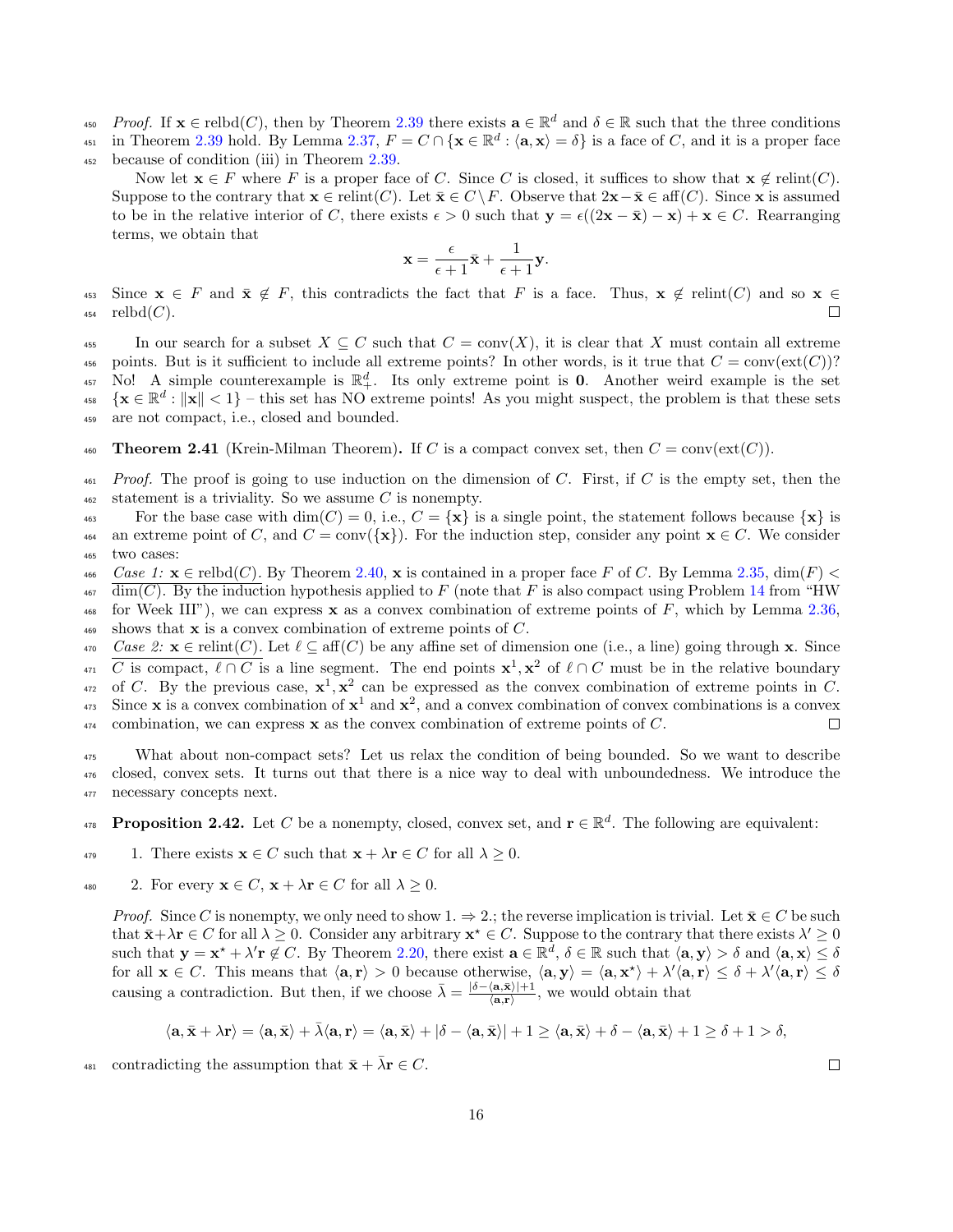**Definition 2.43.** Any  $\mathbf{r} \in \mathbb{R}^d$  that satisfies the conditions in Proposition [2.42](#page-15-0) is called a recession direction  $483$  for C.

**Proposition 2.44.** The set of all recession directions of a nonempty, closed, convex set is a closed, convex <sup>485</sup> cone.

*Proof.* Fix any point **x** in the closed convex set C. Using condition 1. of Proposition [2.42,](#page-15-0) we see  $\mathbf{r} \in \mathbb{R}^d$  is a recession direction if and only if for every  $\lambda \geq 0$ ,  $\mathbf{r} \in \frac{1}{\lambda}(C - \mathbf{x})$ . Therefore,

$$
\operatorname{rec}(C) = \bigcap_{\lambda \ge 0} \frac{1}{\lambda} (C - \mathbf{x}).
$$

486 Each term in the intersection is a closed, convex set. Therefore,  $rec(C)$  is a closed, convex set. It is easy to 487 see that for any  $\mathbf{r} \in \text{rec}(C)$ ,  $\lambda \mathbf{r} \in \text{rec}(C)$  also for every  $\lambda \geq 0$ . Thus,  $\text{rec}(C)$  is a closed, convex cone. П

488 Definition 2.45. Let  $C$  be any nonempty, closed, convex set. We call the cone of recession directions 489 the recession cone of C and it is denoted by rec(C). The set  $rec(C) \cap -rec(C)$  is a linear subspace and 490 is called the *lineality space* of C. It will be denoted by  $\text{lin}(C)$ . As a matter of convention, we say that  $_{491}$  rec $(C) = \text{lin}(C) = \{0\}$  when C is empty.

492 Exercise 5. Show that Proposition [2.42](#page-15-0) remains true if  $\lambda \geq 0$  is replaced by  $\lambda \in \mathbb{R}$  in both conditions. 493 Show that  $\text{lin}(C)$  is exactly the set of all  $\mathbf{r} \in \mathbb{R}^d$  that satisfy these modified conditions.

- <sup>494</sup> Proposition [2.42](#page-15-0) immediately gives the following corollary.
- <span id="page-16-0"></span>495 **Corollary 2.46.** Let C be a closed convex set and let  $F \subseteq C$  be a closed, convex subset. Then rec(F)  $\subseteq$  496 **rec(C)**.  $rec(C).$
- <sup>497</sup> Proof. Left as an exercise.
- <sup>498</sup> Here is a characterization of compact convex sets.
- <span id="page-16-1"></span>**499** Theorem 2.47. A closed convex set C is compact if and only if  $\text{rec}(C) = \{0\}$ .

*Proof.* We leave it to the reader to check that if C is compact, then  $\text{rec}(C) = \{0\}$ . For the other direction, assume that  $rec(C) = \{0\}$ . Suppose to the contrary that C is not bounded, i.e., there exists a sequence of points  $y^i \in C$  such that  $\|y^i\| \to \infty$ . Let  $x \in C$  be any point and consider the set of unit norm vectors  $\mathbf{r}^i = \frac{\mathbf{y}^i - \mathbf{x}}{\|\mathbf{y}^i - \mathbf{x}\|}$ . Since this is a sequence of unit norm vectors, by Theorem [1.10,](#page-4-1) there is a convergent subsequence  $\{\mathbf{r}^{i_k}\}_{k=1}^{\infty}$  converging to **r** also with unit norm. We claim that **r** is a recession direction, giving a contradiction to  $\text{rec}(C) = \{0\}$ . To see this, for any  $\lambda \geq 0$ , let  $N \in \mathbb{N}$  such that  $\|\mathbf{y}^{i_k} - \mathbf{x}\| > \lambda$  for all  $k \geq N$ . We now observe that

$$
\mathbf{x} + \lambda \mathbf{r}^{i_k} = \frac{\left(\|\mathbf{y}^{i_k} - \mathbf{x}\| - \lambda\right)}{\|\mathbf{y}^{i_k} - \mathbf{x}\|} \mathbf{x} + \frac{\lambda}{\|\mathbf{y}^{i_k} - \mathbf{x}\|} (\mathbf{x} + \mathbf{r}^{i_k} \|\mathbf{y}^{i_k} - \mathbf{x}\|) = \frac{\left(\|\mathbf{y}^{i_k} - \mathbf{x}\| - \lambda\right)}{\|\mathbf{y}^{i_k} - \mathbf{x}\|} \mathbf{x} + \frac{\lambda}{\|\mathbf{y}^{i_k} - \mathbf{x}\|} \mathbf{y}^{i_k} \in C
$$

for all  $k \geq N$ . Letting  $k \to \infty$ , since C is closed, we obtain that  $\mathbf{x} + \lambda \mathbf{r} = \lim_{k \to \infty} \mathbf{x} + \lambda \mathbf{r}^{i_k} \in C$ .  $\Box$ 

 $\frac{501}{200}$  We next consider closed convex sets whose lineality space is  $\{0\}$ .

502 Definition 2.48. If  $\text{lin}(C) = \{0\}$  then C is called *pointed*.

<sup>503</sup> The main result about pointed closed convex sets says that you can decompose them into convex combi-<sup>504</sup> nations of extreme points and recession directions.

<span id="page-16-2"></span>505 Theorem 2.49. If C is a closed, convex set that is pointed, then  $C = \text{conv}(\text{ext}(C)) + \text{rec}(C)$ .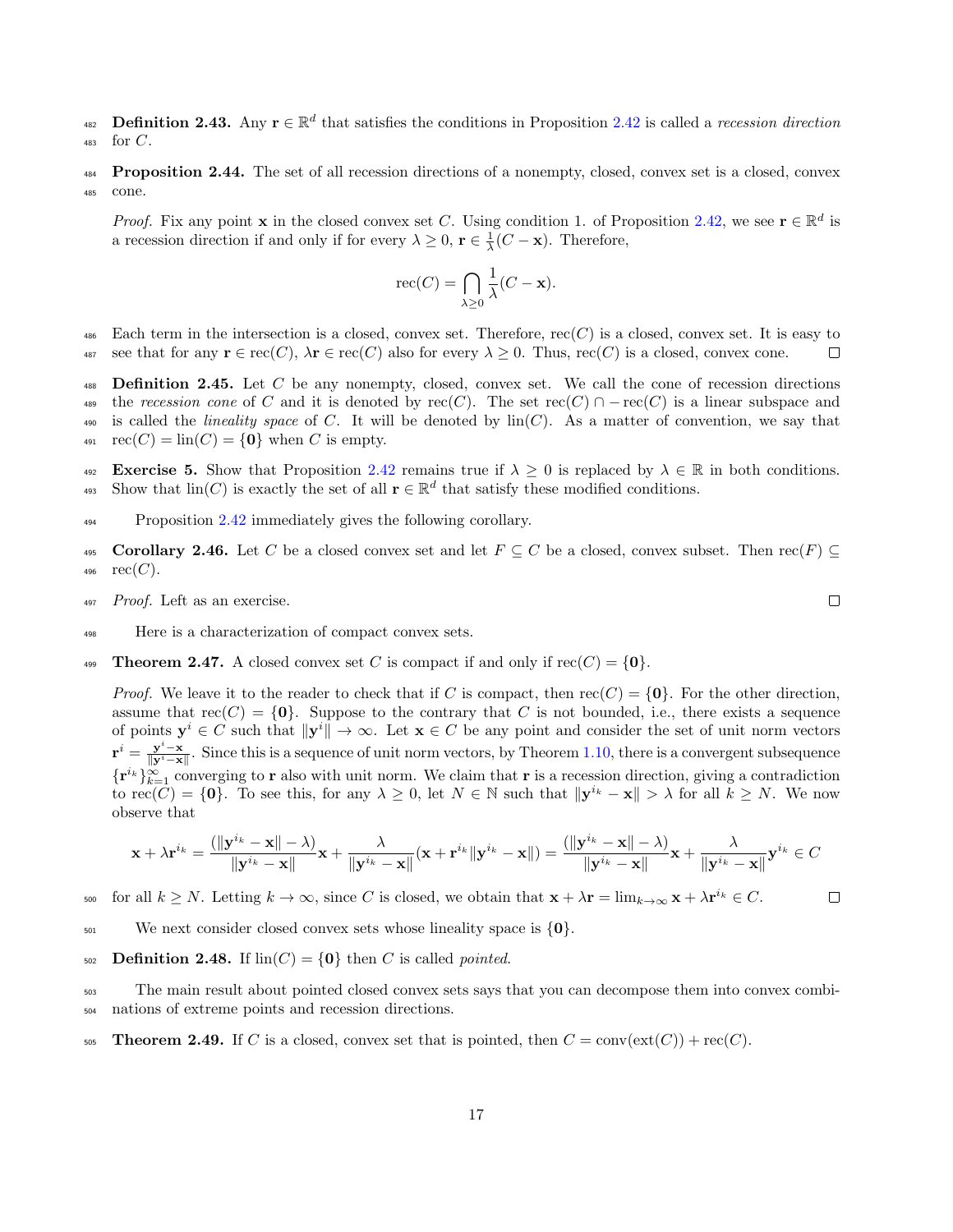$506$  Proof. The proof follows the same lines as Theorem [2.41.](#page-15-1) We may assume C is nonempty since otherwise  $\text{ext}(C) = \{\}\.$  We prove by induction on dimension of C. If  $\dim(C) = 0$ , then C is a single point, and we are

508 done. Consider any  $\mathbf{x} \in C$  and then two cases:

 $509$  Case 1:  $\mathbf{x} \in \text{reibd}(C)$ . By Theorem [2.40,](#page-14-3)  $\mathbf{x}$  is contained in a proper face F of C. By Lemma [2.35,](#page-14-4) dim(F)  $\leq$ 

 $\frac{1}{\text{dim}(C)}$ . By the induction hypothesis applied to F (note that F is also closed using Problem [14](#page-5-7) from "HW

- $\mathbf{S}_{511}$  for Week III"), we can express  $\mathbf{x} = \mathbf{x}' + \mathbf{d}$ , where  $\mathbf{x}'$  is a convex combination of extreme points of F and
- $\sigma$ <sub>512</sub> **d** is a recession direction for F. By Lemma [2.36,](#page-14-5)  $\mathbf{x}'$  is a convex combination of extreme points of C. By

513 Corollary [2.46,](#page-16-0)  $\mathbf{d} \in \text{rec}(C)$ .

 $\mathcal{L}_{514}$  Case 2:  $\mathbf{x} \in \text{relint}(C)$ . Let  $\ell$  be any affine set of dimension one (i.e., a line) going through x. Since C contains 515 no lines (C is pointed),  $\ell \cap C$  is either a line segment, i.e., **x** is the convex combination of  $\mathbf{x}^1, \mathbf{x}^2 \in \text{rebd}(C)$ , 516 or  $\ell \cap C$  is a half-line, i.e,  $\mathbf{x} = \mathbf{x}' + \mathbf{d}$ , where  $\mathbf{x}' \in \text{relbd}(C)$  and  $\mathbf{d} \in \text{rec}(C)$ .

In the first case, using Case 1, for each  $i = 1, 2, \mathbf{x}^i$  can be expressed as  $\mathbf{x}^i = \mathbf{y}^i + \mathbf{d}^i$ , where  $\mathbf{y}^i$  is a convex  $\mathcal{L}_{\text{S18}}$  combination of extreme points in C, and  $\mathbf{d}^i \in \text{rec}(C)$ . Since **x** is a convex combination of  $\mathbf{x}^1$  and  $\mathbf{x}^2$ , this 519 shows that  $\mathbf{x} \in \text{conv}(\text{ext}(C)) + \text{rec}(C)$ .

In the second case, applying Case 1 to  $x'$ , we express  $x' = y' + d'$  where y' is a convex combination of EXECUTE:  $S_{21}$  extreme points in C, and  $\mathbf{d}' \in \text{rec}(C)$ . Thus,  $\mathbf{x} = \mathbf{y}' + \mathbf{d}' + \mathbf{d}$  and we have the desired representation.  $\Box$ 

<sup>522</sup> Lets make this description even more "minimal". For this we will need to understand the structure of <sup>523</sup> pointed cones.

<span id="page-17-0"></span>**Proposition 2.50.** Let  $D \subseteq \mathbb{R}^d$  be a closed, convex cone. The following are equivalent.

 $525$  1. *D* is pointed.

<sup>526</sup> 2.  $D^{\circ}$  is full-dimensional, i.e.,  $\dim(D^{\circ}) = d$ .

 $527$  3. 0 is an exposed face of D.

528 4. There exists a compact, convex subset  $B \subset D \setminus \{0\}$  such that every  $\mathbf{d} \in D \setminus \{0\}$  can be uniquely 529 written in the form  $\mathbf{d} = \lambda \mathbf{b}$ , where  $\mathbf{b} \in B$  and  $\lambda > 0$ . In particular,  $D = \text{cone}(B)$ .

 $Proof.$  1.  $\Rightarrow$  2. If  $D^{\circ}$  is not full-dimensional, then aff $(D^{\circ})$  is a linear space of dimension strictly less than d,  $\mathcal{L}_{\text{531}}$  $\mathcal{L}_{\text{531}}$  $\mathcal{L}_{\text{531}}$  and so aff $(D^{\circ})^{\perp} \neq \{0\}$ . Since  $D^{\circ} \subseteq \text{aff}(D^{\circ})$ , using Problem 3 from "HW for Week III", and property 2.  $\text{and } 4. \text{ in Proposition 2.30, we obtain that } \text{aff}(D^{\circ})^{\perp} = \text{aff}(D^{\circ})^{\circ} \subseteq (D^{\circ})^{\circ} = D. \text{ Since } \text{aff}(D^{\circ})^{\perp} \text{ is a linear}.$  $\text{and } 4. \text{ in Proposition 2.30, we obtain that } \text{aff}(D^{\circ})^{\perp} = \text{aff}(D^{\circ})^{\circ} \subseteq (D^{\circ})^{\circ} = D. \text{ Since } \text{aff}(D^{\circ})^{\perp} \text{ is a linear}.$  $\text{and } 4. \text{ in Proposition 2.30, we obtain that } \text{aff}(D^{\circ})^{\perp} = \text{aff}(D^{\circ})^{\circ} \subseteq (D^{\circ})^{\circ} = D. \text{ Since } \text{aff}(D^{\circ})^{\perp} \text{ is a linear}.$ ssa space, this implies that aff $(D^{\circ})^{\perp} \subseteq \text{lin}(D)$ , contradicting the assumption that D is pointed.

 $2. \Rightarrow 3.$  By Problem [5](#page-3-2) from "HW for Week II",  $\text{int}(D^{\circ}) \neq \emptyset$ . Choose any  $y \in \text{int}(D^{\circ})$ . Since  $D^{\circ} = \{y \in D\}$  $\mathbb{R}^d : \langle \mathbf{x}, \mathbf{y} \rangle \leq 0 \quad \forall \mathbf{x} \in D$ , using Problem [3](#page-3-4) from "HW for Week II", we obtain that  $\langle \mathbf{y}, \mathbf{x} \rangle < 0$  for every 536  $\mathbf{x} \in D \setminus \{0\}$ . This shows that the exposed face induced by  $(\mathbf{y}, 0)$  is exactly  $\{0\}$ .

 $3. \Rightarrow 4.$  Let 0 be an exposed face induced by  $(y, 0)$ . Define  $B := D \cap {\mathbf{x} \in \mathbb{R}^d : \langle y, x \rangle = -1}.$  It is clear 538 from the definition that  $0 \notin B$ . Since it is the intersection of a convex cone and an affine set, S is also convex. 539 We now show that  $B$  is compact. It is the intersection of closed sets, so it is closed. By Theorem [2.47,](#page-16-1) it 540 suffices to show that  $\text{rec}(B) = \{0\}$ . Suppose to the contrary that there exists  $\mathbf{r} \in \text{rec}(B) \setminus \{0\}$ . Consider any 541 point  $\bar{\mathbf{x}} \in B$ . Since  $\langle \mathbf{y}, \bar{\mathbf{x}} \rangle = -1$  and  $\langle \mathbf{y}, \bar{\mathbf{x}} + \mathbf{r} \rangle = -1$ , we obtain that  $\langle \mathbf{y}, \mathbf{r} \rangle = 0$ . Now, by Proposition [2.42,](#page-15-0) 542 we obtain that  $0 + r \in D$ , i.e.,  $r \in D$ . But then  $\langle y, r \rangle = 0$  contradicts the fact that 0 is an exposed face of  $_{543}$  D induced by  $(y, 0)$ .

We next consider any  $\mathbf{d} \in D \setminus \{0\}$ . By our assumption,  $\langle \mathbf{y}, \mathbf{d} \rangle < 0$ . Thus, setting  $\mathbf{b} = \frac{\mathbf{d}}{|\langle \mathbf{y}, \mathbf{d} \rangle|}$ , we obtain that  $\langle y, b \rangle = -1$  and thus,  $b \in B$ . To show uniqueness, consider  $b^1, b^2 \in B$  both satisfying the condition. This means,  $\mathbf{b}^2 = \lambda \mathbf{b}^1$  for some  $\lambda > 0$ . Therefore,

$$
\lambda \langle \mathbf{y}, \mathbf{b}^1 \rangle = \langle \mathbf{y}, \mathbf{b}^2 \rangle = -1 = \langle \mathbf{y}, \mathbf{b}^1 \rangle
$$

544 showing that  $\lambda = 1$ . This shows uniqueness of **b**.

545 4.  $\Rightarrow$  1. If D is not pointed, then there exists  $x \in D \setminus \{0\}$  such that  $-x \in D$ . Moreover, there exists  $\lambda_1 > 0$ 546 such that  $\mathbf{x}^1 = \lambda_1 \mathbf{x} \in B$  and  $\lambda_2 > 0$  such  $\mathbf{x}^2 = \lambda_2(-\mathbf{x}) \in B$ . Since B is convex,  $\frac{\lambda_2}{\lambda_1 + \lambda_2} \mathbf{x}^1 + \frac{\lambda_1}{\lambda_1 + \lambda_2} \mathbf{x}^2 = \mathbf{0}$  is  $547$  in B, contradicting the assumption.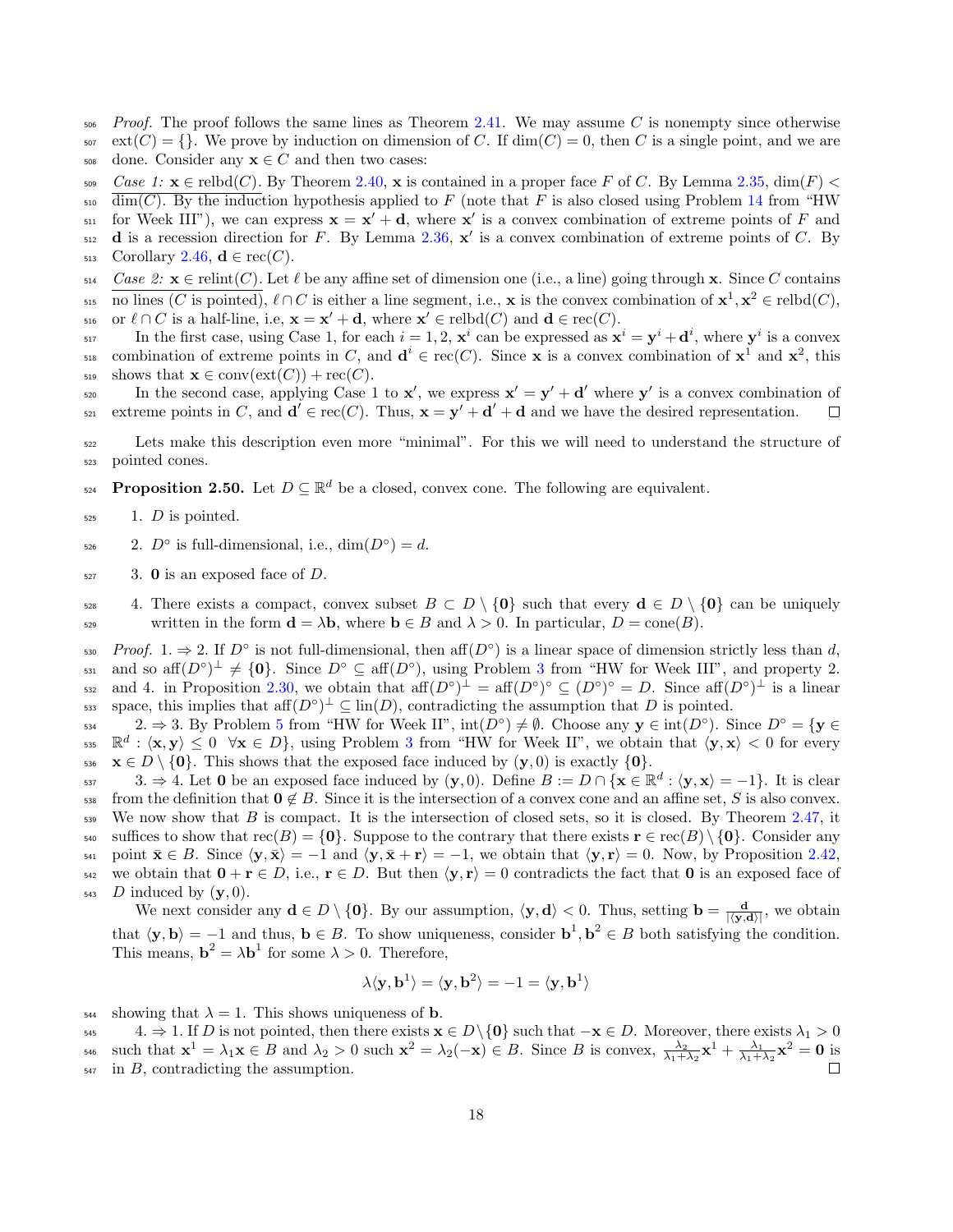- 548 Definition 2.51. For any closed convex cone D, any subset  $B \subseteq D$  satisfying condition 4. of Proposition [2.50](#page-17-0) <sup>549</sup> is called a base of D.
- <sup>550</sup> The proof of Proposition [2.50](#page-17-0) also shows the following.
- 551 Corollary 2.52. Let D be a closed, convex cone. D is pointed if and only if there exists a hyperplane  $H$ 552 such that  $H \cap D$  is a base of D.
- 553 Remark 2.53. In fact, it can be shown that any base of a pointed cone D must be of the form  $H \cap D$  for  $_{554}$  some hyperplane H. We skip the proof of this fact from these notes.
- 555 Definition 2.54. Let D be a closed, convex cone. An edge of D is called an extreme ray of D. We say that 556  $\mathbf{r} \in D$  spans an extreme ray if  $\{\lambda \mathbf{r} : \lambda \geq 0\}$  is an extreme ray. The set of extreme rays of D will be denoted  $557$  by  $extr(D)$ .
- <span id="page-18-2"></span>558 Proposition 2.55. Let D be a closed, convex cone and  $\mathbf{r} \in D \setminus \{0\}$ . r spans an extreme ray of D if and only if for all  $\mathbf{r}^1, \mathbf{r}^2 \in D$  such that  $\mathbf{r} = \frac{\mathbf{r}^1 + \mathbf{r}^2}{2}$ <sup>559</sup> only if for all  $\mathbf{r}^1, \mathbf{r}^2 \in D$  such that  $\mathbf{r} = \frac{\mathbf{r}^1 + \mathbf{r}^2}{2}$ , there exist  $\lambda_1, \lambda_2 \ge 0$  such that  $\mathbf{r}^1 = \lambda_1 \mathbf{r}$  and  $\mathbf{r}^2 = \lambda_2 \mathbf{r}$ .
- <sup>560</sup> Proof. Left as an exercise.
- <sup>561</sup> Here is an analogue of the Krein-Milman Theorem (Theorem [2.41\)](#page-15-1) for closed convex cones.
- 562 Theorem 2.56. If D is a pointed, closed, convex cone, then  $D = \text{cone}(\text{extr}(D)).$
- $563$  Proof. By Proposition [2.50,](#page-17-0) there exists a base B for D. Since B is compact,  $B = \text{conv}(\text{ext}(B))$  by Theo- $\text{564}$  rem [2.41.](#page-15-1) It is easy to verify that the ray spanned by each  $\mathbf{r} \in \text{ext}(B)$  is an extreme ray for D, and vice versa, 565 any extreme ray of D is spanned by some  $\mathbf{r} \in \text{ext}(B)$ . Moreover, using the fact that  $B = \text{conv}(\text{ext}(B))$ , it immediately follows that  $D = \text{cone}(\text{extr}(D))$ .  $\text{566}$  immediately follows that  $D = \text{cone}(\text{extr}(D)).$
- 567 Slight abuse of notation. For a closed convex set C, we will also use  $extr(C)$  to denote  $extr(rec(C))$ . We  $568$  will also say these are the extreme rays of C.
- Now we can write a sharper version of Theorem [2.49:](#page-16-2)

<span id="page-18-1"></span>570 Corollary 2.57. If C is a closed, convex set that is pointed, then  $C = \text{conv}(\text{ext}(C)) + \text{cone}(\text{extr}(C))$ .

<sup>571</sup> Thus, to describe a pointed closed convex set, we just need to specify its extreme points and its extreme <sup>572</sup> rays. We finally deal with general closed convex sets that are not necessarily pointed. The idea is that the <sup>573</sup> lineality space can be "factored out".

<span id="page-18-0"></span>**Lemma 2.58.** If C is a closed convex set, then  $C \cap \text{lin}(C)^{\perp}$  is pointed.

 $Proof.$  Define  $\hat{C} = C \cap \text{lin}(C)^{\perp}$ .  $\hat{C}$  is closed because it is the intersection of two closed sets. By Corollary [2.46,](#page-16-0)  $r_5r_6$  rec( $\hat{C}$ ) ⊆ rec( $C$ ). Therefore,  $\text{lin}(\hat{C}) = \text{rec}(\hat{C}) \cap -\text{rec}(\hat{C}) \subseteq \text{rec}(C) \cap -\text{rec}(C) = \text{lin}(C)$ . By the same reasoning,<br>  $\text{lin}(\hat{C}) \subseteq \text{lin}(\text{lin}(C)^{\perp}) = \text{lin}(C)^{\perp}$ . Since  $\text{lin}(C) \cap \text{lin}(C)^{\perp} = \{0\}$ , we obt  $\lim(\hat{C}) \subseteq \lim(\lim(C)^{\perp}) = \lim(C)^{\perp}$ . Since  $\lim(C) \cap \lim(C)^{\perp} = \{0\}$ , we obtain that  $\lim(\hat{C}) = \{0\}$ .

<span id="page-18-3"></span>**Theorem 2.59.** Let C be a closed convex set and let  $\hat{C} = C \cap \text{lin}(C)^{\perp}$ . Then

$$
C = \text{conv}(\text{ext}(\hat{C})) + \text{cone}(\text{extr}(\hat{C})) + \text{lin}(C).
$$

 $Proof.$  We first observe that  $C = \hat{C} + \text{lin}(C)$ . Indeed, for any  $\mathbf{x} \in C$ , we can express  $\mathbf{x} = \mathbf{x}' + \mathbf{r}$  where  $\mathbf{x}' \in \text{lin}(C)^\perp$  and  $\mathbf{r} \in \text{lin}(C)$  (since  $\text{lin}(C) + \text{lin}(C)^\perp = \mathbb{R}^n$ ). We also know that  $\mathbf{x}' = \mathbf{x} - \mathbf{r} \in C$  because  $\mathbf{r} \in \text{lin}(C)$ . Thus,  $\mathbf{x}' \in \hat{C}$  and we are done.  $\hat{C}$  is pointed by Lemma [2.58](#page-18-0) and applying Corollary [2.57](#page-18-1) gives <sup>581</sup> the desired result.

 $582$  Thus, a general closed convex set C can be specified by giving a set of generators for its lineality space  $\lim(C)$ , and the extreme points and vectors spanning the extreme rays of the set  $C \cap \lim(C)^{\perp}$ . In Section [2.5,](#page-24-0)  $584$  we will see that polyhedra are precisely those convex sets C that have a finite number of extreme points and Extreme rays for  $C \cap \text{lin}(C)^{\perp}$ . So we see that polyhedra are especially easy to describe intrinsically: simply <sup>586</sup> specify the finite list of extreme points, vectors spanning the extreme rays and a finite list of generators of  $587 \quad \text{lin}(C)$ .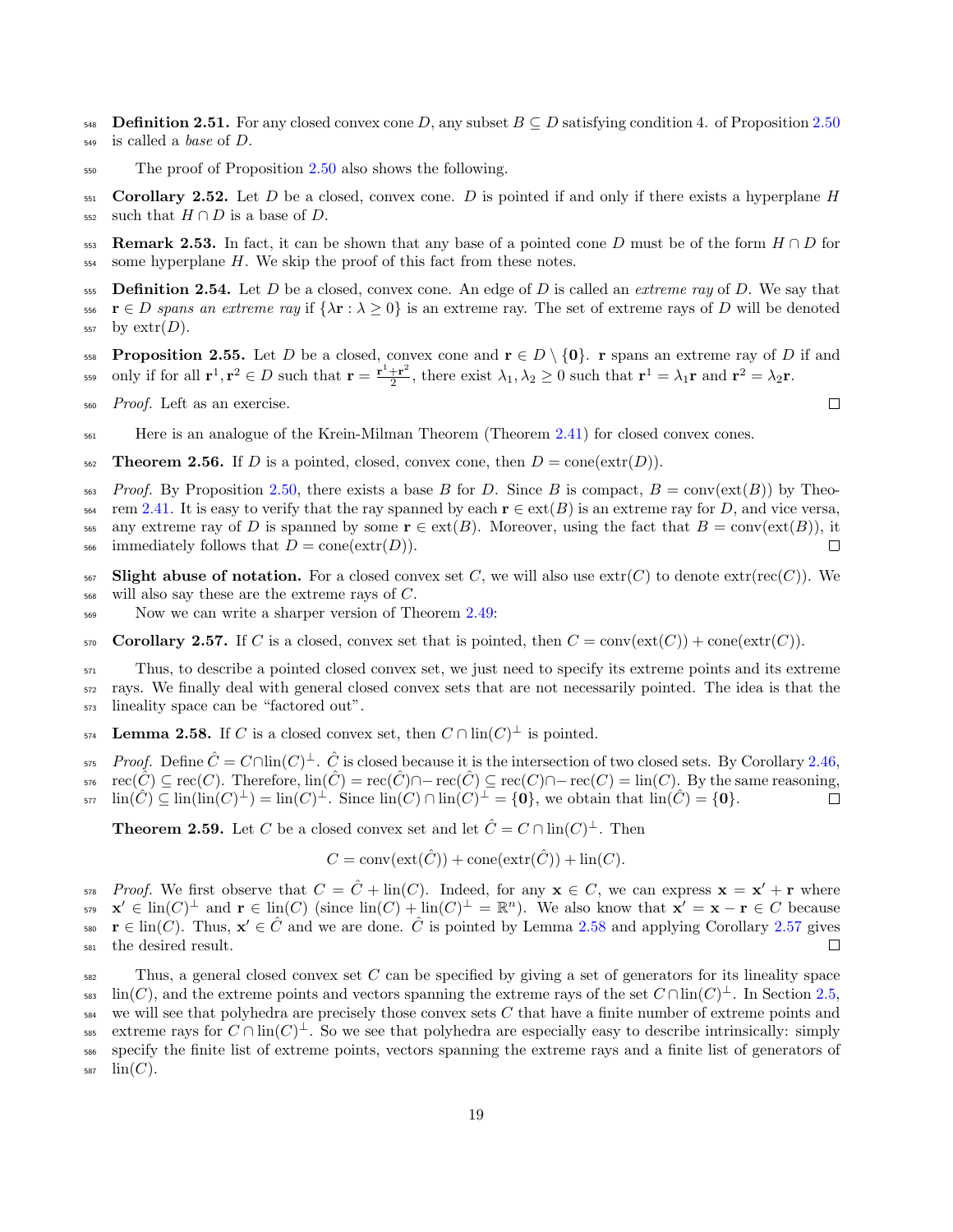#### <span id="page-19-0"></span><sup>588</sup> 2.3.3 A remark about extrinsic and intrinsic descriptions

 You may have already observed that although a closed convex set can be represented as the intersection of  $_{590}$  halfspaces, such a representation is not unique. For example, consider the circle in  $\mathbb{R}^2$ . You can represent it by intersecting all its tangent halfspaces. On the other hand, if you throw away any finite subset of these halfspaces, you still get the same set. In fact, there is a representation which uses only countably many halfspaces. Thus, the same convex set can have many different representations as the intersection of halfspaces. Moreover, there is usually no way to choose a "canonical" representation, i.e., there is no set of <sub>595</sub> representing halfspaces such that *any representation* will always include this "canonical" set of halfspaces (this situation will get a little better with polyhedra).

On the other hand, the intrinsic representation for a closed convex set is more "canonical". To begin with, consider the compact case. We express a compact C as  $conv(\text{ext}(C))$ . We cannot remove any extreme point, because it cannot be represented as the convex combination of other points. Thus, this representation is unique/minimal/canonical in the sense that for any X such that  $C = \text{conv}(X)$ , we must have  $\text{ext}(C) \subseteq X$ . With closed, convex sets that have a nontrivial recession cone, the situation is a bit more subtle. First, there is more flexibility in choosing the representation because one can choose a different set of vectors to span the extreme rays. One might think that this is just a scaling issue and the following result holds: if C is a pointed, closed, convex set, and we consider any "intrinsic" representation

$$
C = \text{conv}(E) + \text{cone}(R),
$$

<sup>597</sup> for some sets  $E, R \subseteq \mathbb{R}^d$ , then we must have

$$
598 \qquad \text{(i)} \ \operatorname{ext}(C) \subseteq E \text{ and}
$$

(ii) for every r that spans an extreme ray of rec(C), there must be some nonnegative scaling of r present  $\frac{600}{\pi}$  in R.

<sup>601</sup> While the above holds for polyhedra and many other closed, convex sets, it is not true in general. We <sup>602</sup> leave it as an exercise to find a closed, convex set that violates the above claim.

### <span id="page-19-1"></span><sup>603</sup> 2.4 Combinatorial theorems: Helly-Radon-Carathéodory

<sup>604</sup> We will discuss three foundational results that expose combinatorial aspects of convexity. We begin with <sup>605</sup> Radon's Theorem.

<span id="page-19-2"></span>606 **Theorem 2.60** (Radon's Theorem). Let  $X \subseteq \mathbb{R}^d$  be a set of size at least  $d+2$ . Then X can be partitioned 607 as  $X = X_1 \oplus X_2$  into sets  $X_1, X_2$ , such that  $conv(X_1) \cap conv(X_2) \neq \emptyset$ .

*Proof.* Since we can have at most  $d+1$  affinely independent points in  $\mathbb{R}^d$  (see condition 2. in Proposition [2.15\)](#page-8-0), and X has at least  $d+2$  points, there exists a subset  $\{\mathbf{x}^1,\ldots,\mathbf{x}^k\} \subseteq X$  such that  $\{\mathbf{x}^1,\ldots,\mathbf{x}^k\}$  is affinely dependent. By using characterization 5. in Proposition [2.15,](#page-8-0) there exist multipliers  $\lambda_1, \ldots, \lambda_k \in \mathbb{R}$ , not all zero, such that  $\lambda_1 + \ldots + \lambda_k = 0$  and  $\lambda_1 \mathbf{x}^1 + \ldots \lambda_k \mathbf{x}^k = 0$ . Define  $P := \{i : \lambda_i \geq 0\}$  and  $N := \{i : \lambda_i < 0\}$ . Since the  $\lambda_i$ 's are not all zero and  $\lambda_1+\ldots+\lambda_k=0$ , P and N both contain indices such that corresponding multiplier is non-zero. Moreover,  $\sum_{i\in P}\lambda_i = \sum_{i\in N}(-\lambda_i)$  since  $\lambda_1 + \ldots + \lambda_k = 0$ , and  $\sum_{j\in P}\lambda_j \mathbf{x}^j = \sum_{j\in N}(-\lambda_j)\mathbf{x}^j$ since  $\lambda_1 \mathbf{x}^1 + \ldots + \lambda_k \mathbf{x}^k = \mathbf{0}$ . Thus, we obtain that

$$
\mathbf{y} := \sum_{j \in P} \frac{\lambda_j}{\sum_{i \in P} \lambda_i} \mathbf{x}^j = \sum_{j \in N} \frac{(-\lambda_j)}{\sum_{i \in N} (-\lambda_i)} \mathbf{x}^j,
$$

 $s_0$  showing that  $y \in \text{conv}(X_P) \cap \text{conv}(X_N)$  where  $X_P = \{x^i : i \in P\}$  and  $X_N = \{x^i : i \in N\}$ . One can now 609 simply define  $X_1 = X_P$  and  $X_2 = X \setminus X_P$ .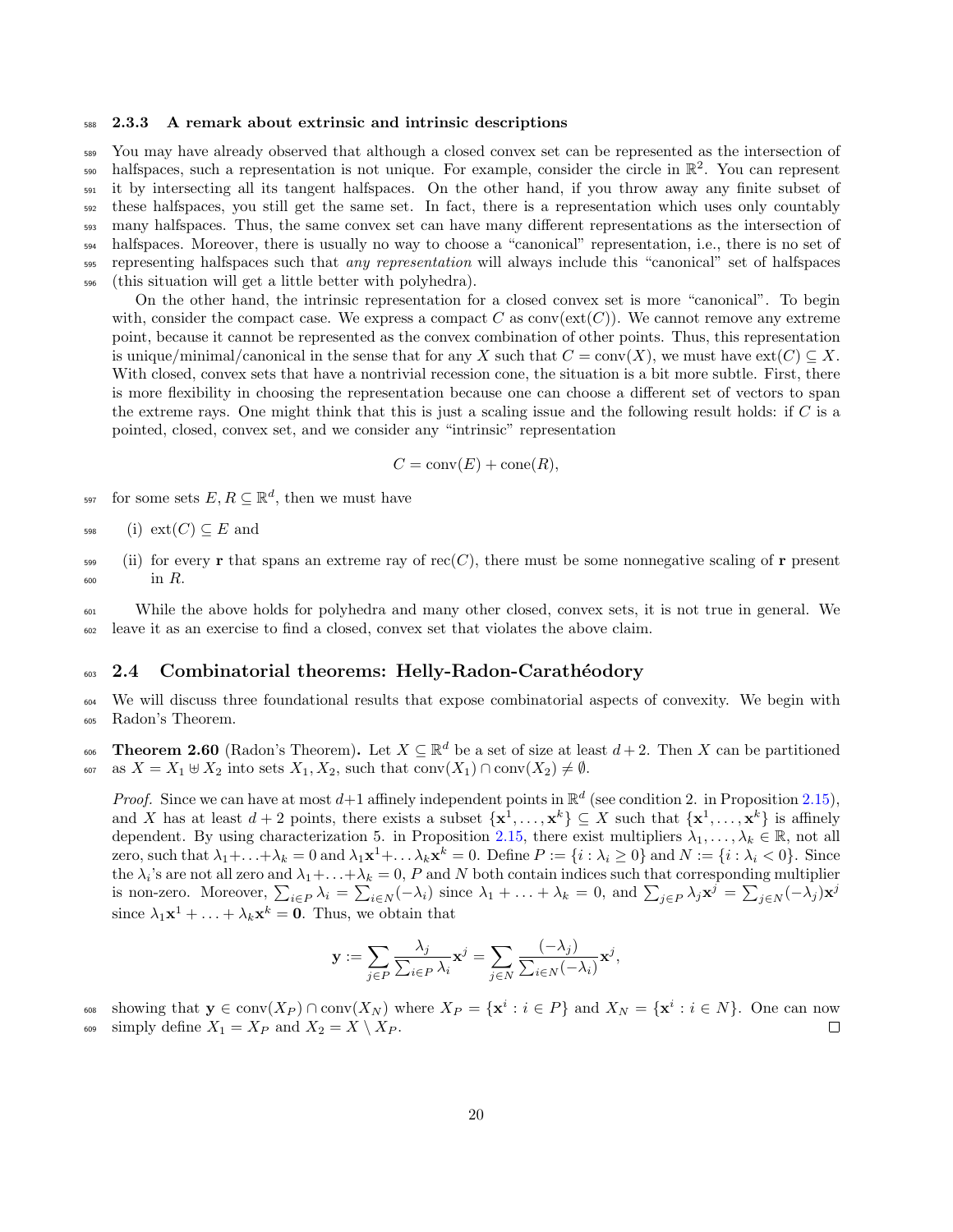610

<span id="page-20-0"></span>An application to learning theory: VC-dimension of halfspaces. An important concept in learn-ing theory is the Vapnik-Cervonenkis (VC) dimension of a family of subsets [\[5\]](#page-75-0). Let  $\mathcal F$  be a family of subsets of  $\mathbb{R}^d$  (possibly infinite).

**Definition 2.61.** A set  $X \subseteq \mathbb{R}^d$  is said to be *shattered* by F, if for every subset  $X' \subseteq X$ , there exists a set  $F \in \mathcal{F}$  such that  $X' = F \cap X$ . The VC-dimension of  $\mathcal{F}$  is defined as

 $\sup\{m \in \mathbb{N} : \text{ there exists a set } X \subseteq \mathbb{R}^d \text{ of size } m \text{ that can be shattered by } \mathcal{F}.\}$ 

**Proposition 2.62.** Let  $\mathcal F$  be the family of halfspaces in  $\mathbb{R}^d$ . The VC-dimension of  $\mathcal F$  is  $d+1$ . 611

*Proof.* For any  $m \leq d+1$ , let X be a set of m affinely independent points. Now, for any subset  $X' \subseteq X$ , we claim that  $conv(X') \cap conv(X \setminus X') = \emptyset$  (Verify!!). When we study polyhedra in Section [2.5,](#page-24-0) we will see that  $conv(X')$  and  $conv(X \setminus X')$  are compact convex sets. By Problem [7](#page-3-5) from "HW for Week II", there exists a separating hyperplane for these two sets, giving a halfspace H such that  $X' = H \cap X$ . Let  $m \geq d+2$ . Consider any set X with m points. By Theorem [2.60,](#page-19-2) one can partition  $X = X_1 \boxplus X_2$  such that there exists  $y \in \text{conv}(X_1) \cap \text{conv}(X_2)$ . Let  $X' = X_1$ . Consider any halfspace H such that  $X' \subseteq H$ . Since H is convex,  $y \in H$ . By Problem [11](#page-4-3) in "HW for Week IV", we obtain that  $H \cap X_2 \neq \emptyset$ . Thus, X cannot be shattered by the family of halfspaces in  $\mathbb{R}^d$ . cannot be shattered by the family of halfspaces in  $\mathbb{R}^d$ .

See Chapters 12 and 13 of [\[2\]](#page-75-1) for more on VC dimension.

<sup>612</sup> An extremely important corollary of Radon's Theorem is known as Helly's theorem concerning the <sup>613</sup> intersection of a family of convex sets.

<span id="page-20-1"></span>614 **Theorem 2.63** (Helly's Theorem). Let  $X_1, \ldots, X_k \subseteq \mathbb{R}^d$  be a family of convex sets. If  $X_1 \cap \ldots \cap X_k = \emptyset$ , 615 then there is a subfamily  $X_{i_1}, \ldots, X_{i_m}$  for some  $m \leq d+1$ , with  $i_h \in \{1, \ldots, k\}$  for each  $h = 1, \ldots, m$  such 616 that  $X_{i_1} \cap \ldots \cap X_{i_m} = \emptyset$ . Thus, there is a subfamily of size at most  $d+1$  that already certifies the empty <sup>617</sup> intersection.

<sup>618</sup> Proof. We prove by induction on k. The base case is if  $k \leq d+1$ , then we are done. Assume we know the statement to be true for all families of convex sets with k elements for some  $k \geq d + 1$ . Consider a 620 family of  $\bar{k} + 1$  convex sets  $X_1, X_2, \ldots, X_{\bar{k}+1}$ . Define a new family  $C_1, \ldots, C_{\bar{k}}$ , where  $C_i = X_i$  if  $i \leq \bar{k} - 1$ and  $C_{\bar{k}} = X_{\bar{k}} \cap X_{\bar{k}+1}$ . Since  $\emptyset = X_1 \cap \ldots \cap X_{\bar{k}+1} = C_1 \cap \ldots \cap C_{\bar{k}}$ , we can use the induction hypothesis  $\epsilon_{22}$  on this new family and obtain a subfamily  $C_{i_1}, \ldots, C_{i_m}$  such that  $C_{i_1} \cap \ldots \cap C_{i_m} = \emptyset$  and  $m \leq d+1$ . If  $\frac{623}{m} \leq d$  or none of the  $C_{i_h}$ ,  $h = 1, \ldots, m$  equals  $C_{\bar{k}}$ , then we are done. So we assume that  $m = d + 1$  and 624  $C_{i_m}=C_{\bar{k}}=X_{\bar{k}}\cap X_{\bar{k}+1}.$ 

To simplify notation, let us relabel everything and define  $D_h := C_{i_h} = X_{i_h}$ ,  $h = 1, \ldots, d$  and  $D_{d+1} = X_{\bar{k}}$ and  $D_{d+2} = X_{\bar{k}+1}$ . We thus know that  $D_1 \cap ... \cap D_{d+2} = \emptyset$ . We may assume that each subfamily of  $d+1$ sets from  $D_1, \ldots, D_{d+2}$  has a nonempty intersection, because otherwise we will be done. Let these common intersection points be

$$
\mathbf{x}^i \in \cap_{h \neq i} D_h, \ \ i = 1, \dots, d+2.
$$

 $\mathcal{L}_{625}$  By Theorem [2.60,](#page-19-2) there exists a partition  $\{1,\ldots,d+2\} = L \oplus R$  such that there exists  $\mathbf{y} \in \text{conv}(\{\mathbf{x}^i\}_{i \in L}) \cap$  $\text{conv}(\{\mathbf{x}^i\}_{i\in R})$ . Now, we claim that  $\mathbf{y} \in D_h$  for each  $h \in \{1, \ldots, d+2\}$  arriving at a contradiction to <sup>627</sup>  $D_1 \cap \ldots \cap D_{d+2} = \emptyset$ . Indeed, consider any  $h^* \in \{1, \ldots, d+2\}$ . Either L or R does not contain it. Suppose  $\mathcal{L}_{\text{1}}$  does not contain it. Then for each  $i \in L$ ,  $\mathbf{x}^i \in \cap_{h \neq i} D_h \subseteq D_{h^*}$  because  $i \neq h^*$ . Since  $D_{h^*}$  is convex, this shows that  $\mathbf{y} \in \text{conv}(\{\mathbf{x}^i\}_{i \in L}) \subseteq D_{h^*}.$  $\Box$ 

<sup>630</sup> A corollary for infinite families is often useful, as long as we assume compactness for the elements in the <sup>631</sup> family.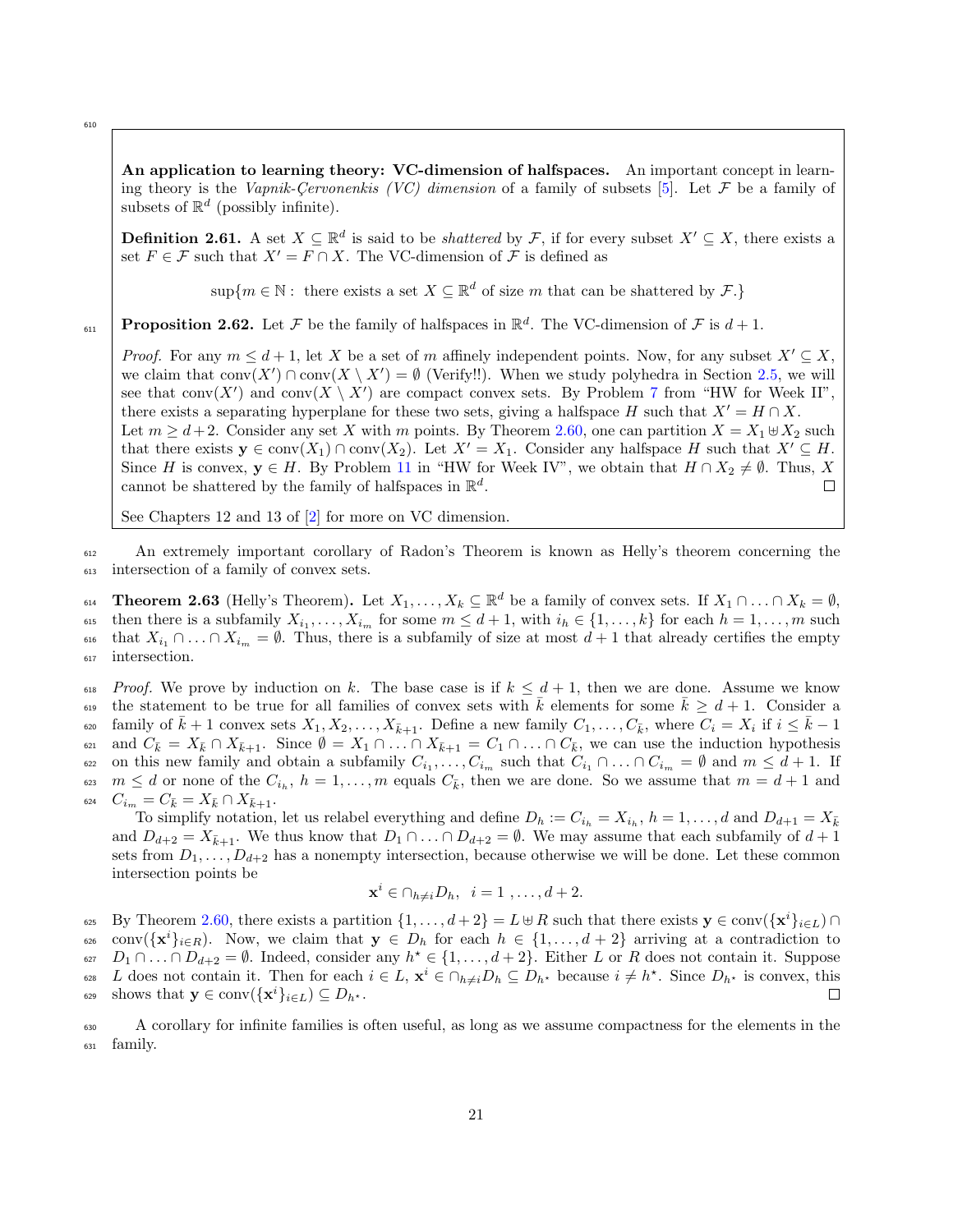<span id="page-21-0"></span>632 Corollary 2.64. Let X be a (possibly infinite) family of compact, convex sets. If  $\cap_{X\in\mathcal{X}}X = \emptyset$ , then there is a subfamily  $X_{i_1},\ldots,X_{i_m}$  for some  $m \leq d+1$ , with  $i_h \in \{1,\ldots,k\}$  for each  $h=1,\ldots,m$  such that 633 is a subfamily  $X_{i_1}, \ldots, X_{i_m}$  for some  $m \leq d+1$ , with  $i_h \in \{1, \ldots, k\}$  for each  $h = 1, \ldots, m$  such that 634  $X_{i_1} \cap \ldots \cap X_{i_m} = \emptyset$ . Thus, there is a subfamily of size at most  $d+1$  that already certifies the empty intersection. intersection.

636 Proof. By a standard result in topology, if the intersection of an infinite family of compact sets is empty,

 $\Box$ 

<sup>637</sup> then there is a finite subfamily whose intersection is also empty. One can now apply Theorem [2.63](#page-20-1) to this

638 finite subfamily and obtain a subfamily of size at most  $d + 1$ .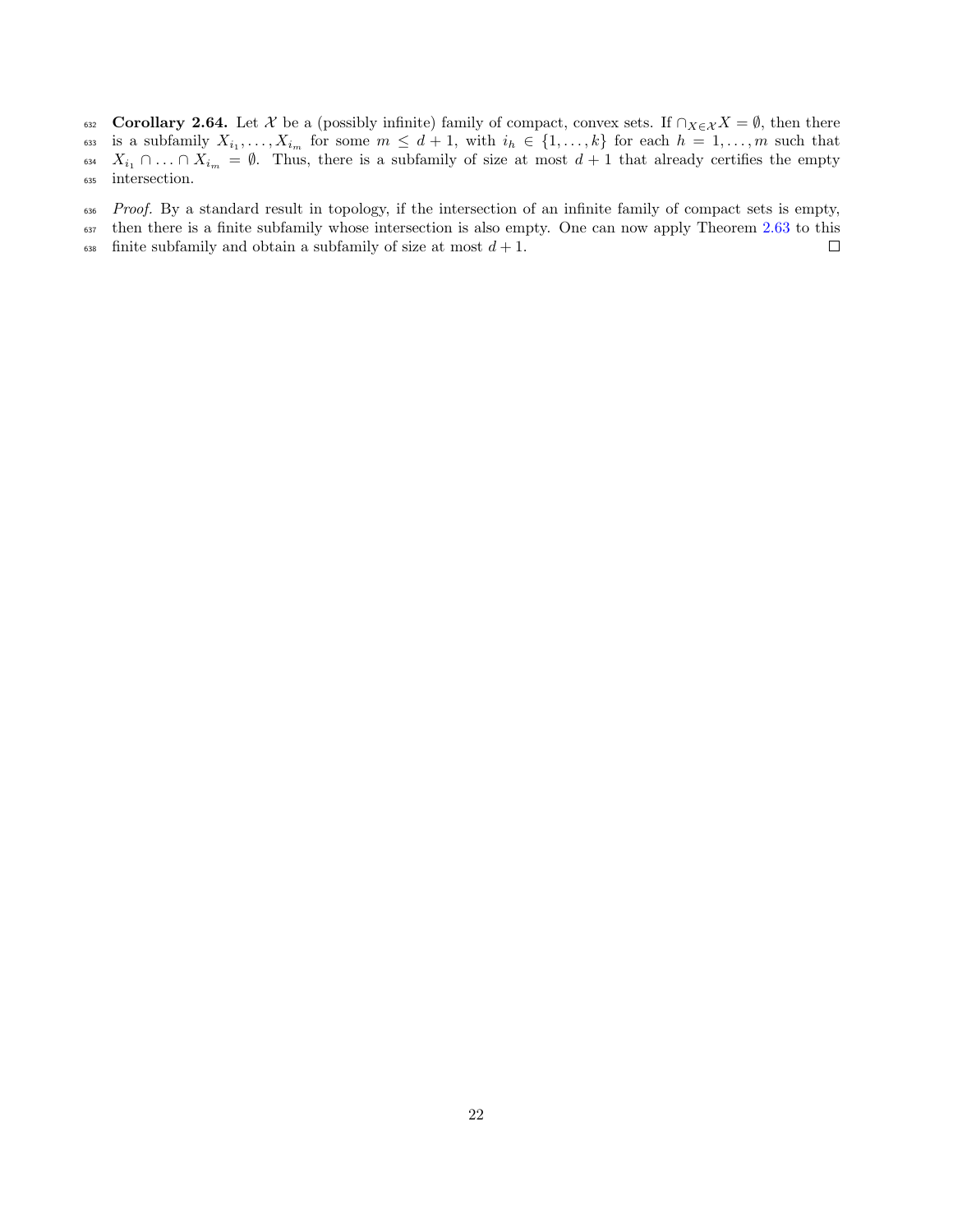639

640

<span id="page-22-0"></span>Application to centerpoints. Helly's theorem can be used to extend the notion of median to distributions on  $\mathbb{R}^d$  with  $d \geq 2$ . Let  $\mu$  be any probability distribution on  $\mathbb{R}^d$ . For any point  $\mathbf{x} \in \mathbb{R}^d$ , define

 $f_{\mu}(\mathbf{x}) := \inf \{ \mu(H) : H \text{ halfspace such that } \mathbf{x} \in H \}.$ 

Define the *centerpoint or median* with respect to  $\mu$  as any x in the set  $C_{\mu} := \arg \max_{\mathbf{x} \in \mathbb{R}^d} f_{\mu}(\mathbf{x})$ . It can be shown that this set is nonempty for all probability distributions  $\mu$ . For  $d = 1$ , this gives the standard notion of a median, and one can show that for any probability distribution  $\mu$  on  $\mathbb{R}$ ,  $f_{\mu}(\mathbf{x}) = \frac{1}{2}$  for any centerpoint/median **x**. In higher dimensions, unfortunately, one cannot guarantee a value of  $\frac{1}{2}$ . In fact, given the uniform distribution on a triangle in  $\mathbb{R}^2$ , one can show that the centroid **x** of the triangle is the unique centerpoint, and has value  $f_{\mu}(\mathbf{x}) = \frac{4}{9} < \frac{1}{2}$ . So can one guarantee any lower bound? Or can we find distributions whose centerpoint values are arbitrarily low? Grünbraum  $[4]$  proved a lower bound for the value of a centerpoint, irrespective of the distribution. The only assumption is a mild regularity condition on the distribution: for any halfspace H and any  $\delta > 0$ , there exists a closed halfspace  $H' \subseteq \mathbb{R}^d \setminus H$  such that  $\mu(H') \geq \mu(\mathbb{R}^d \setminus H) - \delta$ .

**Theorem 2.65.** Let  $\mu$  be any probability distribution on  $\mathbb{R}^d$  satisfying the above assumption. There exists a point  $\mathbf{x} \in \mathbb{R}^d$  such that  $f_{\mu}(\mathbf{x}) \ge \frac{1}{d+1}$ .

*Proof.* Given any  $\alpha \in \mathbb{R}$ , let  $\mathcal{H}_{\alpha}$  be the set of all halfspaces H such that  $\mu(H) \geq \alpha$ . It is not hard to check that if  $\alpha < 1$ , then  $D_{\alpha} := \cap_{H \in \mathcal{H}_{\alpha}} H$  is a compact, convex set. Indeed, for any coordinate indexed by  $i = 1, \ldots, d$ , there must exist some  $\delta_1^i, \delta_2^i$  such that the halfspaces  $H_1^i := \{ \mathbf{x} \in \mathbb{R}^d : \mathbf{x}_i \leq \delta_1^i \}$  and  $H_2^i := \{ \mathbf{x} \in \mathbb{R}^d : \mathbf{x}_i \geq \delta_2^i \}$  satisfy  $\mu(H_1^i) \geq \alpha$  and  $\mu(H_2^i) \geq \alpha$ . Thus,  $D_\alpha$  is contained in the box  $\{ \mathbf{x} \in \mathbb{R}^d : \delta_2^i \leq \mathbf{x}_i \leq \delta_2^i, i = 1, ..., d \}.$ 

We now claim that for any  $\mathbf{x} \in D_\alpha$ , we have  $f_\mu(\mathbf{x}) \geq 1 - \alpha$ . To see this, consider any halfspace  $H = \{ \mathbf{y} \in$  $\mathbb{R}^d$ :  $\langle \mathbf{a}, \mathbf{y} \rangle \leq \delta$  that contains  $\mathbf{x} \in D_\alpha$ . We will show that  $\mu(\mathbb{R}^d \setminus H) \leq \alpha$ . Indeed, if  $\mu(\mathbb{R}^d \setminus H) > \alpha$ , then some halfspace  $H'$  contained in  $\mathbb{R}^d \setminus H$  also has mass at least  $\alpha$ . This would imply that  $H'$  contains all of  $D_{\alpha}$  and, therefore,  $\mathbf{x} \in H'$ . But since  $H' \subseteq \mathbb{R}^d \setminus H$ , this contradicts the fact that  $\mathbf{x} \in H$ .

Therefore, it suffices to show that  $D_{\frac{d}{d+1}+\epsilon}$  is nonempty for every  $\epsilon > 0$ , because using compactness and the fact that  $D_{\alpha} \subseteq D_{\beta}$  when  $\alpha \leq \beta$ , we would have  $\cap_{\epsilon > 0} D_{\frac{d}{d+1} + \epsilon}$  is nonempty, and any point **x** in this set will satisfy  $f_{\mu}(\mathbf{x}) \ge \frac{1}{d+1}$ .

Now let's fix an  $\epsilon > 0$ . We want to show that  $D_{\frac{d}{d+1}+\epsilon}$  is nonempty. By standard measure-theoretic arguments, there exists a ball B centered at the origin such that  $\mu(B) \geq 1 - \frac{\epsilon}{2}$  and  $D_{\frac{d}{d+1} + \epsilon} \subseteq B$ , because  $D_{\alpha} := \bigcap_{H \in \mathcal{H}_{\alpha}} H$  is compact, as observed earlier.

Define  $C = \{B \cap H : H$  is a closed halfspace with  $\mu(H) \geq \frac{d}{d+1} + \epsilon\}$ . Thus, C is a family of compact sets such that  $D_{\frac{d}{d+1}+\epsilon} = \bigcap \{C : C \in \mathcal{C}\}$ . For any subset  $\{C_1, \ldots, C_{d+1}\} \subseteq \mathcal{C}$  of size  $d+1$ , we claim

$$
\mu(C_1^c \cup \ldots \cup C_{d+1}^c) \leq 1 - (d+1)\frac{\epsilon}{2}.
$$

This is because each  $C_i^c = B^c \cup H_i^c$  for some half space  $H_i$  satisfying  $\mu(H_i^c) \leq \frac{1}{d+1} - \epsilon$ . Since  $\mu(B^c) \leq \frac{\epsilon}{2}$ , we obtain that  $\mu(C_i^c) \leq \frac{1}{d+1} - \frac{\epsilon}{2}$ . Therefore,

$$
\mu(C_1 \cap \ldots \cap C_{d+1}) = 1 - \mu(C_1^c \cup \ldots C_{d+1}^c) \ge 1 - (1 - (d+1)\frac{\epsilon}{2}) = (d+1)\frac{\epsilon}{2} > 0.
$$

This implies that  $C_1 \cap ... \cap C_{d+1} \neq \emptyset$ . By Corollary [2.64,](#page-21-0)  $\bigcap \{C : C \in \mathcal{C}\}\$ is nonempty and so  $D_{\frac{d}{d+1} + \epsilon}$  is nonempty.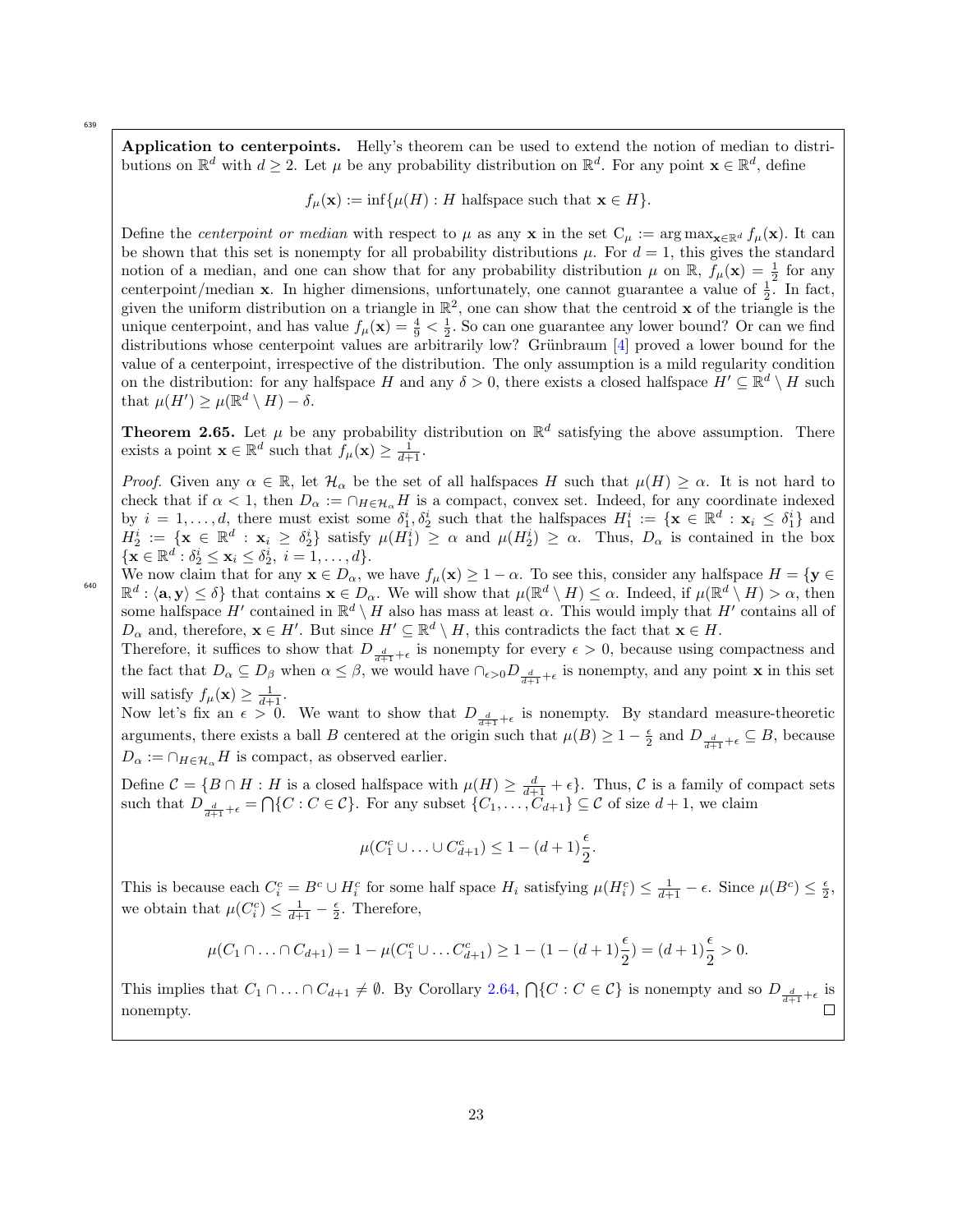$\epsilon_{641}$  Another useful theorem is Carathéodory's theorem which says that if a point  $\bf{x}$  can be expressed as the convex combination of some other set  $X \subseteq \mathbb{R}^d$  of points, then there is a subset  $X' \subseteq X$  of size at most  $d+1$ <sup>643</sup> such that  $\mathbf{x} \in \text{conv}(X')$ . We state the conical version first, and then the convex version.

<span id="page-23-0"></span>**Theorem 2.66** (Carathéodory's Theorem – cone version). Let  $X \subseteq \mathbb{R}^d$  (not necessarily convex) and let  $\mathbf{x} \in \text{cone}(X)$ . There exists a subset  $X' \subseteq X$  such that X' is linearly independent (and thus,  $|X'| \leq d$ ), and 646  $\mathbf{x} \in \text{cone}(X')$ .

*Proof.* Since  $\mathbf{x} \in \text{cone}(X)$ , by Theorem [2.11,](#page-7-2) we can find a finite set  $\{\mathbf{x}^1, \dots, \mathbf{x}^k\} \subseteq X$  such that  $\mathbf{x} \in X$ cone  $({\mathbf{x}}^1, \ldots, {\mathbf{x}}^k)$ . Choose a minimal such set, i.e., there is no strict subset of  ${\mathbf{x}}^1, \ldots, {\mathbf{x}}^k$  whose conical hull contains **x**. This implies that  $\mathbf{x} = \lambda_1 \mathbf{x}^1 + \ldots + \lambda_k \mathbf{x}^k$  for some  $\lambda_i > 0$  for each  $i = 1, \ldots, k$ . We claim that  $\mathbf{x}^1, \ldots, \mathbf{x}^k$  are linearly independent. Suppose to the contrary that there exist multipliers  $\gamma_1, \ldots, \gamma_k \in \mathbb{R}$ , not all zero, such that  $\gamma_1 \mathbf{x}^1 + \ldots + \gamma_k \mathbf{x}^k = \mathbf{0}$ . By changing the signs of the  $\gamma_i$ 's if necessary, we may assume that there exists  $j \in \{1, \ldots, k\}$  such that  $\gamma_i > 0$ . Define

$$
\theta = \min_{j:\gamma_j>0} \frac{\lambda_j}{\gamma_j}, \qquad \lambda'_i = \lambda_i - \theta \gamma_i \quad \forall i = 1,\ldots,k.
$$

Observe that  $\lambda'_i \geq 0$  for all  $i = 1, ..., k$  and

$$
\lambda'_1 \mathbf{x}^1 + \ldots + \lambda'_k \mathbf{x}^k = \lambda_1 \mathbf{x}^1 + \ldots + \lambda_k \mathbf{x}^k - \theta (\gamma_1 \mathbf{x}^1 + \ldots + \gamma_k \mathbf{x}^k) = \lambda_1 \mathbf{x}^1 + \ldots + \lambda_k \mathbf{x}^k = \mathbf{x}.
$$

However, at least one of the  $\lambda_i$ 's is zero (corresponding to an index in arg min<sub>j: $\gamma_j>0$ </sub>  $\frac{\lambda_j}{\gamma_j}$ <sup>647</sup> However, at least one of the  $\lambda_i$ 's is zero (corresponding to an index in  $\arg\min_{j:\gamma_j>0} \frac{\lambda_j}{\gamma_j}$ ), contradicting the

<sup>648</sup> minimal choice of  $\{x^1, \ldots, x^k\}$ .

<span id="page-23-1"></span> $\begin{bmatrix} 649 \end{bmatrix}$  Theorem 2.67 (Carathéodory's Theorem – convex version). Let  $X \subseteq \mathbb{R}^d$  (not necessarily convex) and let  $\mathbf{x} \in \text{conv}(X)$ . There exists a subset  $X' \subseteq X$  such that X' is affinely independent (and thus,  $|X'| \leq d+1$ ),  $\text{651} \quad \text{and } \mathbf{x} \in \text{conv}(X').$ 

 $\text{Proof.}$  Consider the set  $Y \subseteq \mathbb{R}^{d+1}$  defined by  $Y := \{(\mathbf{y}, 1) : \mathbf{y} \in X\}$ . Now,  $\mathbf{x} \in \text{conv}(X)$  is equivalent 653 to saying that  $(\mathbf{x}, 1) \in \text{cone}(Y)$ . We get the desired result by applying Theorem [2.66](#page-23-0) and condition 4. of Proposition 2.15. <sup>654</sup> Proposition [2.15.](#page-8-0)

<sup>655</sup> We can finally furnish the proof of Lemma [2.26.](#page-11-4)

Proof of Lemma [2.26.](#page-11-4) Consider a convergent sequence  $\{\mathbf{x}^i\}_{i\in\mathbb{N}} \subseteq \text{cone}(\{\mathbf{a}^1,\ldots,\mathbf{a}^n\})$  converging to  $\mathbf{x} \in \mathbb{R}^d$ . By Theorem [2.66,](#page-23-0) every  $x^i$  is in the conical hull of some linearly independent subset of  $\{a^1, \ldots, a^n\}$ . Since there are only finitely many linearly independent subsets of  $\{a^1, \ldots, a^n\}$ , one of these subsets contains infinitely many elements of the sequence  $\{x^i\}_{i\in\mathbb{N}}$ . Thus, after passing to that subsequence, we may assume that  $\{\mathbf x^i\}_{i\in\mathbb N} \subseteq \text{cone}(\{\bar{\mathbf a}^1,\ldots,\bar{\mathbf a}^k\})$  where  $\bar{\mathbf a}^1,\ldots,\bar{\mathbf a}^k$  are linearly independent. For each  $\mathbf x^i$ , there exists  $\lambda^i \in \mathbb{R}_+^k$  such that  $\mathbf{x}^i = \lambda_1^i \bar{\mathbf{a}}^1 + \ldots + \lambda_k^i \bar{\mathbf{a}}^k$ . If we denote by  $A \in \mathbb{R}^{d \times k}$  the matrix whose volumes are  $\bar{\mathbf{a}}^1, \ldots, \bar{\mathbf{a}}^k$ , then  $\mathbf{x}^i = A\lambda^i$  and  $\lambda^i = A^{-1}\mathbf{x}^i$  for every  $i \in \mathbb{N}$ . Since  $\{\mathbf{x}^i\}_{i \in \mathbb{N}}$  is a convergent sequence, it is also a bounded set. This implies that  $\{\lambda^i\}_{i\in\mathbb{N}}$  is a bounded set in  $\mathbb{R}^k_+$  because it is the image of a bounded set under the linear (and therefore continuous) map  $A^{-1}$ . Thus, by Theorem [1.10](#page-4-1) there is a convergent subsequence  $\lambda^{i_k} \to \lambda \in \mathbb{R}^k_+$ . Taking limits,

$$
\mathbf{x} = \lim_{k \to \infty} \mathbf{x}^{i_k} = \lim_{k \to \infty} A \lambda^{i_k} = A \lambda.
$$

<sup>656</sup> Since  $\lambda \in \mathbb{R}^k_+$ , we find that  $\mathbf{x} \in \text{cone}(\{\bar{\mathbf{a}}^1,\ldots,\bar{\mathbf{a}}^k\}) \subseteq \text{cone}(\{\mathbf{a}^1,\ldots,\mathbf{a}^n\})$ .

 $\Box$ 

- <sup>657</sup> Here is another result that proves handy in many situations.
- <span id="page-23-2"></span>**658 Theorem 2.68.** Let  $X \subseteq \mathbb{R}^d$  be a compact set (not necessarily convex). Then conv $(X)$  is compact.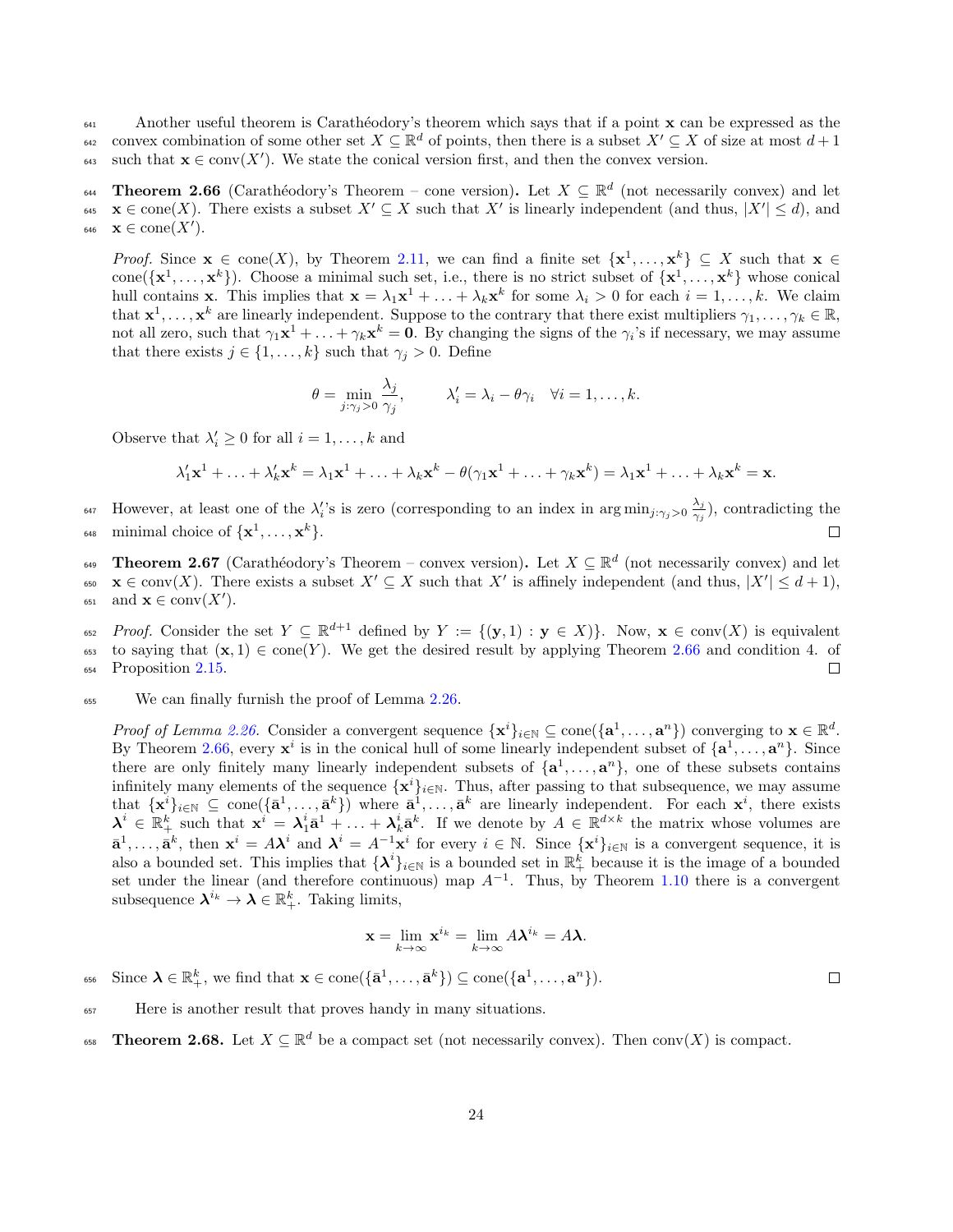*Proof.* By Theorem [2.67,](#page-23-1) every  $\mathbf{x} \in \text{conv}(X)$  is the convex combination of some  $d+1$  points in X. Define the following function  $f: \underline{\mathbb{R}^d \times ... \times \mathbb{R}^d} \times \underline{\mathbb{R}^{d+1}} \to \mathbb{R}^d$  as follows:

$$
f(\mathbf{y}^1, \dots, \mathbf{y}^{d+1}, \boldsymbol{\lambda}) = \lambda_1 \mathbf{y}^1 + \dots + \lambda_{d+1} \mathbf{y}^{d+1}.
$$

It is easily verified that f is a continuous function (each coordinate of  $f(.)$  is a bilinear quadratic function of the input). We now observe that  $conv(X)$  is the image of  $X \times ... \times X$ <br> $\frac{d+1 \text{ times}}{d+1 \text{ times}}$  $\times \Delta^{d+1}$  under f, where

$$
\Delta^{d+1}:=\{\pmb{\lambda}\in\mathbb{R}^{d+1}_+:\lambda_1+\ldots+\lambda_{d+1}=1\}.
$$

Since X and  $\Delta^{d+1}$  are compact sets, we obtain the result by applying Theorem [1.12.](#page-4-4)

# <span id="page-24-0"></span><sup>660</sup> 2.5 Polyhedra

 Recall that a polyhedron is any convex set that can be obtained by intersecting a finite number of halfspaces (Definition [2.22\)](#page-10-3). Polyhedra, in a sense, are the nicest convex sets to work with because of this finiteness property. For example, our first result will be that a polyhedron can have only finitely many extreme points. Even so, one thing to keep in mind is that the same polyhedron can be described as the intersection of two completely different finite families of halfspaces. This brings into sharp focus the non-uniqueness of extrinsic descriptions discussed in Section [2.3.3.](#page-19-0) Consider the following systems of halfspace/inequalities.

$$
\begin{array}{rcl}\n-x_1 & \leq & 0 \\
x_1 + x_2 & \leq & 0 \\
x_1 - x_2 & \leq & 0 \\
-x_1 - x_2 - x_3 & \leq & 0 \\
x_2 + x_3 & \leq & 5\n\end{array}\n\qquad\n\begin{array}{rcl}\n2x_1 + x_2 & \leq & 0 \\
-x_1 + x_2 & \leq & 0 \\
x_1 - 2x_2 & \leq & 0 \\
x_1 - 2x_3 & \leq & 0 \\
2x_1 + x_2 + 2x_3 & \leq & 10\n\end{array}
$$

667 Both these systems describe the same polyhedron  $P = \text{conv}\{(0,0,0), (0,0,5)\}$  in  $\mathbb{R}^3$ . However, if a polyhe- dron is given by its list of extreme points and extreme rays, this ambiguity disappears. Moreover, having these two alternate extrinsic/intrinsic descriptions is very useful as many properties become easier to see in one description, compared to the other description. Let us, therefore, start by making some important observations about extreme points and extreme rays of a polyhedron.

 $\mathbf{a}_1, \ldots, \mathbf{a}^m$  and  $\mathbf{b} \in \mathbb{R}^m$  such that  $\mathbf{a}_2 \in \mathbb{R}^m$  and  $\mathbf{b}_1 \in \mathbb{R}^m$  and  $\mathbf{b}_2 \in \mathbb{R}^m$  such that  $P = {\mathbf{x} \in \mathbb{R}^d : A\mathbf{x} \leq \mathbf{b}}.$  Given any  $\mathbf{x} \in P$ , define tight $(\mathbf{x}, A, \mathbf{b}) := {i : \langle \mathbf{a}^i, \mathbf{x} \rangle = \mathbf{b}_i}.$  For brevity, when  $\overline{\mathcal{A}}$  and **b** are clear from the context, we will shorten this to tight(x). We also use the notation  $A_{\text{tight(x)}}$  to  $675$  denote the submatrix formed by taking the rows of A indexed by tight(x). Similarly,  $\mathbf{b}_{\text{tight(x)}}$  will denote  $676$  the subvector of **b** indexed by tight(**x**).

<span id="page-24-1"></span> $\mathbf{F}_{677}$  Theorem 2.70. Let  $P = \{ \mathbf{x} \in \mathbb{R}^d : A\mathbf{x} \leq \mathbf{b} \}$  be a polyhedron given by  $A \in \mathbb{R}^{m \times d}$  and  $\mathbf{b} \in \mathbb{R}^m$ . Let  $\mathbf{x} \in P$ .

 $\sigma$ <sup>578</sup> Then, **x** is an extreme point of P if and only if  $A_{\text{tight}(\mathbf{x})}$  has rank equal to d, i.e., the rows of A indexed by <sup>679</sup> tight(**x**) span  $\mathbb{R}^d$ .

*Proof.* ( $\Leftarrow$ ) Suppose  $A_{\text{tight}(\mathbf{x})}$  has rank equal to d; we want to establish that **x** is an extreme point. Consider any  $\mathbf{x}^1, \mathbf{x}^2 \in P$  such that  $\mathbf{x} = \frac{\mathbf{x}^1 + \mathbf{x}^2}{2}$  $\frac{1+\mathbf{x}^2}{2}$ . For each  $i \in \text{tight}(\mathbf{x})$ ,  $\langle \mathbf{a}^i, \mathbf{x}^1 \rangle \leq \mathbf{b}_i$  and similarly,  $\langle \mathbf{a}^i, \mathbf{x}^2 \rangle \leq \mathbf{b}_i$ . Now, we observe that

$$
\mathbf{b}_{i} = \langle \mathbf{a}^{i}, \mathbf{x} \rangle = \frac{\langle \mathbf{a}^{i}, \mathbf{x}^{1} \rangle}{2} + \frac{\langle \mathbf{a}^{i}, \mathbf{x}^{2} \rangle}{2} \leq \mathbf{b}_{i}.
$$

680 Thus, the inequality must be an equality. Therefore, for each  $i \in \text{tight}(\mathbf{x})$ ,  $\langle \mathbf{a}^i, \mathbf{x}^1 \rangle = \mathbf{b}_i$  and similarly,  $\langle \mathbf{a}^i, \mathbf{x}^2 \rangle = \mathbf{b}_i$ . In other words, we have that  $A_{\text{tight}(\mathbf{x})}\mathbf{x} = \mathbf{b}_{\text{tight}(\mathbf{x})}$ , and  $A_{\text{tight}(\mathbf{x})}\mathbf{x}^j = \mathbf{b}_{\text{tight}(\mathbf{x})}$  for  $j = 1, 2, \ldots$ <sup>682</sup> Since the rank of  $A_{\text{tight}(\mathbf{x})}$  is d, the system of equations must have a unique solution. This means  $\mathbf{x} = \mathbf{x}^1 = \mathbf{x}^2$ .

<sup>683</sup> This shows that x is extreme.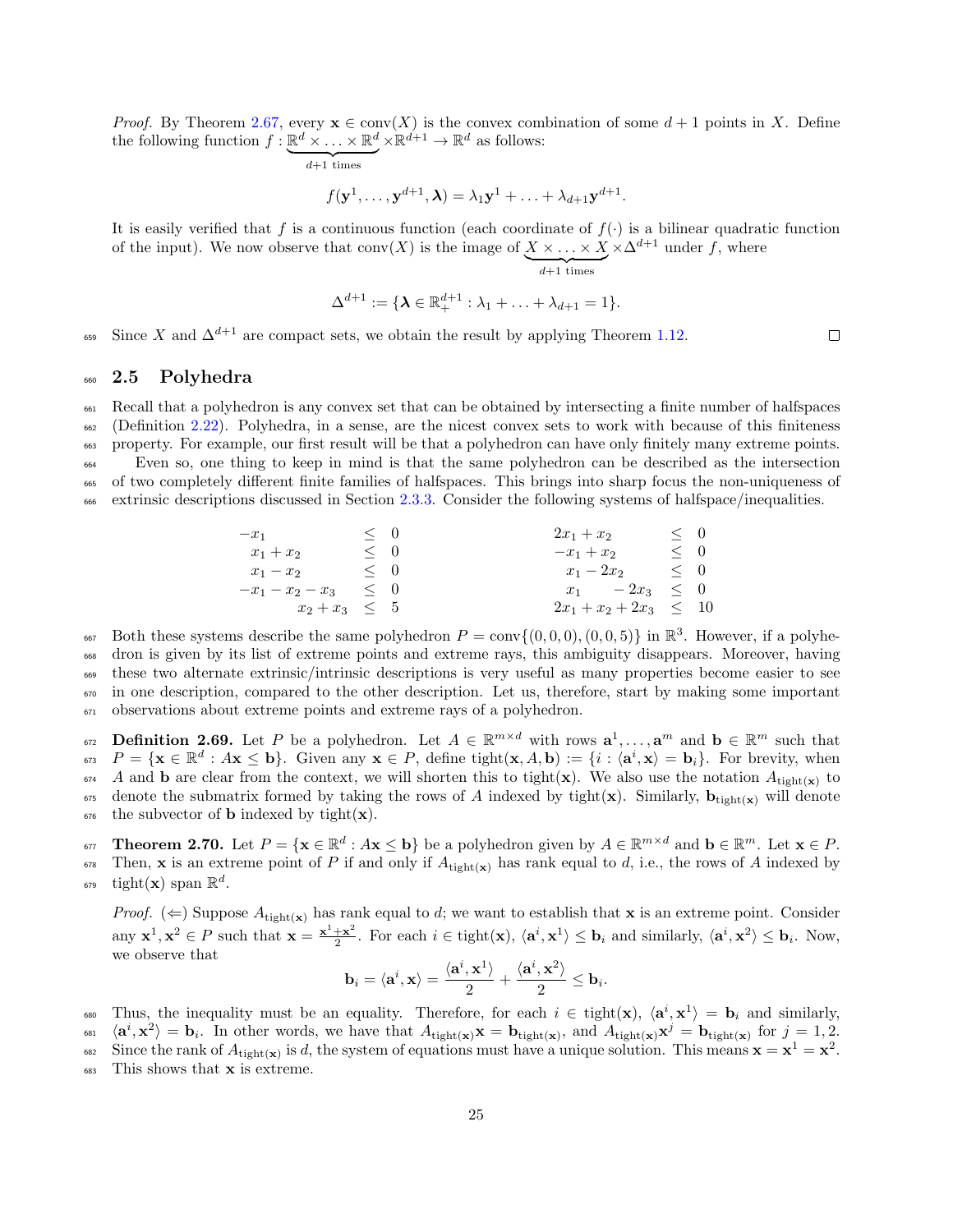$(\Rightarrow)$  Suppose to the contrary that **x** is extreme and  $A_{\text{tight}(\mathbf{x})}$  has rank strictly less than d (note that its rank is less than or equal to d because it has d columns). Thus, there exists a non-zero  $\mathbf{r} \in \mathbb{R}^d$  such that  $A_{\text{tight}(\mathbf{x})}\mathbf{r} = \mathbf{0}$ . Define

$$
\epsilon := \min \left\{ \min_j \left\{ \frac{\mathbf{b}_j - \langle \mathbf{a}^j, \mathbf{x} \rangle}{\langle \mathbf{a}^j, \mathbf{r} \rangle} : \langle \mathbf{a}^j, \mathbf{r} \rangle > 0 \right\}, \min_j \left\{ \frac{\mathbf{b}_j - \langle \mathbf{a}^j, \mathbf{x} \rangle}{-\langle \mathbf{a}^j, \mathbf{r} \rangle} : \langle \mathbf{a}^j, \mathbf{r} \rangle < 0 \right\} \right\}
$$

Note that  $\epsilon > 0$  because whenever  $\langle a^j, r \rangle \neq 0$  we have that  $j \notin \text{tight}(x)$  and thus all the numerators are strictly positive. We now claim that  $x^1 := x + \epsilon r \in P$  and  $x^2 := x - \epsilon r \in P$ . This would show that  $x = \frac{x^1 + x^2}{2}$ 2 685 <sup>686</sup> with  $\mathbf{x}^1 \neq \mathbf{x}^2$  (because  $\mathbf{r} \neq \mathbf{0}$  and  $\epsilon > 0$ ), contradicting extremality.

To finish the proof, we need to check that  $A\mathbf{x}^1 \leq \mathbf{b}$  and  $A\mathbf{x}^2 \leq \mathbf{b}$ . We will do the calculations for  $\mathbf{x}^1$ 688 the calculations for  $\mathbf{x}^2$  are similar. Consider any  $j \in \{1, \ldots, m\}$ . If  $j \in \text{tight}(\mathbf{x})$ , then since  $A_{\text{tight}(\mathbf{x})}\mathbf{r} = \mathbf{0}$ , 689 we obtain that  $\langle \mathbf{a}^j, \mathbf{x}^1 \rangle = \langle \mathbf{a}^j, \mathbf{x} \rangle + \epsilon \langle \mathbf{a}^j, \mathbf{r} \rangle = \langle \mathbf{a}^j, \mathbf{x} \rangle = \mathbf{b}_j$ . If  $j \notin \text{tight}(\mathbf{x})$ , then we consider two cases:

- $\text{Case 1: } \langle \mathbf{a}^j, \mathbf{r} \rangle > 0.$  Since  $\epsilon \leq \frac{\mathbf{b}_j \langle \mathbf{a}^j, \mathbf{x} \rangle}{\langle \mathbf{a}^j, \mathbf{r} \rangle}$  $\frac{Case\ 1\colon \langle \mathbf{a}^j, \mathbf{r}\rangle >0.}{\langle \mathbf{a}^j, \mathbf{r}\rangle}$  Since  $\epsilon\leq \frac{\mathbf{b}_j - \langle \mathbf{a}^j, \mathbf{x}\rangle}{\langle \mathbf{a}^j, \mathbf{r}\rangle}$ , we obtain that  $\langle \mathbf{a}^j, \mathbf{x}^1\rangle = \langle \mathbf{a}^j, \mathbf{x}\rangle + \epsilon \langle \mathbf{a}^j, \mathbf{r}\rangle \leq \mathbf{b}_j$ .
- <sup>691</sup>  $\frac{Case\ 2: \langle \mathbf{a}^j, \mathbf{r} \rangle < 0.}{\langle \mathbf{a}^j, \mathbf{r} \rangle \langle \mathbf{a}^j, \mathbf{x}^i \rangle} = \langle \mathbf{a}^j, \mathbf{x} \rangle + \epsilon \langle \mathbf{a}^j, \mathbf{r} \rangle < \mathbf{b}_j$ , simply because  $\epsilon > 0$  and  $\langle \mathbf{a}^j, \mathbf{r} \rangle < 0.$
- <sup>692</sup> This immediately gives the following.

<span id="page-25-0"></span>693 **Corollary 2.71.** Any polyhedron  $P \subseteq \mathbb{R}^d$  has a finite number of extreme points.

 $P_{\text{root}}$ . Let  $A \in \mathbb{R}^{m \times d}$  and  $\mathbf{b} \in \mathbb{R}^m$  be such that  $P = \{ \mathbf{x} \in \mathbb{R}^d : A\mathbf{x} \leq \mathbf{b} \}$ . From Theorem [2.70,](#page-24-1) for any 695 extreme point,  $A_{\text{tight}(\mathbf{x})}$  has rank d. There are only finitely many subsets  $I \subseteq \{1, \ldots, m\}$  such that the 696 submatrix  $A_I$  is of rank d. Moreover, for any  $I \subseteq \{1, \ldots, m\}$  such that  $A_I$  has rank d and  $A_I$ **x** = **b**<sub>I</sub> has a 697 solution, the set of solutions to  $A_I\mathbf{x} = \mathbf{b}_I$  is unique. This shows that there are only finitely many extreme <sup>698</sup> points.  $\Box$ 

- 699 What about the extreme rays? First we define *polyhedral cones*.
- <sup>700</sup> Definition 2.72. A convex cone that is also a polyhedron is called a polyhedral cone.
- **Proposition 2.73.** Let  $D \subseteq \mathbb{R}^d$  be a convex cone. D is a polyhedral cone if and only if there exists a matrix  $A \in \mathbb{R}^{m \times d}$  for some  $m \in \mathbb{N}$  such that  $D = \{ \mathbf{x} \in \mathbb{R}^d : A\mathbf{x} \leq \mathbf{0} \}.$

 $703$  Proof. We simply have to show the forward direction, the reverse is easy. Assume D is a polyhedral cone. Thus, it is a polyhedron and so there exists a matrix  $A \in \mathbb{R}^{m \times d}$  and  $\mathbf{b} \in \mathbb{R}^m$  for some  $m \in \mathbb{N}$  such that  $D = {\mathbf{x} : A\mathbf{x} \leq \mathbf{b}}$ . Since D is a closed, convex cone (closed because all polyhedra are closed), rec(D) = D.<br>The By Problem 1 in "HW for Week IV", we obtain that  $D = \text{rec}(D) = {\mathbf{x} : A\mathbf{x} \leq \mathbf{0}}$ .  $_{706}$  By Problem [1](#page-3-6) in "HW for Week IV", we obtain that  $D = \text{rec}(D) = {\mathbf{x} : A\mathbf{x} \leq \mathbf{0}}$ .

- <sup>707</sup> Problem [1](#page-3-6) in "HW for Week IV" also immediately implies the following.
- <span id="page-25-1"></span>708 Proposition 2.74. If P is a polyhedron, then  $rec(P)$  is a polyhedral cone.
- 709 Theorem 2.75. Let  $D = \{x : Ax \le 0\}$  be a polyhedral cone and let  $r \in D \setminus \{0\}$ . r spans an extreme ray  $_{710}$  if and only if  $A_{\text{tight}(\mathbf{r})}$  has rank  $d-1$ .

 $P_{\text{root}}(z)$  Let  $A_{\text{tight}(r)}$  have rows  $\bar{\mathbf{a}}^1, \ldots, \bar{\mathbf{a}}^k$ . Each  $F_i := D \cap {\mathbf{x} : \langle \bar{\mathbf{a}}^i, \mathbf{x} \rangle = 0}$  for each  $i = 1, \ldots, k$  is an  $\mu_{12}$  exposed face of D. By Problem [13](#page-5-8) in "HW for Week III",  $F := \bigcap_{i=1}^k F_i$  is a face of D. Since  $A_{\text{tight}(r)}$  has  $r_{13}$  rank  $d-1$ , the set  $\{x : A_{tight(r)}x = 0\}$  is a 1-dimensional linear subspace. Since  $F \subseteq \{x : A_{tight(r)}x = 0\}$ ,  $_{714}$  F is a 1-dimensional face of D (it cannot be 0 dimensional because it contains  $\{0\}$  and  $\mathbf{r} \neq \mathbf{0}$ ) and hence an 715 extreme ray. Since  $\mathbf{r} \in F$ , we have that  $\mathbf{r}$  spans  $F$ .

(⇒) Suppose **r** spans the 1-dimensional face F. Recall that this means that any  $\mathbf{x} \in F$  is a scaling of **r**. Rank of  $A_{tight(r)}$  cannot be d since then r is an extreme point of D and  $r = 0$  by Problem [3](#page-3-4) in "HW for Week IV". This would contradict that r spans an extreme ray of D. Thus, rank of  $A_{\text{tight}(r)} \leq d-1$ . If it is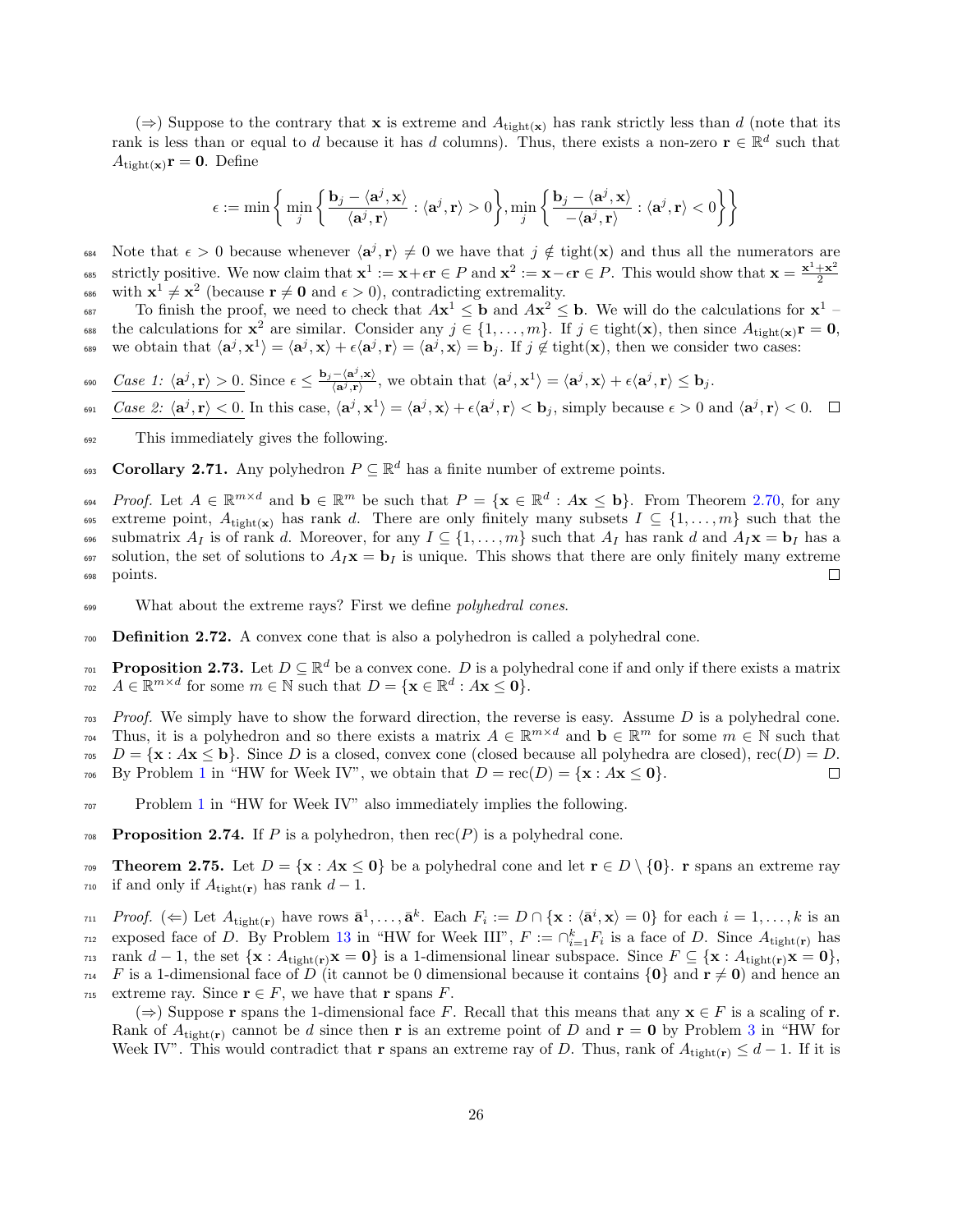strictly less, then consider any  $\mathbf{r}' \in \{\mathbf{x} : A_{\text{tight}(\mathbf{r})}\mathbf{x} = \mathbf{0}\}\$  that is linearly independent to  $\mathbf{r}$  – such an  $\mathbf{r}'$  exists if rank of  $A_{\text{tight}(\mathbf{r})} \leq d - 2$ . Define

$$
\epsilon := \min\{\min\{\frac{-\langle \mathbf{a}^j, \mathbf{r}\rangle}{\langle \mathbf{a}^j, \mathbf{r}'\rangle}: \langle \mathbf{a}^j, \mathbf{r}'\rangle > 0\}, \min\{\frac{-\langle \mathbf{a}^j, \mathbf{r}\rangle}{-\langle \mathbf{a}^j, \mathbf{r}'\rangle}: \langle \mathbf{a}^j, \mathbf{r}'\rangle < 0\}\}\
$$

note that  $\epsilon > 0$ . We now claim that  $\mathbf{r}^1 := \mathbf{r} + \epsilon \mathbf{r}' \in D$  and  $\mathbf{r}^2 := \mathbf{r} - \epsilon \mathbf{r}' \in D$ . This would show that  $\mathbf{r}=\frac{\mathbf{r}^{1}+\mathbf{r}^{2}}{2}$  $r_1 = \frac{\mathbf{r}^1 + \mathbf{r}^2}{2}$ . Moreover, since  $\mathbf{r}'$  and  $\mathbf{r}$  are linearly independent,  $\mathbf{r}^1, \mathbf{r}^2$  are not scalings of  $\mathbf{r}$ . This contradicts <sup>718</sup> Proposition [2.55.](#page-18-2)

To finish the proof, we need to check that  $A\mathbf{r}^1 \leq \mathbf{0}$  and  $A\mathbf{r}^2 \leq \mathbf{0}$ . This is the same set of calculations as <sup>720</sup> in the proof of Theorem [2.70.](#page-24-1)

- <sup>721</sup> Analogous to Corollary [2.71,](#page-25-0) we have:
- <span id="page-26-1"></span> $722$  Corollary 2.76. Any polyhedral cone D has finitely many extreme rays.

#### <span id="page-26-0"></span><sup>723</sup> 2.5.1 The Minkowski-Weyl Theorem

<sup>724</sup> We can now state the first part of the famous Minkowski-Weyl theorem.

<span id="page-26-2"></span>Theorem 2.77 (Minkowski-Weyl Theorem – Part I). Let  $P \subseteq \mathbb{R}^d$  be a polyhedron. Then there exist finite sets  $V, R \subseteq \mathbb{R}^d$  such that  $P = \text{conv}(V) + \text{cone}(R)$ .

*r*<sub>27</sub> Proof. Let L be a finite set of vectors spanning  $\text{lin}(P)$  (L is taken as the empty set if  $\text{lin}(P) = \{0\}$ ). Note that  $\text{lin}(P) = \text{cone}(L \cup -L)$ . Define  $\hat{P} = P \cap \text{lin}(P)^{\perp}$ . By Problem [1](#page-3-6) (iii) in "HW for Week VI",  $\hat{P}$  is also a polyhedron. By Corollary [2.71,](#page-25-0) we obtain that  $V := \text{ext}(\hat{P})$  is a finite set. Moreover, by Proposition [2.74,](#page-25-1)

rso rec( $\hat{P}$ ) is a polyhedral cone. By Corollary [2.76,](#page-26-1) extr(rec( $\hat{P}$ )) is a finite set. Define  $R = \text{extr}(\text{rec}(\hat{P})) \cup L \cup -L$ .<br>By Theorem 2.59,  $P = \text{conv}(\text{ext}(\hat{P})) + \text{cone}(\text{rec}(\hat{P})) + \text{lin}(P) = \text{conv}(V) + \text{cone}(R)$ .  $B_Y$  Theorem [2.59,](#page-18-3)  $P = \text{conv}(\text{ext}(P)) + \text{cone}(\text{rec}(P)) + \text{lin}(P) = \text{conv}(V) + \text{cone}(R)$ .

<sup>732</sup> We now make an observation about polars.

<span id="page-26-4"></span>**Lemma 2.78.** Let  $V, R \subseteq \mathbb{R}^d$  be finite sets and let  $X = \text{conv}(V) + \text{cone}(R)$ . Then X is a closed, convex set.

 $T_{734}$  Proof. conv(V) is compact, by Theorem [2.68,](#page-23-2) and cone(R) is closed by Lemma [2.26.](#page-11-4) By Problem [6](#page-3-3) in "HW 735 for Week II" we obtain that  $X = \text{conv}(V) + \text{conv}(R)$  is closed. Since the Minkowski sum of convex sets is  $\gamma$ <sup>36</sup> convex (property 3. in Theorem [2.3\)](#page-6-0), X is also convex.  $\Box$ 

<span id="page-26-3"></span>**Theorem 2.79.** Let  $V = \{v^1, \ldots, v^k\} \subseteq \mathbb{R}^d$ , and  $R = \{r^1, \ldots, r^n\} \subseteq \mathbb{R}^d$  with  $k \ge 1$  and  $n \ge 0$ . Let  $X = \text{conv}(V) + \text{cone}(R)$ . Then

$$
X^{\circ} = \left\{ \mathbf{y} \in \mathbb{R}^d : \begin{array}{l} \langle \mathbf{v}^i, \mathbf{y} \rangle \leq 1 & i = 1, \dots, k \\ \langle \mathbf{r}^j, \mathbf{y} \rangle \leq 0 & j = 1, \dots, n \end{array} \right\}.
$$

*Proof.* Define  $\tilde{X} := \begin{cases} \mathbf{y} \in \mathbb{R}^d : \begin{cases} \mathbf{v}^i, \mathbf{y} \geq 1 & i = 1, \ldots, k \\ \mathbf{r}^i \cdot \mathbf{v} \geq 0 & i = 1, \ldots, n \end{cases} \end{cases}$  $\langle \mathbf{v}^i, \mathbf{y} \rangle \leq 1$   $i = 1, ..., k$ ,<br>  $\langle \mathbf{r}^i, \mathbf{y} \rangle \leq 0$   $i = 1, ..., n$ ,<br>  $\langle \mathbf{r}^i, \mathbf{y} \rangle \leq 1$  for all  $\mathbf{y} \in \tilde{X}$  and  $\mathbf{x} \in X$ . By definition of X, we can write  $\mathbf{x} = \sum_{i=1}^{k} \lambda_i \mathbf{v}^i + \sum_{j=1}^{n} \mu_j \mathbf{r}^j$  for some  $\lambda_i, \mu_j \ge 0$  such that  $\sum_{i=1}^{k} \lambda_i = 1$ . Thus,

$$
\langle \mathbf{x}, \mathbf{y} \rangle = \sum_{i=1}^k \lambda_i \langle \mathbf{v}^i, \mathbf{y} \rangle + \sum_{j=1}^n \mu_j \langle \mathbf{r}^j, \mathbf{y} \rangle \le 1,
$$

 $\text{trace } \langle \mathbf{v}^i, \mathbf{y} \rangle \leq 1 \text{ for } i = 1, \dots, k, \text{ and } \langle \mathbf{r}^j, \mathbf{y} \rangle \leq 0 \text{ for } j = 1, \dots, n.$ 

To see that  $X^{\circ} \subseteq \tilde{X}$ , consider any  $y \in X^{\circ}$ . Since  $\langle x, y \rangle \leq 1$  for all  $x \in X$ , we must have  $\langle v^{i}, y \rangle \leq 1$ for  $i = 1, \ldots, k$  since  $\mathbf{v}^i \in X$ . Suppose to the contrary that  $\langle \mathbf{r}^j, \mathbf{y} \rangle > 0$  for some  $j \in \{1, \ldots, n\}$ . Then there  $\alpha_1, \alpha_2, \ldots, \alpha_N \geq 0$  such that  $\langle \mathbf{v}^1 + \lambda \mathbf{r}^j, \mathbf{y} \rangle > 1$ . But this contradicts the fact that  $\langle \mathbf{x}, \mathbf{y} \rangle \leq 1$  for all  $\mathbf{x} \in X$  because  $\mathbf{v}^1 + \lambda \mathbf{r}^j \in X$ , by definition of X. Therefore,  $\langle \mathbf{r}^j, \mathbf{y} \rangle \leq 0$  for  $j = 1, \ldots, n$  and thus,  $\mathbf{y} \in \tilde{X}$ .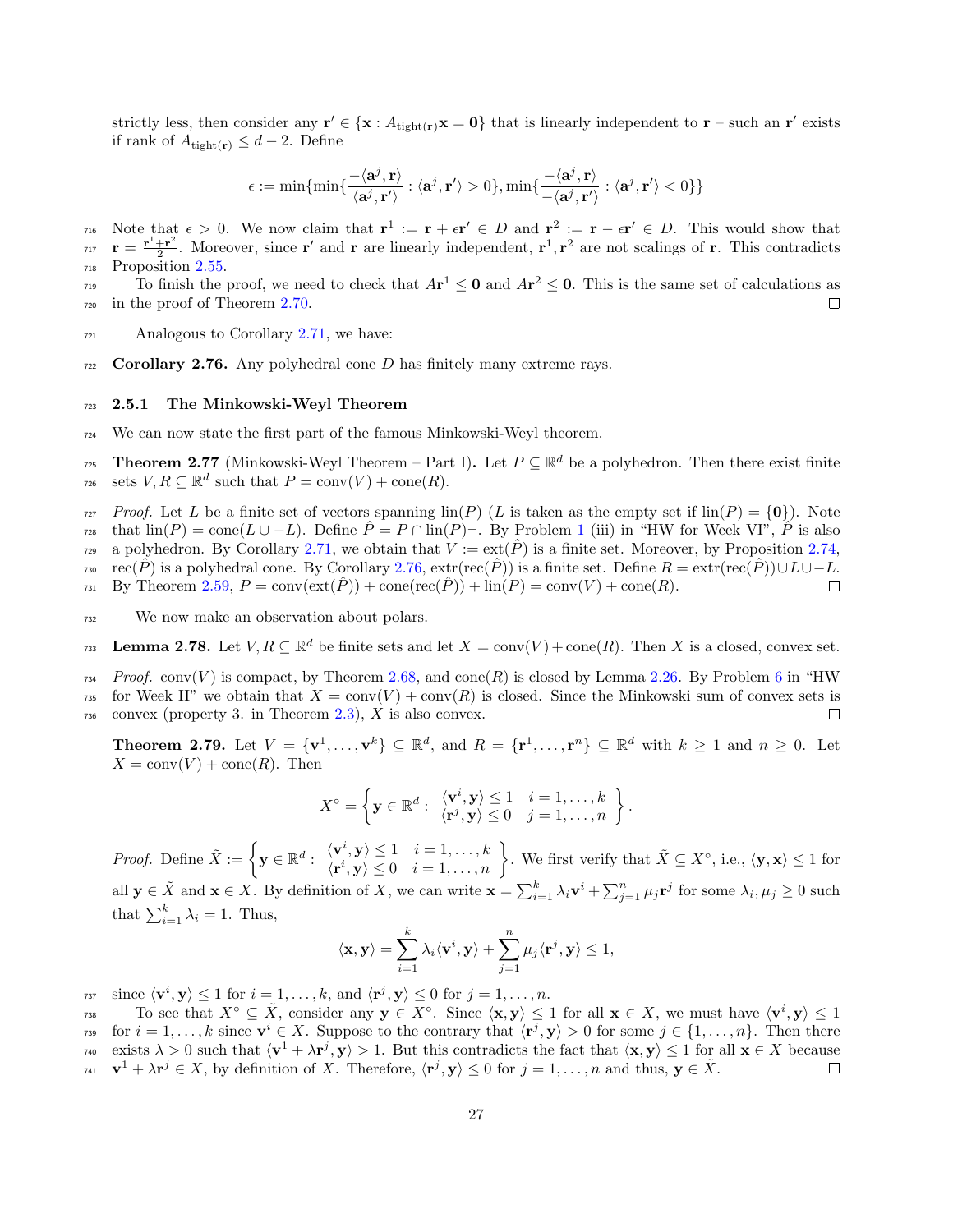- <sup>742</sup> This has the following corollary.
- <span id="page-27-1"></span>743 Corollary 2.80. Let P be a polyhedron. Then  $P^{\circ}$  is a polyhedron.

 $Proof.$  If  $P = \emptyset$ , then  $P^{\circ} = \mathbb{R}^{d}$ , which is a polyhedron. Else, by Theorem [2.77,](#page-26-2) there exist finite sets <sup>745</sup>  $V, R \subseteq \mathbb{R}^d$  such that  $P = \text{conv}(V) + \text{cone}(R)$ , with  $V \neq \emptyset$ . By Theorem [2.79,](#page-26-3)  $P^{\circ}$  is the intersection of finitely <sup>746</sup> many halfspaces, and is thus a polyhedron.  $\Box$ 

<sup>747</sup> We now prove the converse of Theorem [2.77.](#page-26-2)

<span id="page-27-2"></span>**Theorem 2.81** (Minkowski-Weyl Theorem – Part II). Let  $V, R \subseteq \mathbb{R}^d$  be finite sets and let  $X = \text{conv}(V) +$ <sup>749</sup> cone(R). Then  $X \subseteq \mathbb{R}^d$  is a polyhedron.

*750* Proof. The case when X is empty is trivial. So we consider X is nonempty. Take any  $t \in X$  and define  $X' = X - t$ . Now, it is easy to see X is a polyhedron if and only if X' is a polyhedron (Verify!!). So it suffices to show that X' is a polyhedron. Note that  $X' = \text{conv}(V') + \text{cone}(R)$  where  $V' = V - t$ , which is <sup>753</sup> a nonempty set because V is nonempty (since X is assumed to be nonempty). By Theorem [2.79,](#page-26-3)  $(X')^{\circ}$  is <sup>754</sup> a polyhedron. By Lemma [2.78,](#page-26-4) X' is a closed, convex set, and also  $\mathbf{0} \in X'$ . Therefore,  $X' = ((X')^{\circ})^{\circ}$  by <sup>755</sup> condition 2. in Theorem [2.30.](#page-12-0) Applying Corollary [2.80](#page-27-1) with  $P = (X')^{\circ}$ , we obtain that  $((X')^{\circ})^{\circ} = X'$  is a <sup>756</sup> polyhedron.  $\Box$ 

- <sup>757</sup> Collecting Theorems [2.77](#page-26-2) and [2.81](#page-27-2) together, we have the full-blown Minkowski-Weyl Theorem.
- **Theorem 2.82** (Minkowski-Weyl Theorem full version). Let  $X \subseteq \mathbb{R}^d$ . Then the following are equivalent.
- <sup>759</sup> (i) (H-description) There exists  $m \in \mathbb{N}$ , a matrix  $A \in \mathbb{R}^{m \times d}$  and a vector  $\mathbf{b} \in \mathbb{R}^m$  such that  $X = \{ \mathbf{x} \in \mathbb{R}^m : \mathbb{R}^m \times \mathbb{R}^m : \mathbb{R}^m \times \mathbb{R}^m \times \mathbb{R}^m \}$ 760  $\mathbb{R}^d : A\mathbf{x} \leq \mathbf{b}$ .
- <sup>761</sup> (ii) (V-description) There exist finite sets  $V, R \subseteq \mathbb{R}^d$  such that  $X = \text{conv}(V) + \text{cone}(R)$ .
- <sup>762</sup> A compact version is often useful.

<span id="page-27-4"></span>**Theorem 2.83** (Minkowski-Weyl Theorem – compact version). Let  $X \subseteq \mathbb{R}^d$ . Then X is a bounded poly- $764$  hedron if and only if X is the convex hull of a finite set of points.

<sup>765</sup> Proof. Left as an exercise.

#### <span id="page-27-0"></span><sup>766</sup> 2.5.2 Valid inequalities and feasibility

**Definition 2.84.** Let  $X \subseteq \mathbb{R}^d$  (not necessarily convex) and let  $\mathbf{a} \in \mathbb{R}^d, \delta \in \mathbb{R}$ . We say that  $\langle \mathbf{a}, \mathbf{x} \rangle \leq \delta$  is a <sup>768</sup> valid inequality/halfspace for X if  $X \subseteq H^{-}(\mathbf{a}, \delta)$ .

Consider a polyhedron  $P = \{ \mathbf{x} \in \mathbb{R}^d : A\mathbf{x} \leq \mathbf{b} \}$  with  $A \in \mathbb{R}^{m \times d}$ ,  $\mathbf{b} \in \mathbb{R}^m$ . For any vector  $\mathbf{y} \in \mathbb{R}^m_+$ ,  $\tau$ <sup>70</sup> the inequality  $\langle y^T A, x \rangle \leq y^T b$  is clearly a valid inequality for P. The next theorem says that all valid <sup>771</sup> inequalities are of this form, upto a translation.

<span id="page-27-3"></span>Theorem 2.85. Let  $P = \{ \mathbf{x} \in \mathbb{R}^d : A\mathbf{x} \leq \mathbf{b} \}$  with  $A \in \mathbb{R}^{m \times d}$ ,  $\mathbf{b} \in \mathbb{R}^m$  be a nonempty polyhedron. Let  $c \in \mathbb{R}^d, \delta \in \mathbb{R}$ . Then  $\langle c, x \rangle \leq \delta$  is a valid inequality for P if and only if there exists  $y \in \mathbb{R}^m_+$  such that  $\mathbf{c}^T = \mathbf{y}^T A$  and  $\mathbf{y}^T \mathbf{b} \leq \delta$ .

Proof. ( $\Leftarrow$ ) Suppose there exists  $y \in \mathbb{R}^m_+$  such that  $c^T = y^T A$  and  $y^T b \le \delta$ . The validity of  $\langle c, x \rangle \le \delta$  is clear from the following relations for any  $x \in P$ :

$$
\langle \mathbf{c}, \mathbf{x} \rangle = \langle \mathbf{y}^T A, \mathbf{x} \rangle = \mathbf{y}^T (A \mathbf{x}) \leq \mathbf{y}^T \mathbf{b} \leq \delta,
$$

775 where the first inequality follows from the fact that  $\mathbf{x} \in P$  implies  $A\mathbf{x} \leq \mathbf{b}$  and y is nonnegative.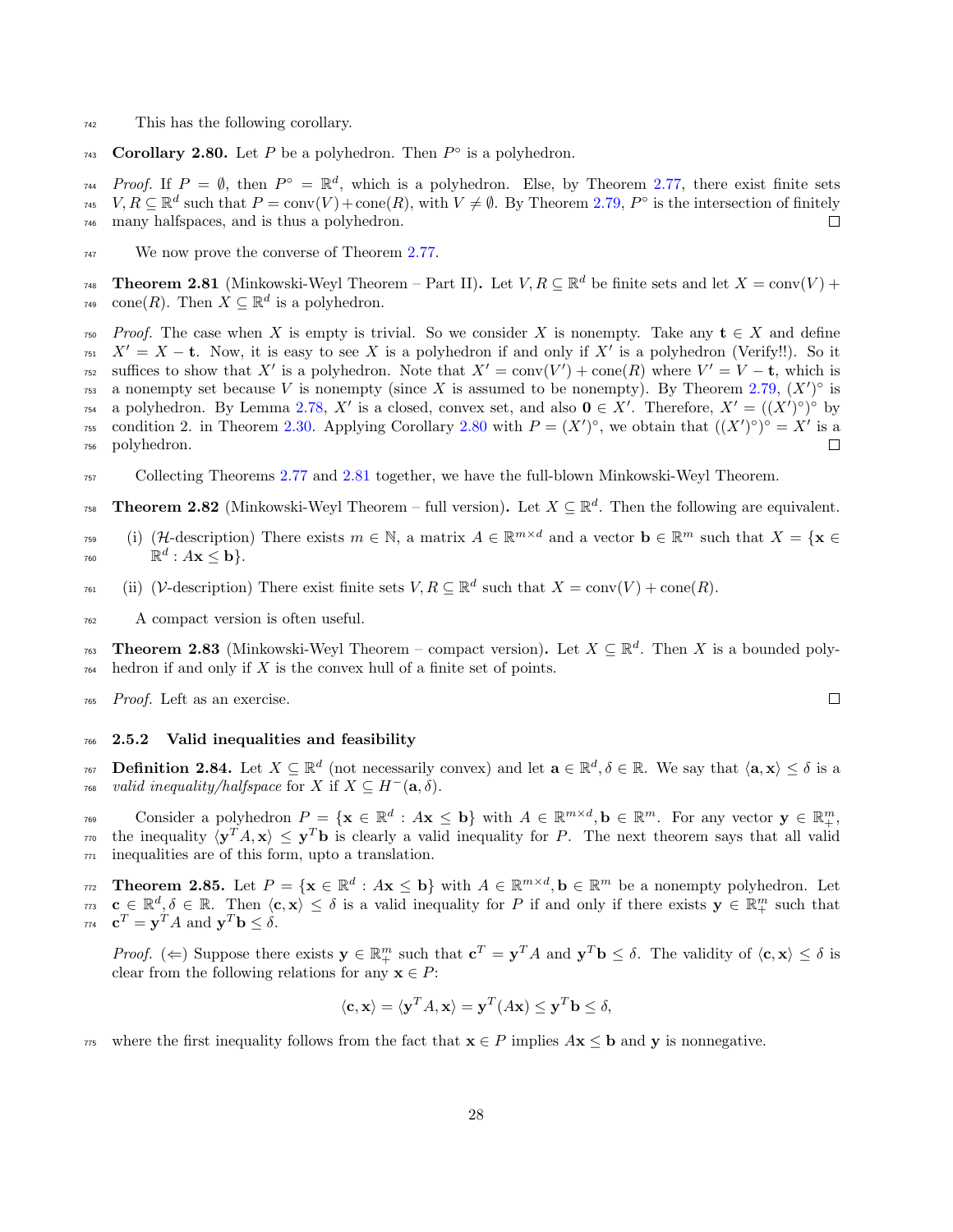$(\Rightarrow)$  Let  $\langle c, x \rangle \leq \delta$  be a valid inequality for P. Suppose to the contrary that there is no nonnegative solution to  $\mathbf{c}^T = \mathbf{y}^T A$  and  $\mathbf{y}^T \mathbf{b} \leq \delta$ . This is equivalent to saying that the following system has no solution in  $\mathbf{y}, \lambda$ :

$$
A^T \mathbf{y} = \mathbf{c}, \ \mathbf{b}^T \mathbf{y} + \lambda = \delta, \ \mathbf{y} \ge 0, \lambda \ge 0.
$$

Setting this up in matrix notation, we have no nonnegative solutions to

$$
\left[\begin{array}{cc} A^T & \mathbf{0} \\ \mathbf{b}^T & 1 \end{array}\right] \left[\begin{array}{c} \mathbf{y} \\ \lambda \end{array}\right] = \left[\begin{array}{c} \mathbf{c} \\ \delta \end{array}\right]
$$

 $\pi$ <sup>6</sup> By Farkas' Lemma (Theorem [2.25\)](#page-11-3), there exists  $\mathbf{u} = (\bar{\mathbf{u}}, \mathbf{u}_{d+1}) \in \mathbb{R}^{d+1}$  such that

<span id="page-28-0"></span>
$$
\overline{\mathbf{u}}^T A^T + \mathbf{u}_{d+1} \mathbf{b}^T \le \mathbf{0}, \ \mathbf{u}_{d+1} \le 0, \ \text{and} \ \overline{\mathbf{u}}^T \mathbf{c} + \mathbf{u}_{d+1} \delta > 0. \tag{2.1}
$$

.

<sup>777</sup> We now consider two cases:

<sup>778</sup>  $\frac{Case\ 1: \mathbf{u}_{d+1} = 0.}{\text{Plugging into (2.1), we obtain } \mathbf{u}^T A^T \leq \mathbf{0}, \text{ i.e. } A\mathbf{u} \leq \mathbf{0}, \text{ and } \langle \mathbf{c}, \mathbf{u} \rangle > 0. \text{ By Problem 1 in } \mathbf{u}$  $\frac{Case\ 1: \mathbf{u}_{d+1} = 0.}{\text{Plugging into (2.1), we obtain } \mathbf{u}^T A^T \leq \mathbf{0}, \text{ i.e. } A\mathbf{u} \leq \mathbf{0}, \text{ and } \langle \mathbf{c}, \mathbf{u} \rangle > 0. \text{ By Problem 1 in } \mathbf{u}$  $\frac{Case\ 1: \mathbf{u}_{d+1} = 0.}{\text{Plugging into (2.1), we obtain } \mathbf{u}^T A^T \leq \mathbf{0}, \text{ i.e. } A\mathbf{u} \leq \mathbf{0}, \text{ and } \langle \mathbf{c}, \mathbf{u} \rangle > 0. \text{ By Problem 1 in } \mathbf{u}$  $\frac{Case\ 1: \mathbf{u}_{d+1} = 0.}{\text{Plugging into (2.1), we obtain } \mathbf{u}^T A^T \leq \mathbf{0}, \text{ i.e. } A\mathbf{u} \leq \mathbf{0}, \text{ and } \langle \mathbf{c}, \mathbf{u} \rangle > 0. \text{ By Problem 1 in } \mathbf{u}$  $\frac{Case\ 1: \mathbf{u}_{d+1} = 0.}{\text{Plugging into (2.1), we obtain } \mathbf{u}^T A^T \leq \mathbf{0}, \text{ i.e. } A\mathbf{u} \leq \mathbf{0}, \text{ and } \langle \mathbf{c}, \mathbf{u} \rangle > 0. \text{ By Problem 1 in } \mathbf{u}$ 

<sup>779</sup> "HW for Week IV",  $\bar{\mathbf{u}} \in \text{rec}(P)$ . Consider any  $\mathbf{x} \in P$  (we assume P is nonempty). Let  $\mu = \frac{1 + (\delta - \langle \mathbf{c}, \mathbf{x} \rangle)}{\langle \mathbf{c}, \bar{\mathbf{u}} \rangle} > 0$ .

780 Now  $\mathbf{x} + \mu \bar{\mathbf{u}} \in P$  since  $\bar{\mathbf{u}} \in \text{rec}(P)$ . However,  $\langle \mathbf{c}, \mathbf{x} + \mu \bar{\mathbf{u}} \rangle = \delta + 1 > \delta$ , contradicting that  $\langle \mathbf{c}, \mathbf{x} \rangle \leq \delta$  is a valid <sup>781</sup> inequality for P.

 $782$  Case 2:  $u_{d+1} < 0$ . By rearranging [\(2.1\)](#page-28-0), we have  $A\bar{u} \leq (-u_{d+1})b$  and  $\langle c, \bar{u} \rangle > (-u_{d+1})\delta$ . By setting  $\bar{x} = \frac{\bar{u}}{-u_{d+1}},$  we obtain that  $A\mathbf{x} \leq \mathbf{b}$  and  $\langle \mathbf{c}, \mathbf{x} \rangle > \delta$ , contradicting that  $\langle \mathbf{c}, \mathbf{x} \rangle \leq \delta$  is a valid inequality for <sup>784</sup> P.

**Definition 2.86.** Let  $\mathbf{c} \in \mathbb{R}^d$  and  $\delta_1, \delta_2 \in \mathbb{R}$ . If  $\delta_1 \leq \delta_2$ , then the inequality/halfspace  $\langle \mathbf{c}, \mathbf{x} \rangle \leq \delta_1$  is said to 786 dominate the inequality/halfspace  $\langle \mathbf{c}, \mathbf{x} \rangle \leq \delta_2$ .

Remark 2.87. Let  $P = \{x \in \mathbb{R}^d : Ax \leq b\}$  with  $A \in \mathbb{R}^{m \times d}$ ,  $b \in \mathbb{R}^m$  be a polyhedron. Then  $\langle c, x \rangle \leq \delta$  is <sup>788</sup> called a *consequence of*  $A\mathbf{x} \leq \mathbf{b}$  if there exists  $\mathbf{y} \in \mathbb{R}^m_+$  such that  $\mathbf{c}^T = \mathbf{y}^T A$  and  $\delta = \mathbf{y}^T \mathbf{b}$ . Another way to <sup>789</sup> think of Theorem [2.85](#page-27-3) is that it says the geometric property of being a valid inequality is the same as the <sup>790</sup> algebraic property of being a consequence:

[Alternate version of Theorem [2.85\]](#page-27-3) Let  $P = {\mathbf{x} \in \mathbb{R}^d : A\mathbf{x} \leq \mathbf{b}}$  be a nonempty polyhedron.

Then  $\langle c, x \rangle \leq \delta$  is a valid inequality for P if and only if  $\langle c, x \rangle \leq \delta$  is dominated by a consequence

 $\log A\mathbf{x} \leq \mathbf{b}$ .

<sup>794</sup> A version of Theorem [2.85](#page-27-3) for empty polyhedra is also useful. It can be interpreted as the existence of a <sup>795</sup> short certificate of infeasibility of polyhedra.

Theorem 2.88. Let  $P = \{ \mathbf{x} \in \mathbb{R}^d : A \mathbf{x} \leq \mathbf{b} \}$  with  $A \in \mathbb{R}^{m \times d}$ ,  $\mathbf{b} \in \mathbb{R}^m$  be a polyhedron. Then  $P = \emptyset$  if and  $\text{and } \text{only if } \langle 0, \mathbf{x} \rangle \leq -1 \text{ is a consequence of } A\mathbf{x} \leq \mathbf{b}.$ 

*Proof.* It is easy to see that if  $\langle 0, x \rangle \le -1$  is a consequence of  $A\mathbf{x} \le \mathbf{b}$  then  $P = \emptyset$ , because any point that satisfies  $A\mathbf{x} \leq \mathbf{b}$  must satisfy every consequence of it, and no point satisfies  $\langle \mathbf{0}, \mathbf{x} \rangle \leq -1$ .

So now assume  $P = \emptyset$ . This means that there is no solution to  $A\mathbf{x} \leq \mathbf{b}$ . This is equivalent to saying that there is no solution to  $A\mathbf{x}^1 - A\mathbf{x}^2 + \mathbf{s} = \mathbf{b}$  $A\mathbf{x}^1 - A\mathbf{x}^2 + \mathbf{s} = \mathbf{b}$  $A\mathbf{x}^1 - A\mathbf{x}^2 + \mathbf{s} = \mathbf{b}$  with  $\mathbf{x}^1, \mathbf{x}^2, \mathbf{s} \ge 0.2$  In matrix notation, this means there are no nonnegative solutions to

$$
\left[\begin{array}{cc} A & -A & I \end{array}\right] \left[\begin{array}{c} \mathbf{x}^1 \\ \mathbf{x}^2 \\ \mathbf{s} \end{array}\right] = \mathbf{b}.
$$

By Farkas' Lemma (Theorem [2.25\)](#page-11-3), there exists  $\mathbf{u} \in \mathbb{R}^m$  such that

$$
\mathbf{u}^T A \le \mathbf{0}, \ \mathbf{u}^T(-A) \le \mathbf{0}, \ \mathbf{u} \le \mathbf{0}, \ \text{and} \ \mathbf{u}^T \mathbf{b} > 0.
$$

 $\sum_{\mathbf{p} \to \mathbf{p}} \mathbf{p} = \frac{-\mathbf{u}}{\mathbf{u}^T \mathbf{b}} \geq \mathbf{0}$ . Then  $\mathbf{y}^T A = \mathbf{0}$  and  $\mathbf{y}^T \mathbf{b} = -1$ , showing that  $\langle \mathbf{0}, \mathbf{x} \rangle \leq -1$  is a consequence of 801  $A\mathbf{x} \leq \mathbf{b}$ .

<span id="page-28-1"></span><sup>&</sup>lt;sup>2</sup>This is easily seen by the the transformation  $\mathbf{x} = \mathbf{x}^1 - \mathbf{x}^2$ .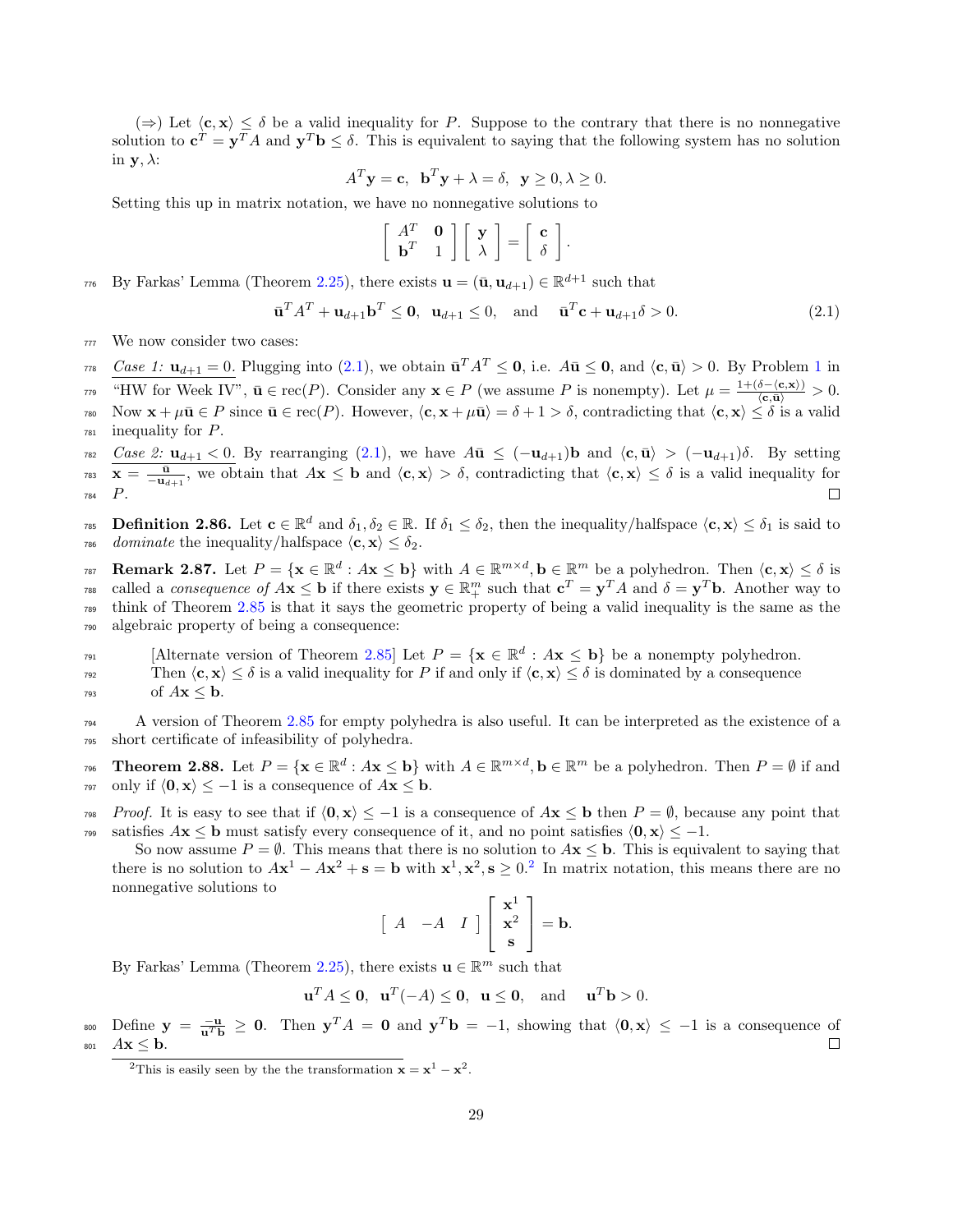#### <span id="page-29-0"></span>802 2.5.3 Faces of polyhedra

 Faces for polyhedra are very structured. Firstly, every face is an exposed face – something that is not true for general closed, convex sets. Secondly, there is an algebraic characterization of faces in terms of the describing inequalities of a polyhedron. This is the content of Theorem [2.90](#page-29-1) below. First, we make some simpler observations.

- <span id="page-29-2"></span>807 Theorem 2.89. The following are both true.
- <sup>808</sup> 1. Every face of a polyhedron is a polyhedron.
- <sup>809</sup> 2. Every polyhedron has finitely many faces.

810 Proof. We prove the theorem for the case of bounded polyhedra, i.e., polytopes. The extension of this proof <sup>811</sup> idea to the unbounded case is left as an exercise.

812 Let P be any polytope and let  $F \subseteq P$  be a face. If  $\mathbf{x} \in F$  is an extreme point of F, then by Problem [15](#page-5-9) 813 in "HW for Week IV",  $\{x\}$  is a face of P and therefore x is an extreme point of P. Since P has finitely  $814$  $814$  many extreme points by Corollary [2.71,](#page-25-0) F has only finitely many extreme points. By Problem 14 in "HW 815 for Week III", F is closed, and since P is compact, so is F. By the Krein-Milman theorem (Theorem [2.41\)](#page-15-1),  $816$  F is the convex hull of its finitely many extreme points. By the Minkowski-Weyl theorem (Theorem [2.81\)](#page-27-2),  $817$  F is a polyhedron. Moreover, since we showed that any face is the convex hull of some subset of extreme  $\frac{1}{818}$  points of P, there can only be finitely many faces since P has finitely many extreme points.  $\Box$ 

<span id="page-29-1"></span> $\mathbf{F} = \{ \mathbf{x} \in \mathbb{R}^d : A \mathbf{x} \leq \mathbf{b} \}$  with  $A \in \mathbb{R}^{m \times d}$ ,  $\mathbf{b} \in \mathbb{R}^m$ . Let  $F \subseteq P$  such that  $F \neq \emptyset, P$ . The <sup>820</sup> following are equivalent.

- $s_{21}$  (i) F is a face of P.
- $822$  (ii) F is an exposed face of P.
- 823 (iii) There exists a subset  $I \subseteq \{1, \ldots, m\}$  such that  $F = \{x \in P : A_I x = b_I\}.$

824 Proof. (i)  $\Rightarrow$  (ii). Consider  $\bar{\mathbf{x}} \in \text{relint}(F)$  (which exists by Exercise [4\)](#page-14-0). Since F is a proper face, by  $\text{degree}$  Theorem 2.40,  $\bar{\mathbf{x}} \in \text{relbd}(P)$ . By Theorem 2.39, there exists a supporting hyperplane at  $\bar{\mathbf{x$ Theorem [2.40,](#page-14-3)  $\bar{\mathbf{x}} \in \text{relbd}(P)$ . By Theorem [2.39,](#page-14-1) there exists a supporting hyperplane at  $\bar{\mathbf{x}}$  given by  $\langle \mathbf{a}, \mathbf{x} \rangle \leq \delta$ . 826 Let  $\{y \in P : \langle a, y \rangle = \delta\}$  be the corresponding exposed face. Since  $x \in \text{relint}(F)$ , one can show that <sup>827</sup>  $F \subseteq {\mathbf{y} \in P : \langle \mathbf{a}, \mathbf{y} \rangle = \delta}$  (Verify!!). Thus, there exists an exposed face containing F. Let F' be the minimal <sup>828</sup> (with respect to set inclusion) exposed face of P that contains F, i.e., for any other exposed face  $F'' \supseteq F$ , we have  $F' \subseteq F''$ . Note that such a minimal exposed face exists because we have only finitely many faces by Theorem [2.89.](#page-29-2) Let this exposed face  $F'$  by defined by the valid inequality  $\langle c^1, x \rangle \le \delta_1$  for P.

If  $F = F'$ , then we are done because F' is an exposed face. Otherwise,  $F \subsetneq F'$ , and so F is a face of <sup>832</sup>  $F'$ . Therefore,  $\bar{\mathbf{x}} \in \text{rebdd}(F')$ . Applying Theorem [2.39](#page-14-1) to F' and  $\bar{\mathbf{x}}$ , we obtain  $\mathbf{c}^2 \in \mathbb{R}^d, \delta_2 \in \mathbb{R}$  such that <sup>833</sup>  $F \subseteq F' \cap {\mathbf{y \in \mathbb{R}^d : \langle c^2, y \rangle = \delta_2}, \text{ and there exists } \overline{y} \in F' \text{ such that } \langle c^2, \overline{y} \rangle < \delta_2. \text{ Using Theorem 2.83, we}$  $F \subseteq F' \cap {\mathbf{y \in \mathbb{R}^d : \langle c^2, y \rangle = \delta_2}, \text{ and there exists } \overline{y} \in F' \text{ such that } \langle c^2, \overline{y} \rangle < \delta_2. \text{ Using Theorem 2.83, we}$  $F \subseteq F' \cap {\mathbf{y \in \mathbb{R}^d : \langle c^2, y \rangle = \delta_2}, \text{ and there exists } \overline{y} \in F' \text{ such that } \langle c^2, \overline{y} \rangle < \delta_2. \text{ Using Theorem 2.83, we}$ <sup>834</sup> find finite sets V, R such that  $P = \text{conv}(V) + \text{cone}(R)$ . Notice that since  $P \subseteq H^-(c^1, \delta_1)$ , we must have <sup>835</sup>  $\langle \mathbf{c}^1, \mathbf{v} \rangle \leq \delta_1$  for all  $\mathbf{v} \in V$  and  $\langle \mathbf{c}^1, \mathbf{r} \rangle \leq 0$  for all  $\mathbf{r} \in R$ .

**Claim 1.** One can always choose  $\lambda \geq 0$  such that  $\lambda \mathbf{c}^1 + \mathbf{c}^2$ ,  $\lambda \delta_1 + \delta_2$  satisfy

$$
\langle \lambda \mathbf{c}^1 + \mathbf{c}^2, \mathbf{v} \rangle \le \lambda \delta_1 + \delta_2
$$
 for all  $\mathbf{v} \in V$ ,  $\langle \lambda \mathbf{c}^1 + \mathbf{c}^2, \mathbf{r} \rangle \le 0$  for all  $\mathbf{r} \in R$ .

836 Proof of Claim. The relations can be rearranged to say

<span id="page-29-3"></span> $\langle \mathbf{c}^2, \mathbf{v} \rangle - \delta_2 \leq \lambda (\delta_1 - \langle \mathbf{c}^1, \mathbf{v} \rangle)$  for all  $\mathbf{v} \in V \quad \langle \mathbf{c}^2, \mathbf{r} \rangle \leq \lambda (-\langle \mathbf{c}^1, \mathbf{r} \rangle)$  for all  $\mathbf{r} \in R.$  (2.2)

First, recall that  $0 \leq \delta_1 - \langle c^1, v \rangle$  for all  $v \in V$  and  $0 \leq -\langle c^1, r \rangle$  for all  $r \in R$ . Notice that since  $F' \subseteq H^-(c^2, \delta_2)$ , if  $\langle c^1, v \rangle = \delta_1$  for some  $v \in V$ , this means that  $v \in F'$  and therefore  $\langle c^2, v \rangle \leq \delta_2$ .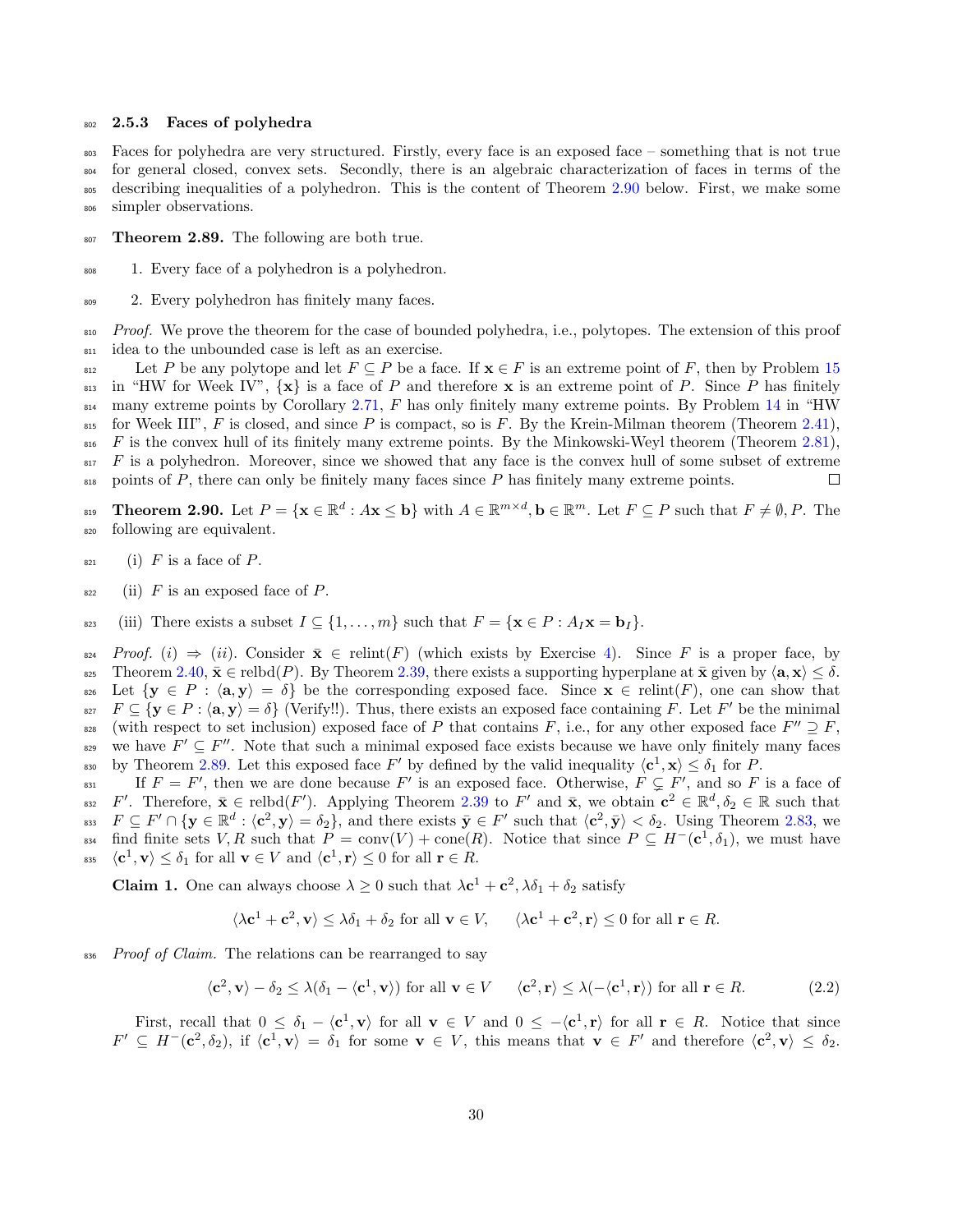Similarly, if  $\langle c^1, r \rangle = 0$  for some  $r \in R$ , this means that  $r \in \text{rec}(F')$  and therefore  $\langle c^2, r \rangle \leq 0$ . Thus, the following choice of

$$
\lambda:=\max\left\{0,\max_{\mathbf{v}\in V:\delta_1-\langle\mathbf{c}^1,\mathbf{v}\rangle>0}\frac{\langle\mathbf{c}^2,\mathbf{v}\rangle-\delta_2}{\delta_1-\langle\mathbf{c}^1,\mathbf{v}\rangle},\max_{\mathbf{r}\in R:-\langle\mathbf{c}^1,\mathbf{r}\rangle>0}\frac{\langle\mathbf{c}^2,\mathbf{r}\rangle}{-\langle\mathbf{c}^1,\mathbf{r}\rangle}\right\}
$$

 $_{837}$  satisfies  $(2.2)$ .

Using the  $\lambda$  from the above claim,  $X = P \cap {\{{\bf y} \in \mathbb{R}^d : \langle \lambda {\bf c}^1 + {\bf c}^2, {\bf y} \rangle = \lambda \delta_1 + \delta_2 } }$  is an exposed face of <sup>839</sup> P containing F. Moreover,  $\langle \lambda c^1 + c^2, y \rangle \leq \lambda \delta_1 + \delta_2$  is valid for F' because the inequality is a nonnegative <sup>840</sup> combination of the two valid inequalities  $\langle c^1, \bar{y} \rangle \leq \delta_1, \langle c^2, \bar{y} \rangle \leq \delta_2$  for F'. Therefore,  $X \subseteq F'$ . But  $\bar{y}$  satisfies <sup>841</sup> this inequality strictly, because it satisfies  $\langle c^2, \bar{y} \rangle < \delta_2$ , so  $X \subsetneq F$ . This contradicts the minimality of F'.

 $(iii) \Rightarrow (iii)$ . Let  $\mathbf{c} \in \mathbb{R}^d$ ,  $\delta \in \mathbb{R}$  be such that  $F = P \cap {\mathbf{x} : \langle \mathbf{c}, \mathbf{x} \rangle = \delta}$ . By Theorem [2.85,](#page-27-3) there exists <sup>843</sup>  $\mathbf{y} \in \mathbb{R}_+^m$  such that  $\mathbf{c}^T = \mathbf{y}^T A$  and  $\delta \geq \mathbf{y}^T \mathbf{b}$ . Consider any  $\mathbf{x} \in F$  (recall that F is assumed to be nonempty). <sup>844</sup> Then

$$
\delta = \langle \mathbf{c}, \mathbf{x} \rangle = \langle \mathbf{y}^T A, \mathbf{x} \rangle = \mathbf{y}^T A \mathbf{x} \le \mathbf{y}^T \mathbf{b} \le \delta. \tag{2.3}
$$

Thus, equality must hold everywhere and  $\mathbf{y}^T \mathbf{b} = \delta$ . Moreover,  $\mathbf{y}^T A \mathbf{x} = \mathbf{y}^T \mathbf{b}$  for all  $\mathbf{x} \in F$ , which implies 846 that  $\mathbf{y}^T(A\mathbf{x} - \mathbf{b}) = \mathbf{0}$  for all  $\mathbf{x} \in F$ . This last relation says that for any  $i \in \{1, ..., m\}$ , if  $\mathbf{y}_i > 0$  then  $\langle \mathbf{a}^i, \mathbf{x} \rangle = \mathbf{b}_i$  for every  $\mathbf{x} \in F$ . Thus, setting  $I = \{i : \mathbf{y}_i > 0\}$ , we immediately obtain that  $A_I \mathbf{x} = \mathbf{b}_I$  for all <sup>848</sup>  $\mathbf{x} \in F$ . Consider any  $\bar{\mathbf{x}} \in P$  satisfying  $A_I \bar{\mathbf{x}} = \mathbf{b}_I$ . Therefore,  $\mathbf{y}^T A \bar{\mathbf{x}} = \mathbf{y}^T \mathbf{b}$  since  $\mathbf{y}_i = 0$  for  $i \notin I$ . Therefore,  $\mathbf{c}^T \mathbf{x} = \mathbf{y}^T A \bar{\mathbf{x}} = \mathbf{y}^T \mathbf{b} = \delta$ , and thus,  $\mathbf{x} \in P \cap {\mathbf{x} : \langle \mathbf{c}, \mathbf{x} \rangle = \delta} = F$ .

 $(iii) \Rightarrow (i)$ . By definition,  $F = \bigcap_{i \in I} F_i$ , where  $F_i = \{ \mathbf{x} \in P : \langle \mathbf{a}^i, \mathbf{x} \rangle = \mathbf{b}_i \}$ . By definition, each  $F_i$  is an <sup>851</sup> exposed face, and thus a face. By Problem [13](#page-5-8) in "HW for Week III", the intersection of faces is a face and  $_{852}$  thus, F is a face.  $\Box$ 

#### <span id="page-30-0"></span>853 2.5.4 Implicit equalities, dimension of polyhedra and facets

854 Given a polyhedron  $P = \{x : Ax \leq b\}$  how can we decide the dimension of P? The concept of implicit <sup>855</sup> equalities is important for this.

**Definition 2.91.** Let  $A \in \mathbb{R}^{m \times d}$  and  $\mathbf{b} \in \mathbb{R}^m$ . We say that the inequality  $\langle \mathbf{a}^i, \mathbf{x} \rangle \leq \mathbf{b}_i$  for some  $i \in \{1, \ldots, m\}$ <sup>857</sup> is an *implicit equality for the polyhedron*  $P = {\mathbf{x} : A\mathbf{x} \leq \mathbf{b}}$  if  $P \subseteq {\mathbf{x} : \langle \mathbf{a}^i, \mathbf{x} \rangle = \mathbf{b}_i}$ , i.e.,  $P \subseteq H(\mathbf{a}^i, \mathbf{b}_i)$ . We the subsystem of implicit equalities of  $A\mathbf{x} \leq \mathbf{b}$  by  $A^{\dagger}\mathbf{x} \leq \mathbf{b}^{\dagger}$ . We will also use  $A^+\mathbf{x} \leq \mathbf{b}^+$  to denote 859 the inequalities in  $A\mathbf{x} \leq \mathbf{b}$  that are NOT implicit equalities.

Note that for each i such that  $\langle \mathbf{a}^i, \mathbf{x} \rangle \leq \mathbf{b}$  is not an implicit equality, there exists  $\mathbf{x} \in P$  such that  $_{861}\quad\langle \mathbf{a}^{i},\mathbf{x}\rangle < \mathbf{b}_{i}.$ 

<span id="page-30-1"></span>Exercise 6. Let  $P = \{x : Ax \leq b\}$ . Show that there exists  $\bar{x} \in P$  such that  $A^= \bar{x} = b^-$  and  $A^+ \bar{x} < b^+$ . Show the stronger statement that  $relint(P) = {\mathbf{x} \in \mathbb{R}^d : A^= \mathbf{x} = \mathbf{b}^=}$ ,  $A^+ \mathbf{x} < \mathbf{b}^+}$ .

<sup>864</sup> We can completely characterize the affine hull of a polyhedron, and consequently its dimension, in terms <sup>865</sup> of the implicit equalities.

**Proposition 2.92.** Let  $A \in \mathbb{R}^{m \times d}$  and  $\mathbf{b} \in \mathbb{R}^m$  and  $P = \{ \mathbf{x} : A\mathbf{x} \leq \mathbf{b} \}$ . Then

$$
\text{aff}(P) = \{ \mathbf{x} \in \mathbb{R}^d : A^= \mathbf{x} = \mathbf{b}^= \} = \{ \mathbf{x} \in \mathbb{R}^d : A^= \mathbf{x} \leq \mathbf{b}^= \}.
$$

*Proof.* It is easy to verify that  $\text{aff}(P) \subseteq \{\mathbf{x} \in \mathbb{R}^d : A^= \mathbf{x} = \mathbf{b}^=\} \subseteq \{\mathbf{x} \in \mathbb{R}^d : A^= \mathbf{x} \leq \mathbf{b}^=\}$ . We show that  $\{x \in \mathbb{R}^d : A^=x \leq b^=\} \subseteq \text{aff}(P)$ . Consider any y satisfying  $A^=y \leq b^=$ . Using Exercise [6,](#page-30-1) choose any  $\bar{x} \in P$ such that  $A^= \bar{\mathbf{x}} = \mathbf{b}^-$  and  $A^+ \bar{\mathbf{x}} < \mathbf{b}^+$ . If  $A^+ \mathbf{y} \leq \mathbf{b}^+$ , then  $\mathbf{y} \in P \subseteq \text{aff}(P)$  and we are done. Otherwise, set

$$
\mu := \min_{i : \langle \mathbf{a}^i, \mathbf{y} \rangle > \mathbf{b}_i} \left\{ \frac{\mathbf{b}_i - \langle \mathbf{a}^i, \bar{\mathbf{x}} \rangle}{\langle \mathbf{a}^i, \mathbf{y} \rangle - \langle \mathbf{a}^i, \bar{\mathbf{x}} \rangle} \right\}.
$$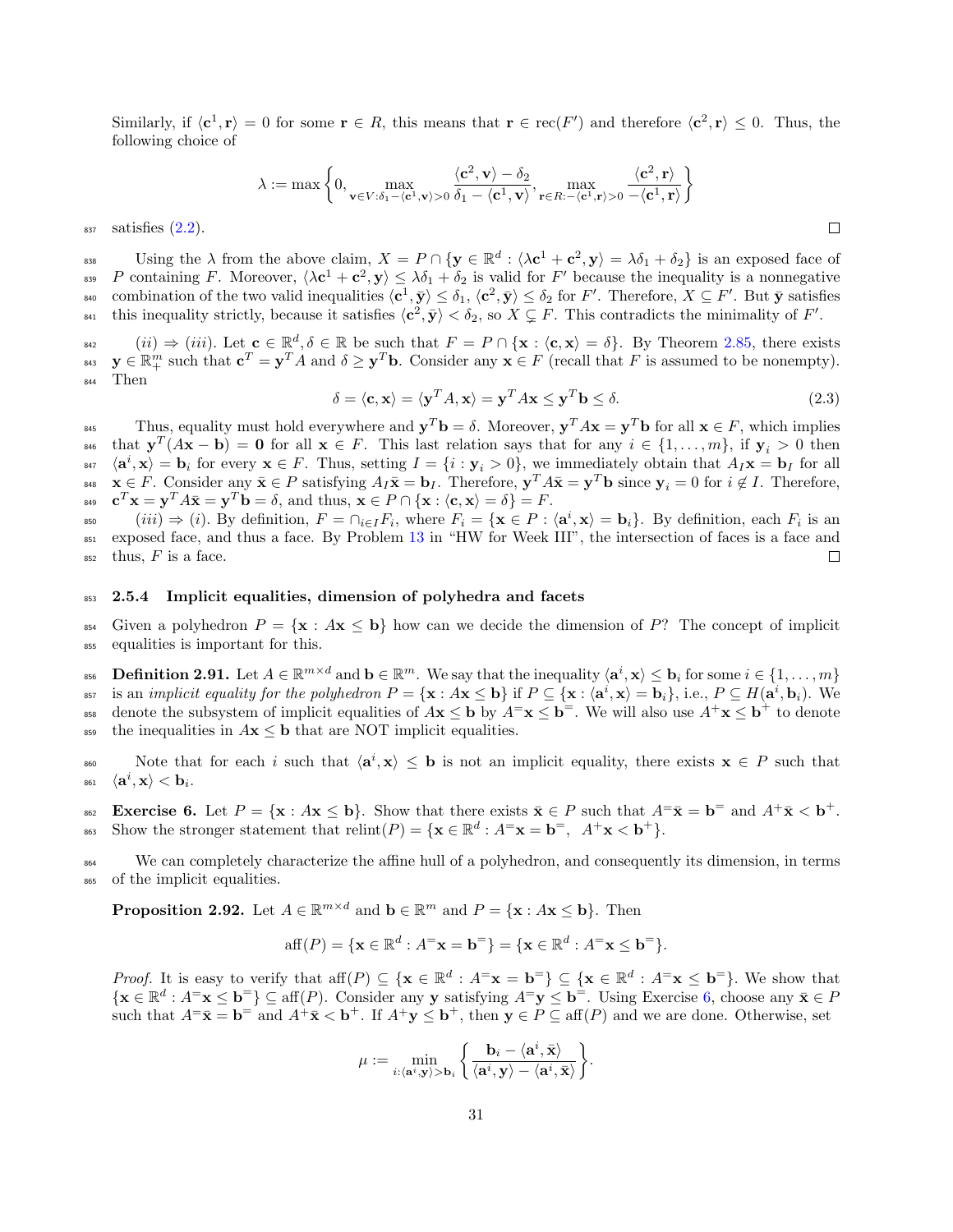- 666 Observe that since  $\langle \mathbf{a}^i, \mathbf{y} \rangle > \mathbf{b}_i > \langle \mathbf{a}^i, \bar{\mathbf{x}} \rangle$  for each i considered in the minimum, we have  $0 < \mu < 1$ . One can
- 867 check that  $(1 \mu)\bar{\mathbf{x}} + \mu \mathbf{y} \in P$ . This shows that  $\mathbf{y} \in \text{aff}(P)$ , because  $\mathbf{y}$  is on the line joining two points in  $P$ ,<br>ass namely  $\bar{\mathbf{x}}$  and  $(1 \mu)\bar{\mathbf{x}} + \mu \mathbf{y}$ .
- 868 namely  $\bar{\mathbf{x}}$  and  $(1 \mu)\bar{\mathbf{x}} + \mu \mathbf{y}$ .

869 Combined with part 4. of Theorem [2.16,](#page-9-0) this gives the following corollary.

<span id="page-31-0"></span>**Corollary 2.93.** Let  $A \in \mathbb{R}^{m \times d}$  and  $\mathbf{b} \in \mathbb{R}^m$  and  $P = \{\mathbf{x} : A\mathbf{x} \leq \mathbf{b}\}\)$ . Then

$$
\dim(P) = d - \operatorname{rank}(A^=).
$$

870 As we have seen before, a given description  $P = \{x : Ax \leq b\}$  for a polyhedron may be redundant, in  $\frac{871}{100}$  the sense, that we can remove some of the inequalities, and still have the same set P. This motivates the <sup>872</sup> following definition.

**Definition 2.94.** Let  $A \in \mathbb{R}^{m \times d}$  and  $\mathbf{b} \in \mathbb{R}^m$ . We say that the inequality  $\langle \mathbf{a}^i, \mathbf{x} \rangle \leq \mathbf{b}_i$  for some  $i \in \{1, \ldots, m\}$ <sup>874</sup> is redundant for the polyhedron  $P = \{x : Ax \le b\}$  if  $P = \{x : A_{-i}x \le b_{-i}\}$ , where  $A_{-i}$  denotes the matrix A <sup>875</sup> without row i and  $\mathbf{b}_{-i}$  is the vector  $\mathbf{b}$  with the i-th coordinate removed. Otherwise, if  $P \subsetneq {\mathbf{x} : A_{-i} \mathbf{x} \leq \mathbf{b}_{-i}}$ , <sup>876</sup> then  $\langle \mathbf{a}^i, \mathbf{x} \rangle \leq \mathbf{b}_i$  is said to be *irredundant for P*. The system  $A\mathbf{x} \leq \mathbf{b}$  is said to be an irredundant system if 877 every inequality is irredundant for  $P = \{x : Ax \leq b\}.$ 

<sup>878</sup> The following characterization of facets of a polyhedron is quite useful, specially in combinatorial opti-879 mization and polyhedral combinatorics.

**EXECUTE:** Theorem 2.95. Let  $P = \{ \mathbf{x} \in \mathbb{R}^d : A\mathbf{x} \leq \mathbf{b} \}$  be nonempty with  $A \in \mathbb{R}^{m \times d}$ ,  $\mathbf{b} \in \mathbb{R}^m$  giving an irredundant 881 system. Let  $F \subseteq P$ . The following are equivalent.

- 882 (i) F is a facet of P, i.e., F is a face with  $\dim(F) = \dim(P) 1$ .
- <sup>883</sup> (ii) F is a maximal, proper face of P, i.e., for any proper face  $F' \supseteq F$ , we must have  $F' = F$ .
- <sup>884</sup> (iii) There exists a unique  $i \in \{1, ..., m\}$  such that  $F = \{\mathbf{x} \in P : \langle \mathbf{a}^i, \mathbf{x} \rangle = \mathbf{b}_i\}$  and  $\langle \mathbf{a}^i, \mathbf{x} \rangle \leq \mathbf{b}_i$  is not an <sup>885</sup> implicit equality.

886 Proof. (i)  $\Rightarrow$  (ii). Suppose to the contrary that there exists a proper face  $F' \supsetneq F$ . Observe that F is  $\alpha$  a face of F' by Problem [15](#page-5-9) in "HW for Week IV", and so F is a proper face of F'. By Lemma [2.35,](#page-14-4) <sup>888</sup> dim(F') > dim(F) = dim(P) - 1. So, dim(F') = dim(P). This contradicts the fact that F' is proper face, 889 by Lemma [2.35.](#page-14-4)

890 (ii)  $\Rightarrow$  (iii). By Theorem [2.90,](#page-29-1) there exists a subset of indices  $I \subseteq \{1, ..., m\}$  such that  $F = \{x \in \mathbb{R}^d : Ax \leq \mathbf{b}, A_Ix = \mathbf{b}_I\}$ . If all the inequalities indexed by *I* are implicit equalities for *P*, then  $F = P$ . <sup>891</sup>  $\mathbb{R}^d$  :  $A$ **x**  $\leq$  **b**,  $A_I$ **x** = **b**<sub>I</sub> $\}$ . If all the inequalities indexed by I are implicit equalities for P, then  $F = P$ , contradicting the assumption that F is a proper face. So there exists  $i \in I$  such that  $\langle \mathbf{a}^i, \mathbf{x} \rangle \leq \mathbf{b}_i$  is <sup>893</sup> not an implicit equality. Let  $F' = {\mathbf{x} \in P : \langle a^i, x \rangle = \mathbf{b}_i}$  be the face defined by this inequality; since  $\langle \mathbf{a}^i, \mathbf{x} \rangle \leq \mathbf{b}_i$  is not an implicit equality, F' is a proper face of P. Also observe that  $F \subseteq F'$ . Hence <sup>895</sup>  $F = F' = \{x \in P : \langle \mathbf{a}^i, \mathbf{x} \rangle = \mathbf{b}_i\}.$  To show uniqueness of i, we would like to show that  $I = \{i\}.$  We show <sup>896</sup> this by exhibiting  $\mathbf{x}^0 \in F$  with the following property: for any  $j \neq i$  such that  $\langle \mathbf{a}^j, \mathbf{x} \rangle \leq \mathbf{b}_j$  is not an implicit <sup>897</sup> equality, we have  $\langle \mathbf{a}^j, \mathbf{x}^0 \rangle < \mathbf{b}_j$ . To see this, let  $\mathbf{x}^1 \in P$  such that  $A^= \mathbf{x}^1 = \mathbf{b}^-$  and  $A^+ \mathbf{x}^1 < \mathbf{b}^+$  (such an 898  $\mathbf{x}^1$  exists by Exercise [6\)](#page-30-1). Since  $A\mathbf{x} \leq \mathbf{b}$  is an irredundant system, if we remove the inequality indexed by i, then we get some new points that satisfy the rest of the inequalities, but which violate  $\langle \mathbf{a}^i, \mathbf{x} \rangle \leq \mathbf{b}_i$ . More precisely, there exists  $\mathbf{x}^2 \in \mathbb{R}^d$  such that  $A^= \mathbf{x}^2 = \mathbf{b}^=$ ,  $A^+_{-i} \mathbf{x}^2 \leq \mathbf{b}^+_{-i}$  and  $\langle \mathbf{a}^i, \mathbf{x}^2 \rangle > \mathbf{b}_i$ , where  $A^+_{-i} \mathbf{x} \leq \mathbf{b}^+_{-i}$ 900  $\mathbf{a}_{01}$  denotes the system  $A^+\mathbf{x} \leq \mathbf{b}^+$  without the inequality indexed by i. Since  $\langle \mathbf{a}^i, \mathbf{x}^1 \rangle < \mathbf{b}_i$  and  $\langle \mathbf{a}^i, \mathbf{x}^2 \rangle > \mathbf{b}_i$ , there exists a convex combination of  $\mathbf{x}^1$ ,  $\mathbf{x}^2$  such that this convex combination  $\mathbf{x}^0$  satisfies  $\langle \mathbf{a}^i, \mathbf{x}^0 \rangle = \mathbf{b}_i$ . Since <sup>903</sup>  $A^{\dagger} \mathbf{x}^1 = \mathbf{b}^{\dagger}$  and  $A^{\dagger} \mathbf{x}^2 = \mathbf{b}^{\dagger}$ , we must have  $A^{\dagger} \mathbf{x}^0 = \mathbf{b}^{\dagger}$ . Moreover, since  $A^{\dagger} \mathbf{x}^1 < \mathbf{b}^{\dagger}$  and  $A^{\dagger}_{-i} \mathbf{x}^2 \leq \mathbf{b}^{\dagger}_{-i}$ , we 904 must have that for any  $j \neq i$  indexing an inequality in  $A^+ \mathbf{x} \leq \mathbf{b}^+, \mathbf{x}^0$  must satisfy  $\langle \mathbf{a}^j, \mathbf{x}^0 \rangle < \mathbf{b}_j$ . Thus, we <sup>905</sup> are done.

 $(iii) \Rightarrow (i)$ . By Theorem [2.90,](#page-29-1) F is a face. We now establish that  $\dim(F) = \dim(P) - 1$ . Let J denote 907 the set of indices that index inequalities in  $A\mathbf{x} \leq \mathbf{b}$  that are not implicit equalities. Since there exists a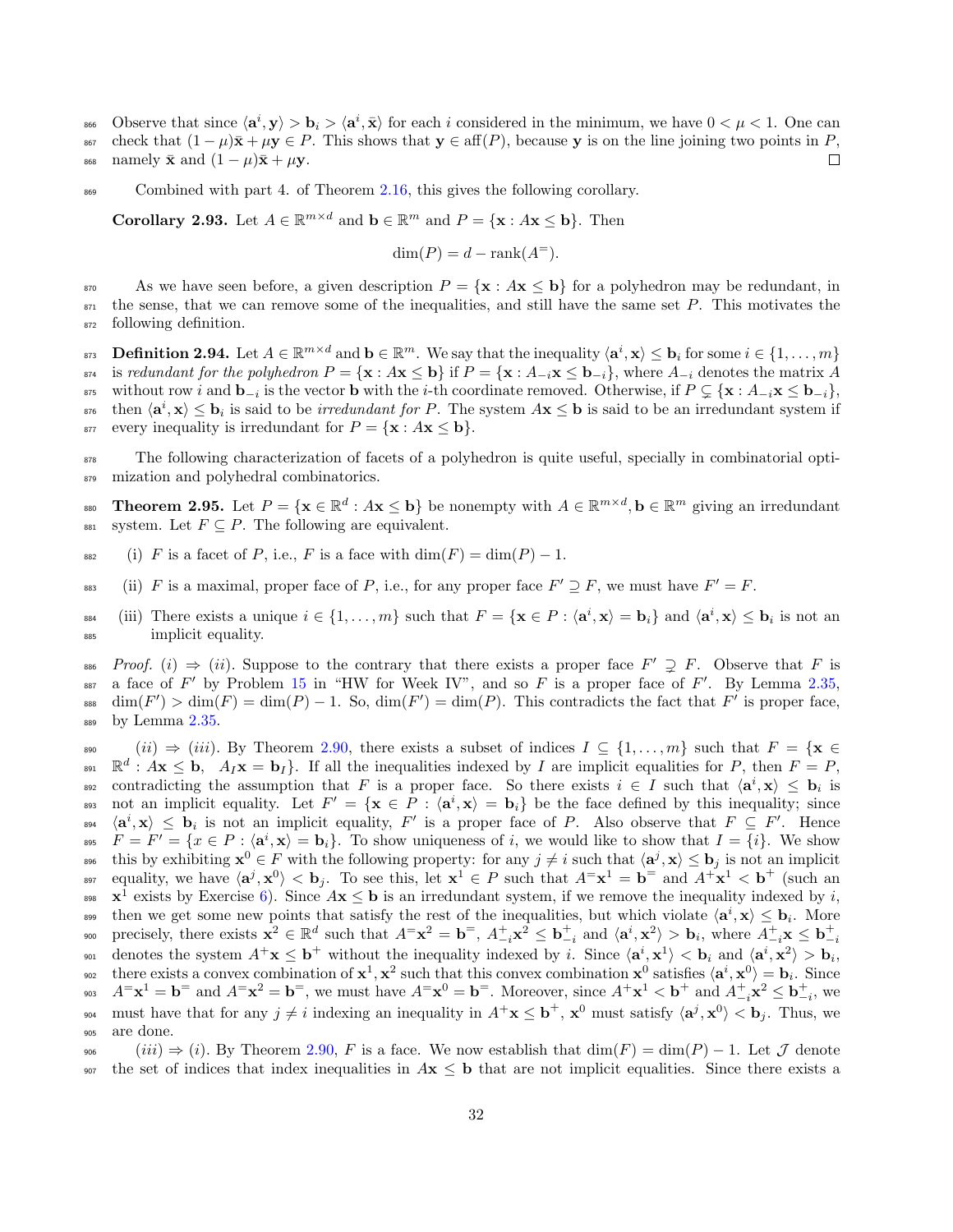$\mathbf{u}_i \in \mathcal{J}$  such that  $F = \{x \in P : \langle \mathbf{a}^i, \mathbf{x} \rangle = \mathbf{b}_i\},\$  this means that for any  $j \in \mathcal{J} \setminus i$ , there exists  $\mathbf{x}^j \in F$ <sup>909</sup> such that  $\langle \mathbf{a}^j, \mathbf{x}^j \rangle < \mathbf{b}_j$ . Now let  $\mathbf{x}^0 = \frac{1}{|\mathcal{J}| - 1} \sum_{j \in \mathcal{J} \setminus \{i\}} \mathbf{x}^j$ , and observe that  $\mathbf{x}^0 \in F$  (since F is convex) and <sup>910</sup> for any  $j \in \mathcal{J} \setminus i$ , we have  $\langle \mathbf{a}^j, \mathbf{x}^0 \rangle < \mathbf{b}_j$ . Let us describe the polyhedron F by the system  $\tilde{A} \mathbf{x} \leq \tilde{\mathbf{b}}$  that 911 appends the inequality  $\langle -a^i, x \rangle \leq -b_i$  to the system  $A\mathbf{x} \leq \mathbf{b}$ .

912 **Claim 2.** rank $(\tilde{A}^{\equiv})$  = rank $(A^{\equiv}) + 1$ .

<sup>913</sup> Proof. The properties of  $x^0$  show that the matrix  $\tilde{A}^=$  is simply the matrix  $A^=$  appended with  $a^i$ . So it suffices <sup>914</sup> to show that  $a^i$  is not a linear combination of the rows of  $A^=$ . Suppose to the contrary that  $a^i = y^T A^=$  $f_{\mathbf{S}}$  for some  $\mathbf{y} \in \mathbb{R}^k$  where k is the number of rows of  $A^=$ . If  $\mathbf{b}_i \leq \mathbf{y}^T \mathbf{b}^=$ , then P is empty because any  $\mathbf{x} \in P$ <sup>916</sup> satisfies  $A^{\equiv} \mathbf{x} = \mathbf{b}^{\equiv}$ , and therefore must satisfy  $\mathbf{y}^T A^{\equiv} \mathbf{x} = \mathbf{y}^T \mathbf{b}^{\equiv}$  and this contradicts  $\mathbf{y}^T A^{\equiv} \mathbf{x} = \langle \mathbf{a}^i, \mathbf{x} \rangle \leq \mathbf{b}_i$ . <sup>917</sup> If  $\mathbf{b}_i \geq \mathbf{y}^T \mathbf{b}^=$ , then  $\langle \mathbf{a}^i, \mathbf{x} \rangle \leq \mathbf{b}_i$  is redundant for P, as every **x** satisfying  $A^= \mathbf{x} = \mathbf{b}^=$  satisfies  $\langle \mathbf{a}^i, \mathbf{x} \rangle \leq \mathbf{b}_i$ .

 $U\sin g$  Corollary [2.93,](#page-31-0) we obtain that  $\dim(F) = d - \operatorname{rank}(\tilde{A}^{\pm}) = d - \operatorname{rank}(A^{\pm}) - 1 = \dim(P) - 1$ .  $\Box$ 

<sup>919</sup> A consequence of this characterization of facets is that full-dimensional polyhedra have a unique system <sup>920</sup> describing them, upto scaling.

**Definition 2.96.** We say that the inequality  $\langle \mathbf{a}, \mathbf{x} \rangle \leq \delta$  is equivalent to the inequality  $\langle \mathbf{a}', \mathbf{x} \rangle \leq \delta'$  if there exists  $\lambda \geq 0$  such that  $a' = \lambda a$  and  $\delta' = \lambda \delta$ . Equivalent inequalities define the same halfspace, i.e., 923  $H^-(\mathbf{a},\delta) = H^-(\mathbf{a}',\delta').$ 

**Theorem 2.97.** Let P be a full-dimensional polyehdron. Let  $A \in \mathbb{R}^{m \times d}$ ,  $A' \in \mathbb{R}^{p \times d}$ ,  $\mathbf{b} \in \mathbb{R}^m$  and  $\mathbf{b}' \in \mathbb{R}^p$ be such that  $A\mathbf{x} \leq \mathbf{b}$  and  $A'\mathbf{x} \leq \mathbf{b}'$  are both irredundant systems describing  $P$ , i.e.,

$$
\{\mathbf x \in \mathbb{R}^d : A\mathbf x \le \mathbf b\} = \{\mathbf x \in \mathbb{R}^d : A'\mathbf x \le \mathbf b'\} = P.
$$

<sup>924</sup> Then both systems are the same upto permutation and scaling. More precisely, the following holds:

$$
925 \qquad 1. \ \ m=p.
$$

2. There exists a permutation  $\sigma : \{1, \ldots, m\} \to \{1, \ldots, m\}$  such that for each  $i \in \{1, \ldots, m\}$ ,  $\langle \mathbf{a}^i, \mathbf{x} \rangle \leq \mathbf{b}_i$ 926 <sup>927</sup> is equivalent to  $\langle \mathbf{a}'^{\sigma(i)}, \mathbf{x} \rangle \leq \mathbf{b}'_{\sigma(i)}$ .

 $\Box$ 

928 *Proof.* Left as an exercise.

# <span id="page-32-0"></span>929 3 Convex Functions

<sup>930</sup> We now turn our attention to convex functions, as a step towards optimization. In this context, we will need 931 to sometimes talk about the extended real numbers  $\mathbb{R} \cup \{-\infty, +\infty\}$ . One reason is that in optimization  $932$  problems, many times a supremum may be  $+\infty$  or an infimum may be  $-\infty$ , and using them on the same <sup>933</sup> footing as the reals makes certain statements nicer, without having to exclude annoying special cases. For this, one needs to set up some convenient rules for arithmetic over  $\mathbb{R} \cup \{-\infty, +\infty\}$ :

935 •  $x + \infty = \infty$  for any  $x \in \mathbb{R} \cup \{+\infty\}.$ 

• 
$$
x(+\infty) = +\infty
$$
 for all  $x > 0$ . We will avoid situations where we need to consider  $0 \cdot (+\infty)$ .

937 •  $x < \infty$  for all  $x \in \mathbb{R}$ .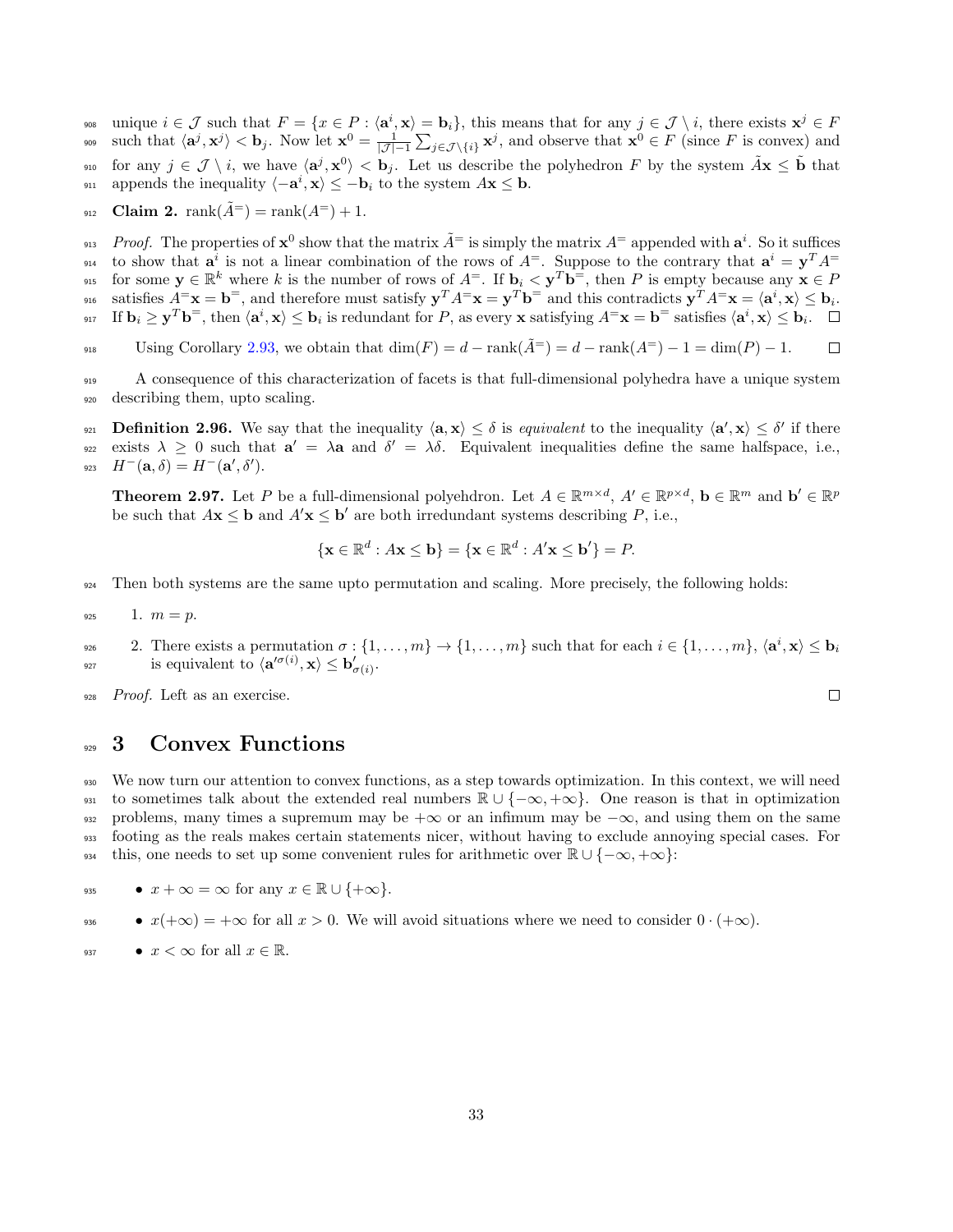## 938 3.1 General properties, epigraphs, subgradients

<span id="page-33-0"></span>**Definition 3.1.** A function  $f : \mathbb{R}^d \to \mathbb{R} \cup \{+\infty\}$  is called *convex* if

$$
f(\lambda \mathbf{x} + (1 - \lambda)\mathbf{y}) \leq \lambda f(\mathbf{x}) + (1 - \lambda)f(\mathbf{y}),
$$

for all  $\mathbf{x}, \mathbf{y} \in \mathbb{R}^d$  and  $\lambda \in (0, 1)$ . If the inequality is strict for all  $\mathbf{x} \neq \mathbf{y}$ , then the function is called *strictly* convex. The domain (sometimes also called effective domain) of f is defined as

dom
$$
(f) := \{ \mathbf{x} \in \mathbb{R}^d : f(\mathbf{x}) < +\infty \}.
$$

939 A function g is said to be (strictly) concave if  $-g$  is (strictly) convex.

<sup>940</sup> The domain of a convex function is easily seen to be convex.

**Proposition 3.2.** Let  $f : \mathbb{R}^d \to \mathbb{R} \cup \{+\infty\}$  be a convex function. Then  $dom(f)$  is a convex set.

942 Proof. Left as an exercise.

<sup>943</sup> The following subfamily of convex functions is nicer to deal with from an algorithmic perspective.

**Definition 3.3.** A function  $f : \mathbb{R}^d \to \mathbb{R} \cup \{+\infty\}$  is called *strongly convex* with *modulus of strong convexity*  $c > 0$  if

$$
f(\lambda \mathbf{x} + (1 - \lambda)\mathbf{y}) + \leq \lambda f(\mathbf{x}) + (1 - \lambda)f(\mathbf{y}) - \frac{1}{2}c\lambda(1 - \lambda)\|\mathbf{x} - \mathbf{y}\|^2,
$$

<sup>944</sup> for all  $\mathbf{x}, \mathbf{y} \in \mathbb{R}^d$  and  $\lambda \in (0, 1)$ .

<sup>945</sup> The following proposition sheds some light on strongly convex functions.

**Proposition 3.4.** A function  $f : \mathbb{R}^d \to \mathbb{R} \cup \{+\infty\}$  is strongly convex with modulus of strong convexity 947  $c > 0$  if and only if the function  $g(\mathbf{x}) := f(\mathbf{x}) - \frac{1}{2}c \|\mathbf{x}\|^2$  is convex.

948 Convex functions have a natural convex set associated with them, called the *epigraph*. Many properties of convex functions can be obtained by just analyzing the corresponding epigraph and using all the technology built in Section [2.](#page-5-1) We give the formal definition for general functions below; very informally, it is "the region above the graph of a function".

**Definition 3.5.** Let  $f : \mathbb{R}^d \to \mathbb{R} \cup \{+\infty\}$  be any function (not necessarily convex). The *epigraph* of f is defined as

$$
epi(f) := \{ (\mathbf{x}, t) \in \mathbb{R}^n \times \mathbb{R} : f(\mathbf{x}) \le t \}.
$$

Note that  $epi(f) \subseteq \mathbb{R}^d \times \mathbb{R}$ , so it lives in a space whose dimension is one more than the space over which <sup>953</sup> the function is defined, just like the graph of the function. Note also that the epigraph is nonempty 954 if and only if the function is not identically equal to  $+\infty$ . Convex functions are precisely those <sup>955</sup> functions whose epigraphs are convex.

<span id="page-33-1"></span>**Proposition 3.6.** Let  $f : \mathbb{R}^d \to \mathbb{R} \cup \{+\infty\}$  be any function.  $f$  is convex if and only if  $epi(f)$  is a convex set.

<sup>957</sup> Proof. ( $\Rightarrow$ ) Consider any  $(\mathbf{x}^1, t_1), (\mathbf{x}^2, t_2) \in \text{epi}(f)$ , and any  $\lambda \in (0, 1)$ .

<sup>958</sup> The result is a consequence of the following sequence of implications:

$$
(\mathbf{x}^1, t_1) \in \text{epi}(f), \ (\mathbf{x}^2, t_2) \in \text{epi}(f), \ f \text{ is convex}
$$
  
\n
$$
\Rightarrow f(\mathbf{x}^1) \le t_1, \ f(\mathbf{x}^2) \le t_2, \ f(\lambda \mathbf{x}^1 + (1 - \lambda)\mathbf{x}^2) \le \lambda f(\mathbf{x}^1) + (1 - \lambda)f(\mathbf{x}^2)
$$
  
\n
$$
\Rightarrow f(\lambda \mathbf{x}^1 + (1 - \lambda)\mathbf{x}^2) \le \lambda t_1 + (1 - \lambda)t_2
$$
  
\n
$$
\Rightarrow (\lambda \mathbf{x}^1 + (1 - \lambda)\mathbf{x}^2, \lambda t_1 + (1 - \lambda)t_2) \in \text{epi}(f)
$$

<sup>959</sup> (  $\Leftarrow$ ) Consider the any  $\mathbf{x}^1, \mathbf{x}^2 \in \mathbb{R}^d$  and  $\lambda \in (0, 1)$ . We wish to show that  $f(\lambda \mathbf{x}^1 + (1-\lambda)\mathbf{x}^2) \leq \lambda f(\mathbf{x}^1) + (1-\lambda)\mathbf{x}^2$ <sup>960</sup>  $\lambda$ )  $f(\mathbf{x}^2)$ . If  $f(\mathbf{x}^1) = +\infty$  or  $f(\mathbf{x}^2) = +\infty$ , then relation holds trivially. So we assume  $f(\mathbf{x}^1)$ ,  $f(\mathbf{x}^2) < +\infty$ .

<sup>961</sup> The points  $(\mathbf{x}^1, f(\mathbf{x}^1)), (\mathbf{x}^2, f(\mathbf{x}^2))$  both lie in epi(f). By convexity of epi(f), we have that  $(\lambda \mathbf{x}^1 + (1 -$ <sup>962</sup>  $\lambda$ )**x**<sup>2</sup>,  $\lambda f(\mathbf{x}^1) + (1 - \lambda)f(\mathbf{x}^2)$   $\in$  epi(f). This implies that  $f(\lambda \mathbf{x}^1 + (1 - \lambda)\mathbf{x}^2) \leq \lambda f(\mathbf{x}^1) + (1 - \lambda)f(\mathbf{x}^2)$ ,  $_{963}$  showing that f is convex.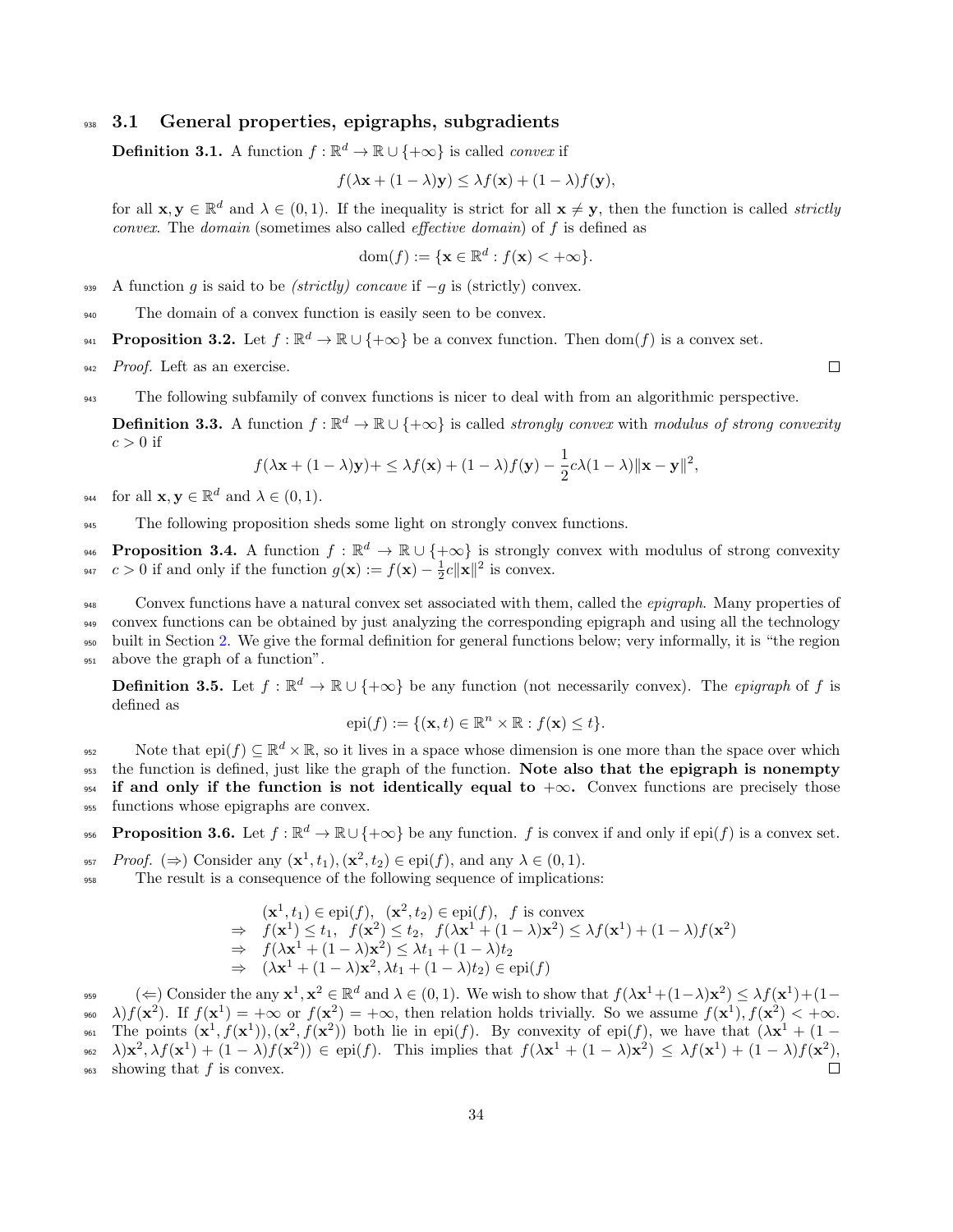<sup>964</sup> Just like the class of closed, convex sets are nicer to deal with compared to sets that are simply convex

- <sup>965</sup> but not closed (mainly because of the separating/supporting hyperplane theorem), it will be convenient to
- <sup>966</sup> isolate a similar class of "nicer" convex functions.
- 967 Definition 3.7. A function is said to be a *closed, convex function* if its epigraph is a closed, convex set.
- <sup>968</sup> One can associate another family of convex sets with a convex function.

**Definition 3.8.** Let  $f : \mathbb{R}^d \to \mathbb{R} \cup \{+\infty\}$  be any function. Given  $\alpha \in \mathbb{R}$ , the  $\alpha$ -sublevel set of f is the set

$$
f_{\alpha} := \{ \mathbf{x} \in \mathbb{R}^d : f(\mathbf{x}) \leq \alpha \}.
$$

<sup>969</sup> The following can be verified by the reader.

<span id="page-34-0"></span>970 Proposition 3.9. All sublevel sets of a convex function are convex sets.

<sup>971</sup> The converse of Proposition [3.9](#page-34-0) is not true. Functions whose sublevel sets are all convex are called 972 quasi-convex.

**Example 3.10.** 1. *Indicator function*. For any subset  $X \subseteq \mathbb{R}^d$ , define

$$
I_X(\mathbf{x}) := \begin{cases} 0 & \text{if } \mathbf{x} \in X \\ +\infty & \text{if } \mathbf{x} \notin X \end{cases}
$$

 $\mathbb{P}^{33}$  Then  $I_X$  is convex if and only if X is convex.

- <sup>974</sup> 2. Linear/Affine function. Let  $\mathbf{a} \in \mathbb{R}^d$  and  $\delta \in \mathbb{R}$ . Then the function  $\mathbf{x} \mapsto \langle \mathbf{a}, \mathbf{x} \rangle + \delta$  is called an affine  $function$  (if  $\delta = 0$ , this is a *linear function*). It is easily verified that affine functions are convex.
	- 3. Norms and Distances. Let  $N : \mathbb{R}^d \to \mathbb{R}$  be a norm (see Definition [1.1\)](#page-3-7). Then N is convex (Verify !!). Let  $C$  be a nonempty convex set. Then the distance function associated with the norm  $N$ , defined as

$$
d_C^N(\mathbf{x}) := \inf_{\mathbf{y} \in C} N(\mathbf{y} - \mathbf{x})
$$

<sup>976</sup> is a convex function.

4. Maximum of affine functions/Piecewise linear function/Polyhedral function. Let  $\mathbf{a}^1, \ldots, \mathbf{a}^m \in \mathbb{R}^d$  and  $\delta_1, \ldots, \delta_m \in \mathbb{R}$ . The function

$$
f(\mathbf{x}) := \max_{i=1,\ldots,m} (\langle \mathbf{a}^i, \mathbf{x}\rangle + \delta_i)
$$

is a convex function. Let us verify this. Consider any  $\mathbf{x}^1, \mathbf{x}^2 \in \mathbb{R}^d$  and  $\lambda \in (0, 1)$ . Then,

$$
f(\lambda \mathbf{x}^1 + (1 - \lambda)\mathbf{x}^2) = \max_{i=1,\dots,m} (\langle \mathbf{a}^i, \lambda \mathbf{x}^1 + (1 - \lambda)\mathbf{x}^2 \rangle + \delta_i)
$$
  
\n
$$
= \max_{i=1,\dots,m} (\lambda(\langle \mathbf{a}^i, \mathbf{x}^1 \rangle + \delta_i) + (1 - \lambda)(\langle \mathbf{a}^i, \mathbf{x}^2 \rangle + \delta_i))
$$
  
\n
$$
\leq \max_{i=1,\dots,m} (\lambda(\langle \mathbf{a}^i, \mathbf{x}^1 \rangle + \delta_i)) + \max_{i=1,\dots,m} ((1 - \lambda)(\langle \mathbf{a}^i, \mathbf{x}^2 \rangle + \delta_i))
$$
  
\n
$$
= \lambda \max_{i=1,\dots,m} (\langle \mathbf{a}^i, \mathbf{x}^1 \rangle + \delta_i) + (1 - \lambda) \max_{i=1,\dots,m} (\langle \mathbf{a}^i, \mathbf{x}^2 \rangle + \delta_i)
$$
  
\n
$$
= \lambda f(\mathbf{x}^1) + (1 - \lambda)f(\mathbf{x}^2)
$$

977 The inequality follows from the fact that if  $\ell_1, \ldots, \ell_m$  and  $u_1, \ldots, u_m$  are two sets of m real numbers for some  $m \in \mathbb{N}$ , then  $\max_{i=1,...,m} (\ell_i + u_i) \leq \max_{i=1,...,m} \ell_i + \max_{i=1,...,m} u_i$ .

<sup>979</sup> An important consequence of the definition of convexity for functions is Jensen's inequality which sees <sup>980</sup> its uses in diverse areas of science and engineering.

**Theorem 3.11.** [Jensen's Inequality] Let  $f : \mathbb{R}^d \to \mathbb{R} \cup \{+\infty\}$  be any function. Then f is convex if and only if for any finite set of points  $\mathbf{x}^1, \ldots, \mathbf{x}^n \in \mathbb{R}^d$  and  $\lambda_1, \ldots, \lambda_n > 0$  such that  $\lambda_1 + \ldots + \lambda_n = 1$ , the following holds:

$$
f(\lambda_1\mathbf{x}^1 + \ldots + \lambda_n\mathbf{x}^n) \leq \lambda_1 f(\mathbf{x}^1) + \ldots + \lambda_n f(\mathbf{x}^n).
$$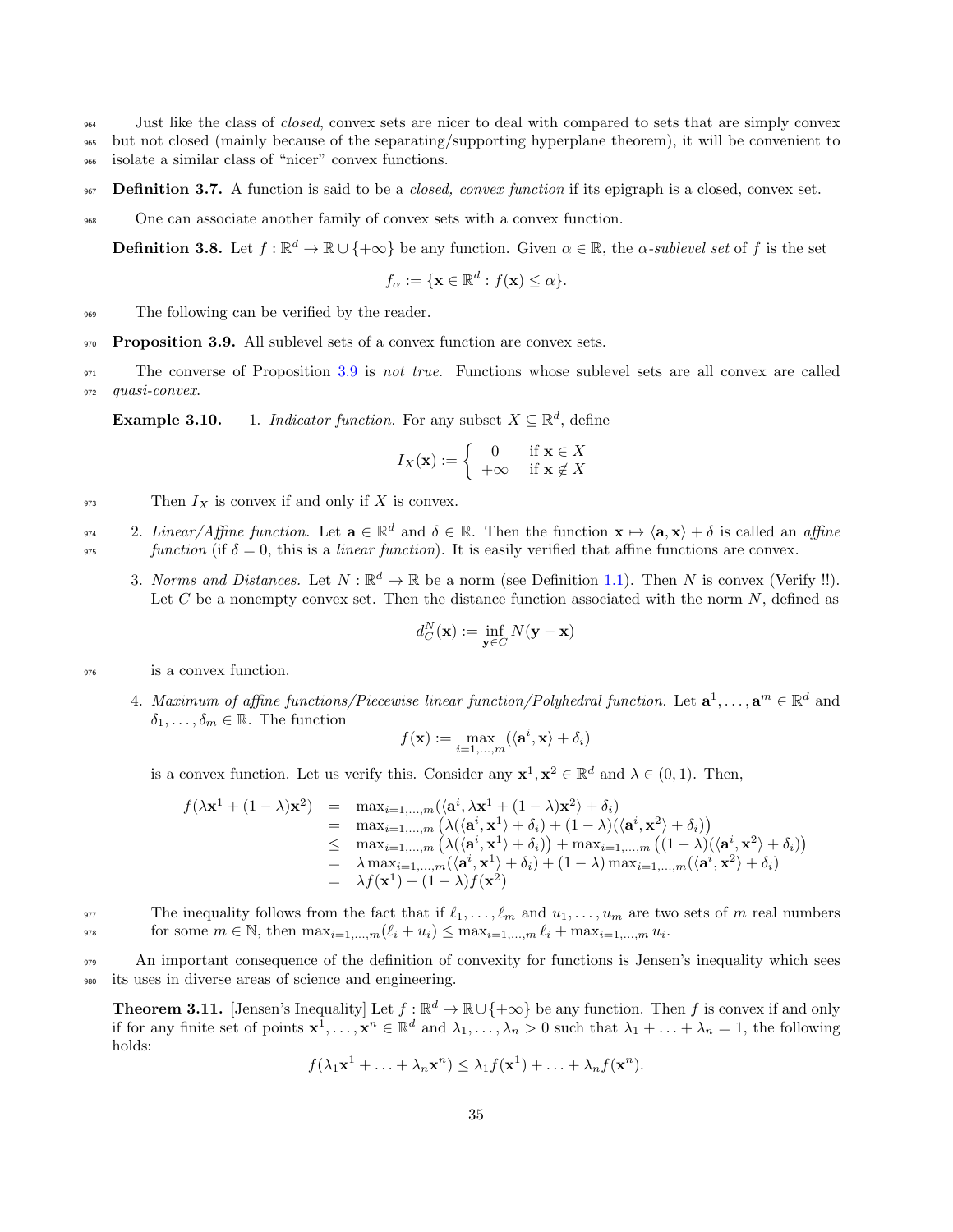- 981 Proof.  $(\Leftarrow)$  Just use the hypothesis with  $n = 2$ .<br>( $\Rightarrow$ ) If any  $f(\mathbf{x}^i)$  is  $+\infty$ , then the inequality
- $\Rightarrow$  ( $\Rightarrow$ ) If any  $f(\mathbf{x}^i)$  is  $+\infty$ , then the inequality holds trivially. So we assume that each  $f(\mathbf{x}^i) < +\infty$ . By Proposition [3.6,](#page-33-1) epi(f) is a convex set. For each  $i = 1, \ldots, m$ , the point  $(\mathbf{x}^i, f(\mathbf{x}^i)) \in \text{epi}(f)$  by definition of
- <sup>984</sup> epi(f). Since epi(f) is convex,  $\sum_{i=1}^{m} \lambda_i(\mathbf{x}^i, f(\mathbf{x}^i)) \in$  epi(f), i.e.,  $(\lambda_1 \mathbf{x}^1 + \ldots + \lambda_n \mathbf{x}^n, \lambda_1 f(\mathbf{x}^1) + \ldots + \lambda_n f(\mathbf{x}^n)) \in$ 985 epi(f). Therefore,  $f(\lambda_1\mathbf{x}^1 + \ldots + \lambda_n\mathbf{x}^n) \leq \lambda_1 f(\mathbf{x}^1) + \ldots + \lambda_n f(\mathbf{x}^n)$ .
- <sup>986</sup> Recall Theorem [2.3](#page-6-0) that showed convexity of a set is preserved under certain operations. We would like <sup>987</sup> to develop a similar result for convex functions.

**Theorem 3.12.** [Operations that preserve the property of being a (closed) convex function] Let  $f_i : \mathbb{R}^d \to$ 989  $\mathbb{R} \cup \{+\infty\}, i \in I$  be a family of (closed) convex functions where the index set I is potentially infinite. The <sup>990</sup> following are all true.

991 1. (Nonnegative combinations). If I is a finite set, and  $\alpha_i \geq 0$ ,  $i \in I$  is a corresponding set of nonnegative reals, then  $\sum_{i\in I} \alpha_i f_i$  is a (closed) convex function.

993 2. (Taking supremums). The function defined as  $g(\mathbf{x}) := \sup_{i \in I} f_i(\mathbf{x})$  is a (closed) convex function (even  $\frac{994}{994}$  when I is uncountable infinite).

- <sup>995</sup> 3. (Pre-Composition with an affine function). Let  $A \in \mathbb{R}^{m \times d}$  and  $\mathbf{b} \in \mathbb{R}^m$  and let  $f: \mathbb{R}^m \to \mathbb{R}$  be any  $\text{closed}$  convex function on  $\mathbb{R}^m$ . Then  $g(\mathbf{x}) := f(A\mathbf{x} + \mathbf{b})$  as a function from  $\mathbb{R}^d \to \mathbb{R}$  is a (closed) <sup>997</sup> convex function.
- 998 4. (Post-Composition with an increasing convex function). Let  $h : \mathbb{R} \to \mathbb{R} \cup \{+\infty\}$  be a (closed) convex function that is also increasing, i.e.,  $h(x) \ge h(y)$  when  $x \ge y$ . Let  $f : \mathbb{R}^d \to \mathbb{R} \cup \{+\infty\}$  be a (closed) 1000 convex function. We adopt the convention that  $h(+\infty) = +\infty$ . Then  $h(f(\mathbf{x}))$  as a function from  $\mathbb{R}^d \to \mathbb{R}$  is a (closed) convex function.

*Proof.* 1. Let  $F = \sum_{i \in I} \alpha_i f_i$ . Consider any  $\mathbf{x}, \mathbf{y} \in \mathbb{R}^d$  and  $\lambda \in (0, 1)$ . Then

$$
F(\lambda \mathbf{x} + (1 - \lambda)\mathbf{y}) = \sum_{i \in I} \alpha_i f_i(\lambda \mathbf{x} + (1 - \lambda)\mathbf{y})
$$
  
\n
$$
\leq \sum_{i \in I} \alpha_i (\lambda f_i(\mathbf{x}) + (1 - \lambda) f_i(\mathbf{y}))
$$
  
\n
$$
= \lambda \sum_{i \in I} \alpha_i f_i(\mathbf{x}) + (1 - \lambda) \sum_{i \in I} \alpha_i f_i(\mathbf{y})
$$
  
\n
$$
= \lambda F(\mathbf{x}) + (1 - \lambda) F(\mathbf{y})
$$

- $1002$  We use the nonnegativity of  $\alpha_i$  in the inequality on the second displayed line above. We omit the proof <sup>1003</sup> of closedness of the function.
- 1004 2. The main observation is that  $epi(g) = \bigcap_{i \in I} epi(f_i)$  because  $g(\mathbf{x}) \leq t$  if and only if  $f_i(\mathbf{x}) \leq t$  for all  $i \in I$ . Since the intersection of (closed) convex sets is a (closed) convex set (part 1. of Theorem [2.3\)](#page-6-0), <sup>1006</sup> we have the result.

1007 3. The main observation is that for any  $\mathbf{x} \in \mathbb{R}^d$  and  $t \in \mathbb{R}$ ,  $(\mathbf{x}, t) \in$ epi(g) if and only if  $(A\mathbf{x} + \mathbf{b}, t) \in$ epi(f).  $D$  Define the affine map  $T : \mathbb{R}^d \times \mathbb{R} \to \mathbb{R}^m \times \mathbb{R}$  as follows:  $T(\mathbf{x}, t) = (A\mathbf{x} + b, t)$ . Then  $epi(g) = T^{-1}(epi(f))$ . <sup>1009</sup> Since the pre-image of a (closed) convex set with respect to an affine transformation is (closed) convex 1010 (part 4. of Theorem [2.3\)](#page-6-0), we obtain that  $epi(g)$  is (closed) convex.

- <sup>1011</sup> 4. Left as an exercise.
- 1012

$$
\qquad \qquad \Box
$$

<sup>1013</sup> We can now see some more interesting examples of convex functions.

Example 3.13.  $i \in \mathbb{R}^d$  and  $\delta_i \in \mathbb{R}$ ,  $i \in I$  for some index set I. Then the function

$$
f(\mathbf{x}) := \sup_{i \in I} (\langle \mathbf{a}^i, \mathbf{x} \rangle + \delta_i)
$$

<sup>1014</sup> is closed convex. This is an alternate proof of the convexity of the maximum of finitely many affine  $1015$  functions – part 4. of Example [3.10.](#page-0-0)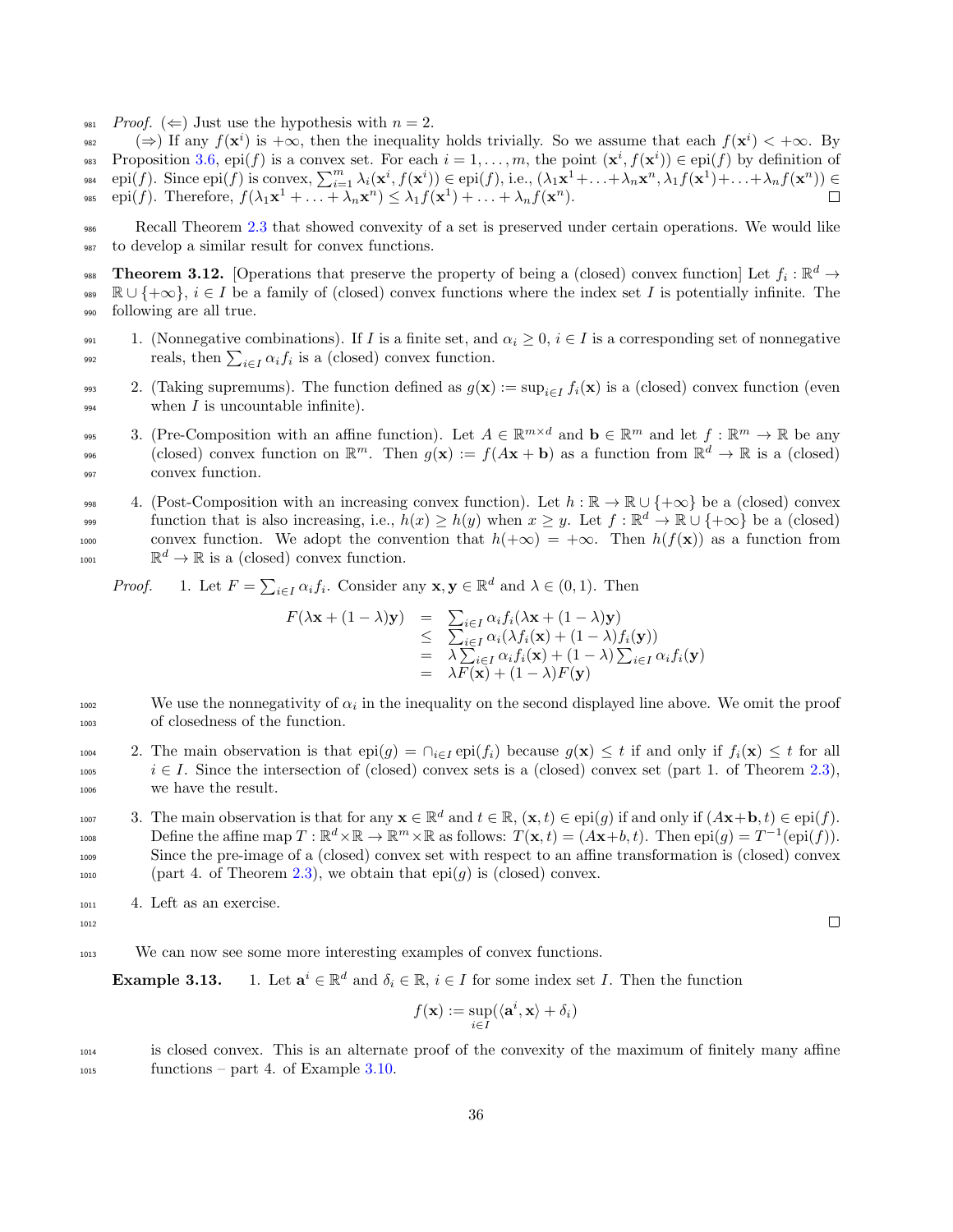2. Consider the vector space V of symmetric  $n \times n$  matrices. One can view V as  $\mathbb{R}^{\frac{n(n+1)}{2}}$ . Let  $k \leq n$ . Consider the function  $f_k : V \to \mathbb{R}$  which takes a matrix X and maps it to  $f(X)$  which is the sum of the k largest eigenvalues of X. Then  $f_k$  is a convex function. This is seen by the following argument. Given any  $Y \in V$  define the linear function  $A_Y$  on V as follows:  $A_Y(X) = \sum_{i,j} X_{ij} Y_{ij}$ . Then

$$
f_k(X) = \sup_{Y \in \Omega} A_{YY^T}(X),
$$

where  $\Omega$  is the set of  $n \times k$  matrices with k orthonormal columns in  $\mathbb{R}^n$ . This shows that  $f_k$  is the <sup>1017</sup> supremum of linear functions, and by Theorem [3.12,](#page-35-0) it is closed convex.

 We see in part 1. of Example [3.13](#page-0-0) that the supremum of affine functions is convex. We will show below that, in fact, every convex function is the supremum of some family of affine functions. This is analogous to the fact that all closed convex sets are the intersection of some family of halfspaces. We build up to this with an important definition.

<span id="page-36-1"></span>1022 **Definition 3.14.** Let  $f : \mathbb{R}^d \to \mathbb{R} \cup \{+\infty\}$  be any function. Let  $\mathbf{x} \in \text{dom}(f)$ . Then  $\mathbf{a} \in \mathbb{R}^d$  is said to define 1023 an affine support of f at  $\mathbf{x}$  if  $f(\mathbf{y}) \ge f(\mathbf{x}) + \langle \mathbf{a}, \mathbf{y} - \mathbf{x} \rangle$  for all  $\mathbf{y} \in \mathbb{R}^d$ .

A useful picture to keep in mind is the following fact:  $\mathbf{a} \in \mathbb{R}^d$  is an affine support of f at **x** if and only if 1025 the hyperplane  $\langle \mathbf{a}, \mathbf{y} \rangle - t \le \langle \mathbf{a}, \mathbf{x} \rangle - f(\mathbf{x})$  is a supporting hyperplane for the epigraph of f at  $(\mathbf{x}, f(\mathbf{x}))$ .

<span id="page-36-0"></span>1026 **Theorem 3.15.** Let  $f : \mathbb{R}^d \to \mathbb{R}$  be any function. Then f is closed convex if and only if there exists an 1027 affine support of f at every  $\mathbf{x} \in \mathbb{R}^d$ .

 $Proof.$  ( $\Rightarrow$ ) Consider any  $\mathbf{x} \in \mathbb{R}^d$ . By definition of closed convex, epi(f) is a closed convex set. Moreover, 1029  $(\mathbf{x}, f(\mathbf{x})) \in \text{bd}(\text{epi}(f))$ . By Theorem [2.23,](#page-10-0) there exists  $(\bar{\mathbf{a}}, r) \in \mathbb{R}^d \times \mathbb{R}$  and  $\delta \in \mathbb{R}$  such that  $\bar{\mathbf{a}}$  and  $r$  are not 1030 both zero, and  $\langle \bar{\mathbf{a}}, \mathbf{y} \rangle + rt \leq \delta$  for all  $(\mathbf{y}, t) \in \text{epi}(f)$ , and  $\langle \bar{\mathbf{a}}, \mathbf{x} \rangle + rf(\mathbf{x}) = \delta$ .

1031 We claim that  $r < 0$ . Suppose to the contrary that  $r \geq 0$ . First consider the case that  $\bar{a} = 0$ , then 1032  $r > 0$ .  $(\mathbf{x}, t) \in \text{epi}(f)$  for all  $t \geq f(\mathbf{x})$ . But this contradicts that  $rt = \langle \bar{\mathbf{a}}, \mathbf{y} \rangle + rt \leq \delta$  for all  $t \geq f(\mathbf{x})$ 1033 and  $rf(\mathbf{x}) = \langle \bar{\mathbf{a}}, \mathbf{x} \rangle + rf(\mathbf{x}) = \delta$ . Next consider the case that  $\bar{\mathbf{a}} \neq \mathbf{0}$ . Consider any  $\mathbf{y} \in \mathbb{R}^d$  satisfying  $\langle \bar{\mathbf{a}}, \mathbf{y} \rangle > \delta$ . Since f is real valued, there exists  $(\mathbf{y}, t) \in \text{epi}(f)$  for some  $t \geq 0$ . Since  $r \geq 0$ , this contradicts 1035 that  $\langle \bar{\mathbf{a}}, \mathbf{y} \rangle + rt \leq \delta$ .

1036 Now set  $\mathbf{a} = \frac{\bar{\mathbf{a}}}{-r}$ .  $\langle \bar{\mathbf{a}}, \mathbf{x} \rangle + rf(\mathbf{x}) = \delta$  and  $\langle \bar{\mathbf{a}}, \mathbf{y} \rangle + rf(\mathbf{y}) \leq \delta$  for all  $\mathbf{y} \in \mathbb{R}^d$  together imply that  $h_{1037}$   $\langle \bar{\mathbf{a}}, \mathbf{y} \rangle \leq (-r)f(\mathbf{y}) + \langle \bar{\mathbf{a}}, \mathbf{x} \rangle + rf(\mathbf{x})$ . Rearranging, we obtain that  $f(\mathbf{y}) \geq f(\mathbf{x}) + \langle \mathbf{a}, \mathbf{y} - \mathbf{x} \rangle$  for all  $\mathbf{y} \in \mathbb{R}^d$ .

 $(\Leftarrow)$  By definition of affine support, for every  $\mathbf{x} \in \mathbb{R}^d$ , there exists  $\mathbf{a}_\mathbf{x} \in \mathbb{R}^d$  such that  $f(\mathbf{y}) \geq f(\mathbf{x}) +$  $\langle \mathbf{a_x}, \mathbf{y} - \mathbf{x} \rangle$  for all  $\mathbf{y} \in \mathbb{R}^d$ . This implies that, in fact,

$$
f(\mathbf{y}) = \sup_{\mathbf{x} \in \mathbb{R}^d} (f(\mathbf{x}) + \langle \mathbf{a}_{\mathbf{x}}, \mathbf{y} - \mathbf{x} \rangle),
$$

1038 because setting  $\mathbf{x} = \mathbf{y}$  on the right hand side gives  $f(\mathbf{y})$ . Thus, f is the supremum of a family of affine  $1039$  functions, which by Example [3.13,](#page-0-0) shows that f is closed convex. П

1040 **Remark 3.16.** 1. Any convex function that is finite valued everywhere is closed convex. This follows <sup>1041</sup> from a continuity result we will prove later. We skip the details in these notes. Thus, in the forward <sup>1042</sup> direction of Theorem [3.15,](#page-36-0) one may weaken the hypothesis to just convex, as opposed to closed convex.

<sup>1043</sup> 2. In the reverse direction of Theorem [3.15,](#page-36-0) one may weaken the hypothesis to having *local* affine support everywhere. A function  $f : \mathbb{R}^d \to \mathbb{R}$  is said to have local affine support at **x** if there exists  $\epsilon > 0$ 1045 (depending on **x**) such that  $f(\mathbf{y}) \ge f(\mathbf{x}) + \langle \mathbf{a}, \mathbf{y} - \mathbf{x} \rangle$  for all  $\mathbf{y} \in B(\mathbf{x}, \epsilon)$ . We will omit the proof of this <sup>1046</sup> extension of Theorem [3.15](#page-36-0) here. See Chapter on "Convex Functions" in [\[3\]](#page-75-0).

- 1047 3. The proof of Theorem [3.15](#page-36-0) also shows that if  $f : \mathbb{R}^d \to \mathbb{R} \cup \{+\infty\}$  and  $\mathbf{x} \in \text{dom}(f)$ , then there exists  $_{1048}$  an affine support of f at **x**.
- 1049 Affine supports for convex functions have been given a special name.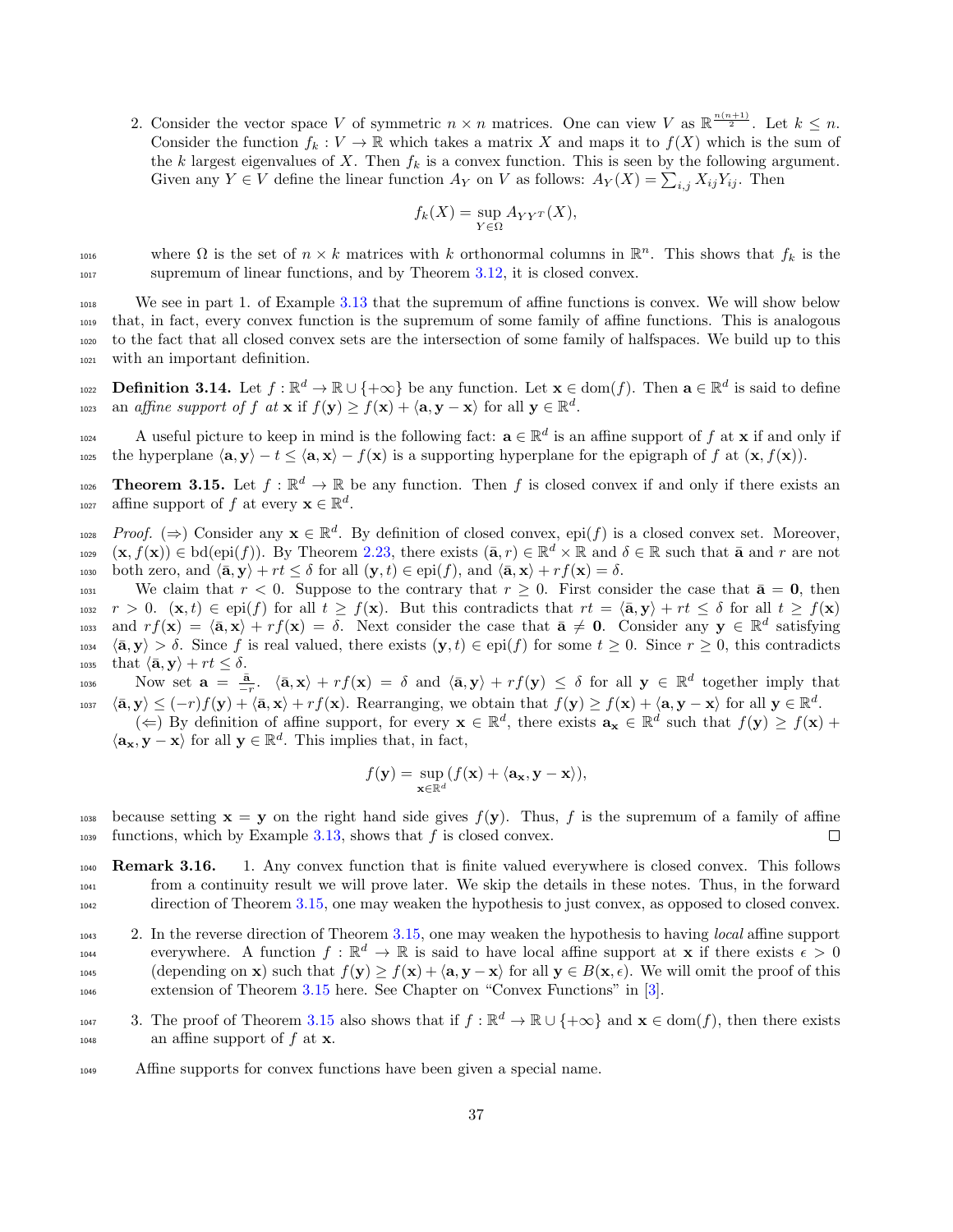<span id="page-37-2"></span>1050 **Definition 3.17.** Let  $f : \mathbb{R}^d \to \mathbb{R} \cup \{+\infty\}$  be a convex function. For any  $\mathbf{x} \in \text{dom}(f)$ , an affine support at 1051 x is called a *subgradient* of f at x. The set of all subgradients at x is denoted by  $\partial f(x)$  and is called the  $_{1052}$  subdifferential of f at x.

1053 **Theorem 3.18.** Let  $f : \mathbb{R}^d \to \mathbb{R} \cup \{+\infty\}$  be a convex function. For any  $\mathbf{x} \in \text{dom}(f)$ , the subdifferential  $1054$  ∂ $f(\mathbf{x})$  at **x** is a closed, convex set.

Proof. Note that

$$
\partial f(\mathbf{x}) := \{ \mathbf{a} \in \mathbb{R}^d : \langle \mathbf{y} - \mathbf{x}, \mathbf{a} \rangle \leq f(\mathbf{y}) - f(\mathbf{x}) \ \forall \mathbf{y} \in \mathbb{R}^d \}.
$$

1055 Since the above set is the intersection of a family of halfspaces, this shows that  $\partial f(\mathbf{x})$  is a closed, convex <sup>1056</sup> set.  $\Box$ 

### <sup>1057</sup> 3.2 Continuity properties

1058 Convex functions enjoy strong continuity properties in the relative interior of their domains<sup>[3](#page-37-0)</sup>. This fact is very useful in many contexts, especially in optimization, because this is useful in showing that minimizers and maximizers exist when optimizing convex functions that show up in practice, via Weierstrass' theorem (Theorem [1.11\)](#page-4-0).

<span id="page-37-1"></span>**Proposition 3.19.** Let  $f : \mathbb{R}^d \to \mathbb{R} \cup \{+\infty\}$  be a convex function. Take  $\mathbf{x}^* \in \mathbb{R}^d$  and suppose that for some  $\epsilon > 0$  and  $m, M \in \mathbb{R}$ , the inequalities

$$
m \le f(\mathbf{x}) \le M
$$

1062 hold for all **x** in the ball  $B(\mathbf{x}^*, 2\epsilon)$ . Then for all **x**,  $\mathbf{y} \in B(\mathbf{x}^*, \epsilon)$ , it holds that

$$
|f(\mathbf{x}) - f(\mathbf{y})| \le \left(\frac{M-m}{\epsilon}\right) \|\mathbf{x} - \mathbf{y}\|.
$$
 (3.1)

1063 In particular, f is locally Lipschitz continuous about  $\mathbf{x}^*$ .

1064 Proof. Take  $\mathbf{x}, \mathbf{y} \in B(\mathbf{x}^*, \epsilon)$  with  $\mathbf{x} \neq \mathbf{y}$ . Define  $\mathbf{z} = \mathbf{y} + \epsilon \left( \frac{\mathbf{y} - \mathbf{x}}{\|\mathbf{y} - \mathbf{x}\|} \right)$ . Note that

$$
\|\mathbf{z} - \mathbf{x}^{\star}\| = \left\|\mathbf{y} + \epsilon \left(\frac{\mathbf{y} - \mathbf{x}}{\|\mathbf{y} - \mathbf{x}\|}\right) - \mathbf{x}^{\star}\right\| \le \|\mathbf{y} - \mathbf{x}^{\star}\| + \left\|\epsilon \left(\frac{\mathbf{y} - \mathbf{x}}{\|\mathbf{y} - \mathbf{x}\|}\right)\right\| \le \epsilon + \epsilon = 2\epsilon.
$$

1065 Thus  $\mathbf{z} \in B(\mathbf{x}^*, 2\epsilon)$ . Also,

$$
\mathbf{y} = \left(\frac{\|\mathbf{y} - \mathbf{x}\|}{\epsilon + \|\mathbf{y} - \mathbf{x}\|}\right) \mathbf{z} + \left(1 - \frac{\|\mathbf{y} - \mathbf{x}\|}{\epsilon + \|\mathbf{y} - \mathbf{x}\|}\right) \mathbf{x},
$$

1066 showing that **y** is a convex combination of **x** and **z**. Therefore we may apply the convexity of f to see

$$
f(\mathbf{y}) \le \left(\frac{\|\mathbf{y} - \mathbf{x}\|}{\epsilon + \|\mathbf{y} - \mathbf{x}\|}\right) f(\mathbf{z}) + \left(1 - \frac{\|\mathbf{y} - \mathbf{x}\|}{\epsilon + \|\mathbf{y} - \mathbf{x}\|}\right) f(\mathbf{x})
$$
  
=  $f(\mathbf{x}) + \left(\frac{\|\mathbf{y} - \mathbf{x}\|}{\epsilon + \|\mathbf{y} - \mathbf{x}\|}\right) (f(\mathbf{z}) - f(\mathbf{x}))$   
 $\le f(\mathbf{x}) + \left(\frac{\|\mathbf{y} - \mathbf{x}\|}{\epsilon}\right) (M - m)$  using the bounds on  $f$  in  $B(\mathbf{x}^*, 2\epsilon)$ .

Hence  $f(\mathbf{y}) - f(\mathbf{x}) \leq \left(\frac{\|\mathbf{y} - \mathbf{x}\|}{\epsilon}\right)$ 1067 Hence  $f(\mathbf{y}) - f(\mathbf{x}) \le \left(\frac{\|\mathbf{y} - \mathbf{x}\|}{\epsilon}\right) (M - m).$ 

1068 Repeating this argument by swapping the roles of **x** and **y**, we get  $f(\mathbf{x}) - f(\mathbf{y}) \leq (\frac{\|\mathbf{y} - \mathbf{x}\|}{\epsilon})(M - m)$ . Repeating this argument by swapping the roles of **x** and **y**, we get  $f(\mathbf{x}) - f(\mathbf{y}) \leq \left(\frac{\|\mathbf{y} - \mathbf{x}\|}{\epsilon}\right)$ <sup>1069</sup> Therefore [\(3.2\)](#page-38-0) holds.  $\Box$ 

<span id="page-37-0"></span><sup>3</sup>This section was written by Joseph Paat.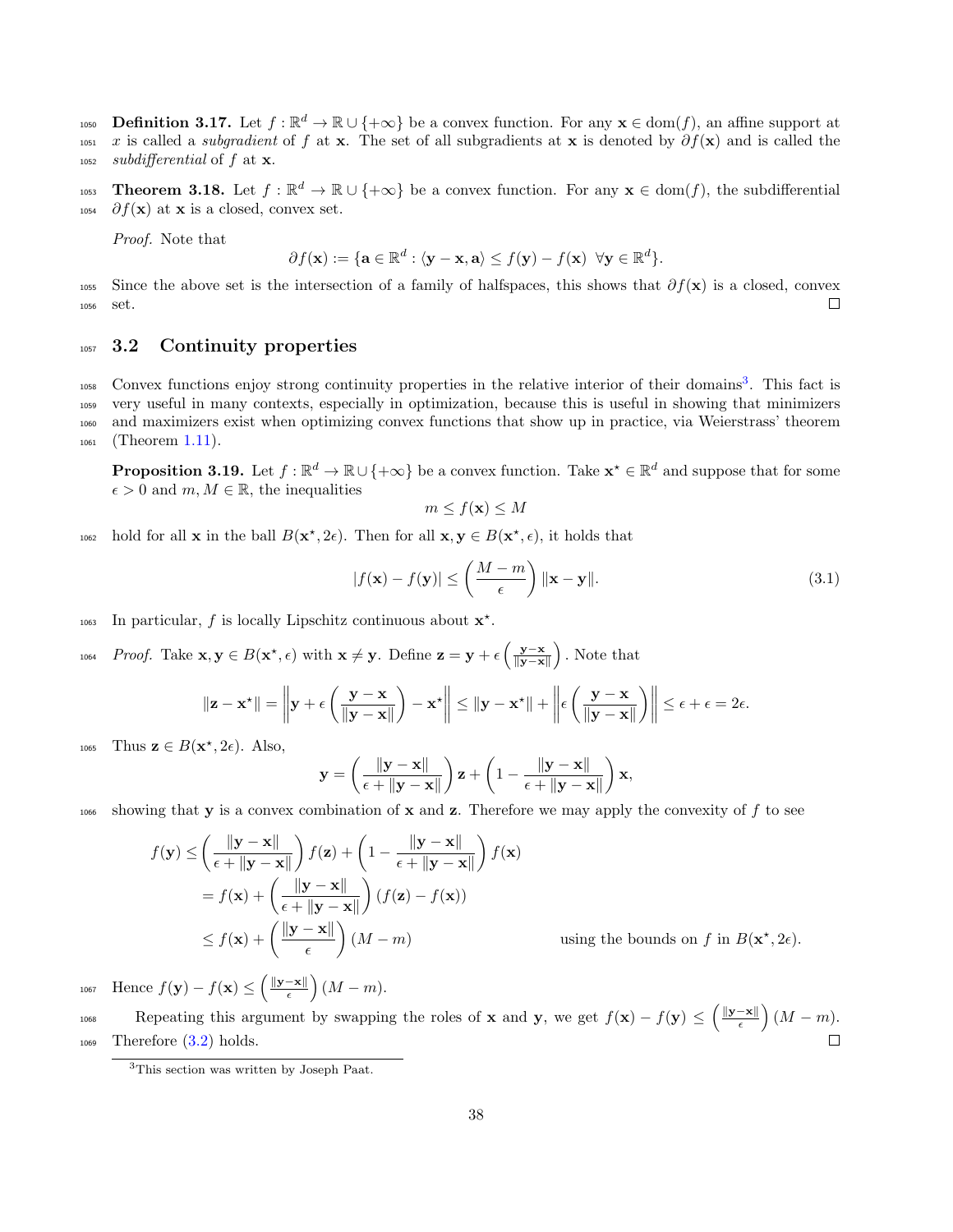<span id="page-38-1"></span> $P_{\text{proposition}}$  3.20. Let  $f : \mathbb{R}^d \to \mathbb{R} \cup \{+\infty\}$  be a convex function. Consider any compact, convex subset 1071  $S \subseteq \text{dom}(f)$  and let  $\mathbf{x}^* \in \text{relint}(S)$ . Then there is an  $\epsilon_{\mathbf{x}^*} > 0$  and values  $m_{\mathbf{x}^*}, M_{\mathbf{x}^*} \in \mathbb{R}$  so that

<span id="page-38-0"></span>
$$
m_{\mathbf{x}^{\star}} \le f(\mathbf{x}) \le M_{\mathbf{x}^{\star}} \tag{3.2}
$$

1072 for all  $\mathbf{x} \in B(\mathbf{x}^*, 2\epsilon_{\mathbf{x}^*}) \cap S$ .

<sup>1073</sup> Proof. Let  $\mathbf{v}^1, \ldots, \mathbf{v}^\ell$  be vectors that span the linear space parallel to aff(S) (see Theorem [2.16\)](#page-9-0). By definition 1074 of relative interior, since  $\mathbf{x}^* \in \text{aff}(S)$ , there exists  $\epsilon > 0$  such that  $\mathbf{x}^* + \epsilon \mathbf{v}^j$  and  $\mathbf{x}^* - \epsilon \mathbf{v}^j$  are both in S for <sup>1075</sup>  $j = 1, \ldots, \ell$ . Denote the set of points  $\mathbf{x}^* \pm \epsilon \mathbf{v}^j$  as  $\mathbf{x}_1, \ldots, \mathbf{x}_k \in S$   $(k = 2\ell)$ , and define  $S' := \text{conv}\{\mathbf{x}_1, \ldots, \mathbf{x}_k\}.$ 1076 Observe that  $\mathbf{x}^* \in \text{relint}(S')$  and  $\text{aff}(S') = \text{aff}(S)$ . Set  $M_{\mathbf{x}^*} = \max\{f(\mathbf{x}_i) : i = 1, \ldots, k\}$ . Using Problem [3](#page-3-0) 1077 from "HW for Week VIII", it follows that  $f(\mathbf{x}) \leq M_{\mathbf{x}^*}$  for all  $\mathbf{x} \in S'$ .

Now since  $f$  is convex, by Theorem [3.15](#page-36-0) (see Remark [3.16](#page-0-0) part 3.), there is some affine support function  $L(\mathbf{x}) = \langle \mathbf{a}, (\mathbf{x} - \mathbf{x}^*) \rangle + f(\mathbf{x}^*)$  for f at  $\mathbf{x}^*$ . Define  $m_{\mathbf{x}^*} = \min\{L(\mathbf{x}_i) : i = 1, ..., k\}$ . Consider any point  $\mathbf{x} = \sum_{i=1}^{k} \lambda_i \mathbf{x}_i \in S'$ , where  $\lambda_1, \dots, \lambda_k$  are convex coefficients, and observe that

$$
L(\mathbf{x}) = \langle \mathbf{a}, \left( \sum_{i=1}^k \lambda_i \mathbf{x}_i \right) - \mathbf{x}^* \rangle + f(\mathbf{x}^*) = \sum_{i=1}^k \lambda_i \left( \langle \mathbf{a}, \mathbf{x}_i - \mathbf{x}^* \rangle + f(\mathbf{x}^*) \right) = \sum_{i=1}^k \lambda_i L(\mathbf{x}_i) \geq m_{\mathbf{x}^*}.
$$

<sup>1078</sup> Since L is an affine support, it follows that  $f(\mathbf{x}) \ge L(\mathbf{x}) \ge m_{\mathbf{x}^*}$  for all  $\mathbf{x} \in S'$ . Finally, as  $\mathbf{x}^* \in \text{relint}(S')$ 1079 and  $\text{aff}(S') = \text{aff}(S)$ , there is some  $\epsilon > 0$  so that  $B(\mathbf{x}^*, 2\epsilon) \cap S \subseteq S'$ .  $\Box$ 1080

<span id="page-38-2"></span>1081 **Theorem 3.21.** Let  $f : \mathbb{R}^d \to \mathbb{R} \cup \{+\infty\}$  be a convex function. Let  $D \subseteq \text{relint}(\text{dom}(f))$  be a convex, 1082 compact subset. Then there is a constant  $L = L(D) \geq 0$  so that

$$
|f(\mathbf{x}) - f(\mathbf{y})| \le L \|\mathbf{x} - \mathbf{y}\|
$$
\n(3.3)

1083 for all  $x, y \in D$ . In particular, f is locally Lipschitz continuous over the relative interior of its domain.

 $1084$  Proof. Let S be a compact set such that  $D \subseteq \text{relint}(S) \subseteq \text{relint}(\text{dom}(f))$ . From Proposition [3.20,](#page-38-1) for 1085 every  $\mathbf{x} \in \text{relint}(S)$ , there is a tuple  $(\epsilon_{\mathbf{x}}, m_{\mathbf{x}}, M_{\mathbf{x}})$  so that  $m_{\mathbf{x}} \leq f(\mathbf{y}) \leq M_{\mathbf{x}}$  for all  $\mathbf{y} \in B(\mathbf{x}, 2\epsilon_{\mathbf{x}}) \cap S$ . 1086 Proposition [3.19](#page-37-1) then implies that there is some  $L_{\mathbf{x}} \geq 0$  so that  $|f(\mathbf{y}) - f(\mathbf{z})| \leq L_{\mathbf{x}} \|\mathbf{z} - \mathbf{y}\|$  for all  $\mathbf{z}, \mathbf{y} \in$ 1087 B( $\mathbf{x}, \epsilon_{\mathbf{x}}$ ). Note that the collection  $\{B(\mathbf{x}, \epsilon_{\mathbf{x}}) \cap S : \mathbf{x} \in D\}$  forms an open cover of S (in the relative topology 1088 of aff(S)). Therefore, as S is compact, there exists a finite set  $\{x_1, ..., x_k\} \subset S$  so that  $S \subseteq \bigcup_{i=1}^k B(\mathbf{x}_i, \epsilon_{\mathbf{x}_i})$ . 1089 Set  $L = \max\{L_{\mathbf{x}_i} : i \in \{1, ..., k\}\}.$ 

Now take  $y, z \in S$ . The line segment  $[y, z]$  can be divided into finitely many segments  $[y, z] = [y_1, y_2] \cup \{z_1, z_2\}$  $[\mathbf{y}_2, \mathbf{y}_3] \cup ... \cup [\mathbf{y}_{q-1}, \mathbf{y}_q],$  where  $\mathbf{y}_1 = \mathbf{y}, \mathbf{y}_q = \mathbf{z}$ , and each interval  $[\mathbf{y}_i, \mathbf{y}_{i+1}]$  is contained in some ball  $B(\mathbf{x}_j, \epsilon_{\mathbf{x}_j})$ 1092 for  $j \in \{1, \ldots, k\}$ . Without loss of generality, we may assume that  $q - 1 \leq k$  and  $[\mathbf{y}_i, \mathbf{y}_{i+1}] \subseteq B(\mathbf{x}_i, \epsilon_{\mathbf{x}_i})$  for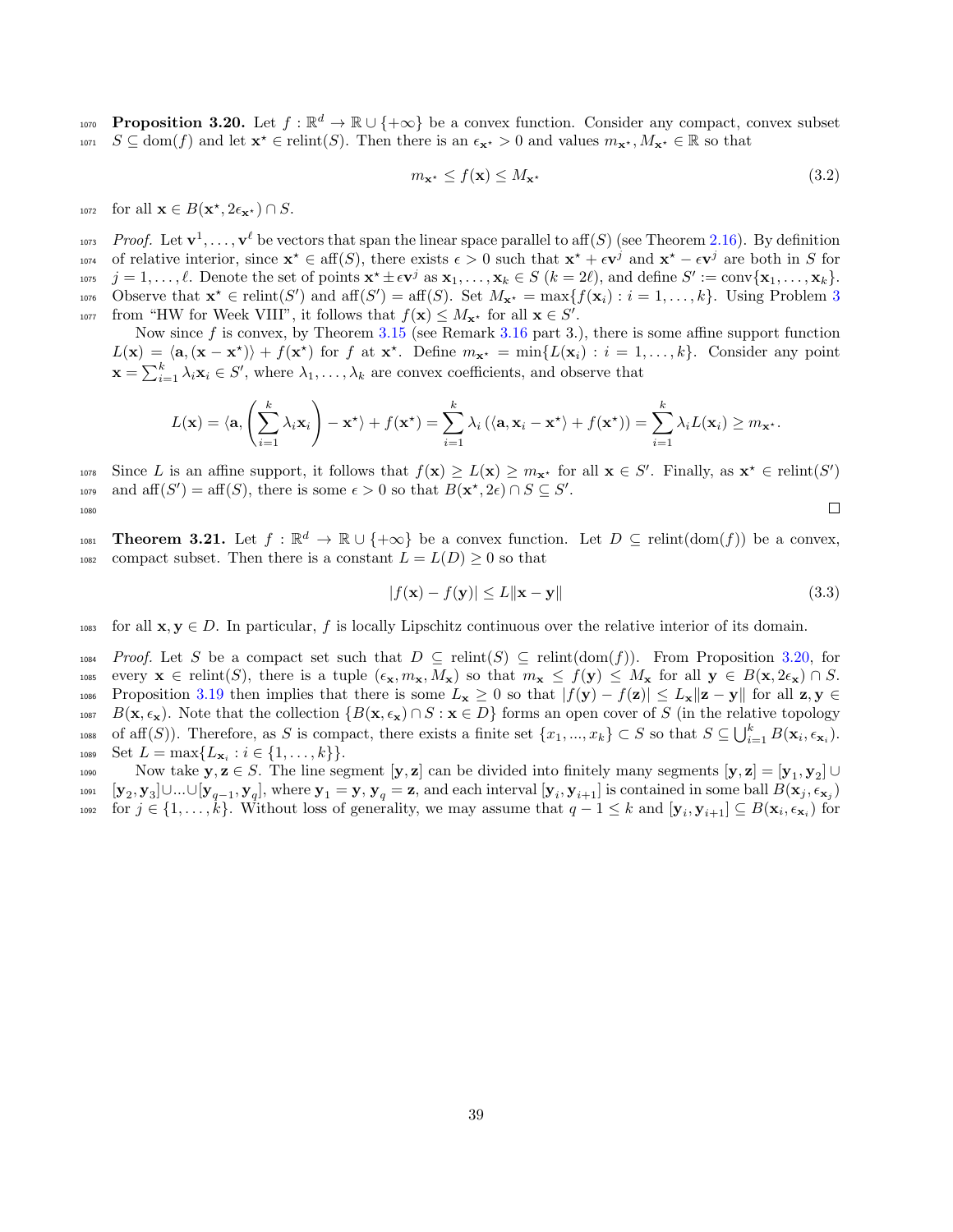1093 each  $i \in \{1, \ldots, q-1\}$ . It follows that

$$
|f(\mathbf{y}) - f(\mathbf{z})| = \left| f(\mathbf{y}_1) + \left( \sum_{i=2}^{q-1} f(y_i) \right) - \left( \sum_{i=2}^{q-1} f(y_i) \right) - f(y_q) \right|
$$
  
\n
$$
= \left| \sum_{i=1}^{q-1} f(\mathbf{y}_i) - f(\mathbf{y}_{i+1}) \right|
$$
  
\n
$$
\leq \sum_{i=1}^{q-1} |f(\mathbf{y}_i) - f(\mathbf{y}_{i+1})|
$$
  
\n
$$
\leq \sum_{i=1}^{q-1} L_{\mathbf{x}_i} ||\mathbf{y}_i - \mathbf{y}_{i+1}||
$$
  
\n
$$
\leq \sum_{i=1}^{q-1} L ||\mathbf{y}_i - \mathbf{y}_{i+1}||
$$
  
\n
$$
= L ||\mathbf{y}_1 - \mathbf{y}_q|| = L ||\mathbf{y} - \mathbf{z}||.
$$

 $_{1094}$  Hence f is Lipschitz continuous over S with constant L.

<sup>1095</sup> 3.3 First-order derivative properties

<sup>1096</sup> A convex function enjoys very strong differentiability properties. We will first state some useful results <sup>1097</sup> without proof. See the Chapter on "Convex Functions" in Gruber [\[3\]](#page-75-0) for full proofs.

Theorem 3.22. Let  $f : \mathbb{R}^d \to \mathbb{R} \cup \{+\infty\}$  be a convex function and let  $\mathbf{x} \in \text{int}(\text{dom}(f))$ . Then f is differentiable at **x** if and only if the partial derivative  $f_i'(\mathbf{x})$  exists for all  $i = 1, ..., d$ .

Theorem 3.23. [Reidemeister's Theorem] Let  $f : \mathbb{R}^d \to \mathbb{R} \cup \{+\infty\}$  be a convex function. Then f is 1101 differentiable almost everywhere in  $int(\text{dom}(f))$ , i.e., the subset of  $int(\text{dom}(f))$  where f is not differentiable <sup>1102</sup> has Lebesgue measure 0.

1103 We now prove the central relationships between the gradient  $\nabla f$  and convexity. We first observe some <sup>1104</sup> facts about convex functions on the real line.

<span id="page-39-0"></span>**Proposition 3.24.** Let  $f : \mathbb{R} \to \mathbb{R}$  be a convex function. Then for any real numbers  $x < y < z$ , we must have

$$
\frac{f(y) - f(x)}{y - x} \le \frac{f(z) - f(x)}{z - x} \le \frac{f(z) - f(y)}{z - y}
$$

.

.

 $1105$  Moreover, if f is strictly convex, then these inequalities are strict.

*Proof.* Since  $y \in (x, z)$ , there exists  $\alpha \in (0, 1)$  such that  $y = \alpha x + (1 - \alpha)z$ . Now we follow the inequalities:

$$
\frac{f(y)-f(x)}{y-x} = \frac{f(\alpha x+(1-\alpha)z)-f(x)}{\alpha x+(1-\alpha)z-x}
$$
\n
$$
\leq \frac{\alpha f(x)+(1-\alpha)f(z)-f(x)}{\alpha x+(1-\alpha)f(z)-f(x)}
$$
\n
$$
= \frac{f(z)-f(x)}{z-x}
$$

Similarly,

$$
\begin{array}{rcl}\n\frac{f(z) - f(y)}{z - y} & = & \frac{f(z) - f(\alpha x + (1 - \alpha)z)}{z - \alpha x - (1 - \alpha)z} \\
& \geq & \frac{f(z) - \alpha f(x) - (1 - \alpha) f(z)}{z - \alpha x - (1 - \alpha)z} \\
& = & \frac{f(z) - f(x)}{z - x}\n\end{array}.
$$

<sup>1106</sup> The strict convexity implication is clear from the above.

 $\Box$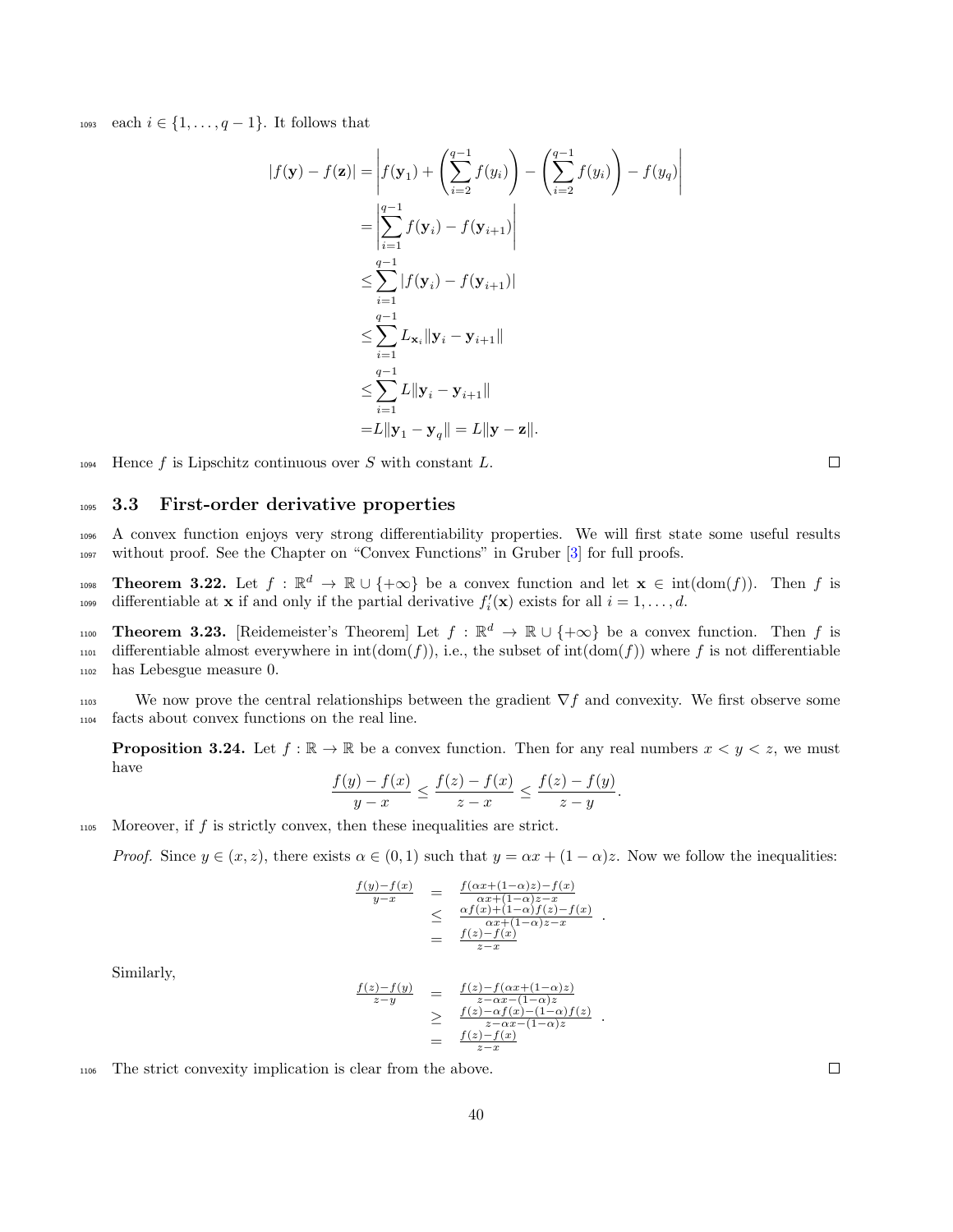<sup>1107</sup> An immediate corollary is the following relationship between the derivative of a function on the real line <sup>1108</sup> and convexity.

<span id="page-40-0"></span>**Proposition 3.25.** Let  $f : \mathbb{R} \to \mathbb{R}$  be a differentiable function. Then f is convex if and only if f' is an  $\sum_{y=0}^{\infty}$  increasing function, i.e.,  $f'(x) \ge f'(y)$  for all  $x \ge y \in \mathbb{R}$ . Moreover, f is strictly convex if and only if  $f'$  is strictly increasing. f is strongly convex with strong convexity modulus  $c > 0$  if and only if  $f'(x) \ge$ 1112  $f'(y) + c(x - y)$  for all  $x \ge y \in \mathbb{R}$ .

*Proof.* ( $\Rightarrow$ ) Recall that  $f'(x) = \lim_{t \to 0^+} \frac{f(x+t) - f(x)}{t}$ the proof. (⇒) Recall that  $f'(x) = \lim_{t\to 0^+} \frac{f(x+t)-f(x)}{t}$ . But for every  $0 < t < y-x$ , we have  $\frac{f(x+t)-f(x)}{t} \le$ <br>  $f(y)-f(x)$  by Proposition 2.24. Thus,  $f'(x) < f(y)-f(x)$ . Proposition example, we obtain  $f'(x) > f(y)-f(x)$  $\frac{f(y)-f(x)}{y-x}$  by Proposition [3.24.](#page-39-0) Thus,  $f'(x) \leq \frac{f(y)-f(x)}{y-x}$  $\frac{f(y)-f(x)}{y-x}$ . By a similar argument, we obtain  $f'(y) \ge \frac{f(y)-f(x)}{y-x}$  $y_1$ <sup>1(y)-t(x)</sup> by Proposition 3.24. Thus,  $f'(x) \leq \frac{f(y)-f(x)}{y-x}$ . By a similar argument, we obtain  $f'(y) \geq \frac{f(y)-f(x)}{y-x}$ . 1115 This gives the relation.

( $\Leftarrow$ ) Consider any  $x, z \in \mathbb{R}$  and  $\alpha \in (0, 1)$ . Let  $y = \alpha x + (1 - \alpha)z$ . By the mean value theorem, there exists  $t_1 \in [x, y]$  such that  $\frac{f(y)-f(x)}{y-x} = f'(t_1)$  and  $t_2 \in [y, z]$  such that  $\frac{f(z)-f(y)}{z-y} = f'(t_2)$ . Since  $t_2 \ge t_1$  and we assume  $f'$  is increasing, then  $f'(t_2) \ge f'(t_1)$ . This implies that

$$
\frac{f(z) - f(y)}{z - y} \ge \frac{f(y) - f(x)}{y - x}.
$$

1116 Substituting  $y = \alpha x + (1 - \alpha)z$  and rearranging, we obtain that  $f(\alpha x + (1 - \alpha)z) \leq \alpha f(x) + (1 - \alpha)f(z)$ . 1117

<sup>1118</sup> We can now prove the main result of this subsection. A key idea behind the results below is that one can <sup>1119</sup> reduce testing convexity of a function on  $\mathbb{R}^d$  to testing convexity of any one-dimensional "slice" of it. More <sup>1120</sup> precisely,

<span id="page-40-1"></span>**Proposition 3.26.** Let  $f : \mathbb{R}^d \to \mathbb{R} \cup \{+\infty\}$  be a function. Then f is convex if and only if for every 1122  $\mathbf{x}, \mathbf{r} \in \mathbb{R}^d$ , the function  $\phi : \mathbb{R} \to \mathbb{R} \cup \{+\infty\}$  defined by  $\phi(t) = f(\mathbf{x} + t\mathbf{r})$  is convex.

<sup>1123</sup> Proof. Left as an exercise.

Theorem 3.27. Let  $f : \mathbb{R}^d \to \mathbb{R}$  be differentiable everywhere. Then the following are all equivalent.

 $1125$  1. f is convex.

$$
1126 \t 2. \t f(\mathbf{y}) \ge f(\mathbf{x}) + \langle \nabla f(\mathbf{x}), \mathbf{y} - \mathbf{x} \rangle \text{ for all } \mathbf{x}, \mathbf{y} \in \mathbb{R}^d.
$$

$$
\text{and} \quad 3. \ \langle \nabla f(\mathbf{y}) - \nabla f(\mathbf{x}), \mathbf{y} - \mathbf{x} \rangle \ge 0 \text{ for all } \mathbf{x}, \mathbf{y} \in \mathbb{R}^d.
$$

 A characterization of strict convexity is obtained if all the above inequalities are considered strict for all  $\mathbf{x} \neq \mathbf{y} \in \mathbb{R}^d$ . A characterization of strong convexity with modulus  $c > 0$  is obtained if 2. is replaced with  $f(\mathbf{y}) \ge f(\mathbf{x}) + \langle \nabla f(\mathbf{x}), \mathbf{y}-\mathbf{x} \rangle + \frac{1}{2}c||\mathbf{y}-\mathbf{x}||^2$  for all  $\mathbf{x}, \mathbf{y} \in \mathbb{R}^d$ , and 3. is replaced with  $\langle \nabla f(\mathbf{y}) - \nabla f(\mathbf{x}), \mathbf{y}-\mathbf{x} \rangle \ge$  $c \|\mathbf{y} - \mathbf{x}\|^2$  for all  $\mathbf{x}, \mathbf{y} \in \mathbb{R}^d$ .

Proof. 1.  $\Rightarrow$  2. Consider any  $\mathbf{x}, \mathbf{y} \in \mathbb{R}^d$ . For every  $\alpha > 0$ , convexity of f implies that  $f((1 - \alpha)\mathbf{x} + \alpha \mathbf{y}) \le$  $(1 - \alpha)f(\mathbf{x}) + \alpha f(\mathbf{y})$ . Rearranging, we obtain

$$
\Rightarrow \frac{f((1-\alpha)\mathbf{x}+\alpha\mathbf{y})-f(\mathbf{x})}{\frac{f(\mathbf{x}+\alpha(\mathbf{y}-\mathbf{x}))-f(\mathbf{x})}{\alpha}} \le f(\mathbf{y}) - f(\mathbf{x})
$$

1132 Letting  $\alpha \to 0$  on the left hand side, we obtain the directional derivative  $\langle \nabla f(\mathbf{x}), \mathbf{y}-\mathbf{x} \rangle$  and 2. is established. 2.  $\Rightarrow$  3. By switching the roles of **x**, **y**  $\in \mathbb{R}^d$ , we obtain the following

$$
f(\mathbf{y}) \ge f(\mathbf{x}) + \langle \nabla f(\mathbf{x}), \mathbf{y} - \mathbf{x} \rangle f(\mathbf{x}) \ge f(\mathbf{y}) + \langle \nabla f(\mathbf{y}), \mathbf{x} - \mathbf{y} \rangle
$$

<sup>1133</sup> Adding these inequalities together we obtain 3.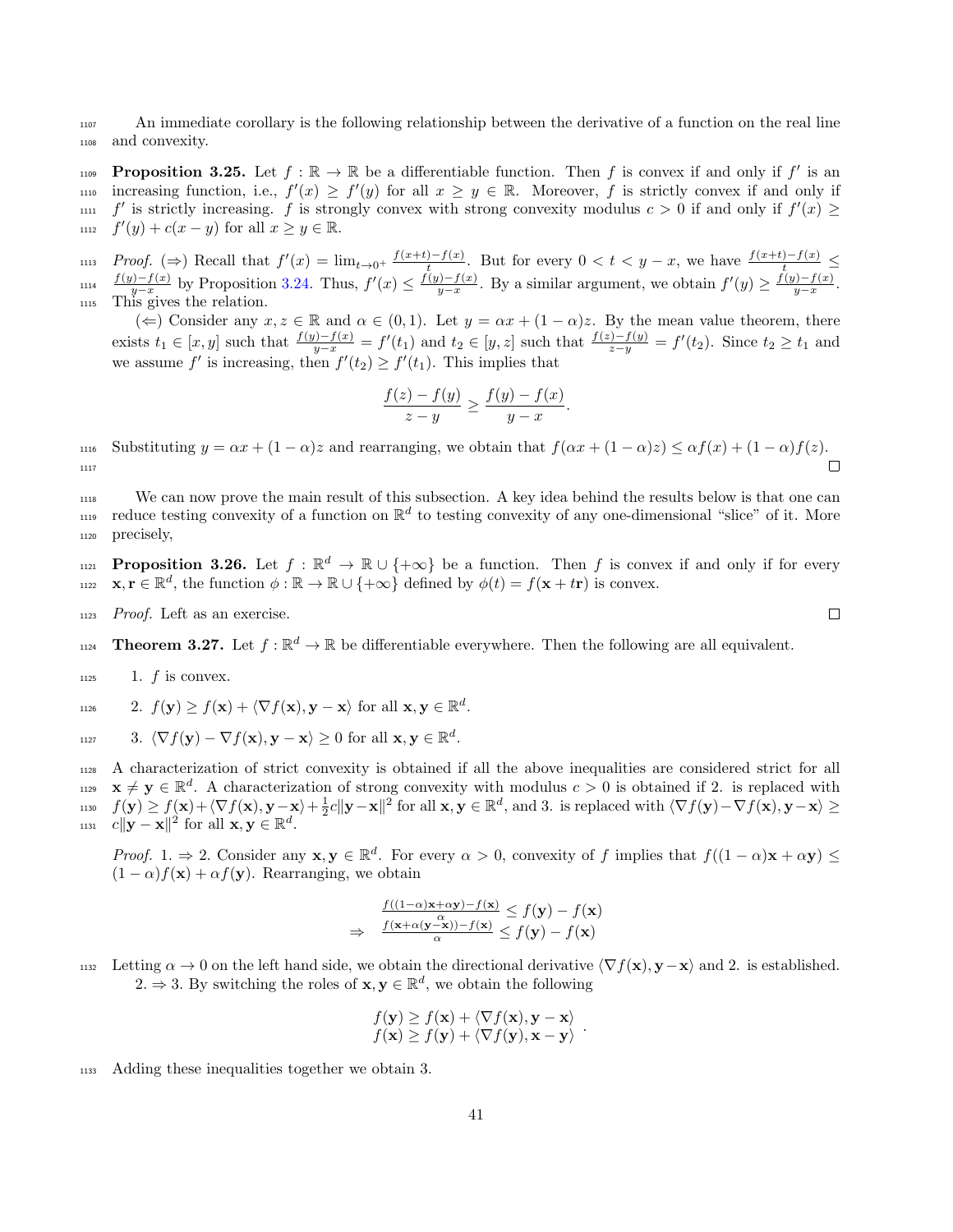3.  $\Rightarrow$  1. Consider any  $\bar{\mathbf{x}}, \bar{\mathbf{y}} \in \mathbb{R}^d$  and define the function  $\phi(t) := f(\bar{\mathbf{x}} + t(\bar{\mathbf{y}} - \bar{\mathbf{x}}))$ . Observe that  $\phi'(t) =$  $\langle \nabla f(\bar{\mathbf{x}} + t(\bar{\mathbf{y}} - \bar{\mathbf{x}})), \bar{\mathbf{y}} - \bar{\mathbf{x}} \rangle$  for any  $t \in \mathbb{R}$ . For  $t_2 > t_1$ , we have that

$$
\begin{array}{rcl}\n\phi'(t_2) - \phi'(t_1) & = & \langle \nabla f(\bar{\mathbf{x}} + t_2(\bar{\mathbf{y}} - \bar{\mathbf{x}})), \bar{\mathbf{y}} - \bar{\mathbf{x}} \rangle - \langle \nabla f(\bar{\mathbf{x}} + t_1(\bar{\mathbf{y}} - \bar{\mathbf{x}})), \bar{\mathbf{y}} - \bar{\mathbf{x}} \rangle \\
& = & \langle \nabla f(\bar{\mathbf{x}} + t_2(\bar{\mathbf{y}} - \bar{\mathbf{x}})) - \nabla f(\bar{\mathbf{x}} + t_1(\bar{\mathbf{y}} - \bar{\mathbf{x}})), \bar{\mathbf{y}} - \bar{\mathbf{x}} \rangle \\
& = & \frac{1}{t_2 - t_1} \langle \nabla f(\bar{\mathbf{x}} + t_2(\bar{\mathbf{y}} - \bar{\mathbf{x}})) - \nabla f(\bar{\mathbf{x}} + t_1(\bar{\mathbf{y}} - \bar{\mathbf{x}})), (t_2 - t_1)(\bar{\mathbf{y}} - \bar{\mathbf{x}}) \rangle \\
& = & \frac{1}{t_2 - t_1} \langle \nabla f(\bar{\mathbf{x}} + t_2(\bar{\mathbf{y}} - \bar{\mathbf{x}})) - \nabla f(\bar{\mathbf{x}} + t_1(\bar{\mathbf{y}} - \bar{\mathbf{x}})), (t_2(\bar{\mathbf{y}} - \bar{\mathbf{x}}) - \bar{\mathbf{x}}) - (t_1(\bar{\mathbf{y}} - \bar{\mathbf{x}}) - \bar{\mathbf{x}}) \rangle \\
& \geq & 0\n\end{array}
$$

1134 where the last inequality follows from the fact that  $\langle \nabla f(\mathbf{y}) - \nabla f(\mathbf{x}), \mathbf{y}-\mathbf{x} \rangle \ge 0$  for all  $\mathbf{x}, \mathbf{y} \in \mathbb{R}^d$ , and  $t_2 > t_1$ . 1135 Therefore, by Proposition [3.25,](#page-40-0) we obtain that  $\phi(t)$  is a convex function in t. By Proposition [3.26,](#page-40-1) f is <sup>1136</sup> convex.  $\Box$ 

### 1137 3.4 Second-order derivative properties

<sup>1138</sup> A simple consequence of Proposition [3.25](#page-40-0) for twice differentiable functions on the real line is the following.

<span id="page-41-0"></span>1139 **Corollary 3.28.** Let  $f : \mathbb{R} \to \mathbb{R}$  be a twice differentiable function. Then f is convex if and only if  $f''(x) \ge 0$ 1140 for all  $x \in \mathbb{R}$ . If  $f''(x) > 0$ , then f is strictly convex.

1141 **Remark 3.29.** From Proposition [3.25,](#page-40-0) we know strict convexity of f is equivalent to the condition that  $f'$  is  $_{1142}$  strictly increasing. However, this is not equivalent to  $f''(x) > 0$ , the implication only goes in one direction. <sup>1143</sup> This is why we lose the other direction when discussing strict convexity in Corollary [3.28.](#page-41-0) As a concrete 1144 example, consider  $f(x) = x^4$  which is strictly convex, but the second derivative is 0 at  $x = 0$ .

This enables one to characterize convexity of  $f : \mathbb{R}^d \to \mathbb{R}$  in terms of its Hessian, which will be denoted 1146 by  $\nabla^2 f$ .

- **Theorem 3.30.** Let  $f : \mathbb{R}^d \to \mathbb{R}$  be a twice differentiable function. Then the following are all true.
- 1148 1148 1. f is convex if and only if  $\nabla^2 f(\mathbf{x})$  is positive semidefinite (PSD) for all  $\mathbf{x} \in \mathbb{R}^d$ .
- 1149 2. If  $\nabla^2 f(\mathbf{x})$  is positive definite (PD) for all  $\mathbf{x} \in \mathbb{R}^d$ , then f is strictly convex.
- 1150 **3.** f is strongly convex with modulus  $c > 0$  if and only if  $\nabla^2 f(\mathbf{x}) cI$  is positive semidefinite (PSD) for  $_{1151}$  all  $\mathbf{x} \in \mathbb{R}^d$ .
- $Proof.$  1.  $(\Rightarrow)$  Let  $\mathbf{x} \in \mathbb{R}^d$  and we would like to show that  $\nabla^2 f(\mathbf{x})$  is positive semidefinite. Consider any 1153  $\mathbf{r} \in \mathbb{R}^d$ . Define the function  $\phi(t) = f(\mathbf{x} + t\mathbf{r})$ . By Proposition [3.26,](#page-40-1)  $\phi$  is convex. By Corollary [3.28,](#page-41-0) 1154  $0 \leq \phi''(0) = \langle \nabla^2 f(\mathbf{x}) \mathbf{r}, \mathbf{r} \rangle$ . Since the choice of **r** was arbitrary, this shows that  $\nabla^2 f(\mathbf{x})$  is positive <sup>1155</sup> semidefinite.
- 1156  $(\Leftarrow)$  Assume  $\nabla^2 f(\mathbf{x})$  is positive semidefinite fo all  $\mathbf{x} \in \mathbb{R}^d$ , and consider  $\bar{\mathbf{x}}, \mathbf{r} \in \mathbb{R}^d$ . Define the function 1157  $\phi(t) = f(\bar{\mathbf{x}} + t\mathbf{r})$ . Now  $\phi''(t) = \langle \nabla^2 f(\bar{\mathbf{x}} + t\mathbf{r})\mathbf{r}, \mathbf{r} \rangle \ge 0$ , since  $\nabla^2 f(\bar{\mathbf{x}} + t\mathbf{r})$  is positive semidefinite. By 1158 Corollary [3.28,](#page-41-0)  $\phi$  is convex. By Proposition [3.26,](#page-40-1)  $f$  is convex.
- <sup>1159</sup> 2. This follows from the same construction as in 1. above, and the sufficient condition that if the second <sup>1160</sup> derivative of a one-dimensional function is strictly positive, then the function is strictly convex.
- <sup>1161</sup> 3. We omit the proof of the characterization of strong convexity.

1162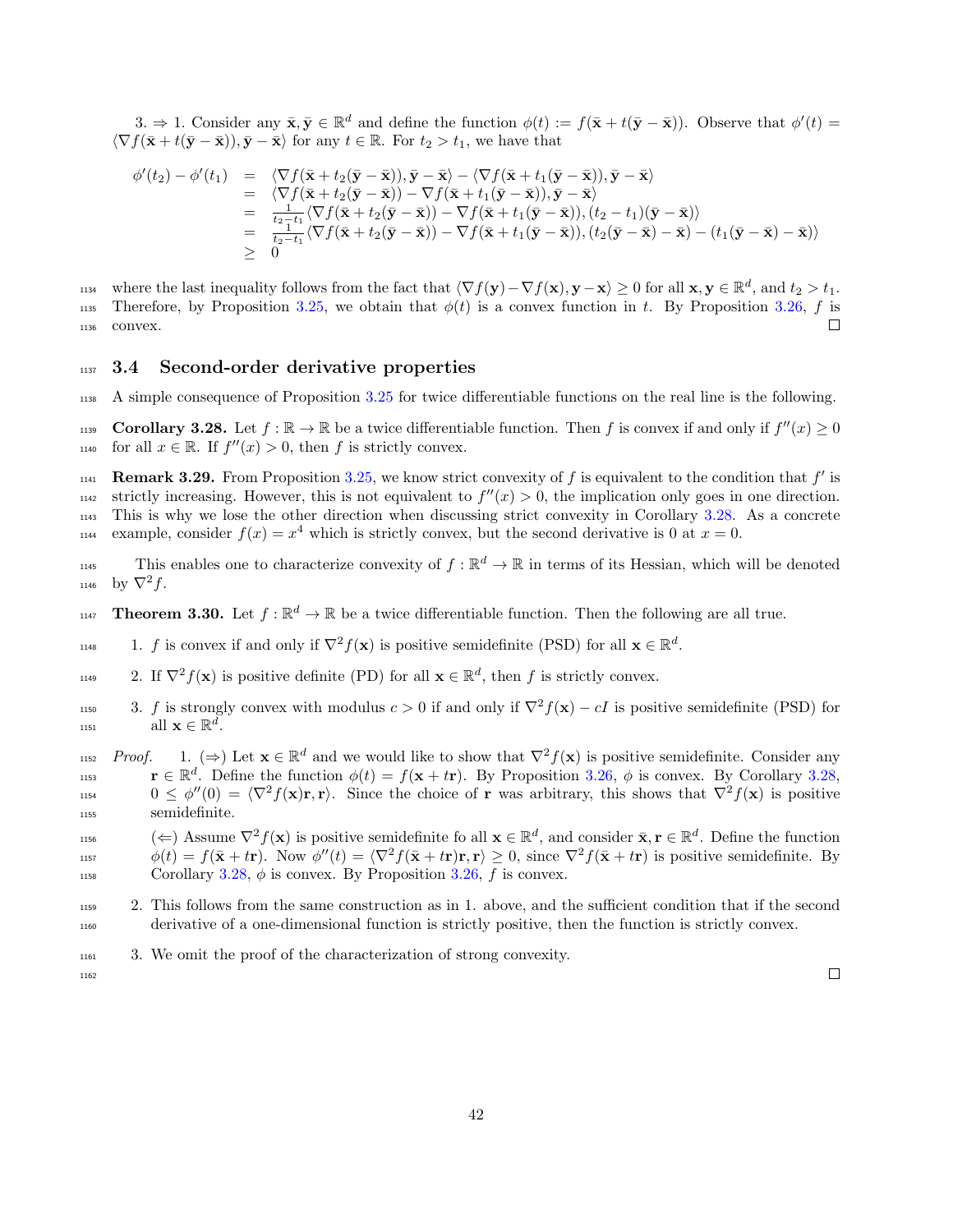### <sup>1163</sup> 3.5 Sublinear functions, support functions and gauges

<sup>1164</sup> We will now introduce a more structured subfamily of convex functions which is easier to deal with analyti-<sup>1165</sup> cally, and yet has very important uses in diverse areas.

- 1166 **Definition 3.31.** A function  $f : \mathbb{R}^d \to \mathbb{R} \cup \{+\infty\}$  is called *sublinear* if it satisfies the following two properties:
- 1167 (i) f is positively homogeneous, i.e.,  $f(\lambda \mathbf{r}) = \lambda f(\mathbf{r})$  for all  $\mathbf{r} \in \mathbb{R}^d$  and  $\lambda > 0$ .
- 1168 (ii) f is subadditive, i.e.,  $f(\mathbf{x} + \mathbf{y}) \le f(\mathbf{x}) + f(\mathbf{y})$  for all  $\mathbf{x}, \mathbf{y} \in \mathbb{R}^d$ .
- <sup>1169</sup> Here is the connection with convexity.
- <span id="page-42-0"></span>1170 **Proposition 3.32.** Let  $f : \mathbb{R}^d \to \mathbb{R} \cup \{+\infty\}$ . Then the following are equivalent:
- $1171$  1. f is sublinear.
- $1172$  2. f is convex and positively homogeneous.
- 1173 3.  $f(\lambda_1 \mathbf{x}^1 + \lambda_2 \mathbf{x}^2) \leq \lambda_1 f(\mathbf{x}^1) + \lambda_2 f(\mathbf{x}^2)$  for all  $\mathbf{x}^1, \mathbf{x}^2 \in \mathbb{R}^d$  and  $\lambda_1, \lambda_2 > 0$ .
- <sup>1174</sup> Proof. Left as an exercise.
- <sup>1175</sup> A useful property of sublinear functions is the following.

<span id="page-42-1"></span>1176 **Proposition 3.33.** Let  $f : \mathbb{R}^d \to \mathbb{R} \cup \{+\infty\}$  be a sublinear function. Then either  $f(\mathbf{0}) = 0$  or  $f(\mathbf{0}) = +\infty$ .

<sup>1177</sup> A characterization of sublinear functions via epigraphs is also possible.

<span id="page-42-2"></span> $P_{\text{toposition 3.34. Let } f : \mathbb{R}^d \to \mathbb{R} \cup \{+\infty\}$  such that  $f(\mathbf{0}) = 0$ . Then f is sublinear if and only if epi $(f)$ <sup>1179</sup> is a convex cone in  $\mathbb{R}^d \times \mathbb{R}$ .

1180 Proof. ( $\Rightarrow$ ) From Proposition [3.32,](#page-42-0) we know that f is convex and positively homogeneous. From Propo-1181 sition [3.6,](#page-33-0) this implies that epi(f) is convex. So we only need to verify that if  $(\mathbf{x}, t) \in$  epi(f) then 1182  $\lambda(\mathbf{x},t) = (\lambda \mathbf{x}, \lambda t) \in \text{epi}(f)$  for all  $\lambda \geq 0$ . If  $\lambda = 0$ , then the result follows from the assumption that 1183  $f(\mathbf{0}) = 0$ . Now consider  $\lambda > 0$ . Since  $(\mathbf{x}, t) \in \text{epi}(f)$ , we have  $f(\mathbf{x}) \leq t$  and by positive homogeneity of f, 1184  $f(\lambda \mathbf{x}) = \lambda f(\mathbf{x}) \leq \lambda t$ , and so  $(\lambda \mathbf{x}, \lambda t) \in \text{epi}(f)$ .

1185 ( $\Leftarrow$ ) From Proposition [3.6](#page-33-0) and the assumption that epi(f) is a convex cone, we get that f is convex. We 1186 now verify that f is positively homogeneous; by Proposition  $3.32$ , we will be done. We first verify that for  $\lim_{n \to \infty}$  all  $\lambda > 0$  and  $\mathbf{x} \in \mathbb{R}^d$ ,  $f(\lambda \mathbf{x}) \leq \lambda f(\mathbf{x})$ . Since  $epi(f)$  is a convex cone and  $(\mathbf{x}, f(\mathbf{x})) \in epi(f)$ , we have that 1188  $\lambda(\mathbf{x}, f(\mathbf{x})) = (\lambda \mathbf{x}, \lambda f(\mathbf{x})) \in \text{epi}(f)$ . This implies that  $f(\lambda \mathbf{x}) \leq \lambda f(\mathbf{x})$ .

Now, for any particular  $\bar{\lambda} > 0$  and  $\bar{\mathbf{x}} \in \mathbb{R}^d$ , we have that  $f(\bar{\lambda}\bar{\mathbf{x}}) \leq \bar{\lambda}f(\bar{\mathbf{x}})$ . But using the above observation 1190 with  $\lambda = \frac{1}{\lambda}$  and  $\mathbf{x} = \overline{\lambda} \mathbf{x}$ , we obtain that  $f(\frac{1}{\lambda} \overline{\lambda} \overline{\mathbf{x}}) \leq \frac{1}{\lambda} f(\overline{\lambda} \overline{\mathbf{x}})$ , i.e.,  $\overline{\lambda} f(\overline{\mathbf{x}}) \leq f(\overline{\lambda} \overline{\mathbf{x}})$ . Hence, we must have 1191  $f(\bar{\lambda}\bar{\mathbf{x}}) = \bar{\lambda}\hat{f}(\bar{\mathbf{x}}).$  $\Box$ 

Gauges. One easily observes that any norm  $N : \mathbb{R}^d \to \mathbb{R}$  is a sublinear function – recall Definition [1.1.](#page-3-1) 1193 In fact, a norm has the additional "symmetry" property that  $N(\mathbf{x}) = N(-\mathbf{x})$ . Since a sublinear function is <sup>1194</sup> convex (Proposition [3.32\)](#page-42-0), and sublevel sets of convex sets are convex, we immediately know that the unit 1195 norm balls  $B_N(0,1) = \{ \mathbf{x} \in \mathbb{R}^d : N(\mathbf{x}) \leq 1 \}$  are convex sets. Because of the "symmetry property" of norms, <sup>1196</sup> these unit norm balls are also "symmetric" about the origin. This merits a definition.

**Definition 3.35.** A convex set  $C \subseteq \mathbb{R}^d$  is said to be *centrally symmetric about the origin*, if  $\mathbf{x} \in C$  implies 1198 that  $-\mathbf{x} \in C$ . Sometimes we will abbreviate this to say C is centrally symmetric.

1199 We now summarize the above discussion in the following observation.

**Proposition 3.36.** Let  $N : \mathbb{R}^d \to \mathbb{R}$  be a norm. Then the unit norm ball  $B_N(\mathbf{0}, 1) = \{ \mathbf{x} \in \mathbb{R}^d : N(\mathbf{x}) \leq 1 \}$ <sup>1201</sup> is a centrally symmetric, closed convex set.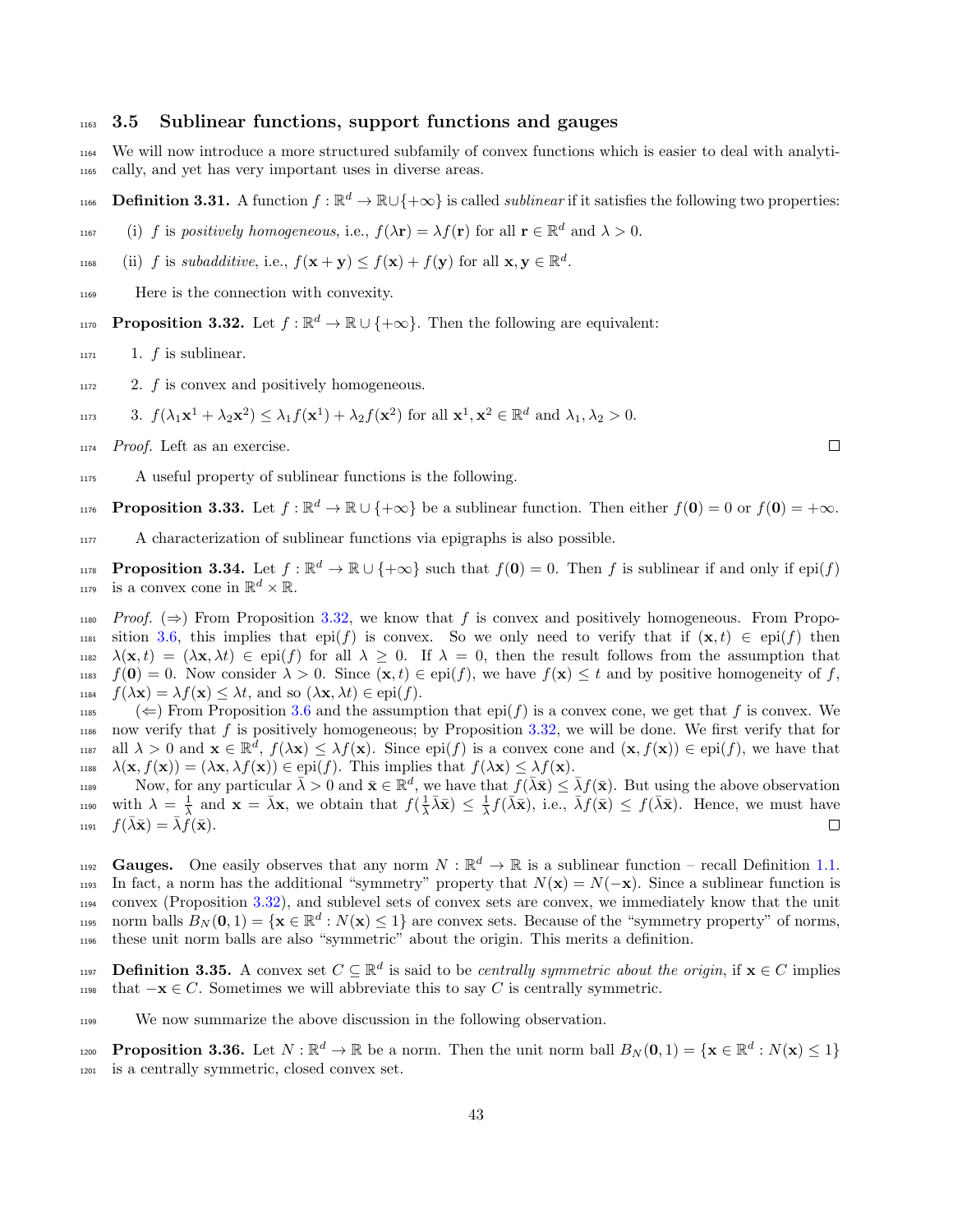<sup>1202</sup> One can actually prove a converse to the above statement, which will establish a nice one-to-one corre-<sup>1203</sup> spondence between norms and centrally symmetric convex sets. We first generalize the notion of a norm to <sup>1204</sup> a family of sublinear functions called "gauge functions".

**Definition 3.37.** Let  $C \subseteq \mathbb{R}^d$  be a closed, convex set such that  $\mathbf{0} \in C$ . Define the following function  $\gamma_C : \mathbb{R}^d \to \mathbb{R} \cup \{+\infty\}$  as

$$
\gamma_C(\mathbf{r}) = \inf \{ \lambda > 0 : \mathbf{r} \in \lambda C \}.
$$

1205  $\gamma_C$  is called the *gauge* or the *Minkowski functional* of C.

1206 Exercise 7. Show that  $\gamma_C$  is finite valued everywhere if and only if  $\mathbf{0} \in \text{int}(C)$ .

<sup>1207</sup> The following is a useful observation for the analysis of gauge functions.

<span id="page-43-0"></span>**Lemma 3.38.** Let  $C \subseteq \mathbb{R}^d$  be a closed convex set such that  $\mathbf{0} \in C$ , and let  $\mathbf{r} \in \mathbb{R}^d$  be any vector. Then the 1209 set  $\{\lambda > 0 : \mathbf{r} \in \lambda C\}$  is either empty or a convex interval of the real line of the form  $(a, +\infty)$  or  $[a, +\infty)$ .

<sup>1210</sup> Proof. Define  $I := {\lambda > 0 : \mathbf{r} \in \lambda C}$  and suppose it is nonempty. It suffices to show that if  $\overline{\lambda} \in I$  then for all  $\lambda \geq \overline{\lambda}$ ,  $\lambda \in I$ . This follows from the fact that  $\overline{\lambda} \in I$  implies that  $\frac{1}{\overline{\lambda}} \mathbf{r} \in C$ . For any  $\lambda \geq \overline{\lambda}$ , we have  $\frac{1}{\lambda}\mathbf{r} = \frac{\bar{\lambda}}{\lambda}(\frac{1}{\lambda}\mathbf{r}) + (\frac{\lambda-\bar{\lambda}}{\lambda})\mathbf{0}$  which is in C because C is convex and  $\mathbf{0} \in C$ .  $\Box$ 

1213 A useful intuition to keep in mind is that for any r the gauge function value  $\gamma_C(\mathbf{r})$  gives you a factor to  $1214$  scale **r** with so that you end up on the boundary of C. More precisely,

<span id="page-43-1"></span>**Proposition 3.39.** Let  $C \subseteq \mathbb{R}^d$  be a closed, convex set such that  $0 \in C$ . Suppose  $\mathbf{r} \in \mathbb{R}^d$  such that 1216  $0 < \gamma_C(\mathbf{r}) < \infty$ . Then  $\frac{1}{\gamma_C(\mathbf{r})}\mathbf{r} \in \text{relbd}(C)$ .

1217 *Proof.* From Lemma [3.38,](#page-43-0) we have that for all  $\lambda > \gamma_C(\mathbf{r})$ , we have that  $\mathbf{r} \in \lambda C$ , i.e.,  $\frac{1}{\lambda}\mathbf{r} \in C$ . Taking the  $\lim_{T \to \infty} \lim_{\mathbf{\hat{r}} \to \infty} \frac{1}{r} \mathbf{\hat{r}}$  and using the fact that C is closed, we obtain that  $\frac{1}{\gamma_C(\mathbf{r})} \mathbf{r} \in C$ . If  $\frac{1}{\gamma_C(\mathbf{r})} \mathbf{r} \in \text{relint}(C)$ , then we can scale  $\frac{1}{\gamma_C(\mathbf{r})}\mathbf{r}$  by  $\alpha > 1$  and obtain that  $\frac{\alpha}{\gamma_C(\mathbf{r})}\mathbf{r} \in C$ , which would imply that  $\mathbf{r} \in \frac{\gamma_C(\mathbf{r})}{\alpha}C$ , contradicting 1220 the fact that  $\gamma_C(\mathbf{r}) = \inf \{ \lambda > 0 : \mathbf{r} \in \lambda C \}$ , since  $\frac{\gamma_C(\mathbf{r})}{\alpha} < \gamma_C(\mathbf{r})$ .  $\Box$ 

 $1221$  The following theorem relates geometric properties of C with analytical properties of the gauge function. <sup>1222</sup> These relations are extremely handy to keep in mind.

- <span id="page-43-2"></span>1223 **Theorem 3.40.** Let  $C \subseteq \mathbb{R}^d$  be a closed, convex set such that  $\mathbf{0} \in C$ . Then the following are all true.
- $1224$  1.  $\gamma_C$  is a nonnegative, sublinear function.
- 1225 2.  $C = {\mathbf{x} \in \mathbb{R}^d : \gamma_C(\mathbf{x}) \le 1}.$
- 1226 3.  $\operatorname{rec}(C) = {\{\mathbf{r} \in \mathbb{R}^d : \gamma_C(\mathbf{r}) = 0\}}.$

$$
\text{1227} \qquad \text{4. If } \mathbf{0} \in \text{relint}(C), \text{ then } \text{relint}(C) = \{ \mathbf{x} \in \mathbb{R}^d : \gamma_C(\mathbf{x}) < 1 \}.
$$

 $1228$  Proof. 1. Although 1. can be proved directly from the definition of the gauge, we postpone its proof until <sup>1229</sup> we speak of support functions below.

- 1230 2. We now first show that  $C \subseteq \{ \mathbf{x} \in \mathbb{R}^d : \gamma_C(\mathbf{x}) \leq 1 \}.$  This is because  $\mathbf{x} \in C$  implies that  $1 \in \{ \lambda > 0 :$ 1231  $\mathbf{x} \in \lambda C$  and therefore, inf $\{\lambda > 0 : \mathbf{x} \in \lambda C\} \leq 1$ .
- Now, we verify that  $\{x \in \mathbb{R}^d : \gamma_C(x) \leq 1\} \subseteq C$ .  $\gamma_C(x) \leq 1$  implies that  $\inf\{\lambda > 0 : x \in \lambda C\} \leq 1$  and since  $\{\lambda > 0 : \mathbf{x} \in \lambda C\}$  is an unbounded interval by Lemma [3.38,](#page-43-0) this means that either  $1 \in \{\lambda > 0 : \mathbf{x} \in \lambda C\}$ 1234  $\mathbf{r} \in \lambda C$ , and thus  $\mathbf{x} \in C$  or  $1 = \inf\{\lambda > 0 : \mathbf{x} \in \lambda C\} = \gamma_C(\mathbf{x})$ . By Proposition [3.39,](#page-43-1) we have that 1235  $1 \cdot \mathbf{x} \in C$ .
- 1236 3. Since  $\{\lambda > 0 : \mathbf{r} \in \lambda C\}$  is convex by Lemma [3.38,](#page-43-0) we observe that  $\gamma_C(\mathbf{r}) = 0$  if and only if  $\frac{1}{\lambda}\mathbf{r} \in C$  for all  $\lambda > 0$ . Since  $0 \in C$ , this is equivalent to saying that  $t r \in C$  for all  $t \geq 0$ ; more explicitly,  $0 + t r \in C$ 1238 for all  $t \geq 0$ . This is equivalent to saying that **r** satisfies Definition [2.43](#page-16-0) of rec(C).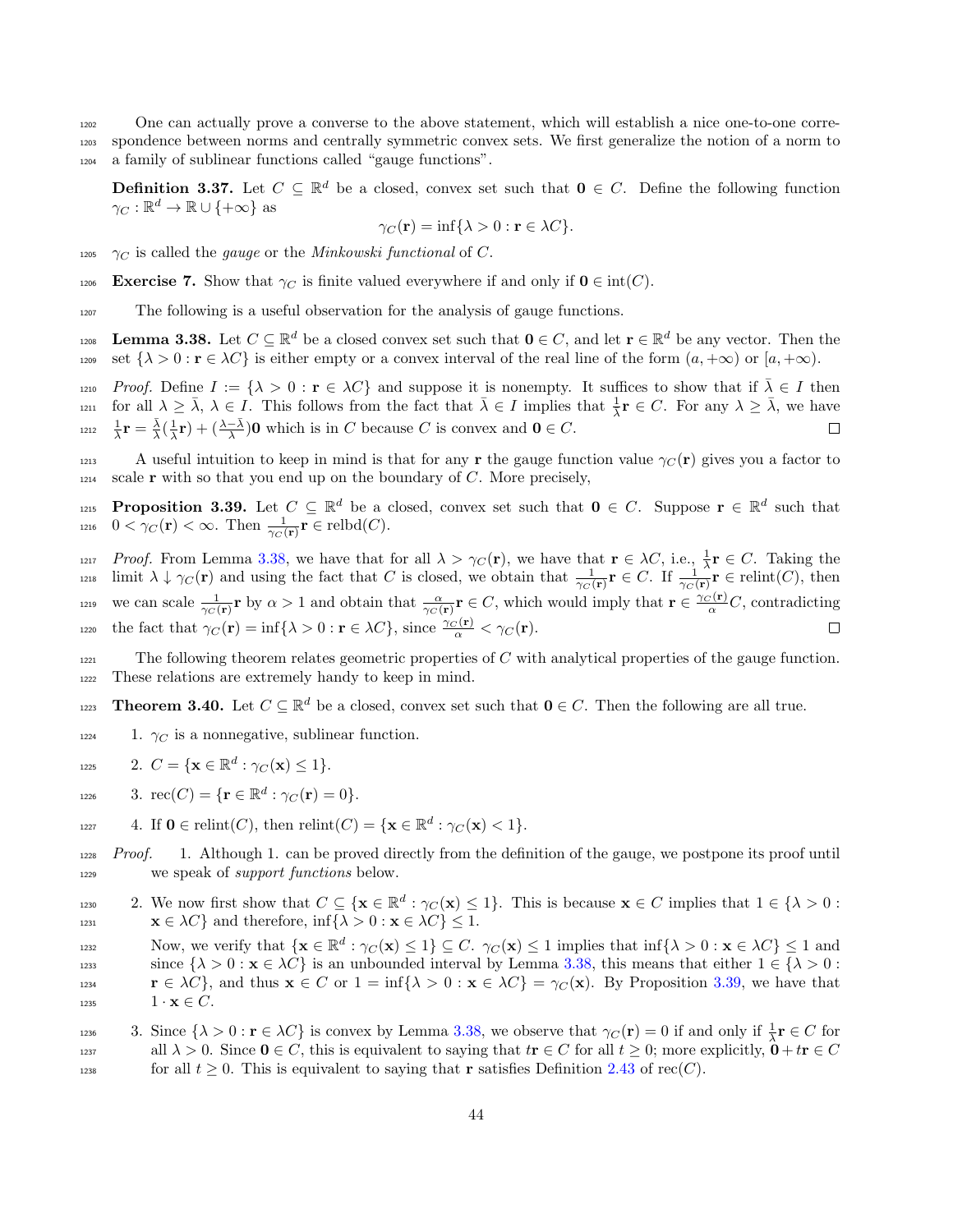1239 4. Consider any  $\mathbf{x} \in \text{relint}(C)$ . By definition of relative interior, there exists  $\lambda > 1$  such that  $\lambda \mathbf{x} \in C$ . 1240 By part 2. above,  $\gamma_C(\lambda x) \leq 1$  and by part 1. above,  $\gamma_C$  is positively homogeneous, and thus, 1241  $\gamma_C(\mathbf{x}) \leq \frac{1}{\lambda} < 1.$ 

Now suppose  $\mathbf{x} \in \mathbb{R}^d$  such that  $\gamma_C(\mathbf{x}) < 1$ . If  $\gamma_C(\mathbf{x}) = 0$ , then  $\mathbf{x} \in \text{rec}(C)$  by part 3. above. Since  $1243$  0 ∈ relint(C), we also have  $\mathbf{x} = \mathbf{0} + \mathbf{x} \in \text{relint}(C)$ . Now suppose  $0 < \gamma_C(\mathbf{x}) < 1$ . By part 2. above,  $x \in C$ . Suppose to the contrary that  $x \notin \text{relint}(C)$ . By Theorem [2.40,](#page-14-0) x is contained in a proper face 1245 F of C. Since  $\mathbf{0} \in \text{relint}(C)$ ,  $\mathbf{0}$  is not contained in F. Also,  $\gamma_C(\frac{\mathbf{x}}{\gamma_C(\mathbf{x})}) = 1$  by positive homogeneity 1246 of  $\gamma_C$ , from part 1. above. Therefore,  $\frac{\mathbf{x}}{\gamma_C(\mathbf{x})} \in C$ . However,  $\mathbf{x} = (1 - \gamma_C(\mathbf{x}))\mathbf{0} + \gamma_C(\mathbf{x})(\frac{\mathbf{x}}{\gamma_C(\mathbf{x})})$ . Since 1247  $\gamma_C(\mathbf{x}) < 1$  and  $\mathbf{0} \notin F$ , this would contradict the fact that F is a face.

$$
^{1248}
$$

 $\Box$ 

1249 We derive some immediate consequences.

<span id="page-44-0"></span>1250 **Corollary 3.41.** Let  $C \subseteq \mathbb{R}^d$  be a closed, convex set containing the origin. Then C is compact if and only 1251 if  $\gamma(\mathbf{r}) > 0$  for all  $\mathbf{r} \in \mathbb{R}^d \setminus \{0\}.$ 

<span id="page-44-1"></span> $1252$  Corollary 3.42. [Uniqueness of the gauge] Let C be a compact convex set containing the origin in its interior, i.e.,  $\mathbf{0} \in \text{int}(C)$ . Let  $f : \mathbb{R}^d \to \mathbb{R}$  be any sublinear function. Then  $C = {\mathbf{x} \in \mathbb{R}^d : f(\mathbf{x}) \leq 1}$  if and 1254 only if  $f = \gamma_C$ .

1255 Proof. The sufficiency follows from Theorem [3.40,](#page-43-2) part 2. For the necessity, suppose to the contrary that 1256  $f(\mathbf{x}) \neq \gamma_C(\mathbf{x})$  for some  $\mathbf{x} \in \mathbb{R}^d$ . We first observe that  $\mathbf{x} \neq \mathbf{0}$  because  $f(\mathbf{0}) = 0 = \gamma_C(\mathbf{0})$  by Proposition [3.33.](#page-42-1) 1257 First suppose  $f(\mathbf{x}) > \gamma_C(\mathbf{x})$ . Since C is compact, we know that  $\gamma_C(\mathbf{x}) > 0$  by Corollary [3.41.](#page-44-0) Con-<sup>1258</sup> sider that point  $\frac{1}{\gamma_C(\mathbf{x})}\mathbf{x}$ . By Proposition [3.39,](#page-43-1)  $\mathbf{x} \in \text{relbd}(C)$ . However, since f is positively homogeneous,

<sup>1259</sup>  $f(\frac{1}{\gamma_C(\mathbf{x})}\mathbf{x}) = \frac{1}{\gamma_C(\mathbf{x})}f(\mathbf{x}) > 1$  because  $f(\mathbf{x}) > \gamma_C(\mathbf{x})$ . This contradicts that  $C = {\mathbf{x} \in \mathbb{R}^d : f(\mathbf{x}) \leq 1}.$ 

1260 Next suppose  $f(\mathbf{x}) < \gamma_C(\mathbf{x})$ . If  $f(\mathbf{x}) \leq 0$ , then by positive homogeneity,  $f(\lambda \mathbf{x}) \leq 0$  for all  $\lambda \geq 0$ . Thus,  $\lambda \mathbf{x} \in C$  for all  $\lambda \geq 0$  by the assumption that  $C = {\mathbf{x} \in \mathbb{R}^d : f(\mathbf{x}) \leq 1}$ . This means that  $\mathbf{x} \in \text{rec}(C)$  which 1262 contradicts the fact that C is compact (see Theorem [2.47\)](#page-16-1). Thus, we may assume that  $f(\mathbf{x}) > 0$ .

Now let  $y = \frac{1}{f(x)}x$ . By positive homogeneity of  $\gamma_C$ , we obtain that  $\gamma_C(y) = \gamma_C(\frac{1}{f(x)}x) = \frac{\gamma_C(x)}{f(x)} > 1$ . 1264 Therefore,  $y \notin C$  by Theorem [3.40,](#page-43-2) part 2. However,  $f(y) = 1$ , which contradicts the assumption that  $C = {\mathbf{x} \in \mathbb{R}^d : f(\mathbf{x}) \leq 1}.$ 

<sup>1266</sup> The proof of Corollary [3.42](#page-44-1) can be massaged to obtain the following.

 $1267$  Corollary 3.43. [Uniqueness of the gauge-II] Let C be a closed, convex set (not necessarily compact) containing the origin in its interior, i.e.,  $\mathbf{0} \in \text{int}(C)$ . Let  $f : \mathbb{R}^d \to \mathbb{R}$  be any nonnegative, sublinear function. 1269 Then  $C = {\mathbf{x} \in \mathbb{R}^d : f(\mathbf{x}) \le 1}$  if and only if  $f = \gamma_C$ .

1270 Consequently, for every nonnegative, sublinear function  $f$ , there exists a closed, convex set  $C$  such that 1271  $f = \gamma_C$ .

1272 We also make the following observation on when the gauge function can take  $+\infty$  as a value.

<span id="page-44-2"></span>1273 Lemma 3.44. Let C be a closed, convex set with  $0 \in C$ . Then the gauge  $\gamma_C$  is finite valued everywhere 1274 (i.e.,  $\gamma_C(\mathbf{x}) < \infty$  for all  $\mathbf{x} \in \mathbb{R}^d$ ) if and only if  $\mathbf{0} \in \text{int}(C)$ .

 $1275$  Proof. ( $\implies$ ) Suppose 0 is not in the interior, i.e., 0 is on the boundary of C. By the Supporting Hyperplane 1276 Theorem [2.23,](#page-10-0) there exist  $\mathbf{a} \in \mathbb{R}^d \setminus \{\mathbf{0}\}$  and  $\delta \in \mathbb{R}$  such that  $C \subseteq H^-(\mathbf{a}, \delta)$  and  $\langle \mathbf{a}, \mathbf{0} \rangle = \delta$ . Thus,  $\delta = 0$ . Now consider any  $\mathbf{r} \in \mathbb{R}^d$  such that  $\langle \mathbf{a}, \mathbf{r} \rangle > 0$ . However, since  $C \subseteq H^{-}(\mathbf{a}, 0)$ , it follows that  $\lambda C \subseteq H^{-}(\mathbf{a}, 0)$ 1278 for all  $\lambda > 0$ . Therefore, the set  $\{\lambda > 0 : \mathbf{r} \in \lambda C\}$  is empty, and we conclude that  $\gamma_C(\mathbf{r}) = \infty$ . In fact, this shows that  $\gamma_C$  takes value  $\infty$  on the entire "open" halfspace  $\{ \mathbf{r} \in \mathbb{R}^d : \langle \mathbf{a}, \mathbf{r} \rangle > 0 \}.$ 

1280  $(\Leftarrow)$  Assume  $\mathbf{0} \in \text{int}(C)$  and consider any  $\mathbf{x} \in \mathbb{R}^d$ . Since  $\mathbf{0} \in \text{int}(C)$ , there exists  $\epsilon > 0$  such that  $\epsilon \mathbf{x} \in C$ . Thus,  $\frac{1}{\epsilon}$  is in the set  $\{\lambda > 0 : \mathbf{x} \in \lambda C\}$ , and so the infimum over this set is finite valued. Thus,  $\gamma_C(\mathbf{x}) < \infty$ 1282 for all  $\mathbf{x} \in \mathbb{R}^d$ .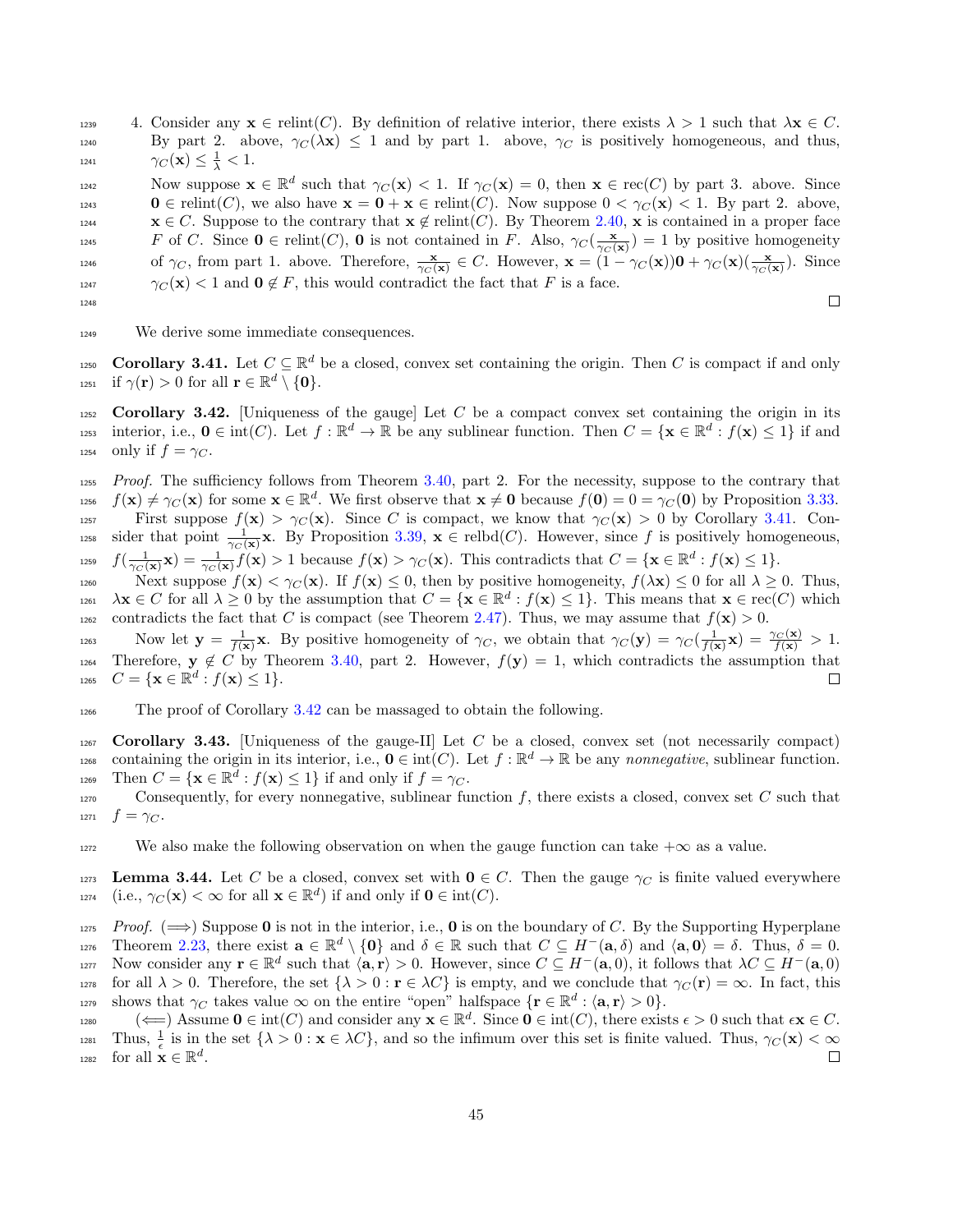<sup>1283</sup> We can now finally settle the correspondence between norms and centrally symmetric, compact convex <sup>1284</sup> sets.

1285 **Theorem 3.45.** Let  $N : \mathbb{R}^d \to \mathbb{R}$  be a norm. Then  $B_N(\mathbf{0},1) = {\mathbf{x} \in \mathbb{R}^d : N(\mathbf{x}) \leq 1}$  is a centrally 1286 symmetric, compact convex set with **0** in its interior. Moreover,  $\gamma_{B_N(0,1)} = N$ .

1287 Conversely, let B be a centrally symmetric, compact convex set containing 0 in its interior. Then  $\gamma_B$  is <sup>1288</sup> a norm on  $\mathbb{R}^d$  and  $B = B_{\gamma_B}(\mathbf{0}, 1)$ .

1289 Proof. For the first part, since N is sublinear, it is convex (by Proposition [3.32\)](#page-42-0). By definition,  $B_N(0,1)$  =  ${x \in \mathbb{R}^d : N(\mathbf{x}) \leq 1}$  is a sublevel set for N, and is thus a convex set. It is closed, since N is continuous by 1291 Theorem [3.21.](#page-38-2) Since  $N(\mathbf{x}) = N(-\mathbf{x})$ , this also shows that  $B_N(\mathbf{0}, 1)$  is centrally symmetric. We now show that  $rec(B_N(0, 1)) = \{0\}$ ; this will imply that it is compact by Theorem [2.47.](#page-16-1) Consider any nonzero vector 1293 r, and let  $N(\mathbf{r}) = M > 0$ . Then,  $\frac{2}{M}\mathbf{r} = \mathbf{0} + \frac{2}{M}\mathbf{r}$ , but  $N(\frac{2}{M}\mathbf{r}) = 2$ . Thus,  $\frac{2}{M}\mathbf{r} \notin B_N(\mathbf{0}, 1)$ , and so r cannot be 1294 a recession direction for  $B_N(0, 1)$ .

1295 We verify that  $0 \in \text{int}(B_N(0, 1))$ . If not, then by the Supporting Hyperplane Theorem [2.23,](#page-10-0) there exists  $a \in \mathbb{R}^d \setminus \{0\}$  and  $\delta \in \mathbb{R}$  such that  $B_N(0,1) \subseteq H^-(\mathbf{a}, \delta)$  and  $\langle \mathbf{a}, \mathbf{0} \rangle = \delta$ . Thus,  $\delta = 0$ . Now, since  $\mathbf{a} \neq \mathbf{0}$ ,  $N(\mathbf{a}) > 0$ . Thus,  $N(\frac{\mathbf{a}}{N(\mathbf{a})}) = 1$  and by definition,  $\frac{\mathbf{a}}{N(\mathbf{a})} \in B_N(\mathbf{0}, 1)$ . However,  $\langle \mathbf{a}, \frac{\mathbf{a}}{N(\mathbf{a})} \rangle = \frac{\|\mathbf{a}\|^2}{N(\mathbf{a})} > 0$  which contradicts the fact that  $B_N(\mathbf{0},1) \subseteq H^-(\mathbf{a},0)$ . Therefore, from Corollary [3.42,](#page-44-1) we obtain that  $N = \gamma_{B_N(\mathbf{0},1)}$ . 1299 For the second part, we know that  $\gamma_B$  is sublinear, and since B is compact,  $\gamma_B(\mathbf{r}) > 0$  for all  $\mathbf{r} \neq \mathbf{0}$  by 1300 Corollary [3.41.](#page-44-0) Since  $0 \in \text{int}(B)$ , Lemma [3.44](#page-44-2) implies that  $\gamma_C$  is finite valued everywhere. To confirm that 1301  $\gamma_B$  is a norm, all that remains to be checked is that  $\gamma_B(\mathbf{x}) = \gamma_B(-\mathbf{x})$  for all  $\mathbf{x} \neq \mathbf{0}$ . Suppose to the contrary that  $\gamma_B(\mathbf{x}) > \gamma_B(-\mathbf{x})$  (note that this is without loss of generality). This implies that  $\gamma_B(\frac{1}{\gamma_B(-\mathbf{x})}\mathbf{x}) > 1$ . 1303 Therefore,  $\frac{1}{\gamma_B(-\mathbf{x})} \mathbf{x} \notin B$  by Theorem [3.40,](#page-43-2) part 2. However,  $\gamma_B(-\frac{1}{\gamma_B(-\mathbf{x})}\mathbf{x}) = \frac{1}{\gamma_B(-\mathbf{x})}\gamma_B(-\mathbf{x}) = 1$  showing <sup>1304</sup> that  $-\frac{1}{\gamma_B(-\mathbf{x})}$ **x** ∈ B by Theorem [3.40,](#page-43-2) part 2. This contradicts the fact that B is centrally symmetric. Thus, 1305  $\gamma_B$  is a norm on  $\mathbb{R}^d$ . Moreover, by Theorem [3.40,](#page-43-2) part 2.,  $B = {\mathbf{x} \in \mathbb{R}^d : \gamma_B(\mathbf{x}) \le 1} = B_{\gamma_B}(\mathbf{0}, 1)$ .  $\Box$ 

<sup>1306</sup> Let us build towards a more computational approach to the gauge. First, lets give an explicit formula <sup>1307</sup> for the gauge of a halfspace containing the origin.

<span id="page-45-0"></span>**Example 3.46.** Let  $H := H^{-}(\mathbf{a}, \delta)$  be a halfspace defined by some  $\mathbf{a} \in \mathbb{R}^d$  and  $\delta \in \mathbb{R}$  such that  $\mathbf{0} \in H^{-}(\mathbf{a}, \delta)$ . We assume that we have normalized  $\delta$  to be 0 or 1. If  $\delta = 0$ , then

$$
\gamma_H(\mathbf{r}) = \begin{cases} 0 & \text{if } \langle \mathbf{a}, \mathbf{r} \rangle \le 0 \\ +\infty & \text{if } \langle \mathbf{a}, \mathbf{r} \rangle > 0 \end{cases}
$$

If  $\delta = 1$ , then

$$
\gamma_H(\mathbf{r}) = \max\{0, \langle \mathbf{a}, \mathbf{r} \rangle\}.
$$

<sup>1308</sup> The above calculation, along with the next theorem, gives powerful computational tools for gauge func-<sup>1309</sup> tions.

<span id="page-45-1"></span>**Theorem 3.47.** Let  $C_i$ ,  $i \in I$  be a (not necessarily finite) family of closed, convex sets containing the origin, and let  $C = \bigcap_{i \in I} C_i$ . Then

$$
\gamma_C = \sup_{i \in I} \gamma_{C_i}.
$$

1310 Proof. Consider any  $\mathbf{r} \in \mathbb{R}^d$ . Let us define  $A_i = \{\lambda > 0 : \mathbf{r} \in \lambda C_i\}$  for each  $i \in I$ , and define  $A = \{\lambda > 0 : \mathbf{r} \in \lambda C_i\}$ 1311  $0: \mathbf{r} \in \lambda C$ . Observe that  $A = \cap A_i$ . If any  $A_i$  is empty, then  $\gamma_{C_i}(\mathbf{r}) = \infty$ , and A is empty and therefore <sup>1312</sup>  $\gamma_C(\mathbf{r}) = \infty$ , and the equality holds. Now suppose all  $A_i$ 's are nonempty, and so by Lemma [3.38,](#page-43-0) each  $A_i$  is of  $t_{\text{max}}$  the form  $(a_i, \infty)$  or  $[a_i, \infty)$ . If  $A = \emptyset$ , then it must mean that  $a_i \to \infty$ . Since  $\gamma_{C_i}(\mathbf{r}) = \inf A_i = a_i$ , this shows <sup>1314</sup> that  $\sup_{i\in I}\gamma_{C_i}(\mathbf{r})=\infty$ . Moreover,  $A=\emptyset$  implies that  $\gamma_C(\mathbf{r})=\inf A=+\infty$ . Finally, consider the case that <sup>1315</sup> A is nonempty. Then since  $A = \cap A_i$ , A must be of the form  $(a, +\infty)$  or  $[a, +\infty)$  where  $a := \sup_{i \in I} a_i$ . Then 1316  $\gamma_C(\mathbf{r}) = a = \sup_{i \in I} a_i = \sup_{i \in I} \gamma_{C_i}(\mathbf{r}).$ □

<sup>1317</sup> This shows that gauge functions for polyhedra can be computed very easily.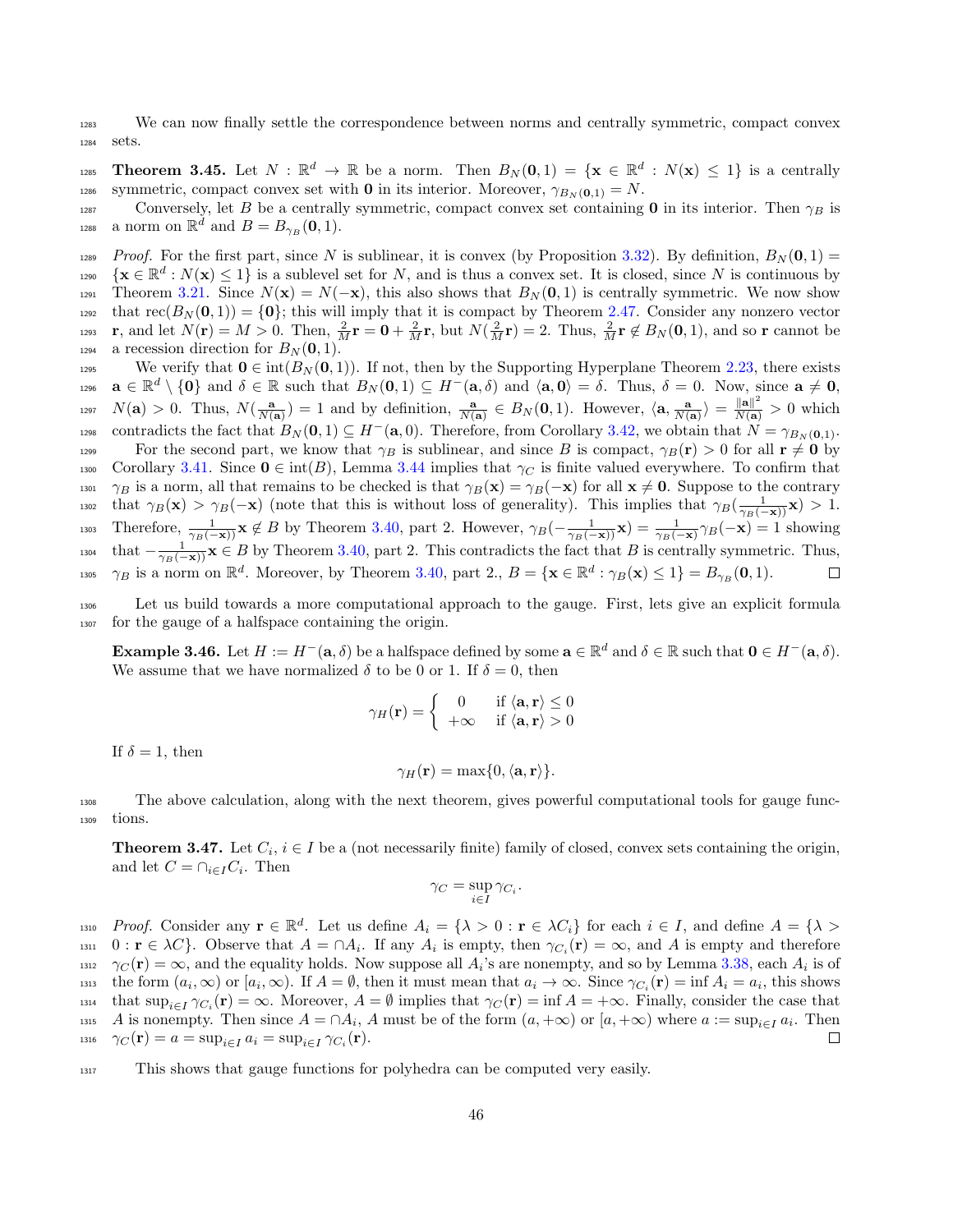<span id="page-46-0"></span>**Corollary 3.48.** Let P be a polyhedron containing the origin in its interior. Thus, there exist  $\mathbf{a}^1, \ldots, \mathbf{a}^m \in \mathbb{R}$  $\mathbb{R}^d$  such that

$$
P = \{ \mathbf{x} \in \mathbb{R}^d : \langle \mathbf{a}^i, \mathbf{x} \rangle \le 1 \ \ i = 1, \dots, m \}.
$$

Then

$$
\gamma_P(\mathbf{r}) = \max\{0, \langle \mathbf{a}^1, \mathbf{r} \rangle, \dots, \langle \mathbf{a}^m, \mathbf{r} \rangle\}.
$$

1318 Proof. Use the formula from [3.46](#page-45-0) and Theorem [3.47.](#page-45-1)

**Support functions.** While gauges are good in the sense that they are a nice generalization of norms from centrally symmetric convex bodies to asymmetric convex bodies, there is a drawback. Gauges are a strict subset of sublinear functions because they are always nonnegative, while there are many sublinear functions that take negative values. We would like to establish a one-to-one correspondence between sublinear functions and all closed, convex sets. Note that the correspondence via the epigraph only establishes a correspondence with closed, convex cones, and that too not all closed, convex cones are covered. The right definition, it turns out, is inspired by optimization of linear functions over closed, convex sets.

**Definition 3.49.** Let  $S \subseteq \mathbb{R}^d$  be any set. The *support function* for S is a function on  $\mathbb{R}^d$  defined as

$$
\sigma_S(\mathbf{r}) = \sup_{\mathbf{x} \in S} \langle \mathbf{r}, \mathbf{x} \rangle.
$$

<sup>1326</sup> The following is easy to verify, and aspects of it were already explored in the midterm and HWs.

<span id="page-46-3"></span>**Proposition 3.50.** Let  $S \subseteq \mathbb{R}^d$ . Then

$$
\sigma_S = \sigma_{\text{cl}(S)} = \sigma_{\text{conv}(S)} = \sigma_{\text{cl}(\text{conv}(S))}.
$$

<span id="page-46-2"></span>**Proposition 3.51.** Let  $S \subseteq \mathbb{R}^d$ . Then  $\sigma_S$  is a closed, sublinear function, i.e., its epigraph is a closed, convex <sup>1328</sup> cone.

*Proof.* We first check that  $\sigma_S$  is sublinear. We check positive homogeneity. For any  $\mathbf{r} \in \mathbb{R}^d$  and  $\lambda > 0$ ,

$$
\sigma_S(\lambda \mathbf{r}) = \sup_{\mathbf{x} \in S} \langle \lambda \mathbf{r}, \mathbf{x} \rangle = \sup_{\mathbf{x} \in S} \lambda \langle \mathbf{r}, \mathbf{x} \rangle = \lambda \sup_{\mathbf{x} \in S} \langle \mathbf{r}, \mathbf{x} \rangle = \lambda \sigma_S(\mathbf{r}).
$$

We check subadditivity. Let  $\mathbf{r}^1, \mathbf{r}^2 \in \mathbb{R}^d$ . Then,

$$
\sigma_S(\mathbf{r}^1 + \mathbf{r}^2) = \sup_{\mathbf{x} \in S} \langle \mathbf{r}^1 + \mathbf{r}^2, \mathbf{x} \rangle
$$
  
\n
$$
= \sup_{\mathbf{x} \in S} \langle \langle \mathbf{r}^1, \mathbf{x} \rangle + \langle \mathbf{r}^2, \mathbf{x} \rangle \rangle
$$
  
\n
$$
\leq \sup_{\mathbf{x} \in S} \langle \mathbf{r}^1, \mathbf{x} \rangle + \sup_{\mathbf{x} \in S} \langle \mathbf{r}^2, \mathbf{x} \rangle
$$
  
\n
$$
= \sigma_S(\mathbf{r}^1) + \sigma_S(\mathbf{r}^2).
$$

Since  $\sigma_S$  is the supremum of linear functions  $\langle \mathbf{x}, \mathbf{r} \rangle$ ,  $\mathbf{x} \in S$ , epi(f) is the intersection of closed halfspaces,<br>which shows that it is closed. The fact that it is a convex cone follows from Proposition 3.3 <sup>1330</sup> which shows that it is closed. The fact that it is a convex cone follows from Proposition [3.34.](#page-42-2)

<sup>1331</sup> We now establish a fundamental correspondence between gauges and support functions via polarity.

<span id="page-46-1"></span>**Theorem 3.52.** Let  $C$  be a closed convex set containing the origin. Then

$$
\gamma_C = \sigma_{C^\circ}.
$$

*Proof.* Recall that  $C = (C^{\circ})^{\circ}$  by Proposition [2.30](#page-12-0) part 2. Unwrapping the definitions, this says that

$$
C = \{ \mathbf{x} \in \mathbb{R}^d : \langle \mathbf{a}, \mathbf{x} \rangle \le 1 \ \forall \mathbf{a} \in C^\circ \} = \cap_{\mathbf{a} \in C^\circ} H^-(\mathbf{a}, 1).
$$

By Theorem [3.47](#page-45-1) and Example [3.46,](#page-45-0) we obtain that

$$
\gamma_C(\mathbf{r}) = \sup_{\mathbf{a} \in C^{\circ}} \gamma_{H^-(\mathbf{a},1)}(\mathbf{r}) = \sup_{\mathbf{a} \in C^{\circ}} \max\{0, \langle \mathbf{a}, \mathbf{r} \rangle\}.
$$

1332 Since  $0 \in C^{\circ}$ , the last term above can be written as  $\sup_{\mathbf{a} \in C^{\circ}} \langle \mathbf{a}, \mathbf{r} \rangle = \sigma_{C^{\circ}}(\mathbf{r}).$ 

 $\Box$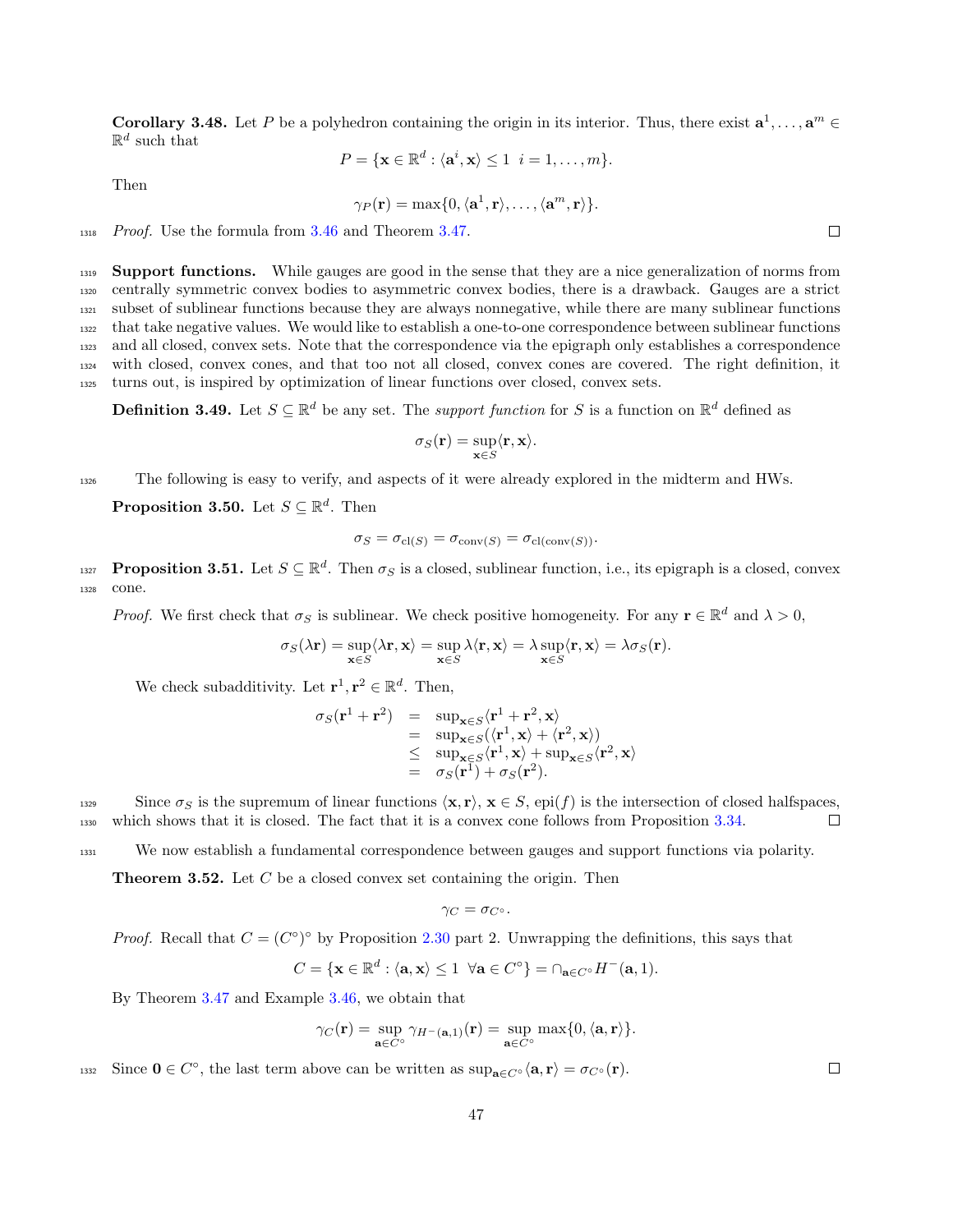Example 3.53. Consider the polyhedron

$$
P = \{ \mathbf{x} \in \mathbb{R}^2 : -\mathbf{x}_1 - \mathbf{x}_2 \le 1, \ \frac{1}{2}\mathbf{x}_1 - \mathbf{x}_2 \le 1, \ -\mathbf{x}_1 + \frac{1}{2}\mathbf{x}_2 \le 1 \}.
$$

From Corollary [3.48,](#page-46-0) we obtain that

$$
\gamma_P(\mathbf{r}) = \max\{0, -\mathbf{r}_1 - \mathbf{r}_2, \frac{1}{2}\mathbf{r}_1 - \mathbf{r}_2, -\mathbf{r}_1 + \frac{1}{2}\mathbf{r}_2\},\,
$$

and by Theorem [3.40](#page-43-2) part 2., we obtain that  $P = {\mathbf{x} \in \mathbb{R}^2 : \gamma_P(\mathbf{x}) \le 1}$ . Now consider the function

$$
f(\mathbf{r}) = \max\{-\mathbf{r}_1 - \mathbf{r}_2, \frac{1}{2}\mathbf{r}_1 - \mathbf{r}_2, -\mathbf{r}_1 + \frac{1}{2}\mathbf{r}_2\}.
$$

It turns out that  $P = {\mathbf{x} \in \mathbb{R}^2 : f(\mathbf{x}) \le 1}$  because

$$
\mathbf{x} \in P \Leftrightarrow -\mathbf{x}_1 - \mathbf{x}_2 \le 1, \quad \frac{1}{2}\mathbf{x}_1 - \mathbf{x}_2 \le 1, \quad -\mathbf{x}_1 + \frac{1}{2}\mathbf{x}_2 \le 1
$$
  
\n
$$
\Leftrightarrow \max\{-\mathbf{x}_1 - \mathbf{x}_2, \frac{1}{2}\mathbf{x}_1 - \mathbf{x}_2, -\mathbf{x}_1 + \frac{1}{2}\mathbf{x}_2\} \le 1
$$
  
\n
$$
\Leftrightarrow f(\mathbf{x}) \le 1.
$$

1333 Notice that  $f((1,1)) = -\frac{1}{2} \neq 0 = \gamma_P((1,1))$ . Also, f is sublinear because f is the support function of the 1334 set  $S = \{(-1,-1),(\frac{1}{2},-1),(-1,\frac{1}{2})\}$ . This shows that Corollary [3.42](#page-44-1) really breaks down if the assumption 1335 of compactness is removed. Even so, given a closed, convex set  $C$ , any sublinear function that has a set  $C$ as its 1-sublevel set must match the gauge on  $\mathbb{R}^d \setminus \text{int}(\text{rec}(C))$  (see Problem [7](#page-3-2) from "HW for Week IX"). If <sup>1337</sup> you are interested in learning more about representing closed, convex sets as the sublevel sets of sublinear <sup>1338</sup> functions, please see [\[1\]](#page-75-1) on exciting new results.

1339

1340

Generalized Cauchy-Schwarz/Holder's inequality. Using our relationship between norms and gauges and support functions, we can write an inequality which vastly generalizes Holder's inequality (and consequently, Cauchy-Schwarz' inequality) – see Proposition [2.32.](#page-13-0)

<span id="page-47-0"></span>**Theorem 3.54.** Let  $C \subseteq \mathbb{R}^d$  be a compact, convex set containing the origin in its interior. Then

$$
\langle \mathbf{x}, \mathbf{y} \rangle \leq \gamma_C(\mathbf{x}) \sigma_C(\mathbf{y}) \quad \forall \mathbf{x}, \mathbf{y} \in \mathbb{R}^d.
$$

*Proof.* Consider any  $\mathbf{x}, \mathbf{y} \in \mathbb{R}^d$ . Since C is compact,  $\gamma_C(\mathbf{x}) > 0$  by Corollary [3.41,](#page-44-0) and  $\sigma_C(\mathbf{y}) < +\infty$ . By Proposition [3.39,](#page-43-1)  $\frac{\mathbf{x}}{\gamma_C(\mathbf{x})} \in C$ , and therefore,

$$
\langle \frac{\mathbf{x}}{\gamma_C(\mathbf{x})}, \mathbf{y} \rangle \leq \sup_{\mathbf{z} \in C} \langle \mathbf{z}, \mathbf{y} \rangle = \sigma_C(\mathbf{y}).
$$

This immediately implies  $\langle \mathbf{x}, \mathbf{y} \rangle \leq \gamma_C (\mathbf{x}) \sigma_C (\mathbf{y}).$ 

<span id="page-47-1"></span>**Corollary 3.55.** Let  $C \subseteq \mathbb{R}^d$  be a compact, convex set containing the origin in its interior. Then

$$
\langle \mathbf{x}, \mathbf{y} \rangle \leq \gamma_C(\mathbf{x}) \gamma_{C^{\circ}}(\mathbf{y}) \quad \forall \mathbf{x}, \mathbf{y} \in \mathbb{R}^d
$$

.

Proof. Follows from Theorems [3.54](#page-47-0) and [3.52.](#page-46-1)

The above corollary generalizes Holder's inequality by recalling that when  $\frac{1}{p} + \frac{1}{q} = 1$ , then the  $\ell^p$  and  $\ell^q$ unit balls are polars of each other. Note that Theorem [3.54](#page-47-0) and Corollary  $3.55$  have no assumption of centrally symmetric sets, so they strictly generalize the norm inequalities of Holder and Cauchy-Schwarz.

 $\Box$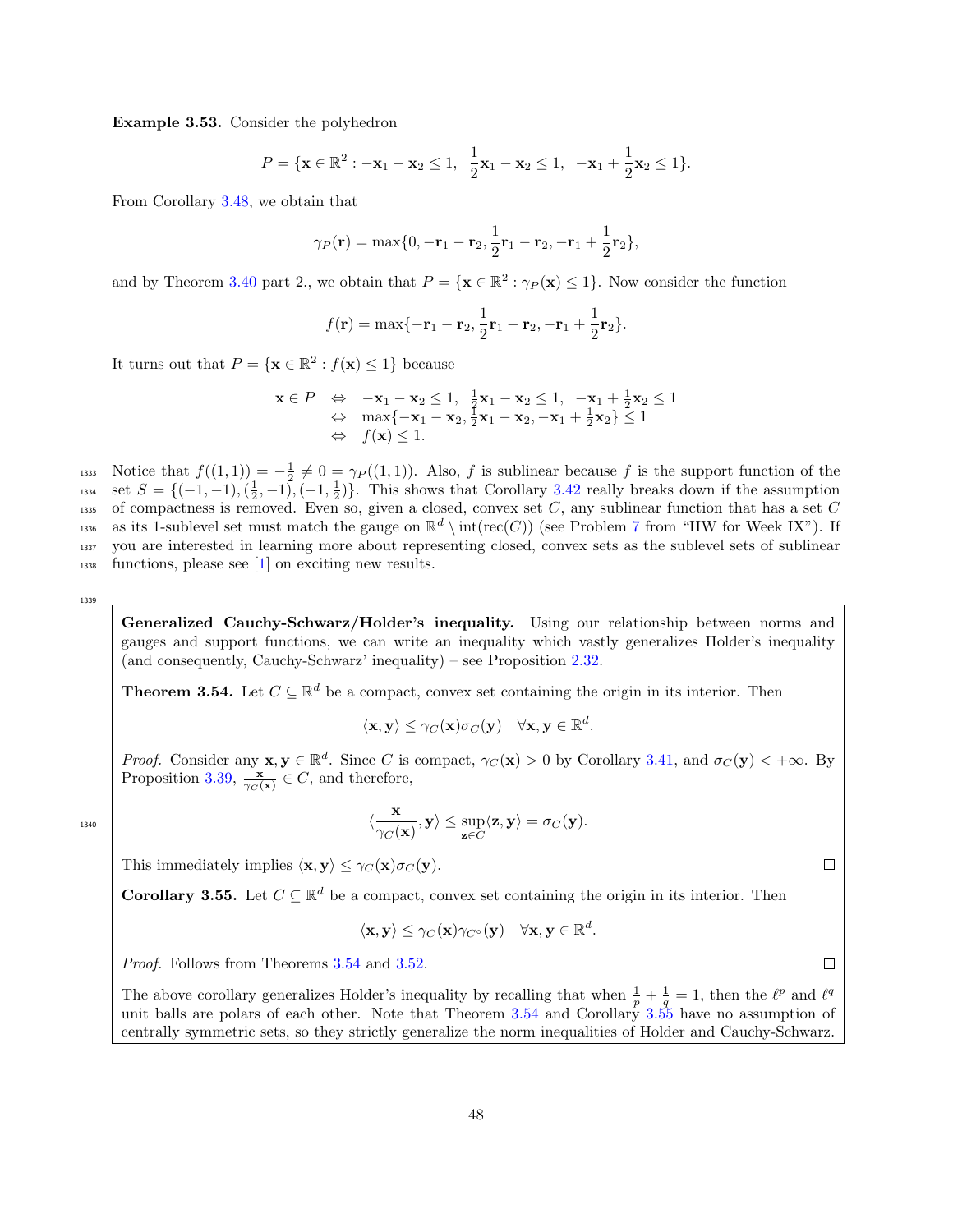<sup>1341</sup> One-to-one correspondence between closed, convex sets and closed, sublinear functions. Propo-<sup>1342</sup> sition [3.51](#page-46-2) shows that support functions are closed, sublinear functions. Proposition [3.50](#page-46-3) shows that two 1343 different sets, e.g., S and conv(S), may give rise to the same sublinear function  $\sigma_S = \sigma_{\text{conv}(S)}$  via the support function construction. In other words, if we consider the mapping  $S \to \sigma_S$  as a mapping from the family of subsets of  $\mathbb{R}^d$  to the family of closed, sublinear functions, this mapping is not injective. But if we restrict to <sup>1346</sup> closed, convex sets, it can be shown that this mapping is injective.

**Exercise 8.** Let  $C_1$ ,  $C_2$  be closed, convex sets. Then  $\sigma_{C_1} = \sigma_{C_2}$  if and only if  $C_1 = C_2$ .

1348 A natural question now is whether the mapping  $C \rightarrow \sigma_C$  from the family of closed, convex sets to the  $_{1349}$  family of closed, sublinear functions is *onto*. The answer is yes! **Thus, all closed, sublinear functions** <sup>1350</sup> are support functions and vice versa.

<span id="page-48-0"></span>**Theorem 3.56.** Let  $f : \mathbb{R}^d \to \mathbb{R} \cup \{+\infty\}$  be a sublinear function that is also closed. Then the set

<span id="page-48-2"></span>
$$
C_f := \{ \mathbf{x} \in \mathbb{R}^d : \langle \mathbf{r}, \mathbf{x} \rangle \le f(\mathbf{r}) \ \forall \mathbf{r} \in \mathbb{R}^d \} = \cap_{\mathbf{r} \in \mathbb{R}^d} H^-(\mathbf{r}, f(\mathbf{r})) \tag{3.4}
$$

1352 is a closed, convex set. Moreover,  $\sigma_{C_f} = f$ .

1353 Conversely, if C is a closed, convex set, then  $C_{\sigma_C} = C$ .

 $1354$  Proof. We will prove the assertion when f is finite valued everywhere; the proof for general f is more tedious <sup>1355</sup> and does not provide any additional insight, in our opinion, and will be skipped here.

<sup>1356</sup> Since  $C_f$  is defined as the intersection of a family of halfspaces (indexed by  $\mathbb{R}^d$ ),  $C_f$  is a closed, convex 1357 set. We now establish that  $\sigma_{C_f} = f$ . For any  $\mathbf{r} \in \mathbb{R}^d$ , since  $C_f \subseteq H^-(\mathbf{r}, f(\mathbf{r}))$ , we must have that <sup>1358</sup>  $\sigma_{C_f}(\mathbf{r}) = \sup_{\mathbf{x} \in C_f} \langle \mathbf{r}, \mathbf{x} \rangle \leq f(\mathbf{r}).$  To show that  $\sigma_{C_f}(\mathbf{r}) \geq f(\mathbf{r}),$  it suffices to exhibit  $\mathbf{y} \in C_f$  such that  $\langle \mathbf{r}, \mathbf{y} \rangle = f(\mathbf{r})$ . Consider epi(f), which by Proposition [3.34,](#page-42-2) is a closed convex cone (since f is assumed to be 1360 closed). By Theorem [2.23,](#page-10-0) there exists a supporting hyperplane for epi(f) at  $(\mathbf{r}, f(\mathbf{r}))$ . Let this hyperplane 1361 by defined by  $(\mathbf{y}, \eta) \in \mathbb{R}^d \times \mathbb{R}$  and  $\alpha \in \mathbb{R}$  such that  $epi(f) \subseteq H^{-1}((\mathbf{y}, \eta), \alpha)$ . Using Problems [8](#page-3-3) and [9](#page-3-4) 1362 from "HW for Week IX", one can assume that  $\alpha = 0$  and  $\eta < 0$ . After normalizing, this means that  $\text{epi}(f) \subseteq H^-((\mathbf{y}/-\eta,-1),0)$ . This implies that for every  $\mathbf{r}' \in \mathbb{R}^d$ ,  $(\mathbf{r}',f(\mathbf{r}')) \in H^-((\mathbf{y}/-\eta,-1),0)$ , which  $\text{implies that } \langle \mathbf{r}', \frac{\mathbf{y}}{-\eta} \rangle \leq f(\mathbf{r}') \text{ for all } \mathbf{r}' \in \mathbb{R}^d. \text{ So, } \frac{\mathbf{y}}{-\eta} \in C_f. \text{ Moreover, since } H((\mathbf{y}/-\eta, -1), 0) \text{ is a supporting }$ hyperplane at  $(\mathbf{r}, \hat{f}(\mathbf{r}))$ , we must have  $\langle \mathbf{r}, \frac{\mathbf{y}}{-\eta} \rangle - \hat{f}(\mathbf{r}) = 0$ . So, we are done.

1366 We now show that  $C_{\sigma_C} = C$  for any closed, convex set C. Consider any  $\mathbf{x} \in C$ . Then  $\langle \mathbf{r}, \mathbf{x} \rangle \leq C$ 1367  $\sup_{\mathbf{y}\in C} \langle \mathbf{r}, \mathbf{y} \rangle = \sigma_C(\mathbf{r})$ . Therefore,  $\mathbf{x} \in H^-(\mathbf{r}, \sigma(\mathbf{r}))$  for all  $\mathbf{r} \in \mathbb{R}^d$ . This shows that  $\mathbf{x} \in C_{\sigma_C}$ , and therefore, <sup>1368</sup>  $C \subseteq C_{\sigma_C}$ . To show the reverse inclusion, consider any  $y \notin C$ . Since C is a closed, convex set, there exists a separating hyperplane  $H(\mathbf{a}, \delta)$  such that  $C \subseteq H^{-}(\mathbf{a}, \delta)$  and  $\langle \mathbf{a}, \mathbf{y} \rangle > \delta$ .  $C \subseteq H^{-}(\mathbf{a}, \delta)$  implies that 1370  $\sigma_C(\mathbf{a}) = \sup_{\mathbf{x} \in C} \langle \mathbf{a}, \mathbf{x} \rangle \leq \delta$ . Since  $C_{\sigma_C}$  has  $\langle \mathbf{a}, \mathbf{x} \rangle \leq \sigma_C(\mathbf{a})$  as a defining halfspace, and  $\langle \mathbf{a}, \mathbf{y} \rangle > \delta \geq \sigma_C(\mathbf{a})$ ,  $\square$ <sup>1371</sup> we observe that  $y \notin C_{\sigma_C}$ .

1372 One can associate a nice picture with the above construction of  $C_f$  associated with the sublinear function  $1373 \quad f$ , which corresponds to the following proposition.

<span id="page-48-1"></span>**Proposition 3.57.** Let  $f : \mathbb{R}^d \to \mathbb{R}$  be a sublinear function, and let  $C_f$  be defined as in Theorem [3.56.](#page-48-0) 1375 Then  $y \in C_f$  if and only if  $(y, -1) \in epi(f)^\circ$ . In other words,  $C_f = \{y \in \mathbb{R}^d : (y, -1) \in epi(f)^\circ\}$ .

Proof. We simply observe the following equivalences.

$$
\mathbf{y} \in C_f \Leftrightarrow \langle \mathbf{r}, \mathbf{y} \rangle \leq f(\mathbf{r}) \qquad \forall \mathbf{r} \in \mathbb{R}^d
$$
\n
$$
\Leftrightarrow \langle \mathbf{r}, \mathbf{y} \rangle \leq t \qquad \forall \mathbf{r} \in \mathbb{R}^d, t \in \mathbb{R} \text{ such that } f(\mathbf{r}) \leq t
$$
\n
$$
\Leftrightarrow \langle \mathbf{r}, \mathbf{y} \rangle - t \leq 0 \qquad \forall \mathbf{r} \in \mathbb{R}^d, t \in \mathbb{R} \text{ such that } f(\mathbf{r}) \leq t
$$
\n
$$
\Leftrightarrow \langle (\mathbf{r}, t), (\mathbf{y}, -1) \rangle \leq 0 \quad \forall \mathbf{r} \in \mathbb{R}^d, t \in \mathbb{R} \text{ such that } f(\mathbf{r}) \leq t
$$
\n
$$
\Leftrightarrow \langle (\mathbf{y}, -1), (\mathbf{r}, t) \rangle \leq 0 \quad \forall (\mathbf{r}, t) \in \text{epi}(f)
$$
\n
$$
\Leftrightarrow (\mathbf{y}, -1) \in \text{epi}(f)^\circ
$$

1376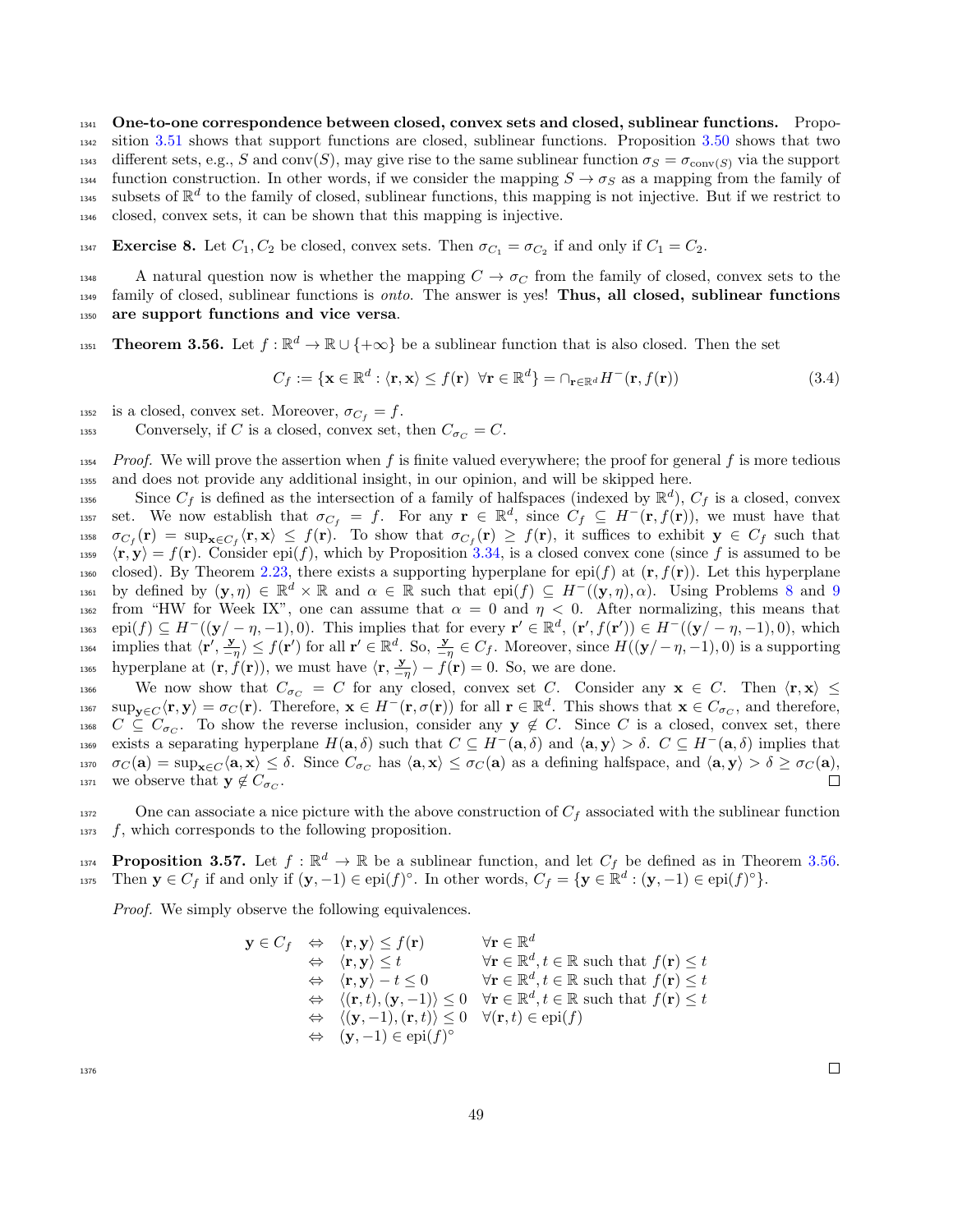<span id="page-49-3"></span>

(b) Nonnegative sublinear function

Figure 1: Illustration of Propositions [3.57](#page-48-1) and [3.58](#page-49-0)



<span id="page-49-0"></span>**Proposition 3.58.** Let  $f : \mathbb{R}^d \to \mathbb{R}$  be a sublinear function that is nonnegative everywhere, and let  $C_f$ 1379 be defined as in Theorem [3.56.](#page-48-0) Then  $f = \gamma_{(C_f)^\circ}$ , i.e., f is the gauge function for  $(C_f)^\circ$ . Consequently, 1380  $(C_f)^\circ = \{ \mathbf{y} \in \mathbb{R}^d : (\mathbf{y}, 1) \in \text{epi}(f) \} = \{ \mathbf{y} \in \mathbb{R}^d : f(\mathbf{y}) \leq 1 \}.$ 

1381 Proof. Since  $f \geq 0$ , epi $(f) \subseteq \{(\mathbf{r},t) : t \geq 0\}$ . Therefore,  $(\mathbf{0},-1) \in \text{epi}(f)$ <sup>o</sup>. By Proposition [3.57,](#page-48-1)  $\mathbf{0} \in C_f$ . 1382 Moreover, by Theorems [3.56](#page-48-0) and [3.52,](#page-46-1)  $f = \sigma_{C_f} = \gamma_{(C_f)}$ . By Theorem [3.40](#page-43-2) part 2., this shows that <sup>1383</sup>  $(C_f)^\circ = \{ \mathbf{y} \in \mathbb{R}^d : f(\mathbf{y}) \leq 1 \}.$  By Problem [10](#page-4-1) from the "HW for Week XI", we have that  $(C_f)^\circ = \{ \mathbf{y} \in \mathbb{R}^d : f(\mathbf{y}) \leq 1 \}.$ 1384  $(\mathbf{y}, 1) \in \text{epi}(f)$  =  $\{\mathbf{y} \in \mathbb{R}^d : f(\mathbf{y}) \le 1\}.$  $\Box$ 

### <sup>1385</sup> 3.6 Directional derivatives, subgradients and subdifferential calculus

1386 Let us look at directional derivatives of convex functions more closely. Let  $f : \mathbb{R}^d \to \mathbb{R}$  be any function and 1387 let  $\mathbf{x} \in \mathbb{R}^d$ , and  $\mathbf{r} \in \mathbb{R}^d$ . We define the *directional derivative of f at*  $\mathbf{x}$  in the *direction*  $\mathbf{r}$  as:

<span id="page-49-1"></span>
$$
f'(\mathbf{x}; \mathbf{r}) := \lim_{t \downarrow 0} \frac{f(\mathbf{x} + t\mathbf{r}) - f(\mathbf{x})}{t},
$$
\n(3.5)

<sup>1388</sup> if that limit exists. We will be speaking of  $f'(\mathbf{x}; \cdot)$  as a function from  $\mathbb{R}^d \to \mathbb{R}$ . When the function f is <sup>1389</sup> convex, this function has very nice properties.

<span id="page-49-2"></span>**Lemma 3.59.** If  $f : \mathbb{R}^d \to \mathbb{R}$  is convex, the expression  $\frac{f(x+tr)-f(x)}{t}$  is a non-decreasing function of t, for 1391  $t \neq 0$ .

1392 Proof. By Proposition [3.26,](#page-40-1) the function  $\phi(t) = f(\mathbf{x} + t\mathbf{r})$  is a convex function. By Proposition [3.24,](#page-39-0) we 1393 observe that  $\frac{\phi(t)-\phi(0)}{t}$  is a non-decreasing function of t.  $\Box$ 

<span id="page-49-4"></span>**Proposition 3.60.** Let  $f : \mathbb{R}^d \to \mathbb{R}$  be a convex function, and let  $\mathbf{x} \in \mathbb{R}^d$ . Then the limit in [\(3.5\)](#page-49-1) exists and 1395 is finite for all  $\mathbf{r} \in \mathbb{R}^d$  and the function  $f'(\mathbf{x}; \cdot) : \mathbb{R}^d \to \mathbb{R}$  is sublinear.

*Proof.* By Proposition [3.26,](#page-40-1) the function  $\phi(t) = f(\mathbf{x}+t\mathbf{r})$  is a convex function, and  $f'(\mathbf{x}; \mathbf{r}) = \lim_{t\downarrow 0} \frac{\phi(t)-\phi(0)}{t}$ <sup>1396</sup> Proof. By Proposition 3.26, the function  $\phi(t) = f(\mathbf{x}+t\mathbf{r})$  is a convex function, and  $f'(\mathbf{x}; \mathbf{r}) = \lim_{t\downarrow 0} \frac{\phi(t) - \phi(0)}{t}$ .

<sup>1397</sup> By Lemma [3.59,](#page-49-2) we observe that  $\frac{\phi(t)-\phi(0)}{t}$  is a non-decreasing function of t for  $t \neq 0$ , and restricting to  $t > 0$ ,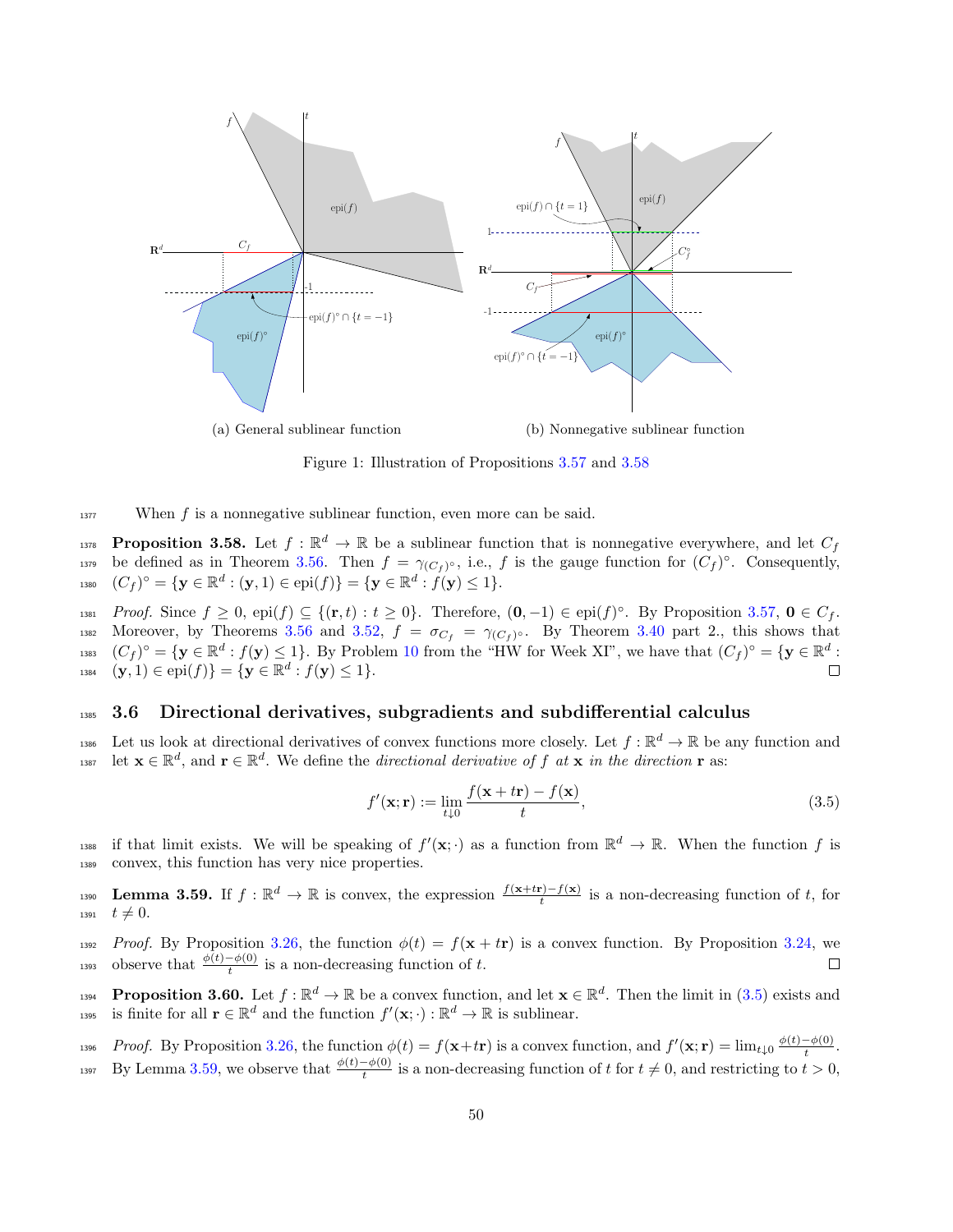$\phi(t)-\phi(0)$  $\frac{t-\phi(0)}{t}$  is lower bounded by the value at  $t = -1$ , i.e.,  $\frac{\phi(-1)-\phi(0)}{-1}$ . Therefore,  $\lim_{t\downarrow 0} \frac{\phi(t)-\phi(0)}{t}$ <sup>1398</sup>  $\frac{\varphi(t)-\varphi(0)}{t}$  is lower bounded by the value at  $t=-1$ , i.e.,  $\frac{\varphi(-1)-\varphi(0)}{-1}$ . Therefore,  $\lim_{t\downarrow 0} \frac{\varphi(t)-\varphi(0)}{t}$  exists and is in fact equal to  $\inf_{t>0} \frac{\phi(t)-\phi(0)}{t}$ 1399 in fact equal to  $\inf_{t>0} \frac{\varphi(t)-\varphi(0)}{t}$ .

We now prove positive homogeneity of  $f'(\mathbf{x}; \cdot)$ . For any  $\mathbf{r} \in \mathbb{R}^d$  and  $\lambda > 0$ , we obtain that

$$
f'(\mathbf{x}; \lambda \mathbf{r}) = \lim_{t \downarrow 0} \frac{f(\mathbf{x}+t\lambda \mathbf{r})-f(\mathbf{x})}{t}
$$
  
\n
$$
= \lim_{t \downarrow 0} \lambda \frac{f(\mathbf{x}+t\lambda \mathbf{r})-f(\mathbf{x})}{\lambda t}
$$
  
\n
$$
= \lambda \lim_{t \downarrow 0} \frac{f(\mathbf{x}+t\lambda \mathbf{r})-f(\mathbf{x})}{\lambda t}
$$
  
\n
$$
= \lambda \lim_{t' \downarrow 0} \frac{f(\mathbf{x}+t\lambda \mathbf{r})-f(\mathbf{x})}{t'}
$$
  
\n
$$
= \lambda f'(\mathbf{x}; \mathbf{r}).
$$

We next establish that  $f'(\mathbf{x}; \cdot)$  is convex. Consider any  $\mathbf{r}^1, \mathbf{r}^2 \in \mathbb{R}^d$  and  $\lambda \in (0, 1)$ .

$$
f'(\mathbf{x}; \lambda \mathbf{r}^1 + (1 - \lambda)\mathbf{r}^2) = \lim_{t \downarrow 0} \frac{f(\mathbf{x} + t(\lambda \mathbf{r}^1 + (1 - \lambda)\mathbf{r}^2)) - f(\mathbf{x})}{t}
$$
  
\n
$$
= \lim_{t \downarrow 0} \frac{f(\lambda \mathbf{x} + (1 - \lambda)\mathbf{x} + t(\lambda \mathbf{r}^1 + (1 - \lambda)\mathbf{r}^2)) - \lambda f(\mathbf{x}) - (1 - \lambda)f(\mathbf{x})}{t}
$$
  
\n
$$
= \lim_{t \downarrow 0} \frac{f(\lambda(\mathbf{x} + t\mathbf{r}^1) + (1 - \lambda)(\mathbf{x} + t\mathbf{r}^2)) - \lambda f(\mathbf{x}) - (1 - \lambda)f(\mathbf{x})}{t}
$$
  
\n
$$
\leq \lim_{t \downarrow 0} \frac{\lambda f(\mathbf{x} + t\mathbf{r}^1) + (1 - \lambda)f(\mathbf{x} + t\mathbf{r}^2) - \lambda f(\mathbf{x}) - (1 - \lambda)f(\mathbf{x})}{t}
$$
  
\n
$$
= \lambda \lim_{t \downarrow 0} \frac{f(\mathbf{x} + t\mathbf{r}^1) - f(\mathbf{x})}{t} + (1 - \lambda) \lim_{t \downarrow 0} \frac{f(\mathbf{x} + t\mathbf{r}^2) - f(\mathbf{x})}{t}
$$
  
\n
$$
= \lambda f'(\mathbf{x}; \mathbf{r}^1) + (1 - \lambda)f'(\mathbf{x}; \mathbf{r}^2),
$$

1400 where the inequality follows from convexity of f. By Proposition [3.32,](#page-42-0) the function f is sublinear.  $\Box$ 

<sup>1401</sup> There is a nice connection with subgradients and subdifferentials – recall Definition [3.17.](#page-37-2) Also recall the <sup>1402</sup> construction of the closed, convex set  $C_f$  from a sublinear function f from Theorem [3.56.](#page-48-0)

<span id="page-50-0"></span>**Theorem 3.61.** Let  $f : \mathbb{R}^d \to \mathbb{R}$  be a convex function, and let  $\mathbf{x} \in \mathbb{R}^d$ . Then

$$
\partial f(\mathbf{x}) = C_{f'(\mathbf{x};\cdot)}.
$$

1403 In other words,  $f'(\mathbf{x}; \cdot)$  is the support function for the subdifferential  $\partial f(\mathbf{x})$ .

Proof. Recall from Definitions [3.14](#page-36-1) and [3.17](#page-37-2) that

$$
\begin{array}{rcl}\n\partial f(\mathbf{x}) & = & \{\mathbf{s} \in \mathbb{R}^d : \langle \mathbf{s}, \mathbf{y} - \mathbf{x} \rangle \le f(\mathbf{y}) - f(\mathbf{x}) \ \forall \mathbf{y} \in \mathbb{R}^d\} \\
& = & \{\mathbf{s} \in \mathbb{R}^d : \langle \mathbf{s}, \mathbf{r} \rangle \le f(\mathbf{x} + \mathbf{r}) - f(\mathbf{x}) \ \forall \mathbf{r} \in \mathbb{R}^d\}.\n\end{array}
$$

Thus, we have the following equivalences.

$$
\begin{array}{rcl}\n\mathbf{s} \in \partial f(\mathbf{x}) & \Leftrightarrow & \langle \mathbf{s}, \mathbf{r} \rangle \le f(\mathbf{x} + \mathbf{r}) - f(\mathbf{x}) & \forall \mathbf{r} \in \mathbb{R}^d \\
& \Leftrightarrow & \langle \mathbf{s}, t \mathbf{r} \rangle \le f(\mathbf{x} + t\mathbf{r}) - f(\mathbf{x}) & \forall \mathbf{r} \in \mathbb{R}^d, t > 0 \\
& \Leftrightarrow & \langle \mathbf{s}, \mathbf{r} \rangle \le \frac{f(\mathbf{x} + t\mathbf{r}) - f(\mathbf{x})}{t} & \forall \mathbf{r} \in \mathbb{R}^d, t > 0 \\
& \Leftrightarrow & \langle \mathbf{s}, \mathbf{r} \rangle \le f'(\mathbf{x}; \mathbf{r}) & \forall \mathbf{r} \in \mathbb{R}^d \\
& \Leftrightarrow & \mathbf{s} \in C_{f'(\mathbf{x}; \mathbf{r})} & \forall \mathbf{r} \in \mathbb{R}^d,\n\end{array}
$$

where the second-to-last equivalence follows the fact that  $\frac{f(x+tr)-f(x)}{t}$  is a decreasing function of t by <sup>1405</sup> Lemma [3.59,](#page-49-2) and the last equivalence follows from the definition of  $C_{f'(\mathbf{x};\mathbf{r})}$  in [\(3.4\)](#page-48-2).  $\Box$ 

<sup>1406</sup> A characterization of differentiability for convex functions can be obtained using these concepts.

- **Theorem 3.62.** Let  $f : \mathbb{R}^d \to \mathbb{R}$  be a convex function, and let  $\mathbf{x} \in \mathbb{R}^d$ . Then the following are equivalent.
- $_{1408}$  (i) f is differentiable at **x**.
- 1409 (ii)  $f'(\mathbf{x}; \cdot)$  is a linear function given by  $f'(\mathbf{x}, \mathbf{r}) = \langle \mathbf{a}_{\mathbf{x}}, \mathbf{r} \rangle$  for some  $\mathbf{a}_{\mathbf{x}} \in \mathbb{R}^d$ .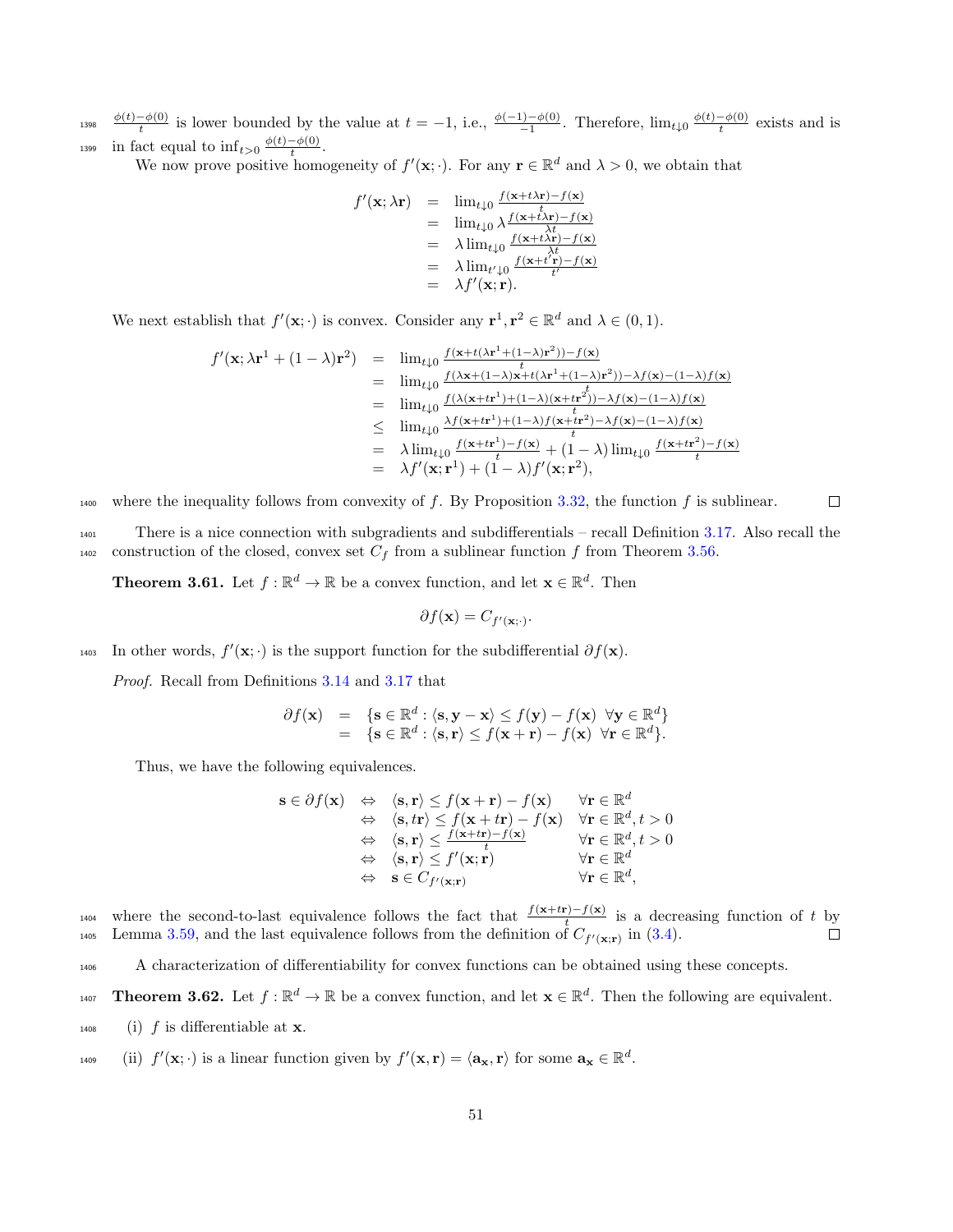

Figure 2: A picture illustrating the relationship between the sublinear function  $f'(\mathbf{x}; \cdot)$ , the set  $C_{f'(\mathbf{x}; \cdot)}$ , the subgradient  $\partial f(\mathbf{x})$ , and an affine support hyperplane given by an element  $s \in \partial f(\mathbf{x})$ . Recall the relationships from Figure [1.](#page-49-3)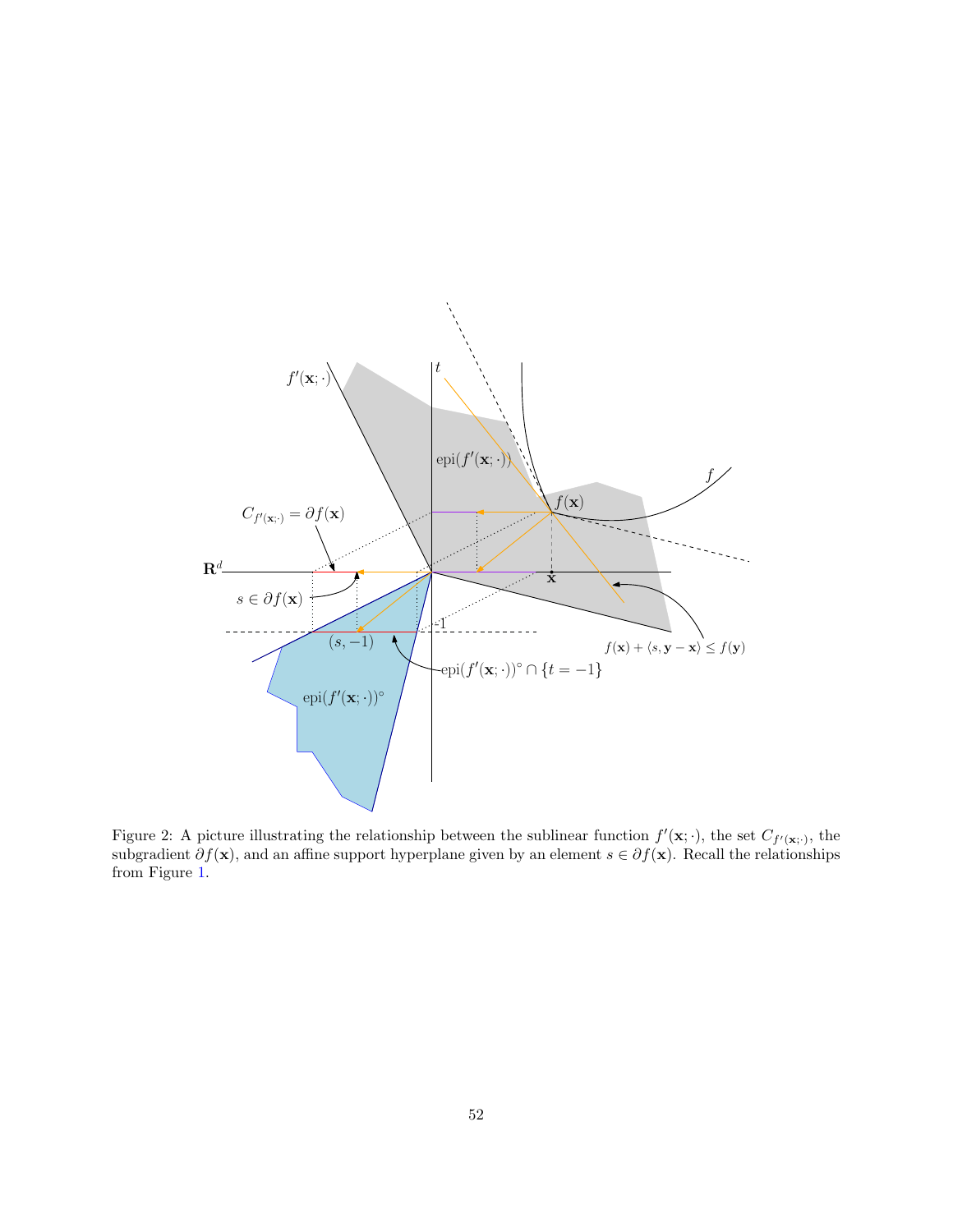- <sup>1410</sup> (iii)  $\partial f(\mathbf{x})$  is a singleton, i.e., there is a unique subgradient for f at **x**.
- 1411 Moreover, if any of the above conditions hold then  $\nabla f(\mathbf{x}) = \mathbf{a}_{\mathbf{x}} = \mathbf{s}$ , where s is the unique subgradient in  $_{1412}$  ∂ $f(\mathbf{x})$ .
- 1413 Proof. (i)  $\implies$  (ii). If f is differentiable, then it is well-known from calculus that  $f'(\mathbf{x}; \mathbf{r}) = \langle \nabla f(\mathbf{x}), \mathbf{r} \rangle;$ 1414 thus, setting  $\mathbf{a}_{\mathbf{x}} = \nabla f(\mathbf{x})$  suffices.

 $(ii) \implies (iii)$ . By Theorem [3.61](#page-50-0) and [\(3.4\)](#page-48-2), we obtain that

$$
\partial f(\mathbf{x}) = C_{f'(\mathbf{x};\cdot)} \n= {s \in \mathbb{R}^d : \langle \mathbf{s}, \mathbf{r} \rangle \le f'(\mathbf{x}; \mathbf{r}) \forall \mathbf{r} \in \mathbb{R}^d} \n= {s \in \mathbb{R}^d : \langle \mathbf{s}, \mathbf{r} \rangle \le \langle \mathbf{a}_{\mathbf{x}}, \mathbf{r} \rangle \forall \mathbf{r} \in \mathbb{R}^d}.
$$

1415 We now observe that if  $\langle s, r \rangle \leq \langle a_x, r \rangle$  for all  $r \in \mathbb{R}^d$ , then we must have  $s = a_x$ . Therefore,  $\partial f(x) = \{a_x\}$ .

 $(iii) \implies (i)$ . Let **s** be the unique subgradient at **x**. We will establish that

$$
\lim_{\mathbf{h}\to\mathbf{0}}\frac{|f(\mathbf{x}+\mathbf{h})-f(\mathbf{x})-\langle\mathbf{s},\mathbf{h}\rangle|}{\|\mathbf{h}\|}=0,
$$

<sup>1416</sup> thus showing that f is differentiable at **x** with gradient **s**. In other words, given any  $\delta > 0$ , we must find 1417  $\epsilon > 0$  such that  $\mathbf{h} \in B(\mathbf{0}, \epsilon)$  implies that  $\frac{|f(\mathbf{x}+\mathbf{h})-f(\mathbf{x})-\langle \mathbf{s}, \mathbf{h} \rangle|}{\|\mathbf{h}\|} < \delta$ .

Suppose to the contrary that for some  $\delta > 0$ , for every  $k \ge 1$  there exists  $\mathbf{h}_k$  such that  $\|\mathbf{h}_k\| =: t_k \le \frac{1}{k}$ and  $\frac{|f(x+h_k)-f(x)-\langle s,h_k\rangle|}{t_k} \geq \delta$ . Since  $\frac{h_k}{t_k}$  is a sequence of unit norm vectors, by Theorem [1.10,](#page-4-2) there is a convergent subsequence which converges to  $r$  with unit norm. To keep the notation easy, we relabel indices so that  $\{\frac{\mathbf{h}_k}{t_k}\}_{k=1}^{\infty}$  is the convergent sequence. Using Theorem [3.21,](#page-38-2) there exists a constrant  $L := L(B(\mathbf{0}, 1))$ such that  $|f(\mathbf{y}) - f(\mathbf{z})| \le L \|\mathbf{y} - \mathbf{z}\|$  for all  $\mathbf{y}, \mathbf{z} \in B(0, 1)$ . Noting that  $\mathbf{h}_k$  and  $t_k \mathbf{r}$  for all  $k \ge 1$  are in the unit ball  $B(\mathbf{0}, 1)$  (since  $t_k \leq \frac{1}{k}$ ),

$$
\delta \leq \frac{|f(\mathbf{x}+\mathbf{h}_k)-f(\mathbf{x})-\langle \mathbf{s}, \mathbf{h}_k \rangle|}{t_k}
$$
\n
$$
\leq \frac{|f(\mathbf{x}+\mathbf{h}_k)-f(\mathbf{x}+\langle \mathbf{h}_k \rangle)|+|f(\mathbf{x}+\langle \mathbf{h}_k \mathbf{r})-\langle \mathbf{s}, t_k \mathbf{r} \rangle|+|\langle \mathbf{s}, t_k \mathbf{r} \rangle-\langle \mathbf{s}, \mathbf{h}_k \rangle|}{t_k}
$$
\n
$$
\leq \frac{L||t_k - \mathbf{h}_k||}{t_k} + \frac{|f(\mathbf{x}+t_k\mathbf{r})-f(\mathbf{x})-\langle \mathbf{s}, t_k \mathbf{r} \rangle|}{t_k} + \frac{|\langle \mathbf{s}, t_k \mathbf{r} \rangle-\langle \mathbf{s}, \mathbf{h}_k \rangle|}{t_k}
$$
\n
$$
\leq L||\mathbf{r} - \frac{\mathbf{h}_k}{t_k}|| + \frac{f(\mathbf{x}+t_k\mathbf{r})-f(\mathbf{x})}{t_k} - \langle \mathbf{s}, \mathbf{r} \rangle| + ||\mathbf{s}|| ||\mathbf{r} - \frac{\mathbf{h}_k}{t_k}||
$$
\n
$$
= (L + ||\mathbf{s}||)||\mathbf{r} - \frac{\mathbf{h}_k}{t_k}|| + \frac{f(\mathbf{x}+t_k\mathbf{r})-f(\mathbf{x})}{t_k} - \langle \mathbf{s}, \mathbf{r} \rangle|
$$

<sup>1418</sup> where the Cauchy-Schwartz inequality is used in the last inequality. We now let  $k \to \infty$ . The first term <sup>1419</sup> in the last expression above goes to 0, since  $\frac{\mathbf{h}_k}{t_k}$  converges to **r**. In the second term,  $\frac{f(\mathbf{x}+t_k\mathbf{r})-f(\mathbf{x})}{t_k}$  goes to <sup>1420</sup> its limit which is the directional derivative  $f'(\mathbf{x}; \mathbf{r})$ . By Theorem [3.61,](#page-50-0)  $f'(\mathbf{x}; \mathbf{r}) = \sup_{\mathbf{y} \in \partial f(\mathbf{x})} \langle \mathbf{y}, \mathbf{r} \rangle = \langle \mathbf{s}, \mathbf{r} \rangle$ , 1421 because by assumption  $\partial f(\mathbf{x}) = \{\mathbf{s}\}\$ . Thus, the second term in the last expression above also goes to 0. This contradicts  $\delta > 0$ . 1422 contradicts  $\delta > 0$ .

<sup>1423</sup> The following rules for manipulating subgradients and subdifferentials will be useful from an algorithmic <sup>1424</sup> perspective when we discuss optimization in the next section.

#### <span id="page-52-0"></span>1425 Theorem 3.63. Subdifferential calculus. The following are all true.

1. Let  $f_1, f_2 : \mathbb{R}^d \to \mathbb{R}$  be convex functions and let  $t_1, t_2 \geq 0$ . Then

$$
\partial (t_1 f_1 + t_2 f_2)(\mathbf{x}) = t_1 \partial f_1(\mathbf{x}) + t_2 \partial f_2(\mathbf{x}) \text{ for all } \mathbf{x} \in \mathbb{R}^d.
$$

2. Let  $A \in \mathbb{R}^{m \times d}$  and  $\mathbf{b} \in \mathbb{R}^m$  and let  $T(\mathbf{x}) = A\mathbf{x} + \mathbf{b}$  be the corresponding affine map from  $\mathbb{R}^d \to \mathbb{R}^m$ and let  $g : \mathbb{R}^m \to \mathbb{R}$  be a convex function. Then

$$
\partial(g \circ T)(\mathbf{x}) = A^T \partial g(A\mathbf{x} + \mathbf{b}) \text{ for all } \mathbf{x} \in \mathbb{R}^d.
$$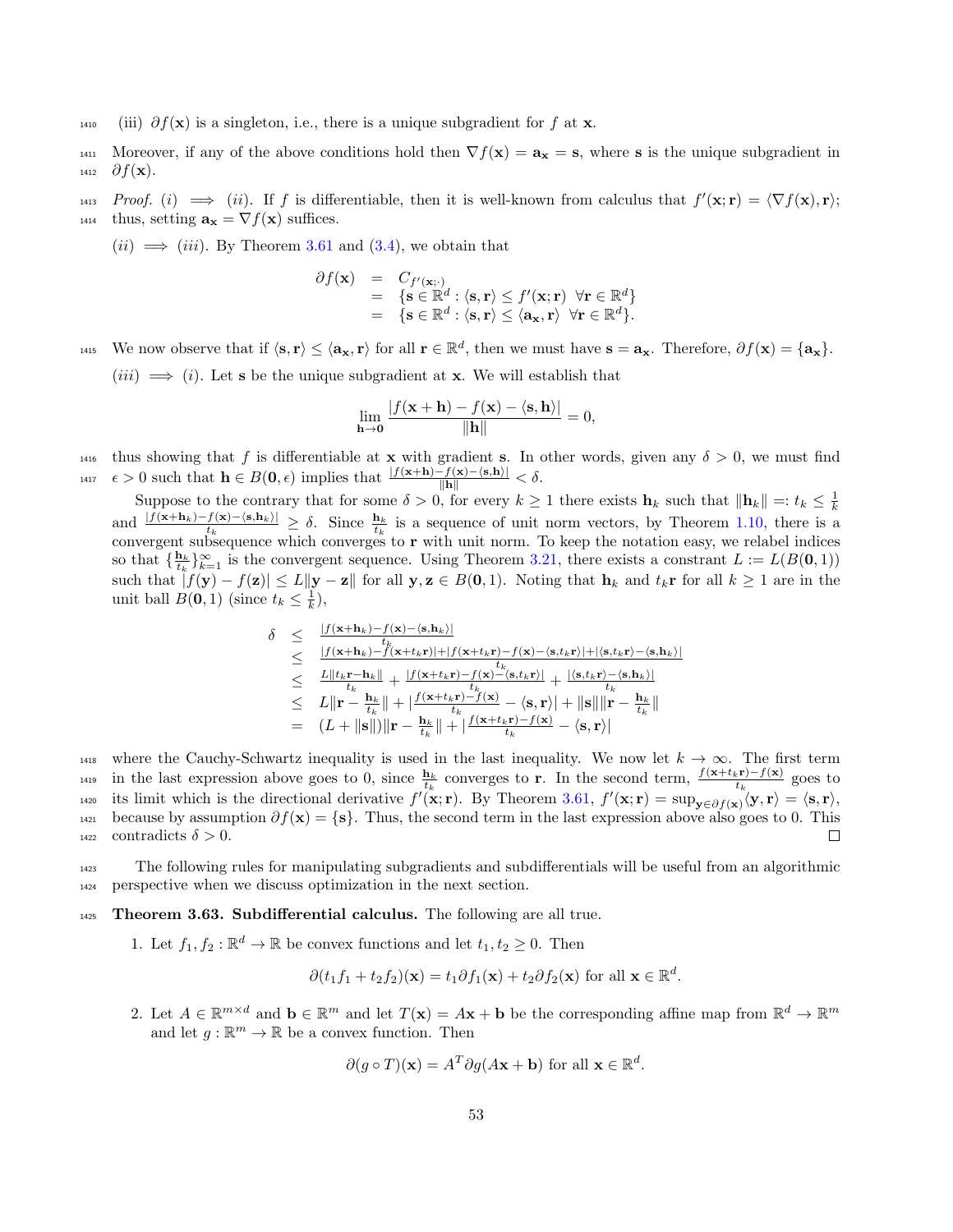3. Let  $f_j : \mathbb{R}^d \to \mathbb{R}$ ,  $j \in J$  be convex functions for some (possibly infinite) index set J, and let  $f =$  $\sup_{i \in J} f_i$ . Then

$$
\mathrm{cl}(\mathrm{conv}(\cup_{j\in J(\mathbf{x})}\partial f_j(\mathbf{x})))\subseteq \partial f(\mathbf{x}),
$$

1426 where  $J(\mathbf{x})$  is the set of indices j such that  $f_j(\mathbf{x}) = f(\mathbf{x})$ . Moreover, equality holds in the above relation, if one can impose a metric space structure on J such that  $J(\mathbf{x})$  is a compact set.

# 1428 4 Optimization

<sup>1429</sup> We now being our study of the general convex optimization problem

<span id="page-53-0"></span>
$$
\inf_{\mathbf{x}\in C} f(\mathbf{x}),\tag{4.1}
$$

where  $f : \mathbb{R}^d \to \mathbb{R}$  is a convex function, and C is a closed, convex set. We first observe that local minimizers <sup>1431</sup> are global minimizers for convex optimization problems.

**Definition 4.1.** Let  $g : \mathbb{R}^d \to \mathbb{R}$  be any function (not necessarily convex) and let  $X \subseteq \mathbb{R}^d$  be any set (not necessarily convex). Then  $\mathbf{x}^* \in X$  is said to be a *local minimizer* for the problem  $\inf_{\mathbf{x} \in X} g(\mathbf{x})$  is there exists 1434  $\epsilon > 0$  such that  $g(\mathbf{y}) \ge g(\mathbf{x}^*)$  for all  $\mathbf{y} \in B(\mathbf{x}^*, \epsilon) \cap X$ .

- 1435  $\mathbf{x}^* \in X$  is said to be a global minimizer if  $g(\mathbf{y}) \ge g(\mathbf{x}^*)$  for all  $\mathbf{y} \in X$ .
- 1436 Note that if C is a compact, convex set, then  $(4.1)$  has a global minimizer by Weierstrass' Theorem <sup>1437</sup> (Theorem [1.11\)](#page-4-0), because convex functions are continuous over the relative interior of their domain (Theo- $1438$  rem  $3.21$ ).
- 1439 Theorem 4.2. Any local minimizer for  $(4.1)$  is a global minimizer.

1440 Proof. Let  $\mathbf{x}^*$  be a local minimizer, i.e., there exists  $\epsilon > 0$  such that  $f(\mathbf{y}) \ge f(\mathbf{x}^*)$  for all  $\mathbf{y} \in B(\mathbf{x}^*, \epsilon) \cap C$ . Suppose to the contrary that there exists  $\bar{y} \in C$  such that  $f(\bar{y}) < f(x^*)$ . Then  $\bar{y} \notin B(x^*, \epsilon)$ ; otherwise, it <sup>1442</sup> would contradict  $f(\mathbf{y}) \ge f(\mathbf{x}^*)$  for all  $\mathbf{y} \in B(\mathbf{x}^*, \epsilon) \cap C$ . Consider the line segment  $[\mathbf{x}^*, \bar{\mathbf{y}}]$ . It must intersect 1443  $B(\mathbf{x}^*, \epsilon)$  in a point other than  $\mathbf{x}^*$ . Therefore, there exists  $1 > \lambda > 0$  such that  $\bar{\mathbf{x}} = \lambda \mathbf{x}^* + (1 - \lambda)\bar{\mathbf{y}}$  is in 1444  $B(\mathbf{x}^*, \epsilon)$ . By convexity of  $f, f(\bar{\mathbf{x}}) \leq \lambda f(\mathbf{x}^*) + (1 - \lambda)f(\bar{\mathbf{y}})$ . Since  $\lambda \in (0, 1)$  and  $f(\bar{\mathbf{y}}) < f(\mathbf{x}^*)$ , this implies that  $f(\bar{\mathbf{x}}) < f(\mathbf{x}^*)$ . Moreover, since C is convex,  $\bar{\mathbf{x}} \in C$ , and so  $\bar{\mathbf{x}} \in B(\mathbf{x}^*, \epsilon) \cap C$ . This contradicts that <sup>1446</sup>  $f(\mathbf{y}) \ge f(\mathbf{x}^*)$  for all  $\mathbf{y} \in B(\mathbf{x}^*, \epsilon) \cap C$ .

<sup>1447</sup> We now give a characterization of global minimizers of  $(4.1)$  in terms of the local geometry of C and 1448 the first order properties of f, i.e., its subdifferential  $\partial f$ . We first need some concepts related to the local <sup>1449</sup> geometry of a convex set.

**Definition 4.3.** Let  $C \subseteq \mathbb{R}^d$  be a convex set, and let  $\mathbf{x} \in C$ . Define the *cone of feasible directions* as

$$
F_C(\mathbf{x}) = \{\mathbf{r} \in \mathbb{R}^d : \exists \epsilon > 0 \text{ such that } \mathbf{x} + \epsilon \mathbf{r} \in C\}.
$$

 $F_C(\mathbf{x})$  may not be a closed cone – consider C as the unit circle in  $\mathbb{R}^2$  and  $\mathbf{x} = (-1,0)$ ; then  $F_C(\mathbf{x}) =$ 1451  $\{r \in \mathbb{R}^2 : r_1 > 0\} \cup \{0\}$ . It is much nicer to work with its closure.

**Definition 4.4.** Let  $C \subseteq \mathbb{R}^d$  be a convex set, and let  $\mathbf{x} \in C$ . The tangent cone of C at  $\mathbf{x}$  is  $T_C(\mathbf{x}) :=$ 1453 cl( $F_C(\mathbf{x})$ ).

<sup>1454</sup> The final concept related to the local geometry of closed, convex sets will be the normal cone.

**Definition 4.5.** Let  $C \subseteq \mathbb{R}^d$  be a convex set, and let  $\mathbf{x} \in C$ . The normal cone of C at  $\mathbf{x}$  is  $N_C(\mathbf{x}) := \{ \mathbf{r} \in C \mid \mathbf{x} \in C \mid \mathbf{r} \in C \}$  $_{^{1456}}$   $\;$   $\mathbb{R}^{d}$  :  $\langle \mathbf{r}, \mathbf{x} \rangle \geq \langle \mathbf{r}, \mathbf{y} \rangle \;$   $\forall \mathbf{y} \in C \}.$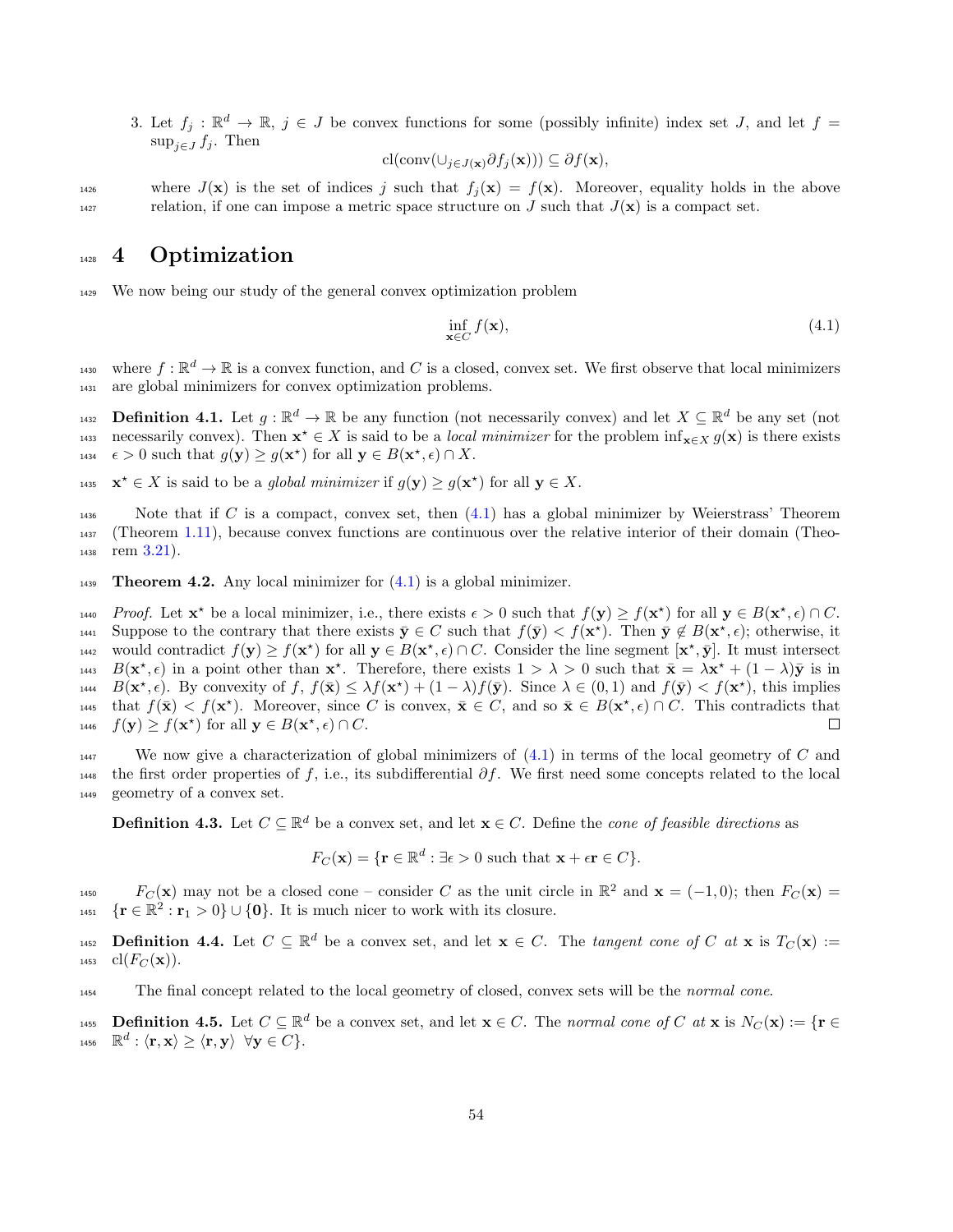The normal cone  $N_C(\mathbf{x})$  is the set of vectors  $\mathbf{r} \in \mathbb{R}^d$  such that x is the maximizer over C for the 1458 corresponding linear functional  $\langle \mathbf{r}, \cdot \rangle$ , i.e.,  $\langle \mathbf{r}, \mathbf{x} \rangle = \sup_{\mathbf{y} \in C} \langle \mathbf{r}, \mathbf{y} \rangle$ . Moreover, since  $N_C(\mathbf{x}) = \{ \mathbf{r} \in \mathbb{R}^d :$  $\langle \mathbf{r}, \mathbf{y} - \mathbf{x} \rangle \leq 0 \quad \forall \mathbf{y} \in C$  which is an intersection of halfspaces with the origin on the boundary, it is 1460 immediate that N<sub>C</sub> is a closed, convex cone. Note that any nonzero vector  $\mathbf{r} \in N_C(\mathbf{x})$  defines a supporting 1461 hyperplane  $H(\mathbf{r},\langle\mathbf{r},\mathbf{x}\rangle)$  at **x**.

<span id="page-54-0"></span>**Proposition 4.6.** Let  $C \subseteq \mathbb{R}^d$  be a convex set, and let  $\mathbf{x} \in C$ . Then  $F_C(\mathbf{x})$ ,  $T_C(\mathbf{x})$  and  $N_C(\mathbf{x})$  are all convex 1463 cones, with  $T_C(\mathbf{x})$ ,  $N_C(\mathbf{x})$  being closed, convex cones. Moreover,  $N_C(\mathbf{x}) = T_C(\mathbf{x})^{\circ}$ , i.e., the tangent cone and <sup>1464</sup> the normal cone are polars of each other.

 $1465$  $1465$  $1465$  *Proof.* See Problem 4 in "HW for Week X".

 $\Box$ 

<sup>1466</sup> We are now ready to state the characterization of a global minimizer of [\(4.1\)](#page-53-0), in terms of the local  $_{1467}$  geometry of C and the first-order information of f.

**Theorem 4.7.** Let  $f : \mathbb{R}^d \to \mathbb{R}$  be a convex function, and C be a closed, convex set. Then the following are <sup>1469</sup> all equivalent.

- <sup>1470</sup> 1.  $\mathbf{x}^*$  is a global minimizer of  $(4.1)$ .
- <sup>1471</sup> 2.  $f'(\mathbf{x}^*; \mathbf{y} \mathbf{x}^*) \ge 0$  for all  $\mathbf{y} \in C$ .
- <sup>1472</sup> 3.  $f'(\mathbf{x}^*; \mathbf{r}) \ge 0$  for all  $\mathbf{r} \in T_C(\mathbf{x}^*)$ .

$$
A_{1473} \qquad 4. \quad \mathbf{0} \in \partial f(\mathbf{x}^{\star}) + N_C(\mathbf{x}^{\star}).
$$

 $Proof. 1. \implies 2. \text{ Since } f(\mathbf{z}) \geq f(\mathbf{x}^{\star}) \text{ for all } \mathbf{z} \in C, \text{ in particular this holds for } \mathbf{z} = \mathbf{x}^{\star} + t(\mathbf{y} - \mathbf{x}^{\star}) \text{ for all } \mathbf{z} \in C.$  $\begin{array}{ll} 0 \leq t \leq 1. \end{array}$  Therefore,  $\frac{f(x^*+t(y-x^*))-f(x^*)}{t} \geq 0$  for all  $t \in (0,1)$ . Taking the limit as  $t \to 0$ , we obtain that 1476  $f'(\mathbf{x}^*; \mathbf{y} - \mathbf{x}^*) \geq 0$ .

1477 2.  $\implies$  3. We first show that  $f'(\mathbf{x}^*; \mathbf{r}) \geq 0$  for all  $\mathbf{r} \in F_C(\mathbf{x})$ . Let  $\epsilon > 0$  such that  $\mathbf{y} = \mathbf{x}^* + \epsilon \mathbf{r} \in C$ . <sup>1478</sup> By assumption,  $0 \le f'(\mathbf{x}^*; \mathbf{y} - \mathbf{x}^*) = f'(\mathbf{x}^*; \epsilon \mathbf{r}) = \epsilon f'(\mathbf{x}; \mathbf{r})$ , using the positive homogeneity of  $f'(\mathbf{x}^*; \cdot)$ , since <sup>1479</sup>  $f'(\mathbf{x}^*; \cdot)$  is sublinear by Proposition [3.60.](#page-49-4) Diving by  $\epsilon$ , we obtain that  $f'(\mathbf{x}^*; \mathbf{r}) \geq 0$  for all  $\mathbf{r} \in F_C(\mathbf{x}^*)$ . 1480 Since  $f'(\mathbf{x}^*; \cdot)$  is sublinear, it is convex by Proposition [3.32,](#page-42-0) and thus, it is continuous by Theorem [3.21.](#page-38-2) 1481 Consequently, it must be nonnegative on  $T_C(\mathbf{x}) = \text{cl}(F_C(\mathbf{x}))$ , because it is nonnegative on  $F_C(\mathbf{x})$ .

1482 3.  $\implies$  4. Suppose to the contrary that  $0 \notin \partial f(x^*) + N_C(x^*)$ . Since f is assumed to be finite-valued 1483 everywhere, dom $(f) = \mathbb{R}^d$ . Thus, by Problem [15](#page-5-0) in "HW for Week IX",  $\partial f(x^*)$  is a compact, convex set. 1484 Moreover,  $N_C(\mathbf{x}^*)$  is a closed, convex cone by Proposition [4.6.](#page-54-0) Therefore, by Problem [6](#page-3-6) in "HW for Week 1485 II",  $\partial f(\mathbf{x}^*) + N_C(\mathbf{x}^*)$  is a closed, convex set. By the separating hyperplane theorem (Theorem [2.20\)](#page-10-1), there 1486 exist  $\mathbf{a} \in \mathbb{R}^d, \delta \in \mathbb{R}$  such that  $0 = \langle \mathbf{a}, \mathbf{0} \rangle > \delta \ge \langle \mathbf{a}, \mathbf{v} \rangle$  for all  $\mathbf{v} \in \partial f(\mathbf{x}^{\star}) + N_C(\mathbf{x}^{\star})$ .

First, we claim that  $\langle \mathbf{a}, \mathbf{n} \rangle \leq 0$  for all  $\mathbf{n} \in N_C(\mathbf{x}^*)$ . Otherwise, consider  $\bar{\mathbf{n}} \in N_C(\mathbf{x}^*)$  such that  $\langle \mathbf{a}, \bar{\mathbf{n}} \rangle > 0$ . 1488 Since  $N_C(\mathbf{x}^*)$  is a convex cone,  $\lambda \bar{\mathbf{n}} \in N_C(\mathbf{x}^*)$  for all  $\lambda \geq 0$ . But then consider any  $\mathbf{s} \in \partial f(\mathbf{x})$  (which is 1489 nonempty by Problem [15](#page-5-0) in "HW for Week IX") and the set of points  $s + \lambda \bar{n}$ . Since  $\langle a, \bar{n} \rangle > 0$ , we can find 1490  $\lambda \geq 0$  large enough such that  $\langle \mathbf{a}, \mathbf{s} + \lambda \bar{\mathbf{n}} \rangle > \delta$ , contradicting that  $\delta \geq \langle \mathbf{a}, \mathbf{v} \rangle$  for all  $\mathbf{v} \in \partial f(\mathbf{x}^*) + N_C(\mathbf{x}^*)$ .

Since  $\langle \mathbf{a}, \mathbf{n} \rangle \leq 0$  for all  $\mathbf{n} \in N_C(\mathbf{x}^*)$ , we obtain that  $\mathbf{a} \in N_C(\mathbf{x}^*)^{\circ} = T_C(\mathbf{x}^*)$ , by Proposition [4.6.](#page-54-0) Now 1492 we use the fact that  $\partial f(\mathbf{x}^*) \subseteq \partial f(\mathbf{x}^*) + N_C(\mathbf{x}^*)$ , since  $\mathbf{0} \in N_C(\mathbf{x}^*)$ . This implies that  $\langle \mathbf{a}, \mathbf{s} \rangle \leq \delta < 0$ 1493 for all  $s \in \partial f(x^*)$ . Since  $\partial f(x^*)$  is a compact, convex set, this implies that  $\sup_{s \in \partial f(x^*)}\langle a, s \rangle < 0$ . From 1494 Theorem [3.61,](#page-50-0)  $f'(\mathbf{x}^*; \mathbf{a}) = \sigma_{\partial f(\mathbf{x}^*)}(\mathbf{a}) = \sup_{\mathbf{s} \in \partial f(\mathbf{x}^*)} \langle \mathbf{a}, \mathbf{s} \rangle < 0$ . This contradicts the assumption of 3., because 1495 we showed above that  $\mathbf{a} \in T_C(\mathbf{x}^*)$ .

4.  $\implies$  1. Consider any  $y \in C$ . Since  $0 \in \partial f(x^*) + N_C(x^*)$ , there exist  $s \in \partial f(x^*)$  and  $n \in N_C(x^*)$  such that  $0 = s + n$ . Now,  $y - x^* \in T_C(x^*)$  and so  $\langle y - x^*, n \rangle \leq 0$  by Proposition [4.6.](#page-54-0) Since we have

$$
0=\langle \mathbf{y}-\mathbf{x}^{\star},\mathbf{0}\rangle=\langle \mathbf{y}-\mathbf{x}^{\star},\mathbf{s}\rangle+\langle \mathbf{y}-\mathbf{x}^{\star},\mathbf{n}\rangle,
$$

1496 this implies that  $\langle y - x^*, s \rangle \ge 0$ . By definition of subgradient,  $f(y) \ge f(x^*) + \langle s, y - x^* \rangle \ge f(x^*)$ . Since <sup>1497</sup> the choice of  $y \in C$  was arbitrary, this shows that  $x^*$  is a global minimizer.  $\Box$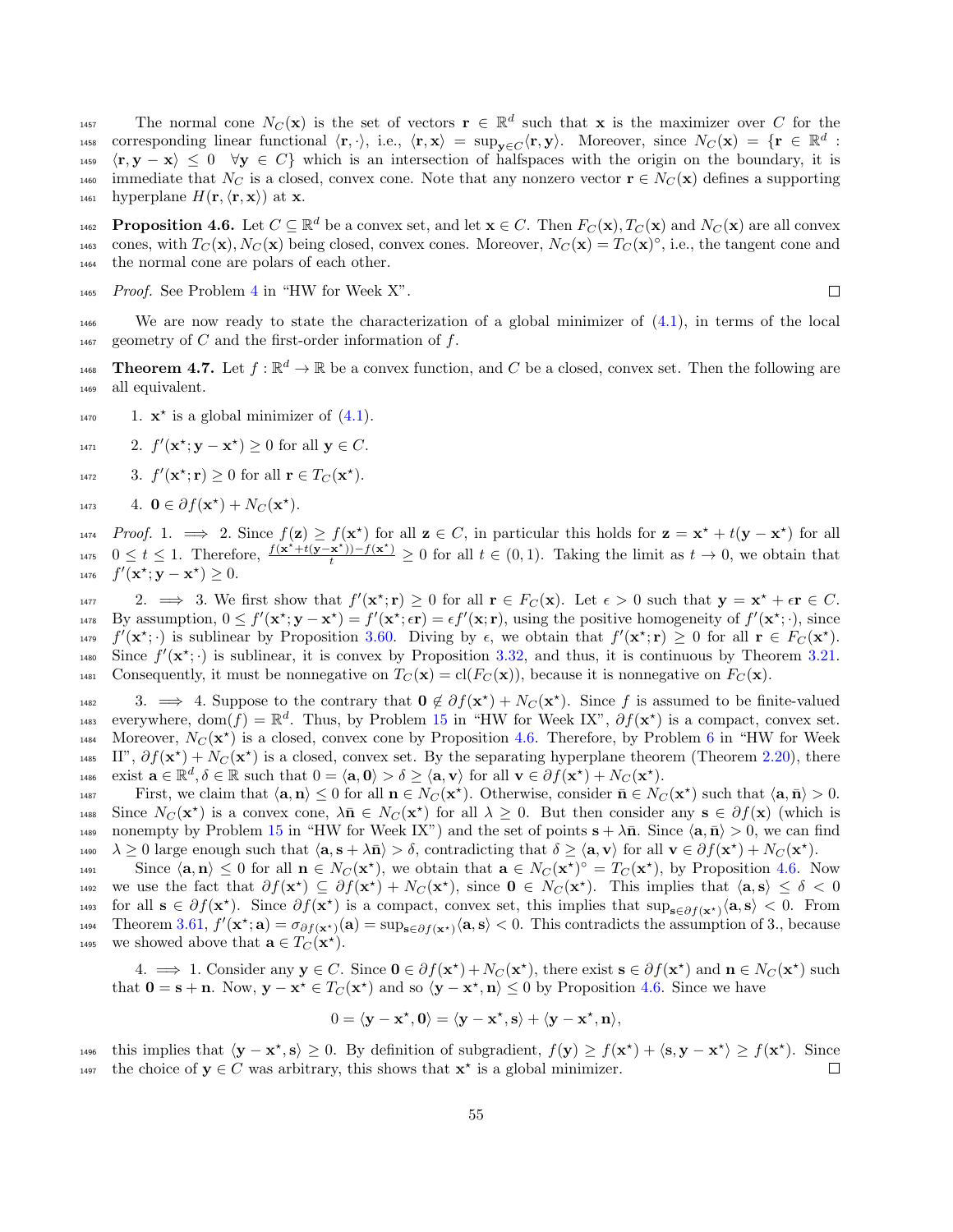1498 Corollary 4.8. Let  $\mathbf{x}^*$  be a minimizer for [\(4.1\)](#page-53-0). If  $\mathbf{x}^* \in \text{int}(C)$ , then  $\mathbf{0} \in \partial f(\mathbf{x}^*)$ . In particular, if f is realvalued everywhere and  $C = \mathbb{R}^d$ , then a minimizer of f must contain **0** in its subdifferential. Consequently,  $_{1500}$  if f is differentiable everywhere, the gradient at the minimizer must be 0.

1501 Proof. This follows from the fact that for any convex set C and any  $y \in \text{int}(C)$ ,  $N_C(y) = \{0\}$  (Why?).  $\square$ 

 $1502$  Algorithmic setup: First-order oracles. To tackle the problem  $(4.1)$  computationally, we have to set  $_{1503}$  up a precise way to access the values/subgradients of the function f and test if given points belong to the  $1504 \text{ set } C \text{ or not. To make this algorithmically clean, we define first-order oracles.}$ 

1505 **Definition 4.9.** A *first order oracle* for a convex function  $f : \mathbb{R}^d \to \mathbb{R}$  is an oracle/algorithm/black-box that takes as input any  $\mathbf{x} \in \mathbb{R}^d$  and returns  $f(\mathbf{x})$  and some  $\mathbf{s} \in \partial f(\mathbf{x})$ . A first order oracle for a closed, convex set <sup>1507</sup>  $C \subseteq \mathbb{R}^d$  is an oracle/algorithm/black-box that takes as input any  $\mathbf{x} \in \mathbb{R}^d$  and either correctly reports that <sup>1508</sup>  $\mathbf{x} \in C$  or correctly reports a separating hyperplane separating  $\mathbf{x}$  from C, i.e., it returns  $\mathbf{a} \in \mathbb{R}^d, \delta \in \mathbb{R}$  such that  $C \subseteq H^{-}(\mathbf{a}, \delta)$  and  $\langle \mathbf{a}, \mathbf{x} \rangle > \delta$ . Such an oracle is also known as a separation oracle.

### <span id="page-55-0"></span><sup>1510</sup> 4.1 Subgradient algorithm

 $1511$  To build up towards an algorithm that assumes only first-order oracles for f and C, we will first look at the <sup>1512</sup> situation where we have a first order oracle for f, and a *stronger* oracle for C which, given any  $\mathbf{x} \in \mathbb{R}^d$ , can 1513 report the closest point in C to x (assuming C is nonempty). Recall that in the proof of Theorem [2.20,](#page-10-1) we  $_{1514}$  had shown that such a closest point always exists as long as C is a nonempty, closed, convex set. In fact, <sup>1515</sup> the proof holds even for a closed set; convexity was not sued to show the existence of a closest point. We <sup>1516</sup> now strengthen the observation by showing that under the additional assumption of convexity, the closest <sup>1517</sup> point is unique.

**Proposition 4.10.** Let  $C \subseteq \mathbb{R}^d$  be a nonempty, closed, convex set and let  $\mathbf{x} \in \mathbb{R}^d$ . Then there is a unique 1519 point  $\mathbf{x}^* \in C$  such that  $\|\mathbf{x} - \mathbf{x}^*\| \le \|\mathbf{x} - \mathbf{y}\|$  for all  $\mathbf{y} \in C$ .

*Proof.* If  $x \in C$ , then the conclusion is true by setting  $x^* = x$ . So we assume  $x \notin C$ . Following the proof of Theorem [2.20,](#page-10-1) there exists a closest point  $\mathbf{x}^* \in C$  and  $\mathbf{a} = \mathbf{x} - \mathbf{x}^*$  satisfies  $\langle \mathbf{a}, \mathbf{y} - \mathbf{x}^* \rangle \leq 0$  for all  $\mathbf{y} \in C$ . Thus,

$$
\|\mathbf{x}-\mathbf{y}\|^2 = \|\mathbf{a}+(\mathbf{x}^*-\mathbf{y})\|^2 = \|\mathbf{a}\|^2 + \langle \mathbf{a}, \mathbf{x}^*-\mathbf{y}\rangle + \|\mathbf{x}^*-\mathbf{y}\|^2 > \|\mathbf{x}^*-\mathbf{y}\|^2,
$$

1520 where the last inequality follows form the fact that  $\mathbf{a} \neq \mathbf{0}$  and  $\langle \mathbf{a}, \mathbf{x}^* - \mathbf{y} \rangle \ge 0$ .

1521 **Definition 4.11.** Proj<sub>C</sub>( $\bf{x}$ ) will denote the unique closest point (under the standard Euclidean norm) in C <sup>1522</sup> to x.

Note that an oracle that reports  $\text{Proj}_C(\mathbf{x})$  for any  $\mathbf{x} \in \mathbb{R}^d$  is stronger than a separation oracle for C,  $\text{because Proj}_{C}(\mathbf{x}) = \mathbf{x}$  if and only if  $\mathbf{x} \in C$ , and when  $\text{Proj}_{C}(\mathbf{x}) \neq \mathbf{x}$ , then one can use  $\mathbf{a} = \mathbf{x} - \text{Proj}_{C}(\mathbf{x})$ <sup>1525</sup> and  $\delta = \langle \mathbf{a}, \text{Proj}_C(\mathbf{x}) \rangle$  as a separating hyperplane; see the proof of Theorem [2.20.](#page-10-1) Even so, for "simple" <sup>1526</sup> sets C, computing  $\text{Proj}_C(\mathbf{x})$  is not a difficult task. For example, when  $C = \mathbb{R}^d_+$ , then  $\text{Proj}_C(\mathbf{x}) = \mathbf{y}$ , where 1527  $\mathbf{y}_i = \max\{0, \mathbf{x}_i\}$  for all  $i = 1, \ldots, d$ .

<sup>1528</sup> We now give a simple and elegant algorithm to solve the problem [\(4.1\)](#page-53-0) when one has access to an oracle that can output  $\text{Proj}_C(\mathbf{x})$  for any  $\mathbf{x} \in \mathbb{R}^d$ , and a first-order oracle for  $f : \mathbb{R}^d \to \mathbb{R}$ . The algorithm does not 1530 assume any properties beyond convexity for the function  $f$  (e.g., differentiability). Note that, in particular, <sup>1531</sup> when we have no constraints, i.e.,  $C = \mathbb{R}^n$ , then  $\text{Proj}_C(\mathbf{x}) = \mathbf{x}$  for all  $\mathbf{x} \in \mathbb{R}^n$ . Therefore, this algorithm can <sup>1532</sup> be used for unconstrained optimization of general convex functions with only a first-order oracle for f.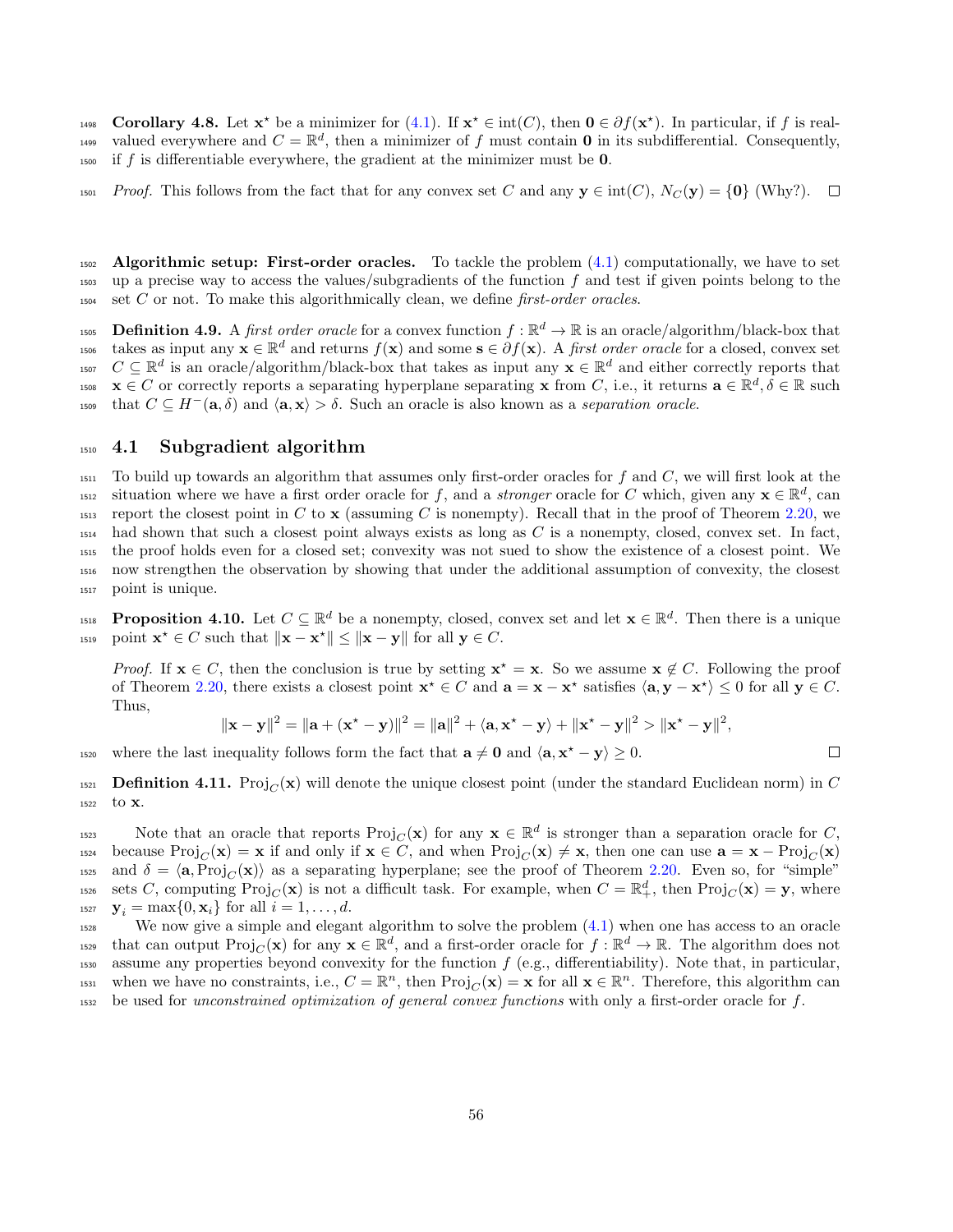#### <sup>1533</sup> Subgradient Algorithm.

1. Choose any sequence  $h_0, h_1, \ldots,$  of strictly positive numbers. Let  $\mathbf{x}^0 \in C$  (which can be found by taking an arbitrary point in  $\mathbb{R}^d$  and projecting to C).

$$
1536 \t 2. For i = 0, 1, 2, ..., do
$$

<sup>1537</sup> (a) Use the first-order oracle for f to get some  $s^i \in \partial f(x^i)$ . If  $s^i = 0$ , then stop and report  $x^i$  as the <sup>1538</sup> optimal point.

$$
\text{1539} \qquad \qquad \text{(b) Set } \mathbf{x}^{i+1} = \text{Proj}_C \big( \mathbf{x}^i - h_i \frac{\mathbf{s}^i}{\|\mathbf{s}^i\|} \big).
$$

<sup>1540</sup> The points  $\mathbf{x}^0, \mathbf{x}^1, \ldots$  will be called the *iterates* of the Subgradient Algorithm. We now do a simple 1541 convergence analysis for the algorithm. First, a simple observation about the point  $\text{Proj}_C(\mathbf{x})$ .

<span id="page-56-0"></span>**Lemma 4.12.** Let  $C \subseteq \mathbb{R}^d$  be a closed, convex set, let  $\mathbf{x}^* \in C$  and  $\mathbf{x} \in \mathbb{R}^d$  (not necessarily in C). Then

$$
\|\mathrm{Proj}_C(\mathbf{x}) - \mathbf{x}^{\star}\| \le \|\mathbf{x} - \mathbf{x}^{\star}\|.
$$

*Proof.* The interesting case is when  $x \notin C$ . The proof of Theorem [2.20](#page-10-1) shows that if we set  $a = x - Proj_C(x)$ , then  $\langle \mathbf{a}, \text{Proj}_C(\mathbf{x}) - \mathbf{y} \rangle \ge 0$  for all  $\mathbf{y} \in C$ ; in particular,  $\langle \mathbf{a}, \text{Proj}_C(\mathbf{x}) - \mathbf{x}^* \rangle \ge 0$ . We now observe that

$$
\|\mathbf{x} - \mathbf{x}^{\star}\|^2 = \|\mathbf{x} - \text{Proj}_C(\mathbf{x}) + \text{Proj}_C(\mathbf{x}) - \mathbf{x}^{\star}\|^2
$$
  
\n
$$
= \|\mathbf{a} + \text{Proj}_C(\mathbf{x}) - \mathbf{x}^{\star}\|^2
$$
  
\n
$$
= \|\mathbf{a}\|^2 + \|\text{Proj}_C(\mathbf{x}) - \mathbf{x}^{\star}\|^2 + 2\langle \mathbf{a}, \text{Proj}_C(\mathbf{x}) - \mathbf{x}^{\star}\rangle
$$
  
\n
$$
\geq \|\text{Proj}_C(\mathbf{x}) - \mathbf{x}^{\star}\|^2,
$$

1542 since  $\langle \mathbf{a}, \text{Proj}_C(\mathbf{x}) - \mathbf{x}^* \rangle \ge 0$ .

**Theorem 4.13.** Let  $f : \mathbb{R}^d \to \mathbb{R}$  be a convex function, and let  $\mathbf{x}^* \in \arg \min_{\mathbf{x} \in C} f(\mathbf{x})$  (i.e, we assume a minimizer exists for the problem). Suppose  $\mathbf{x}^0 \in B(\mathbf{x}^*, R)$  for some real number  $R \geq 0$ . Let  $M :=$  $M(B(\mathbf{x}^*, R))$  be a Lipschitz constant for f, guaranteed to exist by Theorem [3.21,](#page-38-2) i.e.,  $|f(\mathbf{x}) - f(\mathbf{y})| \le$  $M\|\mathbf{x}-\mathbf{y}\|$  for all  $\mathbf{x}, \mathbf{y} \in B(\mathbf{x}^*, R)$ . Let  $\mathbf{x}^0, \mathbf{x}^1, \ldots$  be the sequence of iterates obtained by the Subgradient Algorithm above and assume that a zero subgradient was not reported in any iteration. Then, for every  $k \geq 0$ ,

$$
\min_{i=0,...,k} f(\mathbf{x}^i) \le f(\mathbf{x}^*) + M\bigg(\frac{R^2 + \sum_{i=0}^k h_i^2}{2\sum_{i=0}^k h_i}\bigg).
$$

*Proof.* Define  $r_i = \|\mathbf{x}^i - \mathbf{x}^{\star}\|$  and  $v_i = \frac{\langle \mathbf{s}^i, \mathbf{x}^i - \mathbf{x}^{\star} \rangle}{\|\mathbf{s}^i\|}$  $\frac{\mathbf{x}^i - \mathbf{x}^*}{\|\mathbf{s}^i\|}$  for  $i = 0, 1, 2, \ldots$  Note that  $v_i \geq 0$  for all  $i \geq 0$  since  $\mathbf{s}^i$  is a subgradient at  $x^i$  and  $x^*$  is the minimizer (Verify!!). We next observe that

$$
r_{i+1}^2 = \|\text{Proj}_C(\mathbf{x}^i - h_i \frac{\mathbf{s}^i}{\|\mathbf{s}^i\|}) - \mathbf{x}^*\|^2
$$
  
\n
$$
\leq \|\mathbf{x}^i - h_i \frac{\mathbf{s}^i}{\|\mathbf{s}^i\|} - \mathbf{x}^*\|^2
$$
by Lemma 4.12  
\n
$$
= \|\mathbf{x}^i - \mathbf{x}^*\|^2 + h_i^2 - 2h_i v_i
$$
  
\n
$$
= r_i^2 + h_i^2 - 2h_i v_i
$$

<sup>1543</sup> Adding these inequalities for  $i = 0, 1, \ldots, k$ , we obtain that

<span id="page-56-1"></span>
$$
r_{k+1}^2 \le r_0^2 + \sum_{i=0}^k h_i^2 - 2 \sum_{i=0}^k h_i v_i.
$$
 (4.2)

Let  $v_{\min} = \min_{i=0,\dots,k} v_i$  and let  $i^{\min}$  be such that  $v_{\min} = v_{i^{\min}}$ . Using the fact that  $r_0^2 = ||\mathbf{x}^0 - \mathbf{x}^*||^2 \leq R^2$ , and that  $r_{k+1}^2 \geq 0$ , we obtain from [\(4.2\)](#page-56-1) that

$$
v_{\min}(2\sum_{i=0}^{k}h_i) \le 2\sum_{i=0}^{k}h_iv_i \le R^2 + \sum_{i=0}^{k}h_i^2.
$$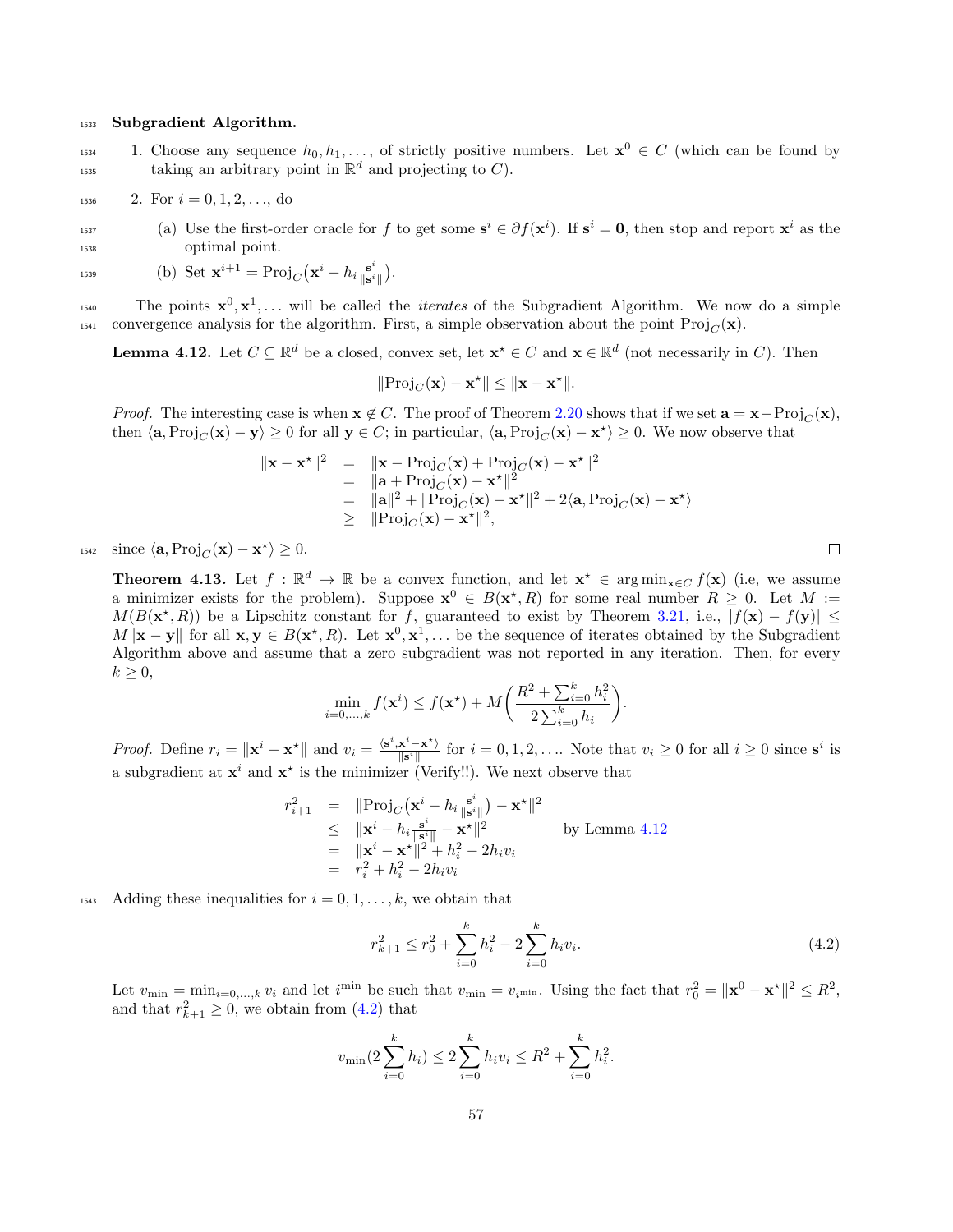<span id="page-57-0"></span><sup>1544</sup> Consequently,

<span id="page-57-1"></span>
$$
v_{\min} \leq \frac{R^2 + \sum_{i=0}^k h_i^2}{2 \sum_{i=0}^k h_i}.
$$
\n
$$
\mathbf{s}^{\min} \tag{4.3}
$$
\n
$$
\mathbf{x}^{\min}
$$
\n
$$
\mathbf{x}^{\min}
$$
\n
$$
\mathbf{x}^{\min}
$$
\n
$$
\mathbf{x}^{\min}
$$
\n
$$
\mathbf{x}^{\min}
$$
\n
$$
\mathbf{x}^{\min}
$$
\n
$$
\mathbf{x}^{\min}
$$
\n
$$
\mathbf{x}^{\min}
$$
\n
$$
\mathbf{x}^{\min}
$$
\n
$$
\mathbf{x}^{\min}
$$
\n
$$
\mathbf{x}^{\min}
$$

Figure 3: Using  $v_{\text{min}}$  to bound the function value. The line through  $\bar{x}$  and  $x^{i^{\min}}$  represents the hyperplane  $H := H(\mathbf{s}^{i^{\min}}, \langle \mathbf{s}^{i^{\min}}, \mathbf{x}^{i^{\min}} \rangle).$ 

Consider the hyperplane  $H := H(\mathbf{s}^{i^{min}}, \langle \mathbf{s}^{i^{min}}, \mathbf{x}^{i^{min}} \rangle)$  passing through  $\mathbf{x}^{i^{min}}$ , orthogonal to  $\mathbf{s}^{i^{min}}$ . Let  $\bar{\mathbf{x}}$ be the point on H closest to  $\mathbf{x}^*$ ; see Figure [3.](#page-57-0) By Problem [12](#page-4-3) in "HW for Week IX",  $v_{\min} = ||\bar{\mathbf{x}} - \mathbf{x}^*||$ . Moreover,  $v_{\min} \le v_0 \le ||\mathbf{x}^0 - \mathbf{x}^*|| \le R$ . Therefore,  $\bar{\mathbf{x}} \in B(\mathbf{x}^*, R)$ . Using the Lipschitz constant M, we obtain that  $f(\bar{\mathbf{x}}) \leq f(\mathbf{x}^*) + Mv_{\min}$ . Finally, since  $\mathbf{s}^{i^{\min}} \in \partial f(\mathbf{x}^{i^{\min}})$ , we must have that  $f(\bar{\mathbf{x}}) \geq f(\mathbf{x}^{i^{\min}}) + \langle \mathbf{s}^{i^{\min}}, \bar{\mathbf{x}} - \mathbf{s}^{i^{\min}} \rangle$  $\mathbf{x}^{i^{\min}}$  =  $f(\mathbf{x}^{i^{\min}})$ , since  $\bar{\mathbf{x}}, \mathbf{x}^{i^{\min}} \in H$ . Therefore, we obtain

$$
\min_{i=0,\dots,k} f(\mathbf{x}^i) \le f(\mathbf{x}^{i^{\min}}) \le f(\bar{\mathbf{x}}) \le f(\mathbf{x}^*) + Mv_{\min} \le f(\mathbf{x}^*) + M\left(\frac{R^2 + \sum_{i=0}^k h_i^2}{2\sum_{i=0}^k h_i}\right),
$$

 $_{1545}$  where the last inequality follows from  $(4.3)$ .

<sup>1546</sup><br>If we fix the number of steps of the algorithm to be  $N \in \mathbb{N}$ , then the choice of  $h_0, \ldots, h_N$  that minimizes<br><sup>1547</sup><br> $\frac{R^2 + \sum_{i=0}^N h_i^2}{2 \sum_{i=0}^N h_i}$  is where  $h_i = \frac{R}{\sqrt{N+1}}$  for all  $i = 0, \ldots, N$ , which yi

<span id="page-57-2"></span>Corollary 4.14. Let  $f : \mathbb{R}^d \to \mathbb{R}$  be a convex function, and let  $\mathbf{x}^* \in \arg \min_{\mathbf{x} \in C} f(\mathbf{x})$ . Suppose  $\mathbf{x}^0 \in$  $B(\mathbf{x}^*,R)$  for some real number  $R \geq 0$ . Let  $M := M(B(\mathbf{x}^*,R))$  be a Lipschitz constant for f. Let  $N \in \mathbb{N}$ be any natural number, and set  $h_i = \frac{R}{\sqrt{N+1}}$  for all  $i = 0, \ldots, N$ . Then the iterates of the Subgradient Algorithm, with this choice of  $h_i$ , satisfy

$$
\min_{i=0,\ldots,N} f(\mathbf{x}^i) \le f(\mathbf{x}^\star) + \frac{MR}{\sqrt{N+1}}.
$$

Turning this around, if we want to be within  $\epsilon$  of the optimal value  $f(\mathbf{x}^*)$  for some  $\epsilon > 0$ , we should run the Subgradient Algorithm for  $\frac{M^2 R^2}{\epsilon^2}$ <sup>1549</sup> the Subgradient Algorithm for  $\frac{M^2 R^2}{\epsilon^2}$  iterates, with  $h_i = \frac{\epsilon}{M}$ .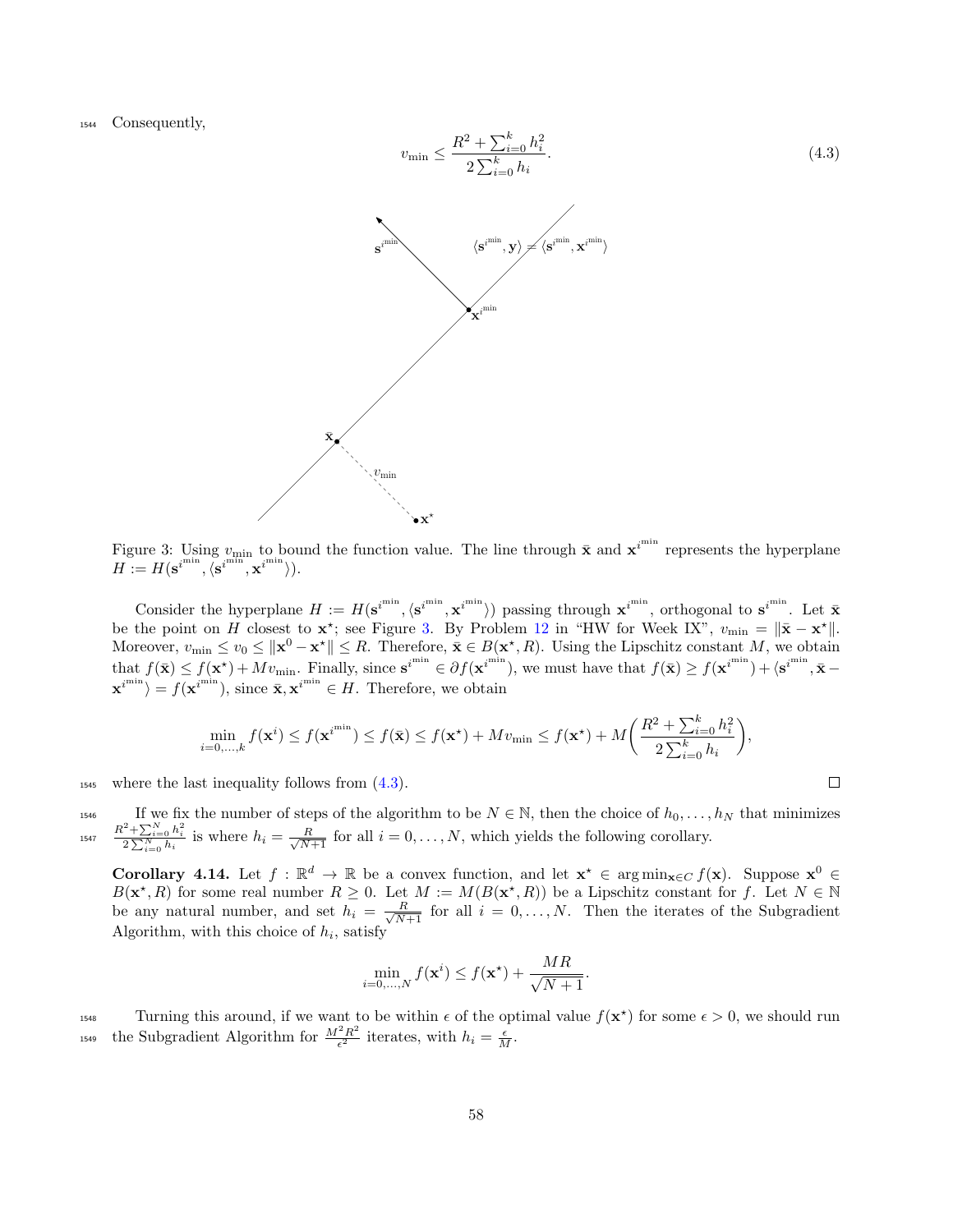<sup>1550</sup> If we theoretically let the algorithm run for infinitely many steps, we would hope to make the difference <sup>1551</sup> between  $\min_i f(\mathbf{x}^i)$  and  $f(\mathbf{x}^*)$  go to 0 in the limit. This, of course, depends on the choice of the sequence <sup>1552</sup>  $h_0, h_1, \ldots$  so that the expression  $\frac{R^2 + \sum_{i=0}^k h_i^2}{2 \sum_{i=0}^k h_i} \to 0$  as  $k \to \infty$ . There is a general sufficient condition that <sup>1553</sup> guarantees this.

**Proposition 4.15.** Let  $\{h_i\}_{i=0}^{\infty}$  be a sequence of strictly positive real numbers such that  $\lim_{i\to\infty} h_i = 0$  and  $\sum_{i=1}^{\infty} h_i = \infty$  (e.g.,  $h_i = \frac{1}{i}$ ). Then, for any real number R,

$$
\lim_{k \to \infty} \frac{R^2 + \sum_{i=0}^k h_i^2}{2 \sum_{i=0}^k h_i} = 0.
$$

<span id="page-58-1"></span>1554 Remark 4.16. Corollary [4.14](#page-57-2) shows that the subgradient algorithm has a convergence that is *independent*  $1555$  of the dimension! Now matter how large d is, as long as one can access subgradients for f and project to 1556 C, the number of iterations needed to converge to within  $\epsilon$  is  $O(\frac{1}{\epsilon^2})$ . This is important to keep in mind for <sup>1557</sup> applications where the dimension is extremely large.

### <sup>1558</sup> 4.2 Generalized inequalities and convex mappings

<sup>1559</sup> We first review the notion of a partially ordered set.

1560 Definition 4.17. Let X be any set. A partial order on X is a binary relation on X, i.e., a subset  $\mathcal{R} \subseteq X \times X$ 1561 that satisfies certain conditions. We will denote  $x \preccurlyeq y$  for  $x, y \in X$  if  $(x, y) \in \mathcal{R}$ . The conditions are as <sup>1562</sup> follows:

<sup>1563</sup> 1.  $x \preccurlyeq x$  for all  $x \in X$ .

1564 2.  $x \preccurlyeq y$  and  $y \preccurlyeq z$  implies  $x \preccurlyeq z$ .

<sup>1565</sup> 3.  $x \preccurlyeq y$  and  $y \preccurlyeq x$  if and only if  $x = y$ .

1566 We would like to be able to define partial orders on  $\mathbb{R}^m$  for any  $m \geq 1$ . In doing so, we want to be <sup>1567</sup> mindful of the vector space structure of  $\mathbb{R}^m$ .

1568 **Definition 4.18.** We will say that a binary relation on  $\mathbb{R}^m$  is a *generalized inequality*, if it satisfies the <sup>1569</sup> following conditions.

- <sup>1570</sup> 1.  $\mathbf{x} \preccurlyeq \mathbf{x}$  for all  $\mathbf{x} \in \mathbb{R}^m$ .
- 1571 2.  $\mathbf{x} \preccurlyeq \mathbf{y}$  and  $\mathbf{y} \preccurlyeq \mathbf{z}$  implies  $\mathbf{x} \preccurlyeq \mathbf{z}$ .
- $1572$  3.  $\mathbf{x} \preccurlyeq \mathbf{y}$  and  $\mathbf{y} \preccurlyeq \mathbf{x}$  if and only if  $\mathbf{x} = \mathbf{y}$ .
- <sup>1573</sup> 4.  $\mathbf{x} \preccurlyeq \mathbf{y}$  implies  $\mathbf{x} + \mathbf{z} \preccurlyeq \mathbf{y} + \mathbf{z}$  for all  $\mathbf{z} \in \mathbb{R}^m$ .
- 1574 5.  $\mathbf{x} \preccurlyeq \mathbf{y}$  implies  $\lambda \mathbf{x} \preccurlyeq \lambda \mathbf{y}$  for all  $\lambda \geq 0$ .
- <sup>1575</sup> Generalized inequalities have an elegant geometric characterization.

1576 **Proposition 4.19.** Let  $K \subseteq \mathbb{R}^m$  be a closed, convex, pointed cone. Then, the relation on  $\mathbb{R}^m$  defined by  $1577 \text{ X} \preccurlyeq_K \text{y}$  if and only if  $\text{y} - \text{x} \in K$ , is a generalized inequality. In this case, we say that  $\preccurlyeq_K$  is the generalized  $_{1578}$  inequality *induced by K*.

Conversely, any generalized inequality  $\preccurlyeq$  is induced by a unique convex cone given by  $K_{\preccurlyeq} = \{ \mathbf{x} \in \mathbb{R}^d :$ 1580  $0 \leq x$ . In other words,  $\leq$  is the same relation as  $\leq K_{\leq}$ .

- <sup>1581</sup> Proof. Left as an exercise.
- <span id="page-58-0"></span><sup>1582</sup> Example 4.20. Here are some examples of generalized inequalities.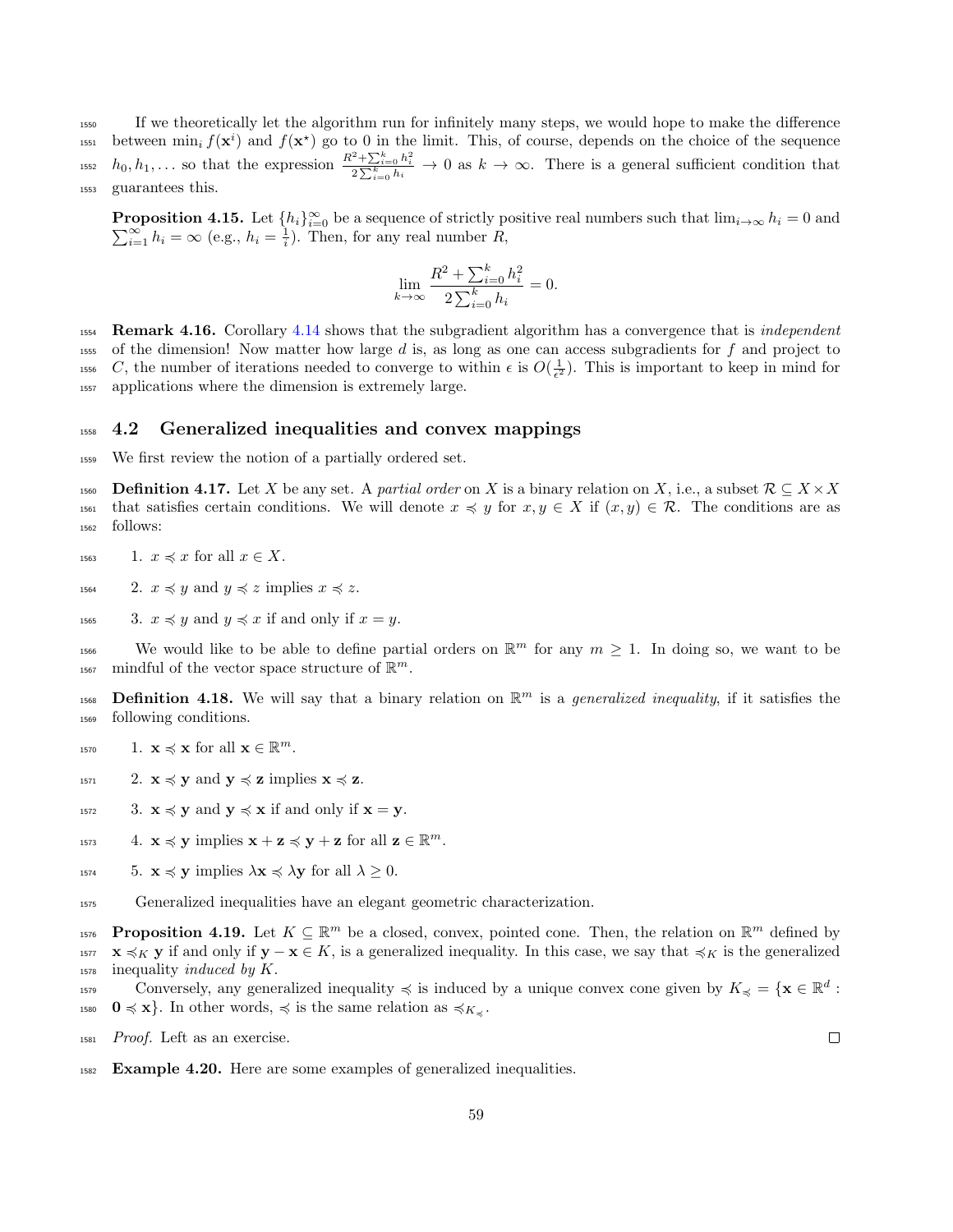<sup>1583</sup> 1.  $K = \mathbb{R}^m_+$  induces the generalized inequality  $\mathbf{x} \preccurlyeq_K \mathbf{y}$  if and only if  $\mathbf{x}_i \leq \mathbf{y}_i$  for all  $i = 1, ..., m$ . This is often abbreviated to  $\mathbf{x} \leq \mathbf{y}$ , and is sometimes called the "canonical" generalized inequality on  $\mathbb{R}^m$ .

<sup>1585</sup> 2.  $K = {\mathbf{x} \in \mathbb{R}^d : \sqrt{\mathbf{x}_1^2 + \ldots + \mathbf{x}_{d-1}^2} \leq \mathbf{x}_d}$ . This cone is called the *Lorentz cone*, and the corresponding <sup>1586</sup> generalized inequality is called a second order cone constraints (SOCC).

<sup>1587</sup> 3. Let  $m = n^2$  for some  $n \in \mathbb{N}$ , i.e., consider the space  $\mathbb{R}^{n^2}$ . Identifying  $\mathbb{R}^{n^2} = \mathbb{R}^{n \times n}$  with some ordering of the coordinates, we think of  $\mathbb{R}^{n^2}$  as the space of all  $n \times n$  matrices. Let K be the cone of all symmetric <sup>1589</sup> matrices that are positive semidefinite; see Definition [1.19.](#page-5-1) The corresponding generalized inequality  $\sum_{1590}$  on  $\mathbb{R}^{n^2}$  is called the *positive semidefinite cone constraint*.

<sup>1591</sup> We would like to extend the notion of convex functions to vector valued maps, for which we will use the <sup>1592</sup> notion of generalized inequalities.

**Definition 4.21.** Let  $\preccurlyeq_K$  be a generalized inequality on  $\mathbb{R}^m$  induced by the cone K. We say that  $G : \mathbb{R}^d \to$  $\mathbb{R}^m$  is a *K*-convex mapping if

$$
G(\lambda {\bf x} + (1-\lambda) {\bf y}) \preccurlyeq_K \lambda G({\bf x}) + (1-\lambda) G({\bf y})
$$

<sup>1593</sup> for all  $\mathbf{x}, \mathbf{y} \in \mathbb{R}^d$  and  $\lambda \in (0, 1)$ .

<span id="page-59-1"></span> $1594$  Example 4.22. Here are some examples of K-convex mappings.

1. Let  $K \subseteq \mathbb{R}^m$  be any closed, convex, pointed cone. If  $G : \mathbb{R}^d \to \mathbb{R}^m$  is an affine map, i.e., there exist a matrix  $A \in \mathbb{R}^{m \times d}$  and a vector  $\mathbf{b} \in \mathbb{R}^m$  such that  $G(\mathbf{x}) = A\mathbf{x} + \mathbf{b}$ , then G is a K-convex mapping.

2. Let  $m = n^2$  for some  $n \in \mathbb{N}$ , i.e., consider the space  $\mathbb{R}^{n^2}$  and let  $\preccurlyeq$  be the *positive semidefinite cone* constraint from part 3. of Example [4.20,](#page-58-0) i.e., induced by the cone  $K$  of positive semidefinite matrices. Let  $A_0, A_1, \ldots, A_d$  be fixed  $p \times n$  matrices, for some  $p \in \mathbb{N}$  (not necessarily equal to n). Define  $G: \mathbb{R}^d \times \mathbb{R} \to \mathbb{R}^{n^2}$  to be the mapping

$$
G(\mathbf{x}, s) = (A_0 + \mathbf{x}_1 A_1 + \ldots + \mathbf{x}_d A_d)^T (A_0 + \mathbf{x}_1 A_1 + \ldots + \mathbf{x}_d A_d) - B,
$$

1597 where B is an arbitrary  $n \times n$  matrix. Then G is a K-convex mapping.

<sup>1598</sup> 3. Let  $K = \mathbb{R}^m_+$ , and let  $g_1, \ldots, g_m : \mathbb{R}^d \to \mathbb{R}$  be convex functions. Let  $G : \mathbb{R}^d \to \mathbb{R}^m$  be defined as <sup>1599</sup>  $G(\mathbf{x}) = (g_1(\mathbf{x}), \dots, g_m(\mathbf{x}))$ , then G is a K-convex mapping.

### <sup>1600</sup> 4.3 Convex optimization with generalized inequalities

<sup>1601</sup> We can now define a very general framework for convex optimization problems, which is more concrete than <sup>1602</sup> the abstraction level of black-box first-order oracles, but is still flexible enough to incorporate the majority <sup>1603</sup> of convex optimization problems that show up in practice.

1604 **Definition 4.23.** Let  $f : \mathbb{R}^d \to \mathbb{R}$  be a convex function, let  $K \subseteq \mathbb{R}^m$  be a closed, convex, pointed cone, <sup>1605</sup> and let  $G: \mathbb{R}^d \to \mathbb{R}^m$  be a K-convex mapping. Then  $f, K, G$  define a convex optimization problem with <sup>1606</sup> generalized constraints given as follows

<span id="page-59-0"></span>
$$
\inf\{f(\mathbf{x})\;:\;G(\mathbf{x})\preccurlyeq_K \mathbf{0}\}.\tag{4.4}
$$

Problem [3](#page-3-0) in "HW for Week XI" shows that the set  $C = {\mathbf{x} \in \mathbb{R}^d : G(\mathbf{x}) \preccurlyeq_K \mathbf{0}}$  is a convex set, when G  $_{1608}$  is a K-convex mapping. Thus,  $(4.4)$  is a special case of  $(4.1)$ .

<span id="page-59-2"></span> $F_{1609}$  **Example 4.24.** Let us look at some concrete examples of  $(4.4)$ .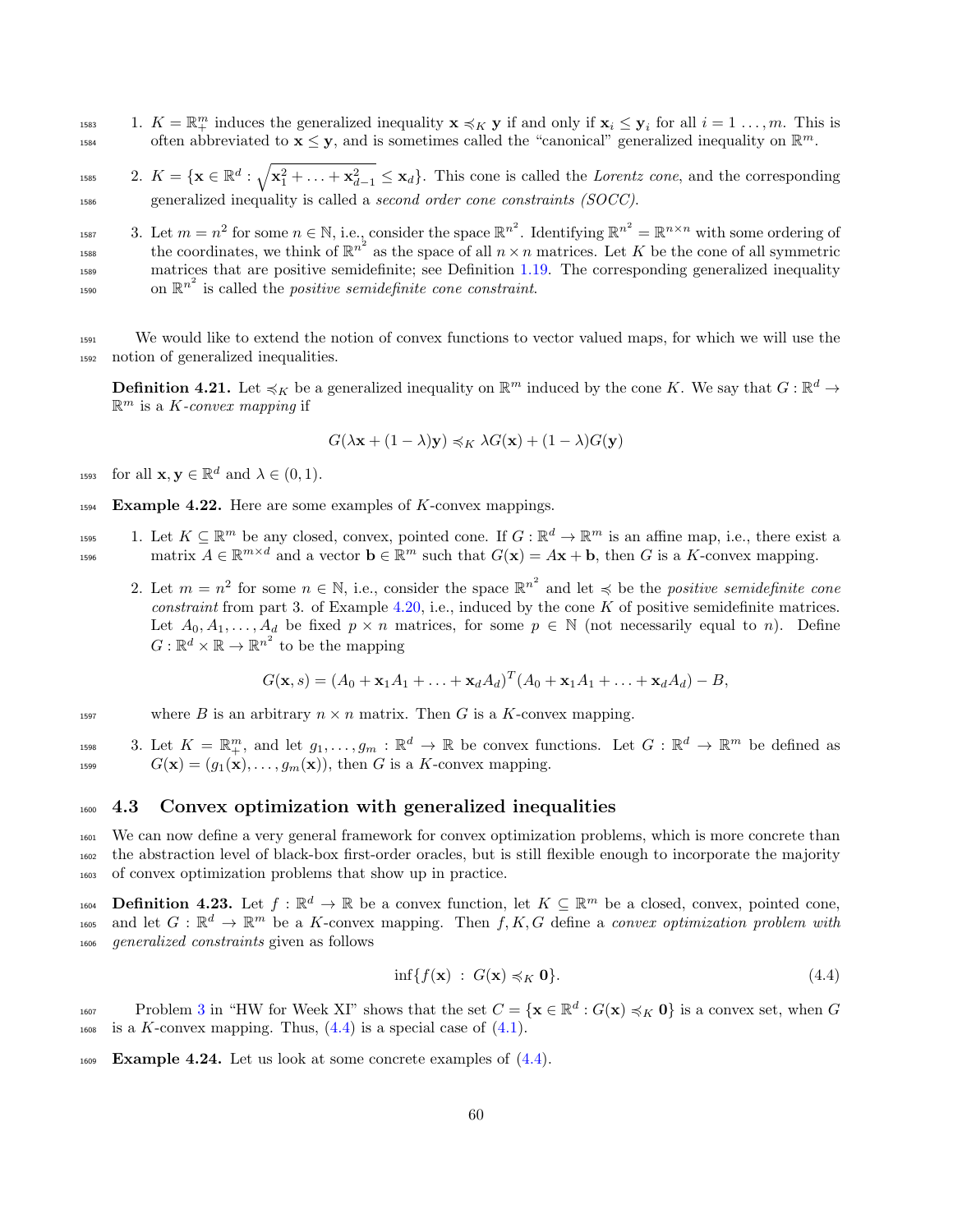1. Linear/Quadratic Programming. Let  $f(\mathbf{x}) = \langle \mathbf{c}, \mathbf{x} \rangle$  for some  $\mathbf{c} \in \mathbb{R}^d$ , let  $K = \mathbb{R}^m_+$  and let  $G: \mathbb{R}^d \to \mathbb{R}^m$  be an affine map, i.e.,  $G(\mathbf{x}) = A\mathbf{x} - \mathbf{b}$  for some matrix  $A \in \mathbb{R}^{m \times d}$  and a vector  $\mathbf{b} \in \mathbb{R}^m$ . Then [\(4.4\)](#page-59-0) becomes

$$
\inf\{\langle \mathbf{c}, \mathbf{x}\rangle\ :\ A\mathbf{x}\leq \mathbf{b}\}\
$$

- <sup>1610</sup> which is the problem of minimizing a linear function over a polyhedron. This is more commonly known 1611 as a *linear program*, in accordance with the fact that the objective and the constraints are all linear.
- If  $f(\mathbf{x}) = \mathbf{x}^T Q \mathbf{x} + \langle \mathbf{c}, \mathbf{x} \rangle$  where Q is a given  $d \times d$  positive semidefinite matrix, and  $\mathbf{c} \in \mathbb{R}^d$ , then f is a <sup>1613</sup> convex function (see Problem [14](#page-5-2) from "HW for Week IX"). With K and G as above,  $(4.4)$  is called a <sup>1614</sup> convex quadratic program.
	- 2. Semidefinite Programming. Let  $m = n^2$  for some  $n \in \mathbb{N}$  and consider the space  $\mathbb{R}^{n^2}$ . Let  $f(\mathbf{x}) =$  $\langle c, x \rangle$  for some  $c \in \mathbb{R}^d$ , let  $K \subseteq \mathbb{R}^{n^2}$  be the positive semidefinite cone, including the positive semidefinite cone constraint, and let  $G: \mathbb{R}^d \to \mathbb{R}^{n^2}$  be an affine map, i.e., there exist  $n \times n$  matrices  $F_0, F_1, \ldots, F_d$ such that  $G(\mathbf{x}) = F_0 + \mathbf{x}_1 F_1 + \ldots + \mathbf{x}_d F_d$ . Then [\(4.4\)](#page-59-0) becomes

$$
\inf\{\langle \mathbf{c}, \mathbf{x}\rangle : -F_0 - \mathbf{x}_1 F_1 - \ldots - \mathbf{x}_d F_d \text{ is a PSD matrix}\}.
$$

<sup>1615</sup> This is known as a semidefinite program.

3. Convex optimization with explicit constraints. Let  $f, g_1, \ldots, g_m : \mathbb{R}^d \to \mathbb{R}$  be convex functions. Define  $K = \mathbb{R}^m_+$  and define  $G : \mathbb{R}^d \to \mathbb{R}^m$  as  $G(\mathbf{x}) = (g_1(\mathbf{x}), \dots, g_m(\mathbf{x}))$ , which is the K-convex mapping from Example [4.22.](#page-59-1) Then [\(4.4\)](#page-59-0) becomes

$$
\inf\{f(\mathbf{x})\;:\;g_1(\mathbf{x})\leq 0,\ldots,g_m(\mathbf{x})\leq 0\}.
$$

#### <sup>1616</sup> 4.3.1 Lagrangian duality for convex optimization with generalized constraints

 Given that the Subgradient Algorithm is a simple and elegant method for solving unconstrained problems, <sup>1618</sup> or problems with "simple" constraint sets C (i.e., when one can compute  $\text{Proj}_{C}(\mathbf{x})$  efficiently), we will try to transform convex optimization problems with more complicated constraints into ones with simple constraints. This is the motivation for what is known as Lagrangian duality.

 $_{1621}$  Note that problem  $(4.4)$  is equivalent to the problem

<span id="page-60-0"></span>
$$
\inf_{\mathbf{x}\in\mathbb{R}^d} f(\mathbf{x}) + I_{-K}(G(\mathbf{x})),\tag{4.5}
$$

 where  $I_{-K}$  is the indicator function for the cone  $-K$ . It can be shown that the function  $I_{-K} \circ G$  is a convex function – see Problem [4](#page-3-5) from "HW for Week XI". Thus, problem  $(4.5)$  is an unconstrained convex optimization problem. However, indicator functions are nasty to deal with because they are not finite valued, and thus, obtaining subgradients at all points becomes impossible. Thus, we try to replace  $I_{-K}$  with a "nicer"  $p_{\text{new}}$  penalty function  $p : \mathbb{R}^m \to \mathbb{R}$ , which is not that wildly discontinuous, and is finite-valued everywhere. So we would be looking at the problem

<span id="page-60-1"></span>
$$
\inf_{\mathbf{x}\in\mathbb{R}^d} f(\mathbf{x}) + p(G(\mathbf{x})).\tag{4.6}
$$

<sup>1628</sup> What properties should we require from our penalty function? First we would like problem [\(4.6\)](#page-60-1) to be a <sup>1629</sup> convex problem, thus, we impose that

<span id="page-60-3"></span>
$$
p \circ G : \mathbb{R}^d \to \mathbb{R} \text{ is a convex function.}
$$
\n
$$
(4.7)
$$

<sup>1630</sup> Next, from an optimization perspective, we would like to have a guaranteed relationship between the function  $f(x)+I_{-K}(G(x))$  and the function  $f(x)+p(G(x))$ . It turns out that a nice property to have is the guarantee that  $f(\mathbf{x}) + p(G(\mathbf{x})) \le f(\mathbf{x}) + I_{-K}(G(\mathbf{x}))$  for all  $\mathbf{x} \in \mathbb{R}^d$ . This can be achieved by imposing that

<span id="page-60-2"></span>
$$
p \text{ is an underestimator of } I_{-K}, \text{ i.e., } p \le I_{-K}. \tag{4.8}
$$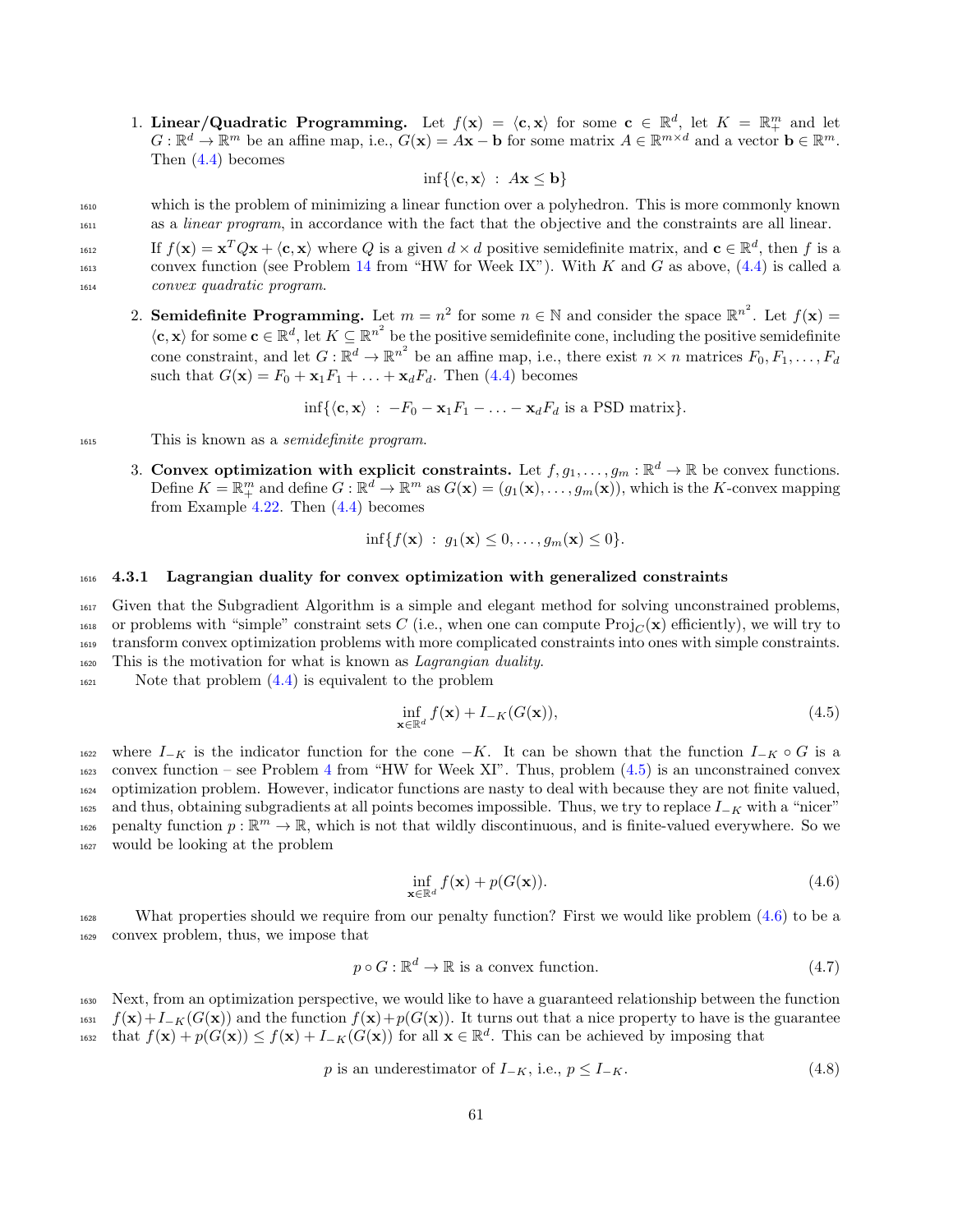Lagrangian duality theory is the study of penalty functions p that are *linear* on  $\mathbb{R}^m$ , and satisfy the two <sup>1634</sup> conditions highlighted above. Now a function  $p : \mathbb{R}^m \to \mathbb{R}$  is linear if and only if there exists  $\mathbf{c} \in \mathbb{R}^m$  such 1635 that  $p(\mathbf{z}) = \langle \mathbf{c}, \mathbf{z} \rangle$ . The following proposition characterizes linear functions that satisfy the two conditions <sup>1636</sup> above.

**Proposition 4.25.** Let  $p : \mathbb{R}^m \to \mathbb{R}$  be a linear function given by  $p(\mathbf{z}) = \langle \mathbf{c}, \mathbf{z} \rangle$  for some  $\mathbf{c} \in \mathbb{R}^m$ . Then the <sup>1638</sup> following are equivalent:

- $_{1639}$  1. p satisfies condition  $(4.8)$ .
- 1640 2.  $\mathbf{c} \in -K^{\circ}$ , i.e.,  $-\mathbf{c}$  is in the polar of K.
- $_{1641}$  3. p satisfies conditions  $(4.7)$  and  $(4.8)$ .

*Proof.* (1.  $\implies$  2.) Condition [\(4.8\)](#page-60-2) is equivalent to saying that  $p(z) \leq 0$  for all  $z \in -K$ , i.e.,

 $\langle \mathbf{c}, \mathbf{z} \rangle \leq 0$  for all  $\mathbf{z} \in -K$ <br> $\langle \mathbf{c}, -\mathbf{z} \rangle \leq 0$  for all  $\mathbf{z} \in K$  $\Leftrightarrow \langle c, -z \rangle \leq 0$  for all  $z \in K$  $\Leftrightarrow \langle -\mathbf{c}, \mathbf{z} \rangle \leq 0 \quad \text{for all } \mathbf{z} \in K$  $\Leftrightarrow$  –c  $\in K^{\circ}$  $\mathbf{c} \in -K^{\circ}$ 

1642

 $(2. \implies 3.)$  We showed above that assuming  $c \in -K^{\circ}$  is equivalent to condition  $(4.8)$ . We now check that  $\mathbf{c} \in -K^{\circ}$  implies [\(4.7\)](#page-60-3). Since G is a K-convex mapping, we have that for all  $\mathbf{x}, \mathbf{y} \in \mathbb{R}^d$  and  $\lambda \in (0,1)$ ,

$$
\langle \mathbf{c}, \lambda G(\mathbf{x}) + (1 - \lambda)G(\mathbf{y}) - G(\lambda \mathbf{x} + (1 - \lambda)\mathbf{y}) \rangle \geq 0
$$
\n
$$
\implies \langle \mathbf{c}, \lambda G(\mathbf{x}) \rangle + \langle \mathbf{c}, (1 - \lambda)G(\mathbf{y}) \rangle \geq \langle \mathbf{c}, G(\lambda \mathbf{x} + (1 - \lambda)\mathbf{y}) \rangle
$$
\n
$$
\implies \lambda \langle \mathbf{c}, G(\mathbf{x}) \rangle + (1 - \lambda) \langle \mathbf{c}, G(\mathbf{y}) \rangle \geq \langle \mathbf{c}, G(\lambda \mathbf{x} + (1 - \lambda)\mathbf{y}) \rangle
$$
\n
$$
\implies \lambda p(G(\mathbf{x})) + (1 - \lambda)p(G(\mathbf{y})) \geq p(G(\lambda \mathbf{x} + (1 - \lambda)\mathbf{y}))
$$

<sup>1643</sup> Hence, condition [\(4.7\)](#page-60-3) is satisfied.

$$
1644 \qquad (3. \implies 1.)
$$
 Trivial.

1645 **Definition 4.26.** The set  $-K^\circ$  is important in Lagrangian duality, and a separate notation and name has been invented:  $-K^{\circ}$  is called the *dual cone* of K and is denoted by  $K^*$ .

1647 The above discussions show that for any  $y \in K^*$ , the optimal value of the [\(4.6\)](#page-60-1), with p given by  $p(\mathbf{z}) = \langle \mathbf{y}, \mathbf{z} \rangle$ , is a lower bound on the optimal value of [\(4.4\)](#page-59-0). This motivates definition of the so-called *dual* <sup>1649</sup> function  $\mathcal{L}: \mathbb{R}^m \to \mathbb{R}$  associated with  $(4.4)$  as follows:

<span id="page-61-0"></span>
$$
\mathcal{L}(\mathbf{y}) := \inf_{\mathbf{x} \in \mathbb{R}^d} f(\mathbf{x}) + \langle \mathbf{y}, G(\mathbf{x}) \rangle \tag{4.9}
$$

<sup>1650</sup> We state the lower bound property formally.

<span id="page-61-1"></span>1651 **Proposition 4.27.** [Weak Duality] Let  $f : \mathbb{R}^d \to \mathbb{R}$  be convex, let  $K \subseteq \mathbb{R}^m$  be a closed, convex, pointed tess cone, and let  $G : \mathbb{R}^d \to \mathbb{R}^m$  be a K-convex mapping. Let  $\mathcal{L} : \mathbb{R}^m \to \mathbb{R}$  be as defined in [\(4.9\)](#page-61-0). Then, for all <sup>1653</sup>  $\bar{\mathbf{x}} \in \mathbb{R}^d$  such that  $G(\bar{\mathbf{x}}) \preccurlyeq_K \mathbf{0}$  and all  $\bar{\mathbf{y}} \in K^*$ , we must have  $\mathcal{L}(\bar{\mathbf{y}}) \leq f(\bar{\mathbf{x}})$ . Consequently,  $\mathcal{L}(\bar{\mathbf{y}}) \leq \inf\{f(\mathbf{x}) :$  $_{1654}$   $G(\mathbf{x}) \preccurlyeq_K \mathbf{0}$ .

Proof. We simply follow the inequalities

$$
\mathcal{L}(\bar{\mathbf{y}}) = \inf_{\mathbf{x} \in \mathbb{R}^d} f(\mathbf{x}) + \langle \bar{\mathbf{y}}, G(\mathbf{x}) \rangle \leq f(\bar{\mathbf{x}}) + \langle \bar{\mathbf{y}}, G(\bar{\mathbf{x}}) \rangle \leq f(\bar{\mathbf{x}}),
$$

1655 where the last inequality holds because  $G(\mathbf{x}) \preccurlyeq_K \mathbf{0}$  and  $\bar{\mathbf{y}} \in K^*$ , and so  $\langle \bar{\mathbf{y}}, G(\bar{\mathbf{x}}) \rangle \leq 0$ .

 $\Box$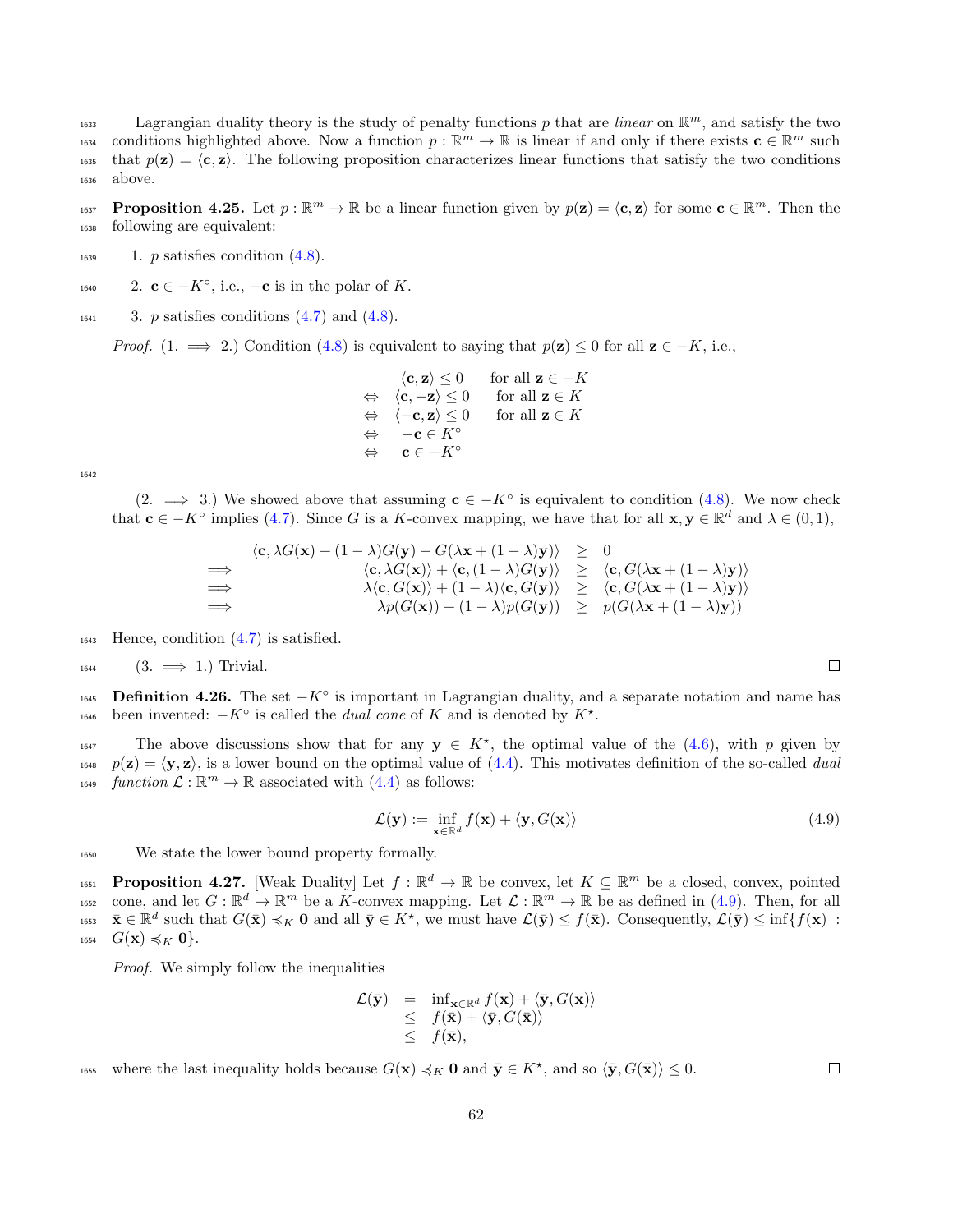1656 Proposition [4.27](#page-61-1) shows that any  $y \in K^*$  provides the lower bound  $\mathcal{L}(y)$  on the optimal value of the optimization problem [\(4.4\)](#page-59-0). The Lagrangian dual optimization problem is the problem of finding the  $y \in K^*$ 1657 <sup>1658</sup> that provides the best/largest lower bound. In other words, the Lagrangian dual problem is defined as

<span id="page-62-1"></span>
$$
\sup_{\mathbf{y}\in K^*} \mathcal{L}(\mathbf{y}),\tag{4.10}
$$

<sup>1659</sup> and Proposition [4.27](#page-61-1) can be restated as

<span id="page-62-0"></span>
$$
\sup\{\mathcal{L}(\mathbf{y}): \mathbf{y} \in K^{\star}\}\ \leq\ \inf\{f(\mathbf{x})\ : \ G(\mathbf{x}) \preccurlyeq_K \mathbf{0}\}.\tag{4.11}
$$

 $_{1660}$  If we have equality in [\(4.11\)](#page-62-0), then to solve [\(4.4\)](#page-59-0), one can instead solve [\(4.10\)](#page-62-1). This merits a definition.

1661 **Definition 4.28** (Strong Duality). We say that we have a zero duality gap if equality holds in  $(4.11)$ . In 1662 addition, if the supremum in [\(4.10\)](#page-62-1) is attained for some  $y \in K^*$ , then we say that *strong duality* holds.

#### <sup>1663</sup> 4.3.2 Solving the Lagrangian dual problem

<sup>1664</sup> Before we investigate conditions under which we have zero duality gap or strong duality, let us try to see <sup>1665</sup> how one could use the subgradient algorithm to solve [\(4.10\)](#page-62-1).

<span id="page-62-2"></span>1666 Proposition 4.29.  $\mathcal{L}(\mathbf{y})$  is a concave function of y.

*Proof.* We have to show that  $-\mathcal{L}(\mathbf{y})$  is a convex function of y. This follows from the fact that

$$
-{\mathcal{L}}(\mathbf{y}) = -\inf_{\mathbf{x}\in\mathbb{R}^d} f(\mathbf{x}) + \langle \mathbf{y}, G(\mathbf{x}) \rangle = \sup_{\mathbf{x}\in\mathbb{R}^d} -f(\mathbf{x}) + \langle \mathbf{y}, -G(\mathbf{x}) \rangle,
$$

1667 i.e.,  $-\mathcal{L}(\mathbf{y})$  is the supremum of affine functions of **y** of the form  $-f(\mathbf{x}) + \langle \mathbf{y}, -G(\mathbf{x}) \rangle$ . By part 2. of Theorem 3.12,  $-\mathcal{L}(\mathbf{y})$  is convex in **y**. 1668 Theorem [3.12,](#page-35-0)  $-\mathcal{L}(\mathbf{y})$  is convex in y.

1669 We could now use the subgradient algorithm to solve  $(4.10)$ , if we had a first order oracle for  $-\mathcal{L}(\mathbf{y})$ 1670 and an algorithm to project to K<sup>\*</sup>. We show that a subgradient for  $-\mathcal{L}(\mathbf{y})$  can be found by solving an <sup>1671</sup> unconstrained convex optimization problem.

<span id="page-62-3"></span>1672 **Proposition 4.30.** Let  $\bar{\mathbf{y}} \in \mathbb{R}^m$  and let  $\bar{\mathbf{x}} \in \arginf_{\mathbf{x} \in \mathbb{R}^d} f(\mathbf{x}) + \langle \bar{\mathbf{y}}, G(\mathbf{x}) \rangle$ . Then  $-G(\bar{\mathbf{x}}) \in \partial(-\mathcal{L})(\bar{\mathbf{y}})$ .

1673 Proof. We express  $-\mathcal{L}(\mathbf{y}) = \sup_{\mathbf{x} \in \mathbb{R}^d} -f(\mathbf{x}) + \langle \mathbf{y}, -G(\mathbf{x}) \rangle$  as the supremum of affine functions, and use part <sup>1674</sup> 3. of Theorem [3.63,](#page-52-0) and the fact that the subdifferential of the affine function  $-f(\bar{\mathbf{x}}) + \langle \mathbf{y}, -G(\bar{\mathbf{x}}) \rangle$ , at  $\bar{\mathbf{y}}$  is simply  $\{-G(\bar{\mathbf{x}})\}\$ . □  $_{1675}$  simply  $\{-G(\bar{\mathbf{x}})\}.$ 

Now if we have an algorithm that can compute  $\text{Proj}_{K^*}(\mathbf{y})$  for all  $\mathbf{y} \in \mathbb{R}^m$ , then using Propositions [4.29](#page-62-2) <sup>1677</sup> and [4.30,](#page-62-3) one can solve the Lagrangian dual problem [\(4.10\)](#page-62-1), where in each iteration of the algorithm, one <sup>1678</sup> solves the unconstrained problem  $\inf_{\mathbf{x} \in \mathbb{R}^d} f(\mathbf{x}) + \langle \bar{\mathbf{y}}, G(\mathbf{x}) \rangle$  for a given  $\bar{\mathbf{y}} \in K^*$ . This can, in turn, be solved <sup>1679</sup> by the subgradient algorithm if one has the appropriate first order oracles for  $f(\mathbf{x})$  and  $\langle \bar{y}, G(\mathbf{x}) \rangle$ .

#### <sup>1680</sup> 4.3.3 Explicit examples of the Lagrangian dual

<sup>1681</sup> We will now explore some special settings of convex optimization problems with generalized inequalities, and <sup>1682</sup> see that the Lagrangian dual has a particularly nice form.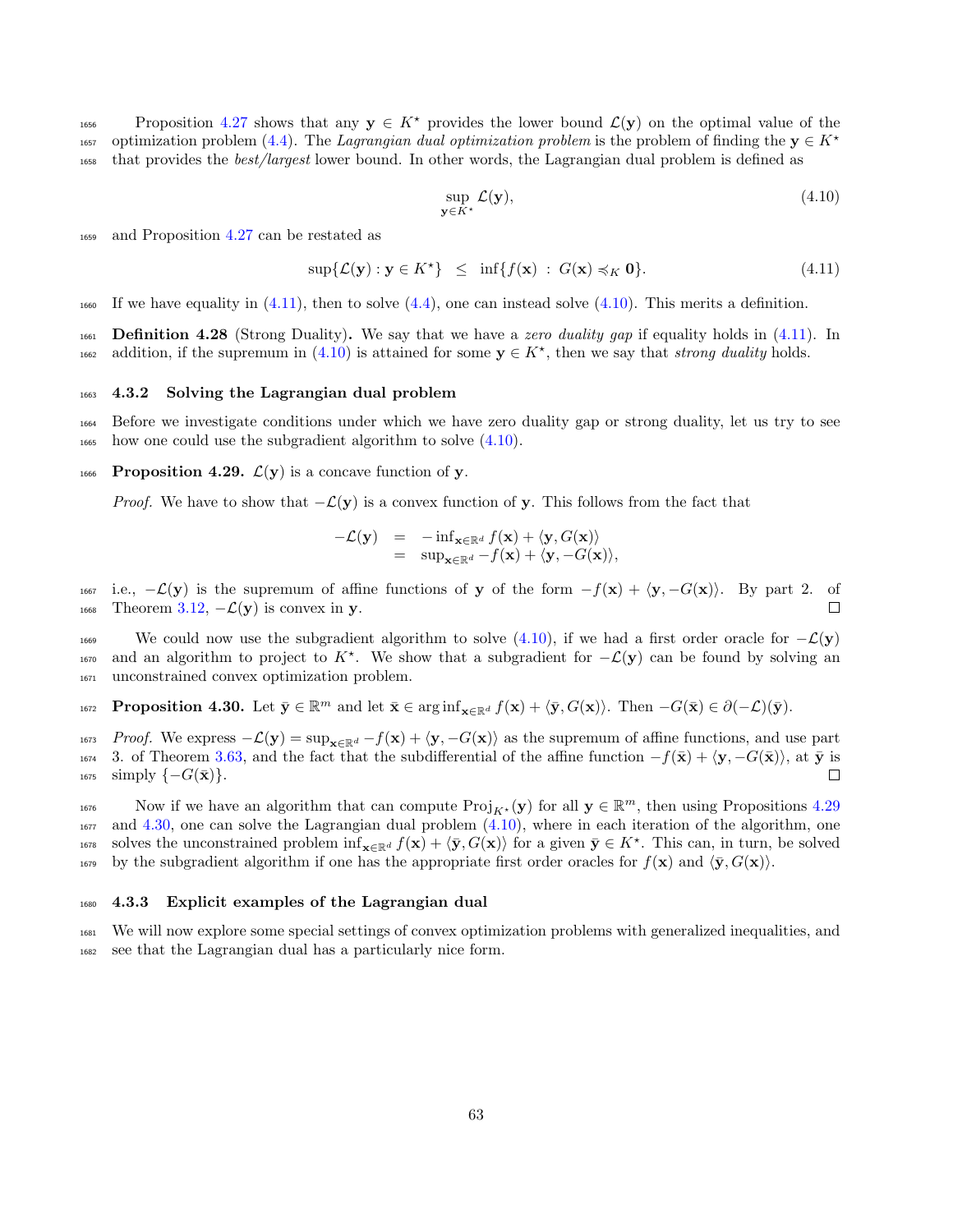1683 **Conic optimization.** Let  $K \subseteq \mathbb{R}^m$  be a closed, convex, pointed cone. Let  $G : \mathbb{R}^d \to \mathbb{R}^m$  be an affine map 1684 given by  $G(\mathbf{x}) = A\mathbf{x} - \mathbf{b}$ , where  $A \in \mathbb{R}^{m \times n}$  and  $\mathbf{b} \in \mathbb{R}^m$ . Let  $f : \mathbb{R}^d \to \mathbb{R}$  be a linear function given by <sup>1685</sup>  $f(\mathbf{x}) = \langle \mathbf{c}, \mathbf{x} \rangle$  for some  $\mathbf{c} \in \mathbb{R}^d$ . Then Problem [\(4.4\)](#page-59-0) becomes

<span id="page-63-0"></span>
$$
\inf\{\langle \mathbf{c}, \mathbf{x} \rangle : A\mathbf{x} \preccurlyeq_K \mathbf{b}\}. \tag{4.12}
$$

 $1686$  For a fixed cone K, problems of the form  $(4.12)$  with are called *conic optimization problems over the cone*  $_{1687}$  K. As we pick different data A, b, c, we get different instances of a conic optimization problem over the <sup>1688</sup> cone K. A special case is when  $K = \mathbb{R}^m_+$ , which is known as linear programming or linear optimization – see <sup>1689</sup> Example [4.24](#page-59-2) – which is the problem of optimizing a linear function over a polyhedron.

Let us investigate the dual function of [\(4.12\)](#page-63-0). Recall that  $\mathcal{L}(\mathbf{y}) = \inf_{\mathbf{x} \in \mathbb{R}^d} f(\mathbf{x}) + \langle \mathbf{y}, G(\mathbf{x}) \rangle$ , which in this case becomes

$$
\mathrm{inf}_{\mathbf{x}\in\mathbb{R}^d}\langle\mathbf{c},\mathbf{x}\rangle + \langle\mathbf{y},A\mathbf{x}-\mathbf{b}\rangle = \mathrm{inf}_{\mathbf{x}\in\mathbb{R}^d}\langle\mathbf{c},\mathbf{x}\rangle + \langle\mathbf{y},A\mathbf{x}\rangle - \langle\mathbf{y},\mathbf{b}\rangle \n= \mathrm{inf}_{\mathbf{x}\in\mathbb{R}^d}\langle\mathbf{c},\mathbf{x}\rangle + \langle A^T\mathbf{y},\mathbf{x}\rangle - \langle\mathbf{y},\mathbf{b}\rangle \n= \mathrm{inf}_{\mathbf{x}\in\mathbb{R}^d}\langle\mathbf{c}+A^T\mathbf{y},\mathbf{x}\rangle - \langle\mathbf{y},\mathbf{b}\rangle.
$$

1690 Now, if  $c + A^T y \neq 0$ , then the infimum above is clearly  $-\infty$ . And if  $c + A^T y = 0$ , then the infimum is  $1691 - \langle \mathbf{b}, \mathbf{y} \rangle$ . Therefore, for [\(4.12\)](#page-63-0), the dual function is given by

$$
\mathcal{L}(\mathbf{y}) = \begin{cases}\n-\infty & \text{if } \mathbf{c} + A^T \mathbf{y} \neq \mathbf{0} \\
-\langle \mathbf{b}, \mathbf{y} \rangle & \text{if } \mathbf{c} + A^T \mathbf{y} = \mathbf{0}\n\end{cases}
$$
\n(4.13)

Therefore,

$$
\sup_{\mathbf{y}\in K^*} \mathcal{L}(\mathbf{y}) = \sup\{-\langle \mathbf{b}, \mathbf{y}\rangle : A^T \mathbf{y} = -\mathbf{c}, \ \mathbf{y}\in K^*\} = -\inf\{\langle \mathbf{b}, \mathbf{y}\rangle : A^T \mathbf{y} = -\mathbf{c}, \ \mathbf{y}\in K^*\}.
$$

<sup>1692</sup> To remove the slightly annoying minus sign in front of c above, it is more standard to write [\(4.12\)](#page-63-0) as  $\frac{1}{1693}$  – sup{ $\langle -c, x \rangle : Ax \leq K b$ , and then replace –c with c throughout the above derivation. Thus, the <sup>1694</sup> standard primal dual pairs for conic optimization problems are

<span id="page-63-2"></span>
$$
\sup\{\langle \mathbf{c}, \mathbf{x}\rangle : A\mathbf{x} \preccurlyeq_K \mathbf{b}\} \leq \inf\{\langle \mathbf{b}, \mathbf{y}\rangle : A^T \mathbf{y} = \mathbf{c}, \mathbf{y} \in K^{\star}\}. \tag{4.14}
$$

<sup>1695</sup> Linear Programming/Optimization. Specializing to the linear programming case with  $K = \mathbb{R}^m_+$  and observing that  $K^* = K = \mathbb{R}^m_+$  (see Problem [2](#page-3-7) from "HW for Week III"), we obtain the primal dual pair

<span id="page-63-3"></span>
$$
\sup\{\langle \mathbf{c}, \mathbf{x}\rangle : A\mathbf{x} \le \mathbf{b}\} \le \inf\{\langle \mathbf{b}, \mathbf{y}\rangle : A^T \mathbf{y} = \mathbf{c}, \ \mathbf{y} \ge \mathbf{0}\}. \tag{4.15}
$$

1697 Semidefinite Programming/Optimization. Another special case is that of semidefinite optimization. This is 1698 the situation when  $m = n^2$  and K is the cone of positive semidefinite matrices.  $G : \mathbb{R}^d \to \mathbb{R}^{n^2}$  is an affine 1699 map from  $\mathbb{R}^d$  to the space of  $n \times n$  matrices. To avoid dealing with asymmetric matrices, G is always assumed 1700 to be of the form  $G(\mathbf{x}) = \mathbf{x}_1 A_1 + \ldots + \mathbf{x}_d A_d - A_0$ , where  $A_0, A_1, \ldots, A_d$  are  $n \times n$  symmetric matrices<sup>[4](#page-63-1)</sup>. If 1701 one works though the algebra in this case and uses the fact that the positive semidefinite cone is self-dual, 1702 i.e.,  $K = K^*$ , [\(4.14\)](#page-63-2) becomes

 $\sup\{\langle \mathbf{c}, \mathbf{x}\rangle : \mathbf{x}_1 A_1 + \ldots + \mathbf{x}_d A_d - A_0 \text{ is a PSD matrix}\}\leq \inf\{\langle A_0, Y\rangle : \langle A_i, Y\rangle = \mathbf{c}_i, Y \text{ is a PSD matrix}\},\$ <sup>1703</sup> where  $\langle X, Z \rangle = \sum_{i,j} X_{ij} Z_{ij}$  for any pair  $X, Z$  of  $n \times n$  symmetric matrices.

Convex optimization with explicit constraints and objective. Recall part 3. if Example [4.24,](#page-59-2) where  $K = \mathbb{R}_{+}^{m}$ ,  $f, g_1, \ldots, g_m : \mathbb{R}^d \to \mathbb{R}$  are convex functions, and  $G : \mathbb{R}^d \to \mathbb{R}^m$  was defined as  $G(\mathbf{x}) =$  $(g_1(\mathbf{x}), \ldots, g_m(\mathbf{x}))$ , giving the explicit problem

$$
\inf\{f(\mathbf{x})\;:\;g_1(\mathbf{x})\leq 0,\ldots,g_m(\mathbf{x})\leq 0\}.
$$

In this case, since  $K^* = K = \mathbb{R}^m_+$  (see Problem [2](#page-3-7) from "HW for Week III"), the dual problem is

$$
\sup_{\mathbf{y}\in K^*}\mathcal{L}(\mathbf{y})=\sup_{\mathbf{y}\geq\mathbf{0}}\inf_{\mathbf{x}\in\mathbb{R}^d}\{f(\mathbf{x})+\mathbf{y}_1g_1(\mathbf{x})+\ldots,\mathbf{y}_mg_m(\mathbf{x})\}.
$$

<span id="page-63-1"></span><sup>4</sup>Dealing with asymmetric matrices is not hard, but involves little details that can be overlooked for this exposition, and don't provide any great insight.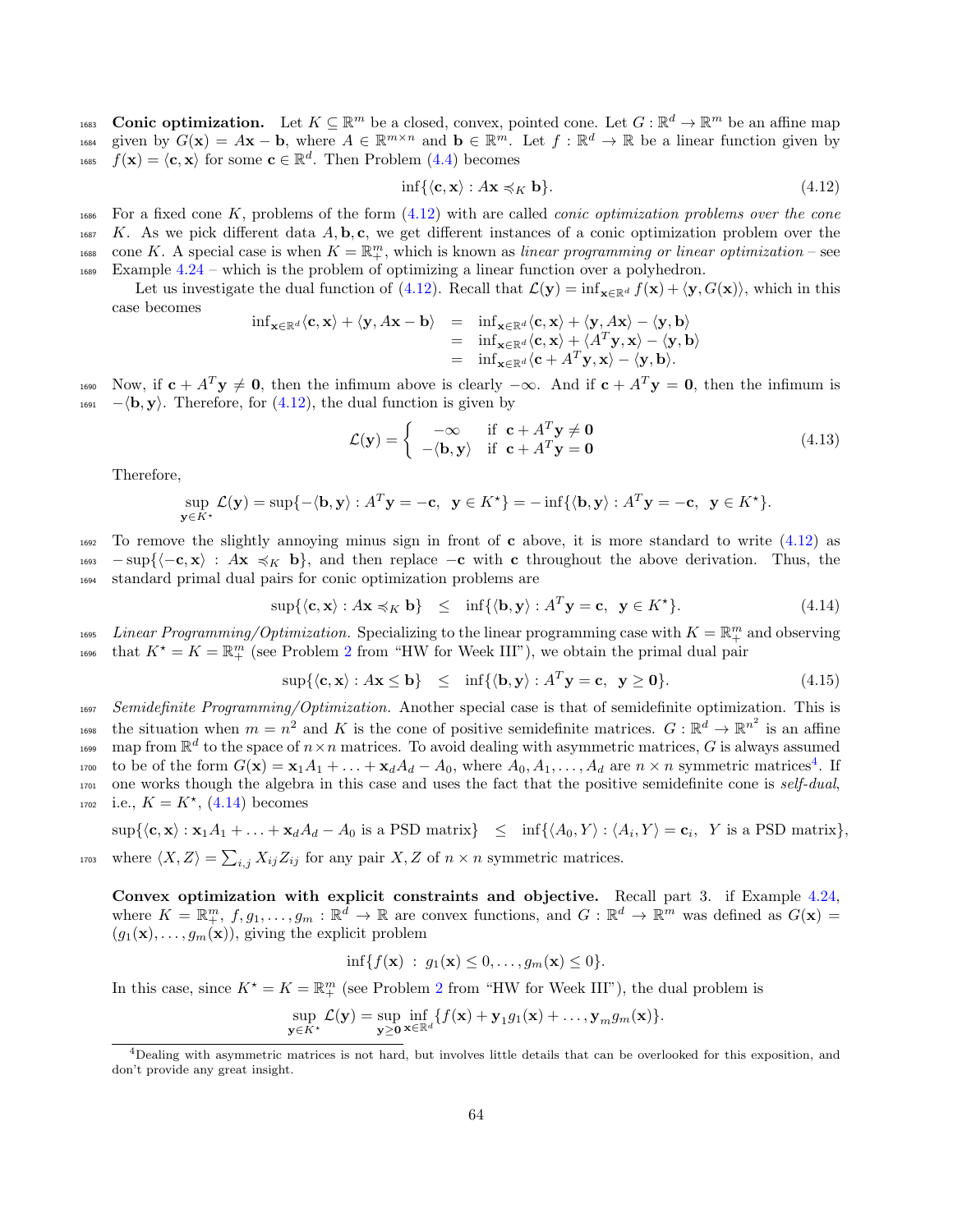#### <sup>1704</sup> A closer look at linear programming duality. Consider the following linear program:

<span id="page-64-0"></span>
$$
\sup \quad 2x_1 - 1.5x_2
$$
\n
$$
\begin{array}{rcl}\n x_1 + x_2 & \leq 1 \\
 x_1 - x_2 & \leq 1 \\
 -x_1 + x_2 & \leq 1 \\
 -x_1 - x_2 & \leq 1\n \end{array}\n \tag{4.16}
$$

<sup>1705</sup> To solve this problem, let us make some simple observations. If we multiply the first inequality by 0.5, <sup>1706</sup> the second inequality by 3.5, the third by 1.75 and the fourth by 0.25 and add all these scaled inequalities, <sup>1707</sup> then we obtain the inequality  $2x_1 - 1.5x_2 \leq 6$ . Now any  $\mathbf{x} \in \mathbb{R}^2$  satisfying the constraints of the above linear 1708 program must also satisfy this new inequality. This shows that our supremum is at most 6. Now if we choose 1709 another set of multipliers : 0.25, 1.75, 0, 0 (in order), then we obtain the inequality  $2x_1 - 1.5x_2 \le 2$ , which 1710 gives a better bound of  $2 \leq 6$  on the optimal solution value. Now, consider the point  $x_1 = 1, x_2 = 0$ : this  $1711$  have value  $2 \cdot 1 - 1.5 \cdot 0 = 2$ . Since we have an upper bound of 2 from the above arguments, we know that  $x_1 = 1, x_2 = 0$  is actually the optimal solution to the above linear program! Thus, we have provided the <sup>1713</sup> optimal solution, and a quick certificate of its optimality. If you think about how we were deriving the upper  $1714$  bounds of 6 and 2, we were looking for nonnegative multipliers  $y_1, y_2, y_3, y_4$  such that the corresponding 1715 combination of the inequalities gives us  $2x_1 - 1.5x_2$  on the left hand side, and the upper bound was simply  $_{1716}$  the right hand side of the combined inequality, which is,  $y_1 + y_2 + y_3 + y_4$ . If the right hand side is to end 1717 up as  $2x_1 - 1.5x_2$ , then we must have  $y_1 + y_2 - y_3 - y_4 = 2$  and  $y_1 - y_2 + y_3 - y_4 = -1.5$ . To get the best 1718 upper bound, we want to find the minimum value of  $y_1 + y_2 + y_3 + y_4$  such that  $y_1 + y_2 - y_3 - y_4 = 2$  and  $y_1 - y_2 + y_3 - y_4 = -1.5$ , and all  $y_i$ 's are nonnegative. But this is exactly the dual problem in [\(4.15\)](#page-63-3). We <sup>1720</sup> hope this gives the reader a more "hands-on" perspective on the Lagrangian dual of a linear program.

#### <sup>1721</sup> 4.3.4 Strong duality: sufficient conditions and complementary slackness

 In the above example of the linear program in  $(4.16)$ , it turned out that we could find a primal feasible solution and a dual feasible solution that have the same value, which shows that we have strong duality, and certifies the optimality of the two solutions. We will see below that this always happens for linear programs. For general conic optimization problems, or a convex optimization problem with generalized inequalities, this does not always hold and one may not even have zero duality gap. We now supply two conditions under which strong duality is obtained. Linear programming strong duality will be a special case of the second condition.

1729 Slater's condition for strong duality. The following is perhaps the most well-known sufficient condition <sup>1730</sup> in convex optimization that guarantees strong duality.

<span id="page-64-1"></span>Theorem 4.31. [Slater's condition] Let  $f : \mathbb{R}^d \to \mathbb{R}$  be convex, let  $K \subseteq \mathbb{R}^m$  be a closed, convex, pointed <sup>1732</sup> cone, and let  $G: \mathbb{R}^d \to \mathbb{R}^m$  be a K-convex mapping. Let  $\mathcal{L}: \mathbb{R}^m \to \mathbb{R}$  be as defined in [\(4.9\)](#page-61-0). If there exists 1733  $\bar{\mathbf{x}}$  such that  $-G(\bar{\mathbf{x}}) \in \text{int}(K)$  and  $\text{inf}\{f(\mathbf{x}) : G(\mathbf{x}) \preccurlyeq_K \mathbf{0}\}$  is a finite value, then there exists  $\mathbf{y}^* \in K^*$  such <sup>1734</sup> that sup<sub>y∈K</sub>  $\mathcal{L}(\mathbf{y}) = \mathcal{L}(\mathbf{y}^*) = \inf\{f(\mathbf{x}) : G(\mathbf{x}) \preccurlyeq_K \mathbf{0}\},$  i.e., strong duality holds.

<sup>1735</sup> Before we begin the proof, we need to establish a slight variant of the separating hyperplane theorem, <sup>1736</sup> that does not make any closedness or compactness assumptions.

<span id="page-64-2"></span>**Proposition 4.32.** Let  $A, B \subseteq \mathbb{R}^d$  be convex sets (not necessarily closed) such that  $A \cap B = \emptyset$ . Then there 1738 exist  $\mathbf{a} \in \mathbb{R}^d \setminus \{\mathbf{0}\}$  and  $\delta \in \mathbb{R}$  such that  $\langle \mathbf{a}, \mathbf{x} \rangle \geq \langle \mathbf{a}, \mathbf{y} \rangle$  for all  $\mathbf{x} \in A, \mathbf{y} \in B$ .

<sup>1739</sup> Proof. Left as an exercise.

1740 Proof of Theorem [4.31.](#page-64-1) Let  $\mu_0 := \inf\{f(\mathbf{x}) : G(\mathbf{x}) \preccurlyeq_K \mathbf{0}\}\in \mathbb{R}$ . Define the sets

$$
A := \{ (\mathbf{z}, r) \in \mathbb{R}^m \times \mathbb{R} : \exists \mathbf{x} \in \mathbb{R}^d \text{ such that } f(\mathbf{x}) \le r, G(\mathbf{x}) \preccurlyeq_K \mathbf{z} \},
$$
  

$$
B := \{ (\mathbf{z}, r) \in \mathbb{R}^m \times \mathbb{R} : r < \mu_0, \mathbf{z} \preccurlyeq_K \mathbf{0} \}.
$$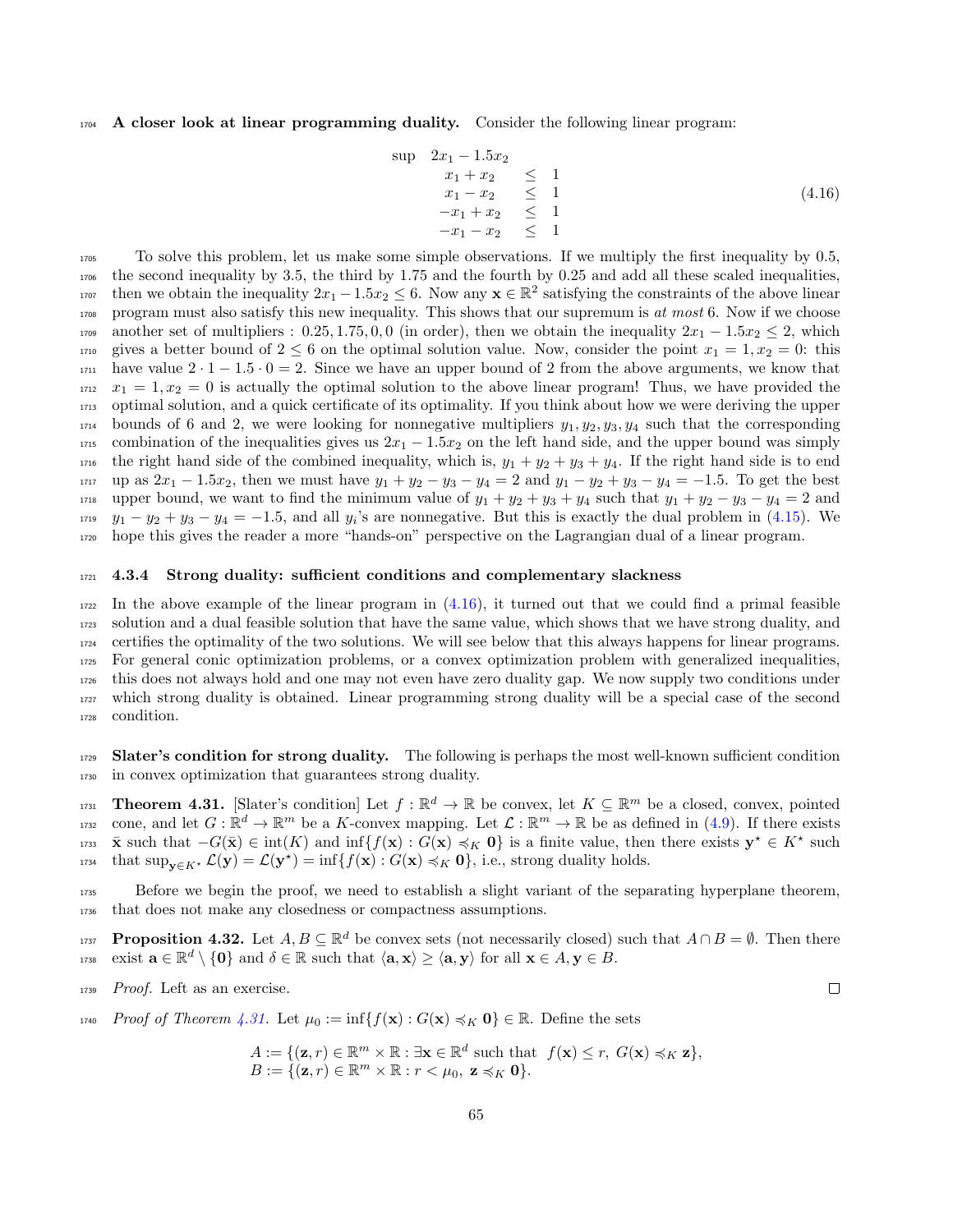$1741$  It is not hard to verify that A, B are convex. Moreover, it is also not hard to verify that  $A \cap B = \emptyset$ . By <sup>1742</sup> Proposition [4.32,](#page-64-2) there exists  $\mathbf{a} \in \mathbb{R}^m$ ,  $\gamma \in \mathbb{R}$  such that

<span id="page-65-0"></span>
$$
\langle \mathbf{a}, \mathbf{z}_1 \rangle + \gamma r_1 \ge \langle \mathbf{a}, \mathbf{z}_2 \rangle + \gamma r_2 \tag{4.17}
$$

1743 for all  $(\mathbf{z}_1, r_1) \in A$  and  $(\mathbf{z}_2, r_2) \in B$ .

<span id="page-65-1"></span>1744 **Claim 3.**  $\mathbf{a} \in K^*$  and  $\gamma \geq 0$ .

1745 Proof of Claim. Suppose to the contrary that  $\mathbf{a} \notin K^*$ . Then  $\mathbf{a} \notin -K^{\circ} = (-K)^{\circ}$ . Thus, there exists  $\bar{\mathbf{z}} \in -K$ , 1746 i.e.,  $\bar{\mathbf{z}} \preccurlyeq_K \mathbf{0}$ , such that  $\langle \mathbf{a}, \bar{\mathbf{z}} \rangle > 0$ . Now  $(4.17)$  holds with  $\mathbf{z}_1 = G(\bar{\mathbf{x}})$  ( $\bar{\mathbf{x}}$  is the point in the hypothesis of the 1747 theorem),  $r_1 = f(\bar{\mathbf{x}})$ ,  $r_2 = \mu_0 - 1$  and  $\mathbf{z}_2 = \lambda \bar{\mathbf{z}}$  for all  $\lambda \geq 0$ . But since  $\langle \mathbf{a}, \bar{\mathbf{z}} \rangle > 0$ , the inequality [\(4.17\)](#page-65-0) would  $1748$  be violated for large enough  $\lambda$ . Thus, we must have  $a \in K^*$ .

1749 Similarly, [\(4.17\)](#page-65-0) holds with  $\mathbf{z}_1 = G(\bar{\mathbf{x}})$ ,  $r_1 = f(\bar{\mathbf{x}})$ ,  $\mathbf{z}_2 = \mathbf{0}$  and  $\underline{all}$   $r_2 < \mu_0$ . If  $\gamma < 0$ , then letting  $r_2 \to -\infty$ <br>would violate (4.17).  $1750$  would violate  $(4.17)$ .

We now show that, in fact,  $\gamma > 0$  because of the existence of  $\bar{\mathbf{x}}$  assumed in the hypothesis of the theorem. Substitute  $\mathbf{z}_1 = G(\bar{\mathbf{x}}), r_1 = f(\bar{\mathbf{x}}), r_2 = \mu_0 - 1$  and  $\mathbf{z}_2 = \mathbf{0}$  in [\(4.17\)](#page-65-0). If  $\gamma = 0$ , then this relation becomes

 $\langle \mathbf{a}, G(\bar{\mathbf{x}}) \rangle \geq 0.$ 

1751 However,  $-G(\bar{\mathbf{x}}) \in \text{int}(K)$  and  $\mathbf{a} \neq \mathbf{0}$  and therefore,  $\langle \mathbf{a}, G(\bar{\mathbf{x}}) \rangle < 0$  (see Problem [3](#page-3-0) from "HW for Week II"). 1752 By Claim [3,](#page-65-1)  $\gamma > 0$ .

Let  $\mathbf{y}^* := \frac{\mathbf{a}}{\gamma}$ ; by Claim [3,](#page-65-1)  $\mathbf{y}^* \in K^*$ . We will now show that for every  $\epsilon > 0$ ,  $\mathcal{L}(\mathbf{y}^*) \geq \mu_0 - \epsilon$ . This will establish the result because this means  $\mathcal{L}(\mathbf{y}^*) \geq \mu_0$  and since  $\mathcal{L}(\mathbf{y}) \leq \mu_0$  for all  $\mathbf{y} \in K^*$  by Proposition [4.27,](#page-61-1) we must have  $\sup_{\mathbf{y}\in K^*}\mathcal{L}(\mathbf{y})=\mathcal{L}(\mathbf{y}^*)=\mu_0$ . Consider any  $\mathbf{x}\in\mathbb{R}^d$ .  $\mathbf{z}_1=G(\mathbf{x})$  and  $r_1=f(\mathbf{x})$  gives a point in A. Substituting into [\(4.17\)](#page-65-0) with  $z_2 = 0$  and  $r_2 = \mu_0 - \epsilon$ , we obtain that  $\langle \mathbf{a}, G(\mathbf{x}) \rangle + \gamma f(\mathbf{x}) \geq \gamma(\mu_0 - \epsilon)$ . Dividing through by  $\gamma$ , we obtain

$$
\langle \mathbf{y}^*, G(\mathbf{x}) \rangle + f(\mathbf{x}) \ge \mu_0 - \epsilon.
$$

1753 This implies that  $\mathcal{L}(\mathbf{y}^*) = \inf_{\mathbf{x} \in \mathbb{R}^d} \langle \mathbf{y}^*, G(\mathbf{x}) \rangle + f(\mathbf{x}) \ge \mu_0 - \epsilon$ .

<sup>1754</sup> Closed cone condition for strong duality in conic optimization. Slater's condition applied to conic 1755 optimization problems translates into requiring that there is some  $\bar{\mathbf{x}}$  such that  $\mathbf{b} - A\bar{\mathbf{x}} \in \text{int}(K)$ . Another  $v_{1756}$  very useful strong duality condition uses topological properties of the dual cone  $K^*$ .

<span id="page-65-4"></span>**1757** Theorem 4.33. [Closed cone condition] Consider the conic optimization primal dual pair  $(4.14)$ . Suppose  $\text{dist} \text{ the set } \{ (A^T \mathbf{y}, \langle \mathbf{b}, \mathbf{y} \rangle) \in \mathbb{R}^d \times \mathbb{R} : \mathbf{y} \in K^* \}$  is closed and the dual is feasible, i.e., there exists  $\mathbf{y} \in K^*$  such <sup>1759</sup> that  $A^T$ **y** = **c**. Then we have zero duality gap. If the optimal dual value is finite, then strong duality holds  $_{1760}$  in  $(4.14)$ .

 $1761$  Proof. Since the dual is feasible, its optimal value is either  $-\infty$  or finite. By weak duality (Proposition [4.27\)](#page-61-1), <sup>1762</sup> in the first case we must have zero duality gap and the primal is infeasible. So we consider the case when the optimal value of the dual is finite, say  $\mu_0 \in \mathbb{R}$ . Let us label the set  $S := \{(A^T \mathbf{y}, \langle \mathbf{b}, \mathbf{y} \rangle) : \mathbf{y} \in K^*\} \subseteq \mathbb{R}^d \times \mathbb{R}$ . 1764 Notice that the optimal value of the dual is  $\mu_0 = \inf\{r \in \mathbb{R} : (\mathbf{c}, r) \in S\}$ . Since S is closed, the set 1765  ${r \in \mathbb{R} : (\mathbf{c}, r) \in S}$  is closed because it is topologically the same as  $S \cap (\mathbf{c} \times \mathbb{R})$ . Therefore the infimum in  $\inf\{r \in \mathbb{R} : (\mathbf{c}, r) \in S\}$  is over a closed subset of the real line. Hence,  $(\mathbf{c}, \mu_0) \in S$  and so there exists  $\mathbf{y}^* \in K^*$ 1766 <sup>1767</sup> such that  $A^T \mathbf{y}^* = \mathbf{c}$  and  $\langle \mathbf{b}, \mathbf{y}^* \rangle = \mu_0$ .

1768 Since  $\mu_0 = \inf \{r \in \mathbb{R} : (\mathbf{c}, r) \in S\}$ , for every  $\epsilon > 0$ ,  $(\mathbf{c}, \mu_0 - \epsilon) \notin S$ . Therefore, there exists a separating  $\mathcal{L}_{\mathcal{A}}^{\mathcal{A}}$  hyperplane  $(\mathbf{a}, \gamma) \in \mathbb{R}^d \times \mathbb{R}$  and  $\delta \in \mathbb{R}$  such that  $\langle \mathbf{a}, A^T \mathbf{y} \rangle + \gamma \cdot \langle \mathbf{b}, \mathbf{y} \rangle \leq \delta$  for all  $\mathbf{y} \in K^*$ , and  $\langle \mathbf{a}, \mathbf{c} \rangle + \gamma(\mu_0 - \epsilon) >$ 1770 δ. By Problem [8](#page-3-3) from "HW for Week IX", we may assume  $\delta = 0$ . Therefore, we have

$$
\langle \mathbf{a}, A^T \mathbf{y} \rangle + \gamma \cdot \langle \mathbf{b}, \mathbf{y} \rangle \le 0 \text{ for all } \mathbf{y} \in K^\star,
$$
\n(4.18)

<span id="page-65-3"></span><span id="page-65-2"></span>
$$
\langle \mathbf{a}, \mathbf{c} \rangle + \gamma(\mu_0 - \epsilon) > 0 \tag{4.19}
$$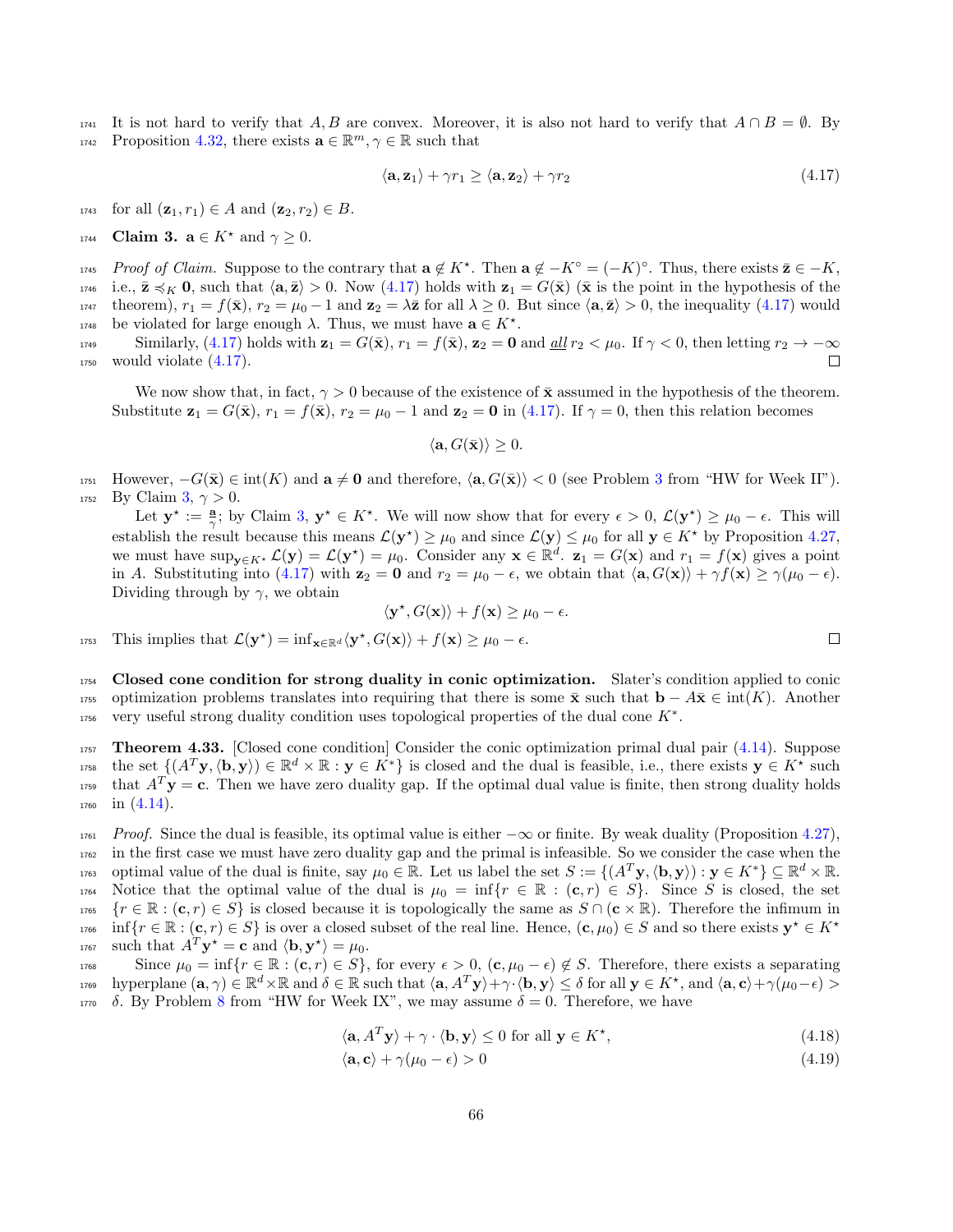Substituting  $y^*$  in [\(4.18\)](#page-65-2), we obtain that  $\langle a, c \rangle + \gamma \mu_0 \le 0$ , and [\(4.19\)](#page-65-3) tells us that  $\langle a, c \rangle + \gamma \mu_0 > \gamma \epsilon$ . This implies that  $\gamma < 0$  since  $\epsilon > 0$ . Now [\(4.18\)](#page-65-2) can be rewritten as  $\langle A\mathbf{a} + \gamma \mathbf{b}, \mathbf{y} \rangle \leq 0$  for all  $\mathbf{y} \in K^*$  and [\(4.19\)](#page-65-3) can <sup>1773</sup> be rewritten as  $\langle \mathbf{a}, \mathbf{c} \rangle > -\gamma(\mu_0 - \epsilon)$ . Dividing through both these relations by  $-\gamma > 0$ , and setting  $\mathbf{x} = \frac{\mathbf{a}}{-\gamma}$ ,  $\lambda$ <sub>1774</sub> we obtain that  $\langle A\mathbf{x} - \mathbf{b}, \mathbf{y} \rangle \le 0$  for all  $\mathbf{y} \in K^*$  implying that  $A\mathbf{x} \preccurlyeq_K \mathbf{b}$ , and  $\langle \mathbf{x}, \mathbf{c} \rangle > \mu_0 - \epsilon$ . Thus, we have 1775 a feasible solution x for the primal with value at least  $\mu_0 - \epsilon$ . Since  $\epsilon > 0$  was chosen arbitrarily, this shows <sup>1776</sup> that for every  $\epsilon > 0$ , the primal has optimal value better than  $\mu_0 - \epsilon$ . Therefore, the primal value must be  $\mu_0$  and we have zero duality gap. The existence of  $\psi^*$  shows that we have strong duality. □  $\mu_0$  and we have zero duality gap. The existence of  $y^*$  shows that we have strong duality.

 Linear Programming strong duality. The closed cone condition for strong duality implies that linear programs always enjoy strong duality when either the primal or the dual (or both) are feasible. This is because the <sup>1780</sup> cone  $K = \mathbb{R}^m_+$  is a polyhedral cone and also self-dual, i.e.,  $K^* = K = \mathbb{R}^m_+$ . Since linear transformations of polyhedral cones are polyhedral (see part 5. of Problem [1](#page-3-8) in "HW for Week VI"), and hence closed, linear programs always satisfy the condition in Theorem [4.33.](#page-65-4) One therefore has the following table for the possible outcomes in the primal dual linear programming pair.

| Dual<br>Primal | Infeasible | Finite                     | Unbounded  |
|----------------|------------|----------------------------|------------|
| Infeasible     | Possible   | Impossible                 | Possible   |
| Finite         | Impossible | Possible, Zero duality gap | Impossible |
| Unbounded      | Possible   | Impossible                 | Impossible |

 An alternate proof of zero duality gap for linear programming follows from our results on polyhedral theory. We outline it here to illustrate that linear programming duality can be approached in different ways (although ultimately both proofs go back to the separating hyperplane theorem – Theorem [2.20\)](#page-10-1). We consider two cases:

<sup>1789</sup> Primal is infeasible. In this case, we will show that if the dual is feasible, then the dual must be 1790 unbounded. Since the primal is infeasible, the polyhedron  $A\mathbf{x} \leq \mathbf{b}$  is empty. By Theorem [2.88,](#page-28-0) there exists  $\hat{\mathbf{y}} \geq \mathbf{0}$  such that  $A^T \hat{\mathbf{y}} = \mathbf{0}$  and  $\langle \mathbf{b}, \hat{\mathbf{y}} \rangle = -1$ . Since the dual is feasible, consider any  $\bar{\mathbf{y}} \geq \mathbf{0}$  such that  $A^T \bar{\mathbf{y}} = \mathbf{c}$ . 1792 Now, all points of the form  $\bar{y} + \lambda \hat{y}$  are also feasible to the dual, and the corresponding value  $\langle \mathbf{b}, \bar{y} + \lambda \hat{y} \rangle$  can<br>1793 be made to go to  $-\infty$  because  $\langle \mathbf{b}, \hat{y} \rangle = -1$ . be made to go to  $-\infty$  because  $\langle \mathbf{b}, \hat{\mathbf{y}} \rangle = -1$ .

<sup>1794</sup> Primal is feasible. If the primal is unbounded, then by weak duality, the dual must be infeasible. So let 1795 us consider the case that the primal has a finite value  $\mu_0$ . This means that the inequality  $\langle c, x \rangle \leq \mu_0$  is a valid inequality for the polyhedron  $A\mathbf{x} \leq \mathbf{b}$ . By Theorem [2.85,](#page-27-0) there exists  $\hat{\mathbf{y}} \geq \mathbf{0}$  such that  $A^T \hat{\mathbf{y}} = \mathbf{c}$  and  $1797 \langle \mathbf{b}, \hat{\mathbf{y}} \rangle \leq \mu_0$ . Therefore the dual has a solution  $\hat{\mathbf{y}}$  whose objective value is equal to the primal value  $\mu_0$ . This <sup>1798</sup> guarantees strong duality.

<sup>1799</sup> Complementary slackness. Complementary slackness is a useful necessary condition when we have <sup>1800</sup> primal and dual optimal solutions with zero duality gap.

<span id="page-66-0"></span>1801 **Theorem 4.34.** Let  $f : \mathbb{R}^d \to \mathbb{R}$  be convex, let  $K \subseteq \mathbb{R}^m$  be a closed, convex, pointed cone, and let  $G: \mathbb{R}^d \to \mathbb{R}^m$  be a K-convex mapping. Let  $\mathcal{L}: \mathbb{R}^m \to \mathbb{R}$  be as defined in [\(4.9\)](#page-61-0). Let  $\mathbf{x}^*$  be such that 1803  $G(\mathbf{x}^*) \preccurlyeq_K \mathbf{0}$  and  $\mathbf{y}^* \in K^*$  such that  $f(\mathbf{x}^*) = \mathcal{L}(\mathbf{y}^*)$ . Then  $\langle \mathbf{y}^*, G(\mathbf{x}^*) \rangle = 0$ .

*Proof.* We simply observe that since  $G(\mathbf{x}^*) \preccurlyeq_K \mathbf{0}$  and  $\mathbf{y}^* \in K^*$ , we must have  $\langle \mathbf{y}^*, G(\mathbf{x}^*) \rangle \leq 0$ . Therefore,

$$
f(\mathbf{x}^*) \ge f(\mathbf{x}^*) + \langle \mathbf{y}^*, G(\mathbf{x}^*) \rangle \ge \inf_{\mathbf{x} \in \mathbb{R}^d} f(\mathbf{x}) + \langle \mathbf{y}^*, G(\mathbf{x}) \rangle = \mathcal{L}(\mathbf{y}^*).
$$

1804 Since  $f(\mathbf{x}^*) = \mathcal{L}(\mathbf{y}^*)$  by assumption, equality must hold throughout above giving us  $\langle \mathbf{y}^*, G(\mathbf{x}^*) \rangle = 0$ .  $\Box$ 

1784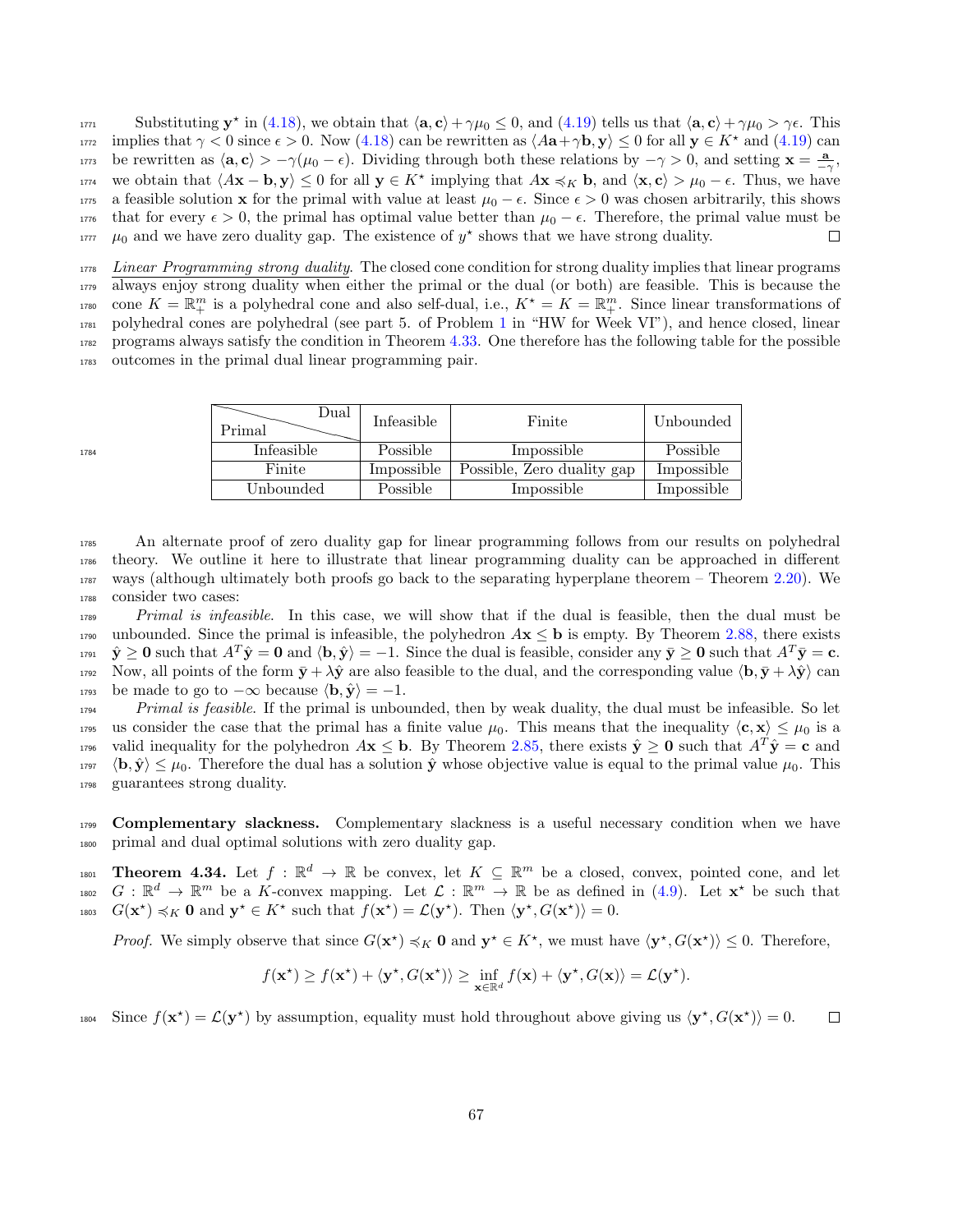#### <sup>1805</sup> 4.3.5 Saddle point interpretation of the Lagrangian dual

<sup>1806</sup> Let us go back to the original problem  $(4.4)$  and revisit the dual function  $\mathcal{L}(\mathbf{y})$ . Define the function

<span id="page-67-0"></span>
$$
\hat{\mathcal{L}}(\mathbf{x}, \mathbf{y}) := f(\mathbf{x}) + \langle \mathbf{y}, G(\mathbf{x}) \rangle \tag{4.20}
$$

 $\Box$ 

 $_{1807}$  which is often called the *Lagrangian function* associated with  $(4.4)$ . A characterization of a pair of optimal <sup>1808</sup> solutions to [\(4.4\)](#page-59-0) and [\(4.10\)](#page-62-1) can be obtained using saddle points of the Lagrangian function.

<span id="page-67-1"></span>1809 **Theorem 4.35.** Let  $f : \mathbb{R}^d \to \mathbb{R}$  be convex, let  $K \subseteq \mathbb{R}^m$  be a closed, convex, pointed cone, and let 1810  $G: \mathbb{R}^d \to \mathbb{R}^m$  be a K-convex mapping. Let  $\mathcal{L}: \mathbb{R}^m \to \mathbb{R}$  be as defined in  $(4.9)$  and  $\mathcal{L}: \mathbb{R}^d \times \mathbb{R}^m \to \mathbb{R}$  be as  $\det_{\mathcal{A}}$  defined in [\(4.20\)](#page-67-0). Let  $\mathbf{x}^*$  be such that  $G(\mathbf{x}^*) \preccurlyeq_K \mathbf{0}$  and  $\mathbf{y}^* \in K^*$ . Then the following are equivalent.

$$
1812 \qquad 1. \mathcal{L}(\mathbf{y}^*) = f(\mathbf{x}^*).
$$

1813 2. 
$$
\hat{\mathcal{L}}(\mathbf{x}^*, \hat{\mathbf{y}}) \leq \hat{\mathcal{L}}(\mathbf{x}^*, \mathbf{y}^*) \leq \hat{\mathcal{L}}(\hat{\mathbf{x}}, \mathbf{y}^*),
$$
 for all  $\hat{\mathbf{x}} \in \mathbb{R}^d$  and  $\hat{\mathbf{y}} \in K^*$ .

*Proof.* 1.  $\implies$  2. Consider any  $\hat{\mathbf{x}} \in \mathbb{R}^d$  and  $\hat{\mathbf{y}} \in K^*$ . We now derive the following chain of inequalities:

$$
\hat{\mathcal{L}}(\mathbf{x}^*, \hat{\mathbf{y}}) = f(\mathbf{x}^*) + \langle \hat{\mathbf{y}}, G(\mathbf{x}^*) \rangle \n\leq f(\mathbf{x}^*) + \langle \hat{\mathbf{y}}, G(\mathbf{x}^*) \rangle \n= f(\mathbf{x}^*) + \langle \mathbf{y}^*, G(\mathbf{x}^*) \rangle \n= \mathcal{L}(\mathbf{y}^*) \n= \mathcal{L}(\mathbf{y}^*) \n= \inf_{\mathbf{x} \in \mathbb{R}^d} f(\mathbf{x}) + \langle \mathbf{y}^*, G(\mathbf{x}) \rangle \n\leq f(\hat{\mathbf{x}}) + \langle \mathbf{y}^*, G(\mathbf{x}) \rangle \n= \hat{\mathcal{L}}(\hat{\mathbf{x}}^*) \times \mathcal{L}(\mathbf{y}^*) = f(\mathbf{x}^*) \n= \hat{\mathcal{L}}(\hat{\mathbf{x}}, \mathbf{y}^*)
$$
\nwhere  $\mathcal{L}(\mathbf{y}^*) = f(\mathbf{x}^*)$ 

2.  $\implies$  1. Since  $\hat{\mathcal{L}}(\mathbf{x}^*, \hat{\mathbf{y}}) \leq \hat{\mathcal{L}}(\mathbf{x}^*, \mathbf{y}^*)$  for all  $\hat{\mathbf{y}} \in K^*$ , we have that

$$
\hat{\mathcal{L}}(\mathbf{x}^{\star}, \mathbf{y}^{\star}) = \sup_{\mathbf{y} \in K^{\star}} \hat{\mathcal{L}}(\mathbf{x}^{\star}, \hat{\mathbf{y}}) = \sup_{\mathbf{y} \in K^{\star}} f(\mathbf{x}^{\star}) + \langle \mathbf{y}, G(\mathbf{x}^{\star}) \rangle = f(\mathbf{x}^{\star}),
$$

where the last equality follows from the fact that  $\langle y, G(x^*)\rangle \leq 0$  for all  $y \in K^*$ . So the supremum is achieved for  $y = 0$ . On the other hand, since  $\hat{\mathcal{L}}(\mathbf{x}^*, y^*) \leq \hat{\mathcal{L}}(\hat{\mathbf{x}}, y^*)$  for all  $\hat{\mathbf{x}} \in \mathbb{R}^d$ , we have that

$$
\hat{\mathcal{L}}(\mathbf{x}^{\star}, \mathbf{y}^{\star}) = \inf_{\mathbf{x} \in \mathbb{R}^d} \hat{\mathcal{L}}(\mathbf{x}, \mathbf{y}^{\star}) = \inf_{\mathbf{x} \in \mathbb{R}^d} f(\mathbf{x}) + \langle \mathbf{y}^{\star}, G(\mathbf{x}) \rangle = \mathcal{L}(\mathbf{y}^{\star}).
$$

1814 Thus, we obtain that  $f(\mathbf{x}^*) = \hat{\mathcal{L}}(\mathbf{x}^*, \mathbf{y}^*) = \mathcal{L}(\mathbf{y}^*).$ 

Theorem [4.35](#page-67-1) says that  $x^*$  and  $y^*$  are solutions for the primal problem [\(4.4\)](#page-59-0) and dual problem [\(4.10\)](#page-62-1) <sup>1816</sup> respectively, if and only if  $(x^*, y^*)$  is a saddle point for the function  $\hat{\mathcal{L}}(x, y)$  of the type that  $x^*$  is the 1817 minimizer when y is fixed at  $y^*$  and  $y^*$  is the maximizer when x is fixed at  $x^*$ . This can be used to  $\alpha$ <sup>1818</sup> directly solve [\(4.4\)](#page-59-0) and [\(4.10\)](#page-62-1) simultaneously by searching for such saddle-points of the function  $\mathcal{L}(\mathbf{x}, \mathbf{y})$ .  $_{1819}$  This approach can be useful, if one has analytical forms for f and G (with sufficient differentiable properties) <sup>1820</sup> so that finding saddle-points is a reasonable option.

### <sup>1821</sup> 4.4 Cutting plane schemes

<sup>1822</sup> We now go back to the most general convex optimization problem [\(4.1\)](#page-53-0). As before, we make no assumptions <sup>1823</sup> on f and C except that we have access to first-order oracles for f and C, i.e., for any  $\mathbf{x} \in \mathbb{R}^d$ , the oracle 1824 returns an element from the subdifferential  $\partial f(\mathbf{x})$ , and if  $\mathbf{x} \notin C$  then it returns a separating hyperplane.

 The subgradient algorithm from Section [4.1](#page-55-0) can be used to solve [\(4.1\)](#page-53-0) if one has access to the projection 1826 operator  $\text{Proj}_{C}(\mathbf{x})$ , which is stronger than a separation oracle. Cutting plane schemes are a class of algo- rithms that work with just a separation oracle. Moreover, the number of oracle calls is quite different from the number of oracle calls made by the subgradient algorithm: on the one hand, they typically exhibit a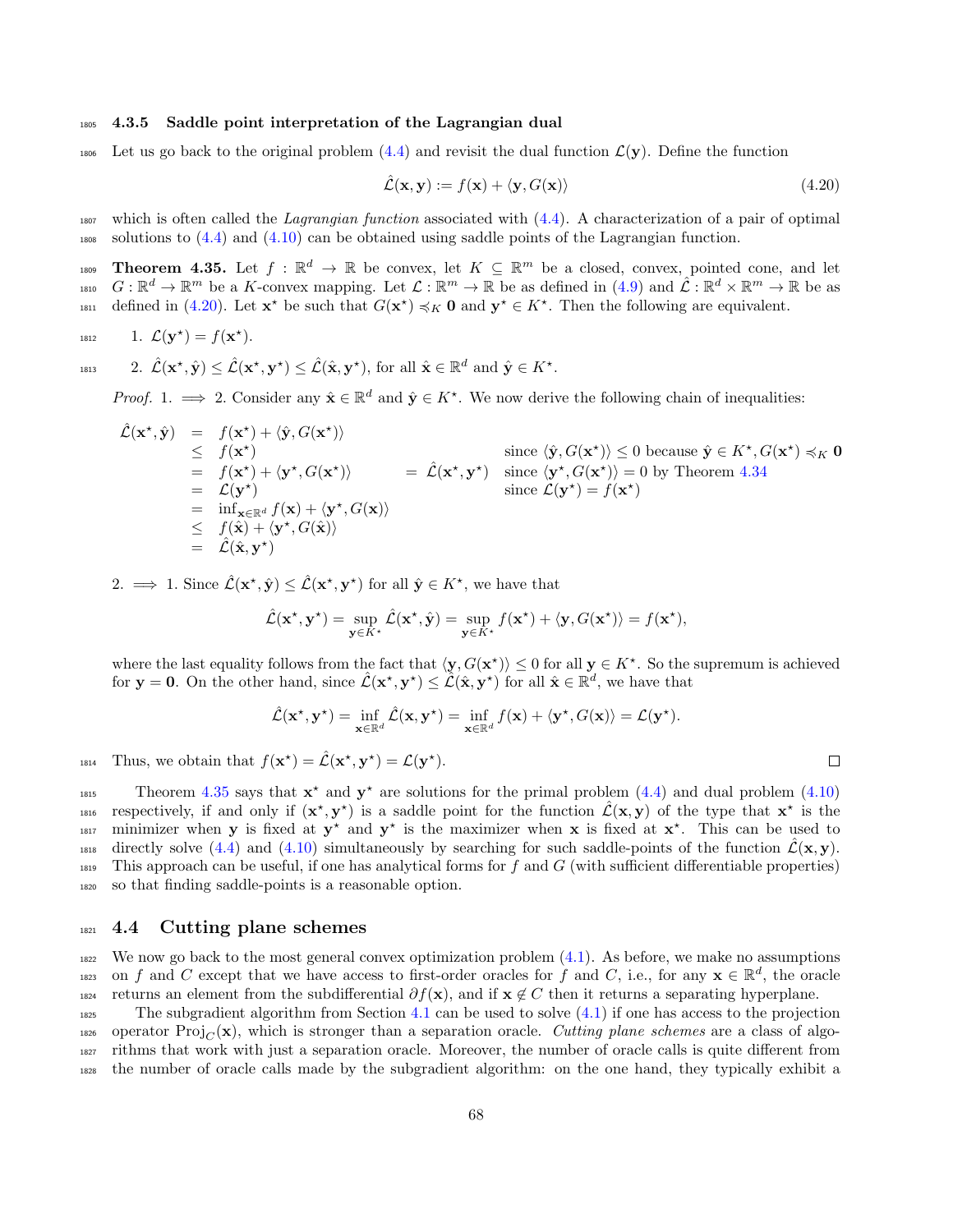logarithmic dependence of  $\ln(\frac{MR}{\epsilon})$  on the initial data M, R and error guarantee  $\epsilon$  as opposed to the quadratic dependence  $\frac{M^2 R^2}{\epsilon^2}$ 1830 dependence  $\frac{M^2 R^2}{\epsilon^2}$  of the subgradient algorithm; on the other other, cutting plane schemes have a polynomial 1831 dependence on the dimension d of the problem (typically of the order of  $d^2$ ), and such a dependence does 1832 not exist for the subgradient algorithm – see Remark  $4.16$ .

<sup>1833</sup> We will present the algorithm and the analysis for the situation when C is compact and full-dimensional. 1834 Hence the minimizer  $x^*$  exists for [\(4.1\)](#page-53-0) since f is convex, and therefore, continuous by Theorem [3.21.](#page-38-2) There <sup>1835</sup> are ways to get around this assumption, but we will ignore this complication in this write-up.

#### <sup>1836</sup> General cutting plane scheme

1837 1. Choose any  $E_0 \supseteq C$ .

1838 2. For  $i = 0, 1, 2, \ldots$ , do

- 1839  $(a)$  Choose  $\mathbf{x}^i \in E_i$ .
- <sup>1840</sup> (b) Call the separation oracle for C with  $\mathbf{x}^i$  as input.
- 1841 Case 1:  $\mathbf{x}^i \in C$ . Call the first order oracle for f to get some  $\mathbf{s}^i \in \partial f(\mathbf{x}^i)$ .
- <sup>1842</sup> *Case 2:*  $\mathbf{x}^i \notin C$ . Set  $\mathbf{s}^i$  to be the normal vector of some separating hyperplane for  $\mathbf{x}^i$  from C.

$$
\text{1843} \qquad \qquad \text{(c) Set } E_{i+1} \supseteq E_i \cap \{ \mathbf{x} \in \mathbb{R}^d : \langle \mathbf{s}^i, \mathbf{x} \rangle \leq \langle \mathbf{s}^i, \mathbf{x}^i \rangle \}.
$$

<sup>1844</sup> The points  $\mathbf{x}^0, \mathbf{x}^1, \ldots$  will be called the *iterates* of the Cutting Plane scheme.

1845 Remark 4.36. The above general scheme actually defines a family of algorithms. We have two choices to <sup>1846</sup> make to get a particular algorithm out of this scheme. First, there must be a strategy/procedure to choose  $x^i \in E_i$  in step 2(a) in every iteration. Second, there should be a strategy to define  $E_{i+1}$  as a superset of  $E_i \cap {\bf x} \in \mathbb{R}^d : \langle {\bf s}^i, {\bf x} \rangle \le \langle {\bf s}^i, {\bf x}^i \rangle$  in step 2(c) of the scheme. Depending on what these two strategies are, we 1849 get different variants of the general cutting plane scheme. We will look at two variants below: the center of <sup>1850</sup> gravity method and the ellipsoid method.

 $\Gamma_{1851}$  Technically, we also have to make a choice for  $E_0$  in Step 1, but this is usually given as part of the input 1852 to the problem:  $E_0$  is usually a large ball or polytope containing C that is provided or known at the start.

<sup>1853</sup> We now start our analysis of cutting plane schemes. We introduce a useful notation to denote the <sup>1854</sup> polyhedron defined by the halfspaces obtained during the iterations of the cutting plane scheme.

**Definition 4.37.** Let  $z^1, \ldots, z^k \subseteq \mathbb{R}^d$  and let  $s^1, \ldots, s^k$  be the corresponding outputs of the first-order oracle, i.e.,  $s^i \in \partial f(\mathbf{z}^i)$  if  $\mathbf{z}^i \in C$ , and  $s^i$  is the normal vector of a separating hyperplane if  $\mathbf{z}^i \notin C$ . Define

$$
G(\mathbf{z}^1,\ldots,\mathbf{z}^k):=\{\mathbf{x}\in\mathbb{R}^d:\langle\mathbf{s}^i,\mathbf{x}\rangle\leq\langle\mathbf{s}^i,\mathbf{z}^i\rangle\ \ i=1,\ldots,k\}.
$$

<sup>1855</sup> This polyhedron will be referred to as the *gradient polyhedron* of  $z^1, \ldots, z^k$ . The name is a bit of a misnomer, because we are considering general f, so we may have no gradients, and also some of the halfspaces could correspond to separating hyperplanes which have nothing to do with gradients. Even so we stick with this terminology.

**Definition 4.38.** Let  $\mathbf{x}^0, \mathbf{x}^1, \ldots$  be the iterates of a cutting plane scheme. For any iteration  $t \geq 0$ , we define  $h(t) := |C \cap {\mathbf{x}^0, \dots, \mathbf{x}^t}|$ , i.e.,  $h(t)$  is the number of feasible iterates until iteration t. We also define

$$
S_t = C \cap G(\mathbf{x}^0, \dots, \mathbf{x}^t).
$$

1859 As we shall see below, the volume of  $S_t$  will be central in measuring our progress towards the optimal 1860 solution. We first observe in the next lemma that  $S_t$  can be described as the intersection of C and the <sup>1861</sup> gradient polyhedron of only the feasible iterates.

<span id="page-68-0"></span>1862 Lemma 4.39. Let  $x^0, x^1, \ldots$  be the iterates of a cutting plane scheme. Let  $t \geq 0$  be any natural number 1863 and let the feasible iterates be denoted by  $\{\mathbf{x}^{i_1}, \ldots, \mathbf{x}^{i_{h(t)}}\} = C \cap \{\mathbf{x}^0, \ldots, \mathbf{x}^t\}$ , with  $0 \le i_1 \le i_2 \le \ldots \le i_{h(t)}$ . 1864 Then  $S_t = C \cap G(\mathbf{x}^{i_1}, \dots, \mathbf{x}^{i_{h(t)}})$ .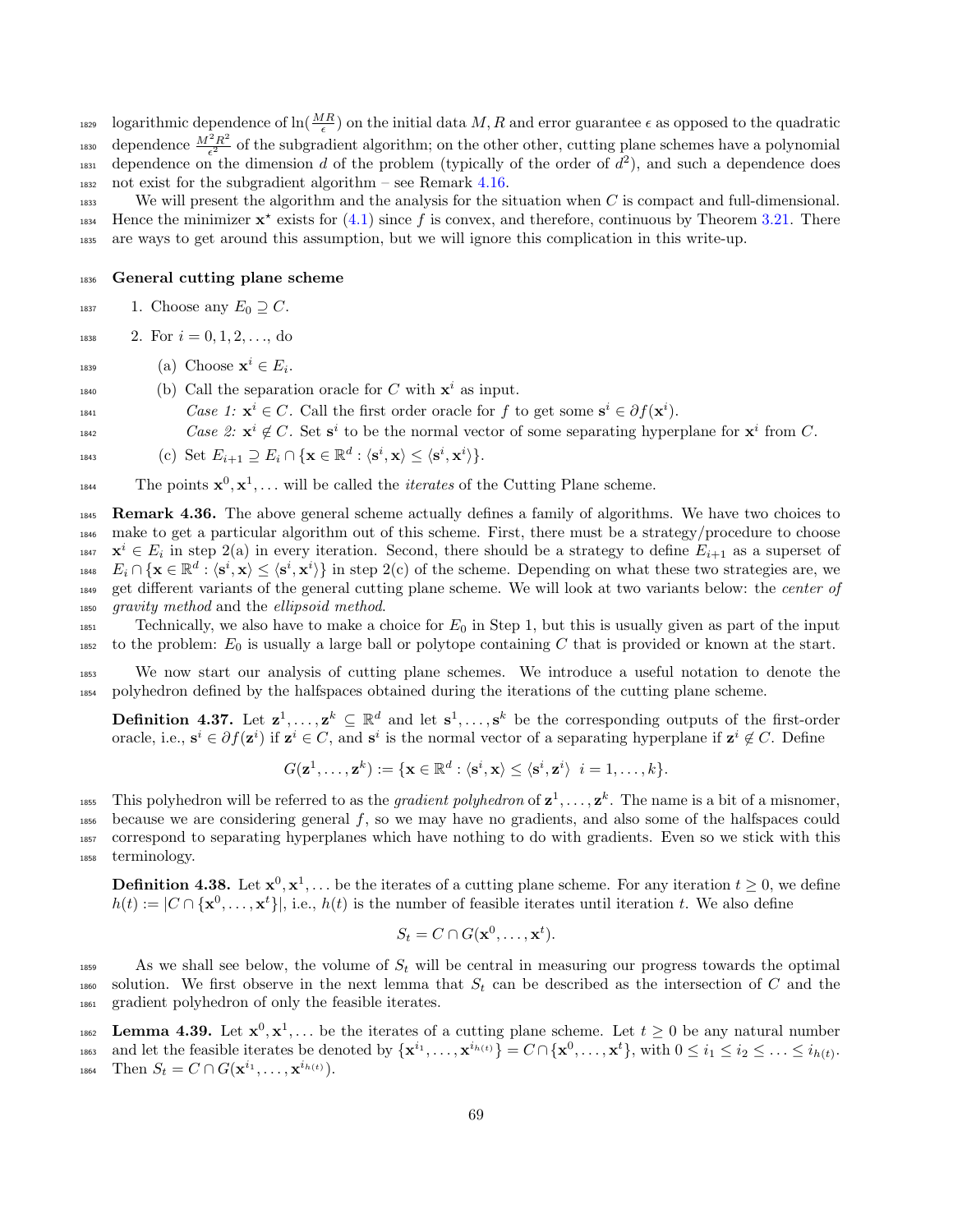*Proof.* Let  $X_t = {\mathbf{x}^0, ..., \mathbf{x}^t}$ . We derive the following relations.

$$
S_t = C \cap G(\mathbf{x}^0, ..., \mathbf{x}^t)
$$
  
=  $C \cap G(X_t \setminus {\mathbf{x}^{i_1}, ..., \mathbf{x}^{i_{h(t)}}}) \cap G(\mathbf{x}^{i_1}, ..., \mathbf{x}^{i_{h(t)}})$   
=  $C \cap G(\mathbf{x}^{i_1}, ..., \mathbf{x}^{i_{h(t)}}),$ 

1865 where the last equality follows since  $C \subseteq G(X_t \setminus {\{\mathbf{x}^{i_1}, \ldots, \mathbf{x}^{i_{h(t)}}\}})$  because each  $\mathbf{z} \in X_t \setminus {\{\mathbf{x}^{i_1}, \ldots, \mathbf{x}^{i_{h(t)}}\}}$  is 1866 infeasible, i.e.,  $\mathbf{z} \notin C$ , and therefore, the corresponding vector **s** is a separating hyperplane for **z** and C, i.e.,  $C \subseteq \{\mathbf{x} \in \mathbb{R}^d : \langle \mathbf{s}, \mathbf{x} \rangle \leq \langle \mathbf{s}, \mathbf{z} \rangle\}$ .  $_{^{1867}}\quad C\subseteq \{\mathbf{x}\in \mathbb{R}^{d}:\langle \mathbf{s},\mathbf{x}\rangle \leq \langle \mathbf{s},\mathbf{z}\rangle \}.$ 

1868 Since our analysis will involve the volume of  $S_t$ , while our algorithm only works with the sets  $E_t$ , we need <sup>1869</sup> to establish a definite relationship between these two sets.

<span id="page-69-2"></span>1870 **Lemma 4.40.** Let  $\mathbf{x}^0, \mathbf{x}^1, \ldots$  be the iterates of a cutting plane scheme. Then  $E_{t+1} \supseteq S_t$  for all  $t \geq 0$ .

<sup>1871</sup> Proof. By definition  $E_{i+1} \supseteq E_i \cap {\mathbf{x} \in \mathbb{R}^d : \langle {\mathbf{s}^i}, {\mathbf{x}} \rangle \leq \langle {\mathbf{s}^i}, {\mathbf{x}^i} \rangle}$  for all  $i = 0, \ldots, t$ . By putting all these <sup>1872</sup> relationships together, we obtain that

<span id="page-69-1"></span>
$$
E_{t+1} \supseteq E_0 \cap G(\mathbf{x}^0, \dots, \mathbf{x}^t) \supseteq C \cap G(\mathbf{x}^0, \dots, \mathbf{x}^t) = S_t,
$$
\n(4.21)

 $\Box$ 

1873 where the second containment follows from the assumption that  $E_0 \supseteq C$ .

<sup>1874</sup> We now state our main structural result for the analysis of cutting plane schemes. We use dist $(\mathbf{x}, X)$  to 1875 denote the distance of  $\mathbf{x} \in \mathbb{R}^d$  from any subset  $X \subseteq \mathbb{R}^d$ , i.e.,  $dist(\mathbf{x}, X) := inf_{\mathbf{y} \in X} ||\mathbf{x} - \mathbf{y}||$ .

<span id="page-69-0"></span>**Theorem 4.41.** Let  $f : \mathbb{R}^d \to \mathbb{R}$  be a convex function and let C be a compact, convex set. Let  $\mathbf{x}^*$  be a minimizer for [\(4.1\)](#page-53-0). Let  $\mathbf{x}^0, \mathbf{x}^1, \ldots$  be the iterates of any cutting plane scheme. For any  $t \geq 0$ , let the feasible iterates be denoted by  $\{\mathbf{x}^{i_1}, \ldots, \mathbf{x}^{i_{h(t)}}\} = C \cap \{\mathbf{x}^0, \ldots, \mathbf{x}^t\}$ , with  $0 \le i_1 \le i_2 \le \ldots \le i_{h(t)}$ . Define

$$
v_{\min}(t) := \min_{j=i_1,\dots,i_{h(t)}} \text{dist}(\mathbf{x}^{\star}, H(\mathbf{s}^j, \langle \mathbf{s}^j, \mathbf{x}^j \rangle)),
$$

1876 i.e.,  $v_{\min}(t)$  is the minimum distance of  $\mathbf{x}^*$  from the hyperplanes  $\{\mathbf{x} : \langle \mathbf{s}^j, \mathbf{x} \rangle = \langle \mathbf{s}^j, \mathbf{x}^j \rangle\}, j = i_1, \ldots, i_{h(t)}$ . Let 1877 D be diameter of C, i.e.,  $D = \max_{\mathbf{x}, \mathbf{y} \in C} \|\mathbf{x} - \mathbf{y}\|$ . Then the following are all true.

1878 1. For any  $t \geq 0$ , if  $vol(E_{t+1}) < vol(C)$  then  $h(t) > 0$ , i.e., there is at least one feasible iterate.

1879 2. For any  $t \geq 0$  such that  $h(t) > 0$ ,  $v_{\min}(t) \leq D(\frac{\text{vol}(S_t)}{\text{vol}(C)})^{\frac{1}{d}} \leq D(\frac{\text{vol}(E_{t+1})}{\text{vol}(C)})^{\frac{1}{d}}$ .

<sup>1880</sup> 3. For any  $t \geq 0$  such that  $h(t) > 0$ ,  $\min_{j=i_1,...,i_{h(t)}} f(\mathbf{x}^j) \leq f(\mathbf{x}^*) + Mv_{\min}(t) \leq f(\mathbf{x}^*) + MD(\frac{\text{vol}(E_{t+1})}{\text{vol}(C)})^{\frac{1}{d}},$ <sup>1881</sup> where  $M = L(B(\mathbf{x}^*, v_{\text{min}}))$  is a Lipschitz constant for f over  $B(\mathbf{x}^*, v_{\text{min}})$  (see Theorem [3.21\)](#page-38-2). This  $1882$  provides a bound on the value of the best feasible point seen upto iteration t, in comparison to the <sup>1883</sup> optimal value  $f(\mathbf{x}^*)$ .

1884 Theorem [4.41](#page-69-0) shows that if we can ensure  $vol(E_t) \to 0$  as  $t \to \infty$ , then we have a convergent algorithm.

<sup>1885</sup> Proof of Theorem [4.41.](#page-69-0) 1. We prove the contrapositive. If  $h(t) = 0$ , then all iterates upto iteration t are infeasible, i.e.,  $\mathbf{x}^i \notin C$  for all  $i = 1, \ldots, t$ . This implies that all the vector  $\mathbf{s}^i$  are normal vectors for separating hyperplanes. So  $C \subseteq G(\mathbf{x}^0, \dots, \mathbf{x}^t)$ . Since  $C \subseteq E_0$ , this implies that  $C = E_0 \cap C \subseteq$ 1888  $E_0 \cap G(\mathbf{x}^0, \dots, \mathbf{x}^t) \subseteq E_{t+1}$ , where the last containment follows from the first containment in [\(4.21\)](#page-69-1). 1889 Therefore,  $vol(C) \le vol(E_{t+1})$ .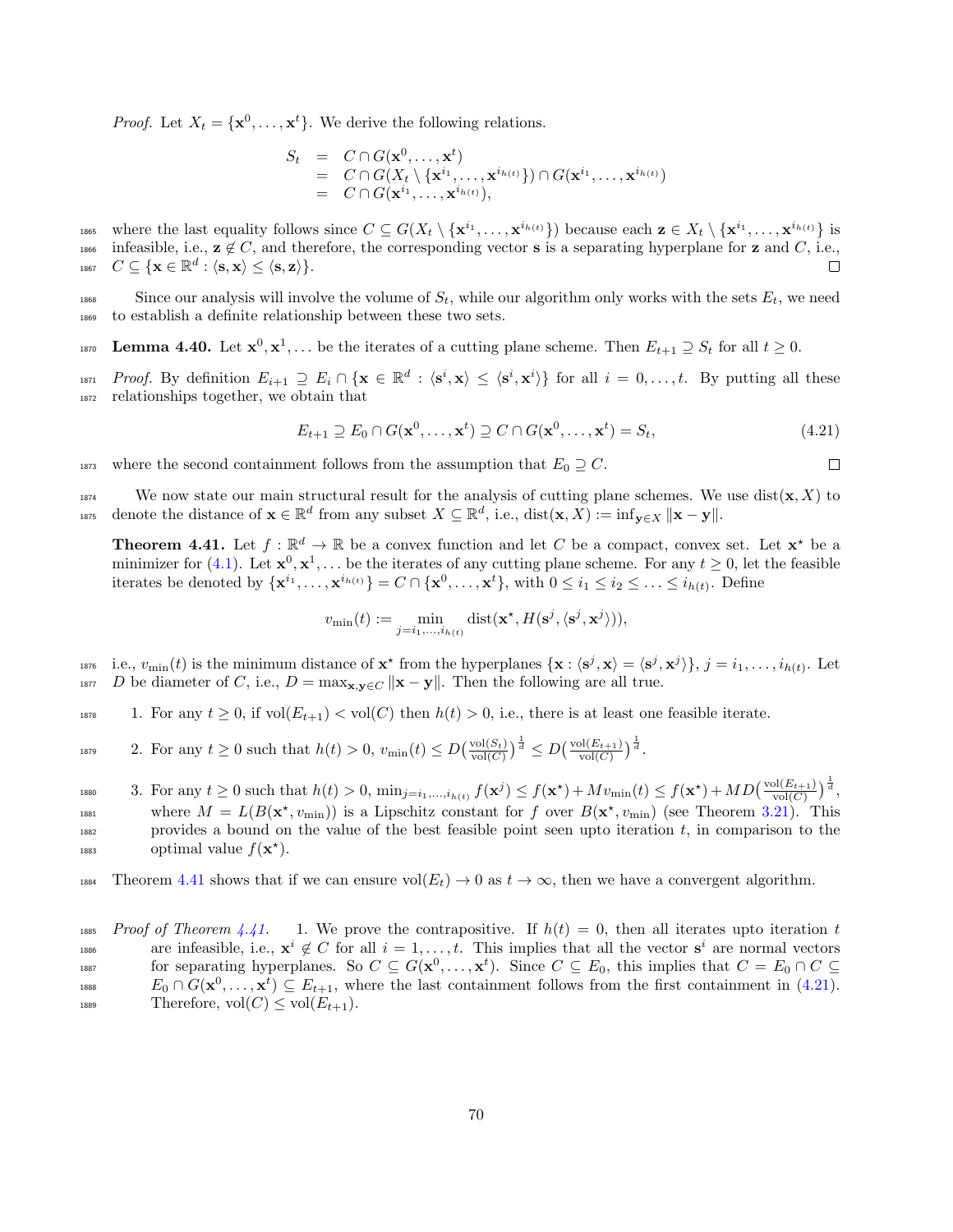2. Let  $\alpha = \frac{v_{\min}(t)}{D}$ . Since D is the diameter of C, we must have  $C \subseteq B(\mathbf{x}^*, D)$ . Thus,

$$
\alpha(C - \mathbf{x}^*) + \mathbf{x}^* \subseteq B(\mathbf{x}^*, \alpha D) = B(\mathbf{x}^*, v_{\min}(t)) \subseteq G(\mathbf{x}^{i_1}, \dots, \mathbf{x}^{i_{h(t)}}),
$$

1890 where the first equality follows from the definition of  $\alpha$  and the final containment follows from the definition of  $v_{\min}(t)$ . Since  $\mathbf{x}^* \in C$  and C is convex, we know that  $\alpha(C - \mathbf{x}^*) + \mathbf{x}^* = \alpha C + (1 - \alpha)\mathbf{x}^* \subseteq$ 1892 C. Therefore,  $\alpha(C - \mathbf{x}^*) + \mathbf{x}^* = C \cap (\alpha(C - \mathbf{x}^*) + \mathbf{x}^*) \subseteq C \cap G(\mathbf{x}^{i_1}, \dots, \mathbf{x}^{i_{h(t)}}) = S_t$ , where the last equality follows from Lemma [4.39.](#page-68-0) This implies that  $\alpha^d \text{vol}(C) = \text{vol}(\alpha(C - \mathbf{x}^*) ) \le \text{vol}(S_t)$ . Rearranging and using the definition of  $\alpha$ , we obtain that  $v_{\text{min}}(t) \le D\left(\frac{\text{vol}(S_t)}{\text{vol}(C)}\right)^{\frac{1}{d}}$ . By Lemma [4.40,](#page-69-2)  $\frac{1}{d}$ 1895  $D\left(\frac{\text{vol}(S_t)}{\text{vol}(C)}\right)^{\frac{1}{d}} \leq D\left(\frac{\text{vol}(E_{t+1})}{\text{vol}(C)}\right)^{\frac{1}{d}}.$ 

$$
D\left(\frac{\text{vol}(S_t)}{\text{vol}(C)}\right)^{\frac{1}{d}} \le D\left(\frac{1}{2}\right)
$$

3. It suffices to prove the first inequality; the second inequality follows from part 2. above. Let  $i^{\min} \in \{i_1, i_2, \ldots, i_{h(t)}\}$  be such that  $v_{\min}(t) = \text{dist}(\mathbf{x}^*, H(\mathbf{s}^{i^{\min}}, \langle \mathbf{s}^{i^{\min}}, \mathbf{x}^{i^{\min}} \rangle))$ . Denote by  $H :=$  $H(\mathbf{s}^{i^{min}}, \langle \mathbf{s}^{i^{min}} \rangle)$  the hyperplane passing through  $\mathbf{x}^{i^{min}}$  orthogonal to  $\mathbf{s}^{i^{min}}$ . Let  $\bar{\mathbf{x}}$  be the point on H closest to  $\mathbf{x}^*$ . Using the Lipschitz constant M, we obtain that  $f(\bar{\mathbf{x}}) \leq f(\mathbf{x}^*) + Mv_{\min}(t)$ ; see Figure [3](#page-57-0) in Section [4.1.](#page-55-0) Finally, since  $s^{i^{min}} \in \partial f(x^{i^{min}})$ , we must have that  $f(\bar{x}) \ge f(x^{i^{min}}) + \langle s^{i^{min}}, \bar{x} - x^{i^{min}} \rangle =$  $f(\mathbf{x}^{i^{\min}})$ , since  $\bar{\mathbf{x}}, \mathbf{x}^{i^{\min}} \in H$  implying that  $\langle \mathbf{s}^{i^{\min}}, \bar{\mathbf{x}} - \mathbf{x}^{i^{\min}} \rangle = 0$ . Therefore, we obtain

$$
\min_{j=i_1,\dots,i_{h(t)}} f(\mathbf{x}^j) \le f(\mathbf{x}^{i^{\min}}) \le f(\bar{\mathbf{x}}) \le f(\mathbf{x}^*) + Mv_{\min}(t).
$$

 $\Box$ 

1896

1897 We now analyze two instantiations of the cutting plane scheme with concrete strategies to choose  $\mathbf{x}^i$  and 1898  $E_{i+1}$  in each iteration i.

## 1899 Center of Gravity Method. The first one is called the *center of gravity method*.

**Definition 4.42.** The *center of gravity* for any compact set  $X \subseteq \mathbb{R}^d$  with non-zero volume is defined as

$$
\frac{\int_X \mathbf{x} \mathrm{d} \mathbf{x}}{\mathrm{vol}(X)}.
$$

1900 An important property of the center gravity of compact, convex sets was established by Grünbaum  $[4]$ .

<span id="page-70-0"></span>**Theorem 4.43.** Let  $C \subseteq \mathbb{R}^d$  be a compact, convex set with center of gravity  $\bar{\mathbf{x}}$ . Then for every hyperplane H such that  $\bar{\mathbf{x}} \in H$ ,

$$
\frac{1}{e} \le \left(\frac{d}{d+1}\right)^d \le \frac{\text{vol}(H^+ \cap C)}{\text{vol}(C)} \le 1 - \left(\frac{d}{d+1}\right)^d \le 1 - \frac{1}{e},
$$

1901 where  $H^+$  is a halfspace with boundary H.

<sup>1902</sup> Theorem [4.43](#page-70-0) follows from the proof of Theorem 2 in [\[4\]](#page-75-2) and will not be repeated here.

1903 In the *center of gravity method*,  $x_i$  is chosen as the center of gravity of  $E_i$  in Step 2(a) of the General cutting  $p_{i}$  plane scheme, and  $E_{i+1}$  is set to be *equal* to  $E_i \cap {\mathbf{x} \in \mathbb{R}^d : \langle {\mathbf{s}^i}, {\mathbf{x}} \rangle \le \langle {\mathbf{s}^i}, {\mathbf{x}^i} \rangle}$  in Step 2(c) in the General <sup>1905</sup> cutting plane scheme. Theorem [4.43](#page-70-0) then implies the following. Sometimes, the center of gravity method 1906 assumes that  $E_0 = C$ , where the central assumption is that one can compute the center of gravity of C and <sup>1907</sup> any subset of it.

<span id="page-70-1"></span>**Theorem 4.44.** In the center of gravity method, if  $h(t) > 0$  for some iteration  $t \geq 0$ , then

$$
\min_{j=i_1,\dots,i_{h(t)}} f(\mathbf{x}^j) \le f(\mathbf{x}^*) + MD\left(1 - \frac{1}{e}\right)^{t/d} \left(\frac{\text{vol}(E_0)}{\text{vol}(C)}\right)^{1/d},
$$

1908 where D is the diameter of C and M is a Lipschitz constant for f over  $B(\mathbf{x}^*, D)$ .

1909 In particular, if  $E_0 = C$ , then  $\min_{j=i_1,...,i_{h(t)}} f(\mathbf{x}^j) \le f(\mathbf{x}^*) + MD(1 - \frac{1}{e})^{t/d}$ .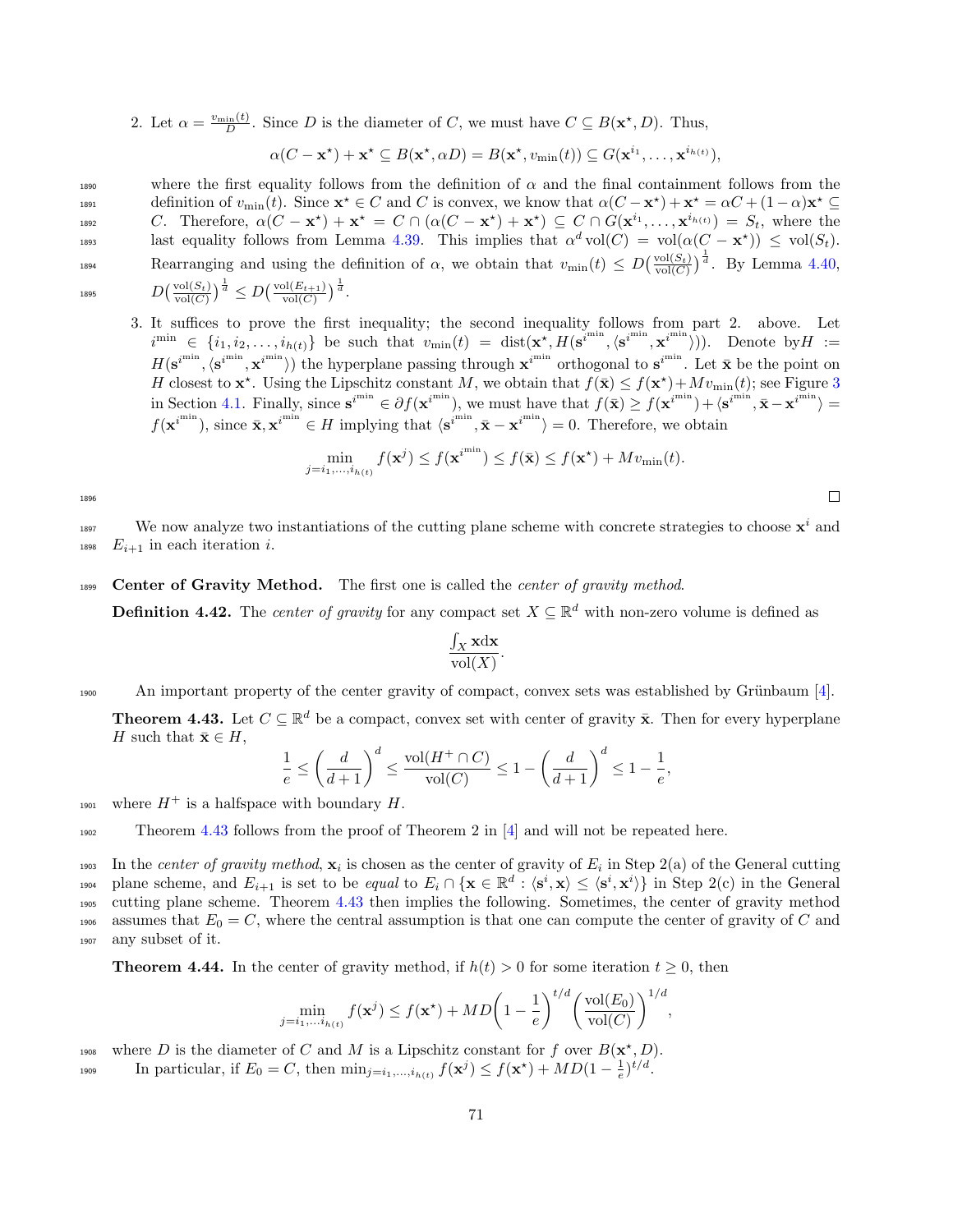<sup>1910</sup> Proof. Follows from Theorem [4.41](#page-69-0) part 3., and the fact that  $B(\mathbf{x}^*, v_{\text{min}}) \subseteq B(\mathbf{x}^*, D)$  implying that M is a 1911 Lipschitz constant for f over  $B(\mathbf{x}^*, v_{\text{min}})$ , and  $\text{vol}(E_{t+1}) \leq (1 - \frac{1}{e})^t \text{vol}(E_0)$  by Theorem [4.43.](#page-70-0)  $\Box$ 

By setting the error term  $MD(1-\frac{1}{e})^{t/d}(\frac{\text{vol}(E_0)}{\text{vol}(C)})^{1/d}$  less than equal to  $\epsilon$  in Theorem [4.44,](#page-70-1) the following <sup>1913</sup> is an immediate consequence.

**Corollary 4.45.** For any  $\epsilon > 0$ , after  $O\left(d\ln(\frac{MD}{\epsilon}) + \ln(\frac{\text{vol}(E_0)}{\text{vol}(C)})\right)$  iterations of the center of gravity method,

$$
\min_{j=i_1,\dots,i_{h(t)}} f(\mathbf{x}^j) \le f(\mathbf{x}^*) + \epsilon.
$$

<sup>1914</sup> In particular, if  $E_0 = C$ , then one needs  $O(d \ln(\frac{MD}{\epsilon}))$  iterations.

1915 Ellipsoid method. The ellipsoid method is a cutting plane scheme where  $E_0$  is assumed to be a large <sup>1916</sup> ball with radius R around a known point  $x^0$  (typically  $x^0 = 0$ ) that is guaranteed to contain C. At <sup>1917</sup> every iteration *i*,  $E_i$  is maintained to be an ellipsoid and in Step 2(a),  $\mathbf{x}^i$  is chosen to be the center of 1918  $E_i$ . In Step 2(c),  $E_{i+1}$  is set to be an ellipsoid that contains  $E_i \cap {\{\mathbf{x} \in \mathbb{R}^d : \langle \mathbf{s}^i, \mathbf{x} \rangle \leq \langle \mathbf{s}^i, \mathbf{x}^i \rangle\}},$  such that  $\text{vol}(E_{i+1}) \leq (1 - \frac{1}{d^2+1})^{d/2} \text{vol}(E_i)$ . The technical bulk of the analysis goes into showing that such an ellipsoid 1920  $E_{i+1}$  always exists.

Definition 4.46. Recall from Definition [2.2](#page-5-3) that an ellipsoid is the unit ball associated with the norm induced by a positive definite matrix, i.e.,  $E = \{ \mathbf{x} \in \mathbb{R}^d : \mathbf{x}^T A \mathbf{x} \leq 1 \}$  for some positive definite matrix A. First, we need to also consider translated ellipsoids so that the center is not 0 anymore. Secondly, for computational reasons involving inverses of matrices, we will actually define the following family of objects, which are just translated ellipsoids, just written in a different way. Given a positive definite matrix  $Q \in \mathbb{R}^{d \times d}$ and a point  $\mathbf{y} \in \mathbb{R}^d$ , we define

$$
E(Q, \mathbf{y}) := \{ \mathbf{x} \in \mathbb{R}^d : (\mathbf{x} - \mathbf{y})^T Q^{-1} (\mathbf{x} - \mathbf{y}) \le 1 \}.
$$

<sup>1921</sup> The next proposition follows from unwrapping the definition. It shows that ellipsoids are simply the <sup>1922</sup> image of the Euclidean unit norm ball under an invertible linear transformation.

**Proposition 4.47.** Let  $Q \in \mathbb{R}^{d \times d}$  be a positive definite matrix and let  $Q^{-1} = X^T X$  for some invertible  $\text{matrix } X \in \mathbb{R}^{d \times d}$ . Then  $E(Q, y) = y + X^{-1}(B(0, 1))$ . Thus,  $\text{vol}(E(Q, y)) = \text{det}(X^{-1}) \text{vol}(B(0, 1)) =$ 1924  $_{\text{1925}} \quad \sqrt{\text{det}(Q)} \, \text{vol}(B(\mathbf{0},1)).$ 

In the following, we will utilize the following relation for any  $\mathbf{w}, \mathbf{z} \in \mathbb{R}^d$  and  $A \in \mathbb{R}^{d \times d}$ 1926

$$
(\mathbf{w} + \mathbf{z})^T A (\mathbf{w} + \mathbf{z}) = \mathbf{w}^T A \mathbf{w} + 2 \mathbf{w}^T A \mathbf{z} + \mathbf{z}^T A \mathbf{z}.
$$
 (4.22)

**Theorem 4.48.** Let  $Q \in \mathbb{R}^{d \times d}$  be a positive definite matrix and  $\mathbf{y} \in \mathbb{R}^d$ . Let  $\mathbf{s} \in \mathbb{R}^d$  and let  $E_+ =$  $E(Q, y) \cap H^-(s, \langle s, y \rangle)$ . Define

$$
\mathbf{y}_{+} = \mathbf{y} - \frac{1}{d+1} \cdot \frac{Q\mathbf{s}}{\sqrt{\mathbf{s}^T Q \mathbf{s}}}
$$

$$
Q_{+} = \frac{d^{2}}{d^{2}-1}(Q - \frac{2}{d+1} \cdot \frac{QSS^{T}Q}{s^{T}Qs}).
$$

1927 Then  $E_+ \subseteq E(Q_+, \mathbf{y}_+)$  and  $vol(E(Q_+, \mathbf{y}_+)) \leq (1 - \frac{1}{(d+1)^2})^{d/2} vol(E(Q, \mathbf{y})).$ 

1928 Proof. We first prove  $E_+ \subseteq E(Q_+, \mathbf{y}_+)$ . Consider any  $\mathbf{x} \in E_+ = E(Q, \mathbf{y}) \cap H^-(\mathbf{s}, \langle \mathbf{s}, \mathbf{y} \rangle)$ . To ease notational burden, we denote  $G = Q^{-1}$  and  $G_{+} = Q_{+}^{-1}$ . A direct calculation shows that  $G_{+} = \frac{d^{2}-1}{d^{2}}(G + \frac{2}{d-1} \cdot \frac{ss^{T}}{s^{T}Qs})$ . <sup>1930</sup> Note that x satisfies

$$
(\mathbf{x} - \mathbf{y})^T G(\mathbf{x} - \mathbf{y}) \le 1
$$
\n(4.23)

$$
\langle \mathbf{s}, \mathbf{x} - \mathbf{y} \rangle \le 0 \tag{4.24}
$$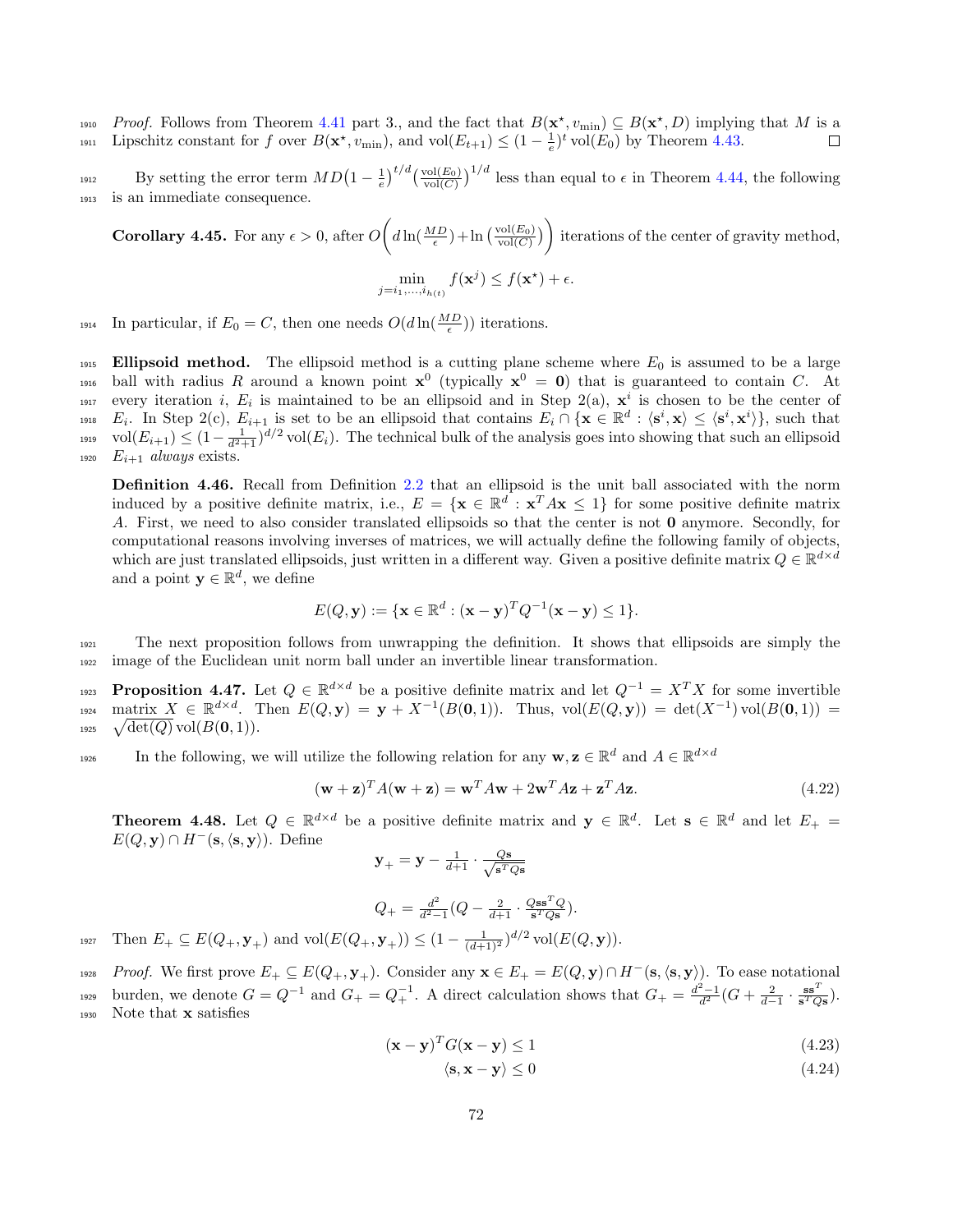We now verify that

$$
\begin{array}{rcl}\n(\mathbf{x}-\mathbf{y}_+)^TG_+(\mathbf{x}-\mathbf{y}_+) & = & (\mathbf{x}-\mathbf{y}+\frac{1}{d+1}\cdot\frac{Q\mathbf{s}}{\sqrt{\mathbf{s}^TQ\mathbf{s}}})^TG_+(\mathbf{x}-\mathbf{y}+\frac{1}{d+1}\cdot\frac{Q\mathbf{s}}{\sqrt{\mathbf{s}^TQ\mathbf{s}}}) \\
 & = & (\mathbf{x}-\mathbf{y})^TG_+(\mathbf{x}-\mathbf{y})+\frac{2}{d+1}(\mathbf{x}-\mathbf{y})^TG_+(\frac{Q\mathbf{s}}{\sqrt{\mathbf{s}^TQ\mathbf{s}}})+\left(\frac{1}{d+1}\right)^2\cdot\frac{\mathbf{s}^TQ^TG_+Q\mathbf{s}}{\mathbf{s}^TQ\mathbf{s}},\n\end{array}
$$

<sup>1931</sup> where we use [\(4.22\)](#page-71-0). Let us analyze the three terms separately. The first term can be written in terms of 1932  $G, s$ , and **y**:

$$
(\mathbf{x} - \mathbf{y})^T G_+(\mathbf{x} - \mathbf{y}) = (\mathbf{x} - \mathbf{y})^T (\frac{d^2 - 1}{d^2} (G + \frac{2}{d-1} \cdot \frac{\mathbf{s} \mathbf{s}^T}{\mathbf{s}^T Q \mathbf{s}})) (\mathbf{x} - \mathbf{y})
$$
  
= 
$$
\frac{d^2 - 1}{d^2} \left( (\mathbf{x} - \mathbf{y})^T G (\mathbf{x} - \mathbf{y}) + \frac{2}{d-1} \frac{(\mathbf{s}^T (\mathbf{x} - \mathbf{y}))^2}{\mathbf{s}^T Q \mathbf{s}} \right)
$$

<sup>1933</sup> The second term simplifies to

$$
\frac{2}{d+1}(\mathbf{x}-\mathbf{y})^T G_+(\frac{Q\mathbf{s}}{\sqrt{\mathbf{s}^TQ\mathbf{s}}}) = \frac{2}{d+1}(\mathbf{x}-\mathbf{y})^T (\frac{d^2-1}{d^2}(G+\frac{2}{d-1}\cdot\frac{\mathbf{s}\mathbf{s}^T}{\mathbf{s}^TQ\mathbf{s}}))(\frac{Q\mathbf{s}}{\sqrt{\mathbf{s}^TQ\mathbf{s}}})
$$
\n
$$
= \frac{d^2-1}{d^2}\cdot\frac{2}{d+1}(\frac{\mathbf{s}^T(\mathbf{x}-\mathbf{y})}{\sqrt{\mathbf{s}^TQ\mathbf{s}}}+\frac{2}{d-1}\cdot\frac{(\mathbf{x}-\mathbf{y})^T\mathbf{s}\mathbf{s}^TQ\mathbf{s}}{\mathbf{s}^TQ\mathbf{s}\cdot\sqrt{\mathbf{s}^TQ\mathbf{s}}})
$$
\n
$$
= \frac{d^2-1}{d^2}\cdot\frac{2}{d+1}(\frac{\mathbf{s}^T(\mathbf{x}-\mathbf{y})}{\sqrt{\mathbf{s}^TQ\mathbf{s}}}+\frac{2}{d-1}\cdot\frac{(\mathbf{x}-\mathbf{y})^T\mathbf{s}}{\sqrt{\mathbf{s}^TQ\mathbf{s}}})
$$
\n
$$
= \frac{d^2-1}{d^2}\cdot\frac{2}{d-1}(\frac{\mathbf{s}^T(\mathbf{x}-\mathbf{y})}{\sqrt{\mathbf{s}^TQ\mathbf{s}}})
$$

<sup>1934</sup> The third term simplifies to

$$
\begin{array}{rcl} \left( \frac{1}{d+1} \right)^2 \cdot \frac{\mathbf{s}^T Q^T G + Q \mathbf{s}}{\mathbf{s}^T Q \mathbf{s}} & = & \left( \frac{1}{d+1} \right)^2 \cdot \frac{\mathbf{s}^T Q (\frac{d^2-1}{d^2} (G + \frac{2}{d-1} \cdot \frac{\mathbf{s} \mathbf{s}^T}{\mathbf{s}^T Q \mathbf{s}})) Q \mathbf{s}}{\mathbf{s}^T Q \mathbf{s}} \\ & = & \frac{d^2-1}{d^2} \cdot \left( \frac{1}{d+1} \right)^2 \cdot \Big( \frac{\mathbf{s}^T Q \mathbf{s} + \frac{2}{d-1} (\mathbf{s}^T Q \mathbf{s})}{\mathbf{s}^T Q \mathbf{s}} \Big) \\ & = & \frac{d^2-1}{d^2} \left( \frac{1}{d^2-1} \right), \end{array}
$$

<sup>1935</sup> Putting all of it together, we obtain that

<span id="page-72-0"></span>
$$
(\mathbf{x} - \mathbf{y}_{+})^{T} G_{+}(\mathbf{x} - \mathbf{y}_{+}) = \frac{d^{2} - 1}{d^{2}} \left( (\mathbf{x} - \mathbf{y})^{T} G (\mathbf{x} - \mathbf{y}) + \frac{2}{d - 1} \frac{(\mathbf{s}^{T} (\mathbf{x} - \mathbf{y}))^{2}}{\mathbf{s}^{T} Q \mathbf{s}} + \frac{2}{d - 1} \left( \frac{\mathbf{s}^{T} (\mathbf{x} - \mathbf{y})}{\sqrt{\mathbf{s}^{T} Q \mathbf{s}}} \right) + \frac{1}{d^{2} - 1} \right) (4.25)
$$

We now argue that  $\frac{(s^T(x-y))^2}{s^TQs} + \frac{s^T(x-y)}{s^TQs}$  $\frac{(\mathbf{x}-\mathbf{y})}{\mathbf{s}^TQ\mathbf{s}} = \frac{\mathbf{s}^T(\mathbf{x}-\mathbf{y})}{\mathbf{s}^TQ\mathbf{s}}$ 1936 We now argue that  $\frac{(s^T(x-y))^2}{s^TQs} + \frac{s^T(x-y)}{\sqrt{s^TQs}} = \frac{s^T(x-y)}{s^TQs}(\sqrt{s^TQs} + s^T(x-y)) \leq 0.$  Since  $s^T(x-y) \leq 0$  by 1937 [\(4.24\)](#page-71-1), it suffices to show that  $\sqrt{s^TQs} + s^T(x - y) \ge 0$ ; we will in fact show that  $|s^T(x - y)| \le \sqrt{s^TQs}$ .  $\text{Claim 4. } |\mathbf{s}^T(\mathbf{x}-\mathbf{y})| \leq \sqrt{\mathbf{s}^TQ\mathbf{s}}.$ 

*Proof of Claim.* Let the eigendecomposition of Q be given as  $Q = SAS^T$ , where S is the orthonormal matrix which has the eigenvectors of  $Q$  as columns, and  $\Lambda$  is a diagonal matrix with the corresponding eigenvalues. Then  $Q^{-1} = S\Lambda^{-1}S^{T} = G$ . Now,

$$
\begin{array}{rcl}\n|\mathbf{s}^{T}(\mathbf{x}-\mathbf{y})| &=& |\mathbf{s}^{T}S\Lambda^{\frac{1}{2}}\Lambda^{-\frac{1}{2}}S^{T}(\mathbf{x}-\mathbf{y})| \\
&=& |\langle \Lambda^{\frac{1}{2}}S^{T}\mathbf{s}, \Lambda^{-\frac{1}{2}}S^{T}(\mathbf{x}-\mathbf{y}) \rangle| \\
&\leq & ||\Lambda^{\frac{1}{2}}S^{T}\mathbf{s}||_{2}||\Lambda^{-\frac{1}{2}}S^{T}(\mathbf{x}-\mathbf{y})||_{2} \\
&=& \sqrt{(\Lambda^{\frac{1}{2}}S^{T}\mathbf{s})^{T}(\Lambda^{\frac{1}{2}}S^{T}\mathbf{s})}\sqrt{(\Lambda^{-\frac{1}{2}}S^{T}(\mathbf{x}-\mathbf{y}))^{T}(\Lambda^{-\frac{1}{2}}S^{T}(\mathbf{x}-\mathbf{y}))} \\
&=& \sqrt{\mathbf{s}^{T}S\Lambda^{\frac{1}{2}}\Lambda^{\frac{1}{2}}S^{T}\mathbf{s}}\sqrt{(\mathbf{x}-\mathbf{y})^{T}S\Lambda^{-\frac{1}{2}}\Lambda^{-\frac{1}{2}}S^{T}(\mathbf{x}-\mathbf{y})} \\
&=& \sqrt{\mathbf{s}^{T}Q\mathbf{s}}\sqrt{(\mathbf{x}-\mathbf{y})^{T}G(\mathbf{x}-\mathbf{y})} \\
&\leq & \sqrt{\mathbf{s}^{T}Q\mathbf{s}},\n\end{array}
$$

1939 where there first inequality is the Cauchy-Schwarz inequality, and the last inequality follows from  $(4.23)$ .  $\square$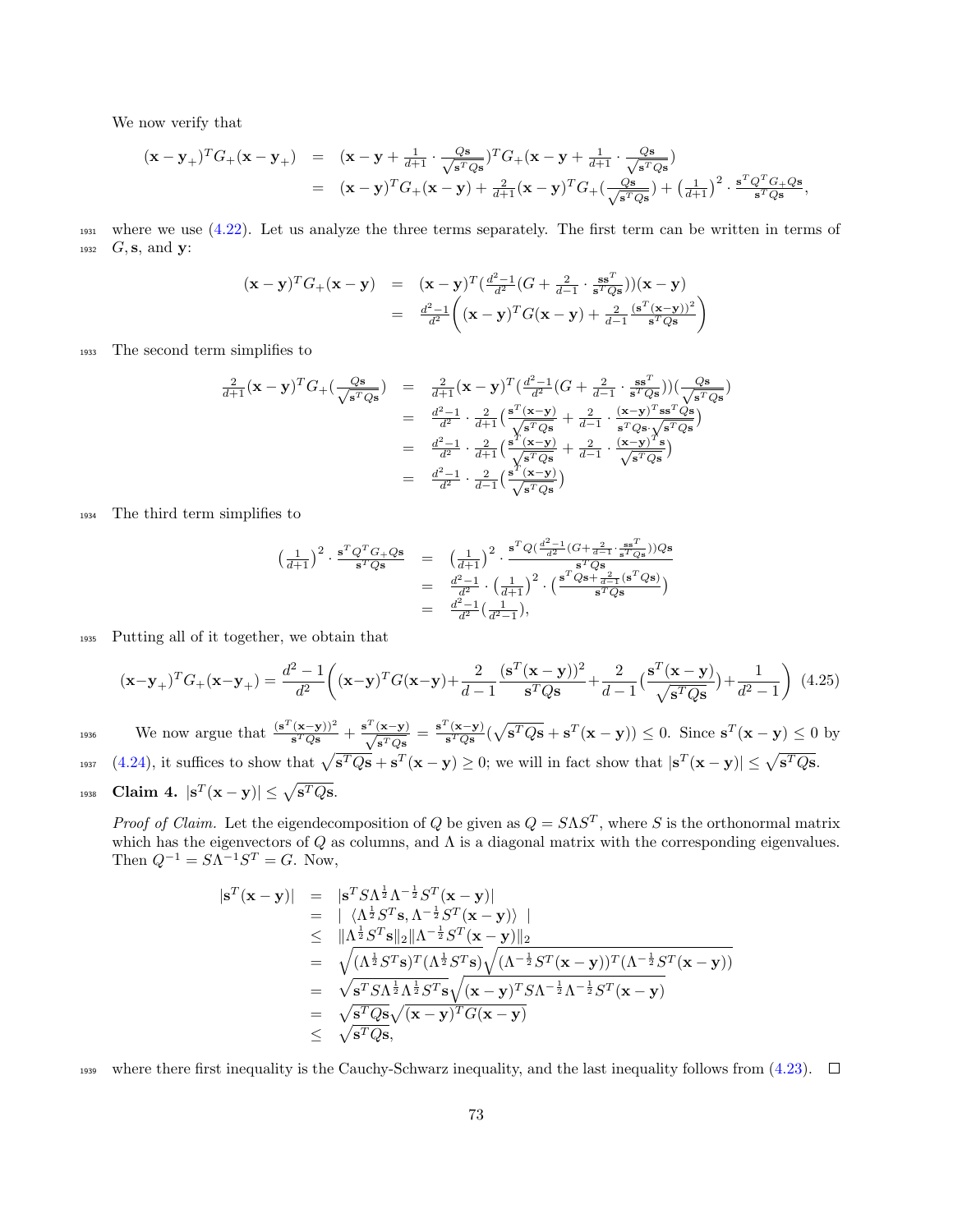This claim, together with [\(4.25\)](#page-72-0), implies that

$$
\begin{array}{rcl} (\mathbf{x}-\mathbf{y}_{+})^{T}G_{+}(\mathbf{x}-\mathbf{y}_{+}) & \leq & \frac{d^{2}-1}{d^{2}-1}\big((\mathbf{x}-\mathbf{y})^{T}G(\mathbf{x}-\mathbf{y})+\frac{1}{d^{2}-1}\big) \\ & \leq & \frac{d^{2}-1}{d^{2}}\big(1+\frac{1}{d^{2}-1}\big) \\ & = & 1, \end{array}
$$

1940 where the second inequality follows from [\(4.23\)](#page-71-1). This establishes that  $\mathbf{x} \in E(Q_+, \mathbf{y}_+)$ .

We now prove the volume claim. Let  $Q = B^T B$  for some invertible matrix B. We use  $I_d$  to denote the  $d \times d$ identity matrix. By Proposition [4.47,](#page-71-2)

$$
\frac{\text{vol}(E(Q_+,y_+))}{\text{vol}(E(Q,y))} = \sqrt{\frac{\det(Q_+)}{\det(Q)}}\n= \sqrt{\frac{\det(\frac{d^2}{d^2-1}(Q-\frac{2}{d+1}\cdot\frac{Q\text{ss}^TQ}{s^TQs}))}{\det(Q)}}\n= (\frac{d^2}{d^2-1})^{\frac{d}{2}}\sqrt{\frac{\det(Q-\frac{2}{d+1}\cdot\frac{Q\text{ss}^TQ}{s^TQs})}{\det(Q)}}\n= (\frac{d^2}{d^2-1})^{\frac{d}{2}}\sqrt{\frac{\det(B^TB-\frac{2}{d+1}\cdot\frac{B^TB\text{ss}^TB^TB}{s^TB^TBs})}{\det(B^TB)}}\n= (\frac{d^2}{d^2-1})^{\frac{d}{2}}\sqrt{\frac{\det(B^T(I_d-\frac{2}{d+1}\cdot\frac{B\text{ss}^TB^TB}{s^TB^TBs})}{\det(B^T)\det(B)}}\n= (\frac{d^2}{d^2-1})^{\frac{d}{2}}\sqrt{\frac{\det(B^T)\det(I_d-\frac{2}{d+1}\cdot\frac{B\text{ss}^TB^T}{s^TB^TBs})\det(B)}}{\det(B^T)\det(B)}}\n= (\frac{d^2}{d^2-1})^{\frac{d}{2}}\sqrt{\frac{\det(I_d-\frac{2}{d+1}\cdot\frac{B\text{ss}^TB^T}{s^TB^TBs})}{\det(B^T)\det(B)}}\n= (\frac{d^2}{d^2-1})^{\frac{d}{2}}\cdot(1-\frac{2}{d+1})^{\frac{1}{2}},
$$

where the last equality follows from the fact that the matrix  $\frac{BSS^TB^T}{s^TB^TBS} = \frac{aa^T}{\|a\|^2}$  with  $a = Bs$ , is a rank one positive semidefinite matrix with eigenvalue 1 with multiplicity 1, and eigenvalue 0 with multiplicity  $d-1$ . Now finally we observe that

$$
\begin{array}{rcl} \left(\frac{d^2}{d^2-1}\right)^{\frac{d}{2}} \cdot \left(1 - \frac{2}{d+1}\right)^{\frac{1}{2}} & = & \left(\frac{d^2}{d^2-1} \cdot \left(1 - \frac{2}{d+1}\right)^{\frac{1}{d}}\right)^{\frac{d}{2}}\\ & \leq & \left(\frac{d^2}{d^2-1} \cdot \left(1 - \frac{2}{d(d+1)}\right)\right)^{\frac{d}{2}}\\ & = & \left(\frac{d^2(d^2+d-2)}{d(d+1)(d^2-1)}\right)^{\frac{d}{2}}\\ & = & \left(1 - \frac{1}{(d+1)^2}\right)^{d/2} \end{array}
$$

<sup>1941</sup> This completes the proof.

<sup>1942</sup> This can be used to give the guarantee of the ellipsoid method as follows.

<span id="page-73-0"></span>**Theorem 4.49.** Using the ellipsoid method with  $E_0 = B(\mathbf{x}^0, R)$ , if  $h(t) > 0$  for some iteration  $t \ge 0$ , then

$$
\min_{j=i_1,\dots,i_{h(t)}} f(\mathbf{x}^j) \le f(\mathbf{x}^*) + MR\left(1 - \frac{1}{(d+1)^2}\right)^{t/2} \cdot \left(\frac{\text{vol}(E_0)}{\text{vol}(C)}\right)^{1/d} \le MR e^{-\frac{t}{2(d+1)^2}} \cdot \left(\frac{\text{vol}(E_0)}{\text{vol}(C)}\right)^{1/d},
$$

1943 where M is a Lipschitz constant for f over  $B(\mathbf{x}^0, 2R)$ .

1944 Proof. The first inequality follows from Theorem [4.41](#page-69-0) part 3., and the fact that  $B(\mathbf{x}^*, v_{\text{min}}) \subseteq B(\mathbf{x}^0, 2R)$ <sup>1945</sup> implying that M is a Lipschitz constant for f over  $B(\mathbf{x}^*, v_{\text{min}})$ , and  $\text{vol}(E_{t+1}) \leq (1 - \frac{1}{(d+1)^2})^{t/2} \text{vol}(E_0)$  by Theorem [4.48.](#page-71-3) The second inequality follows from the general inequality that  $(1+x) \leq e^x$  for all  $x \in \mathbb{R}$ .

By setting the error term  $MRe^{-\frac{t}{2(d+1)^2}}$ .  $\left(\frac{\text{vol}(E_0)}{\text{vol}(C)}\right)$ <sup>1947</sup> By setting the error term  $MRe^{-\frac{t}{2(d+1)^2}} \cdot \left(\frac{{\rm vol}(E_0)}{{\rm vol}(C)}\right)^{1/d}$  less than equal to  $\epsilon$  in Theorem [4.49,](#page-73-0) the following <sup>1948</sup> is an immediate consequence.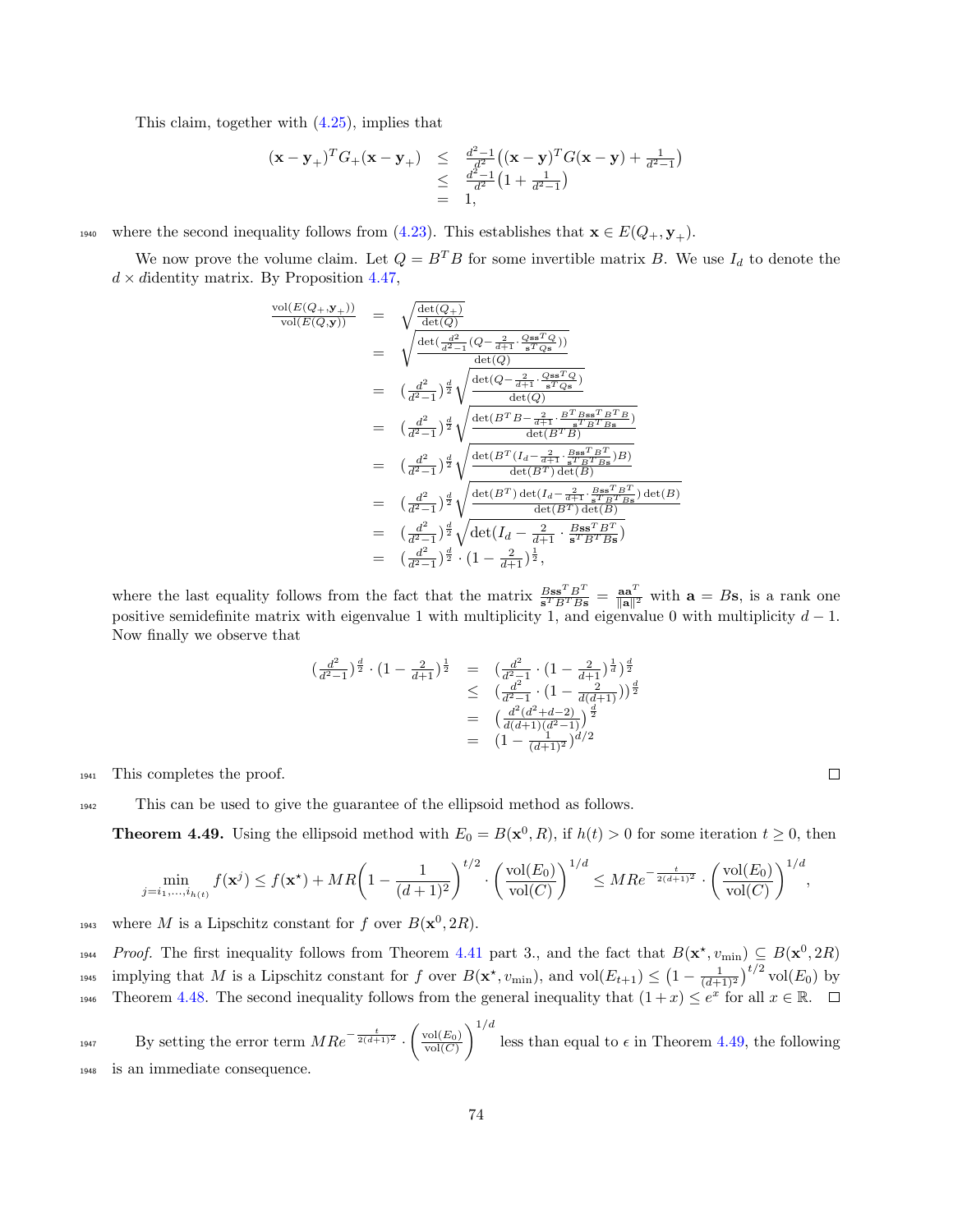**Corollary 4.50.** For any  $\epsilon > 0$ , after  $2(d+1)^2 \left( \ln(\frac{MR}{\epsilon}) + \frac{1}{d} \ln(\frac{\text{vol}(E_0)}{\text{vol}(C)}) \right)$  iterations of the ellipsoid method,

$$
\min_{j=i_1,\ldots,i_{h(t)}} f(\mathbf{x}^j) \le f(\mathbf{x}^*) + \epsilon.
$$

1949 In particular, if there exists  $\rho > 0$  such that  $B(z, \rho) \subseteq C$  for some  $z \in C$ , then after  $2(d+1)^2 \ln(\frac{MR^2}{\epsilon \rho})$ iterations of the ellipsoid method,  $\min_{j=i_1,\ldots,i_{h(t)}} f(\mathbf{x}^j) \leq f(\mathbf{x}^*) + \epsilon$ .

1951 Proof. We simply use the fact that  $vol(B(\mathbf{z}, \lambda)) = \lambda^d vol(B(\mathbf{0}, 1))$  for any  $\mathbf{z} \in \mathbb{R}^d$  and  $\lambda \geq 0$ .  $\Box$ 

1952 Because of the logarithmic dependence on the data  $(M, R, \rho)$  and the error guarantee  $\epsilon$ , and the quadratic <sup>1953</sup> dependence on the dimension d, the ellipsoid method is said to have polynomial running time for convex <sup>1954</sup> optimization.